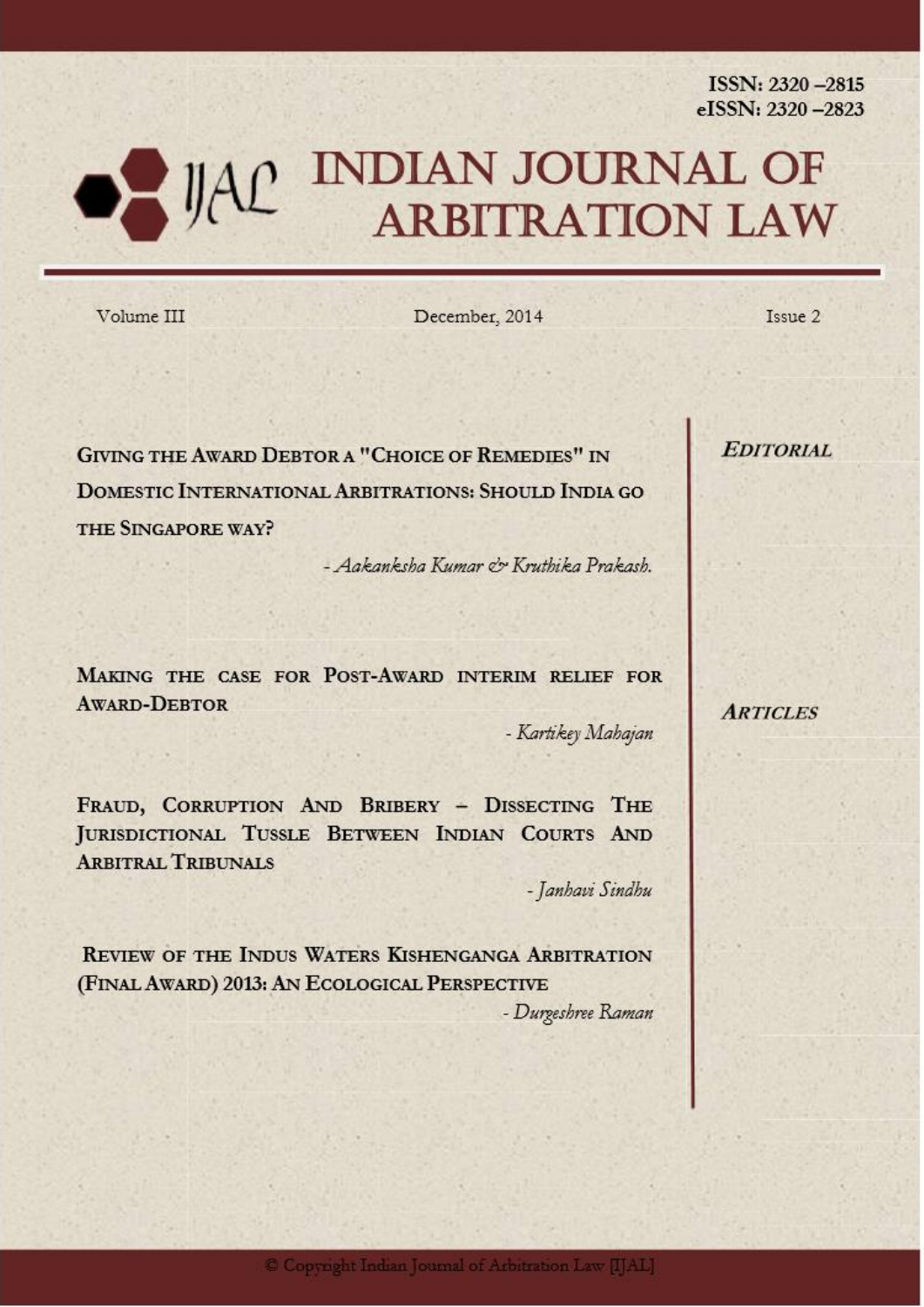## **ADVISORY BOARD**

| Fali S. Nariman<br>S.K. Dholakia<br>Martin J. Hunter |
|------------------------------------------------------|
|------------------------------------------------------|

Gary B. Born Loukas Mistelis Lakshmi Jhambolkar

W. Michael Reisman Promod Nair Emmanuel Gaillard

Gabrielle Kaufmann-Kohler

# **CHIEF PATRON**

Prof. Poonam Saxena, Vice Chancellor

# **FACULTY ADVISOR**

Ms. Aakanksha Kumar., Asst. Professor of Law

## **EDITOR-IN-CHIEF EXECUTIVE EDITOR**

Garima Shahani Anurag Singh

# **SENIOR EDITORS**

Arundathi Venkataraman Akhil Raina

# **MANAGING EDITOR**

Pavitra Venkateswaran

## **ASSOCIATE EDITORS**

Ashwini Arun Sanjana Srikumar Vanshika Mohta

# **COPY EDITORS**

Bhavana Sunder Pragati K.B. Shivesh Agarwal Viraj Dhuri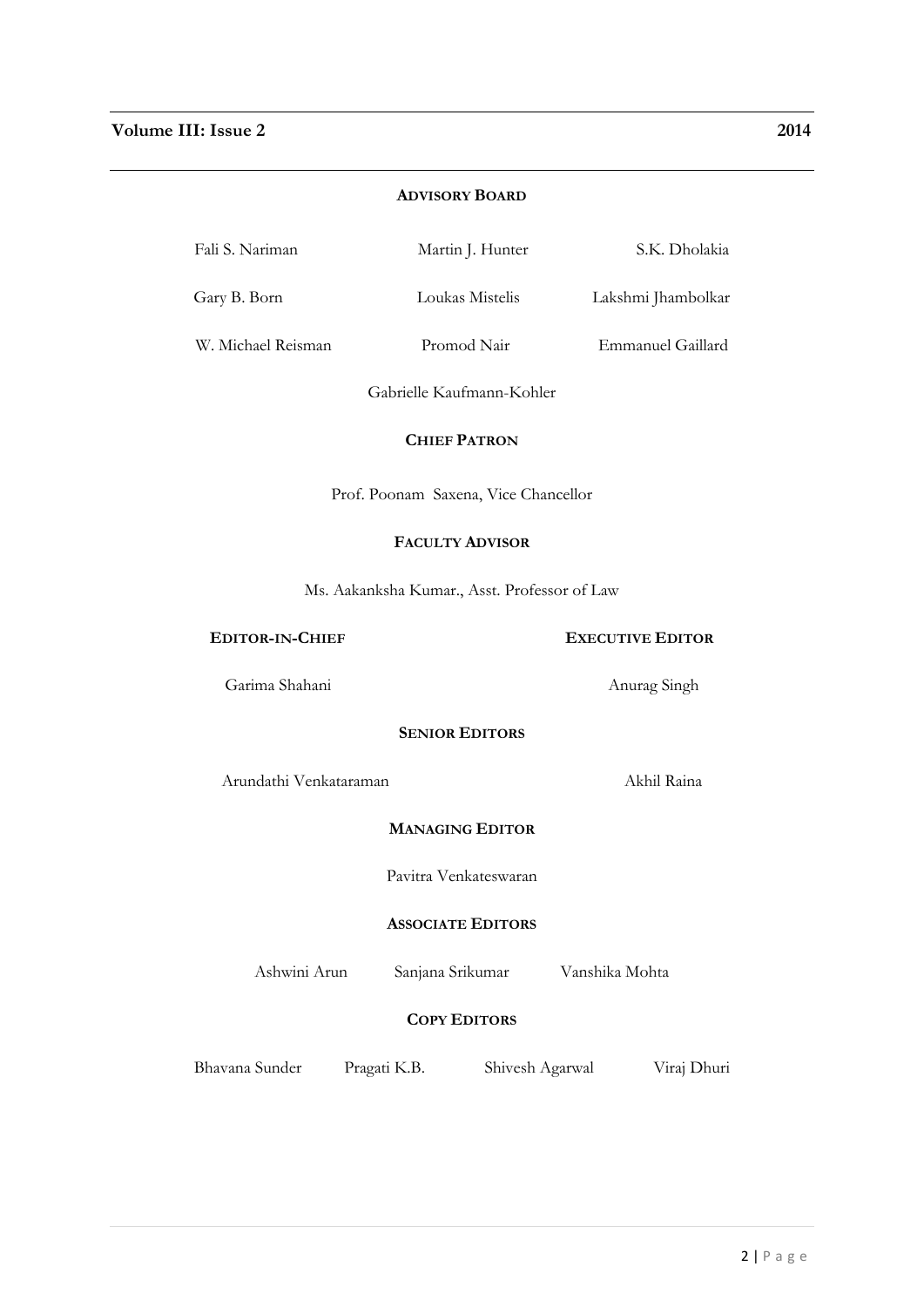# **PUBLISHED BY**

The Registrar, National Law University, Jodhpur **ISSN : 2320–2815 | eISSN : 2320–2823**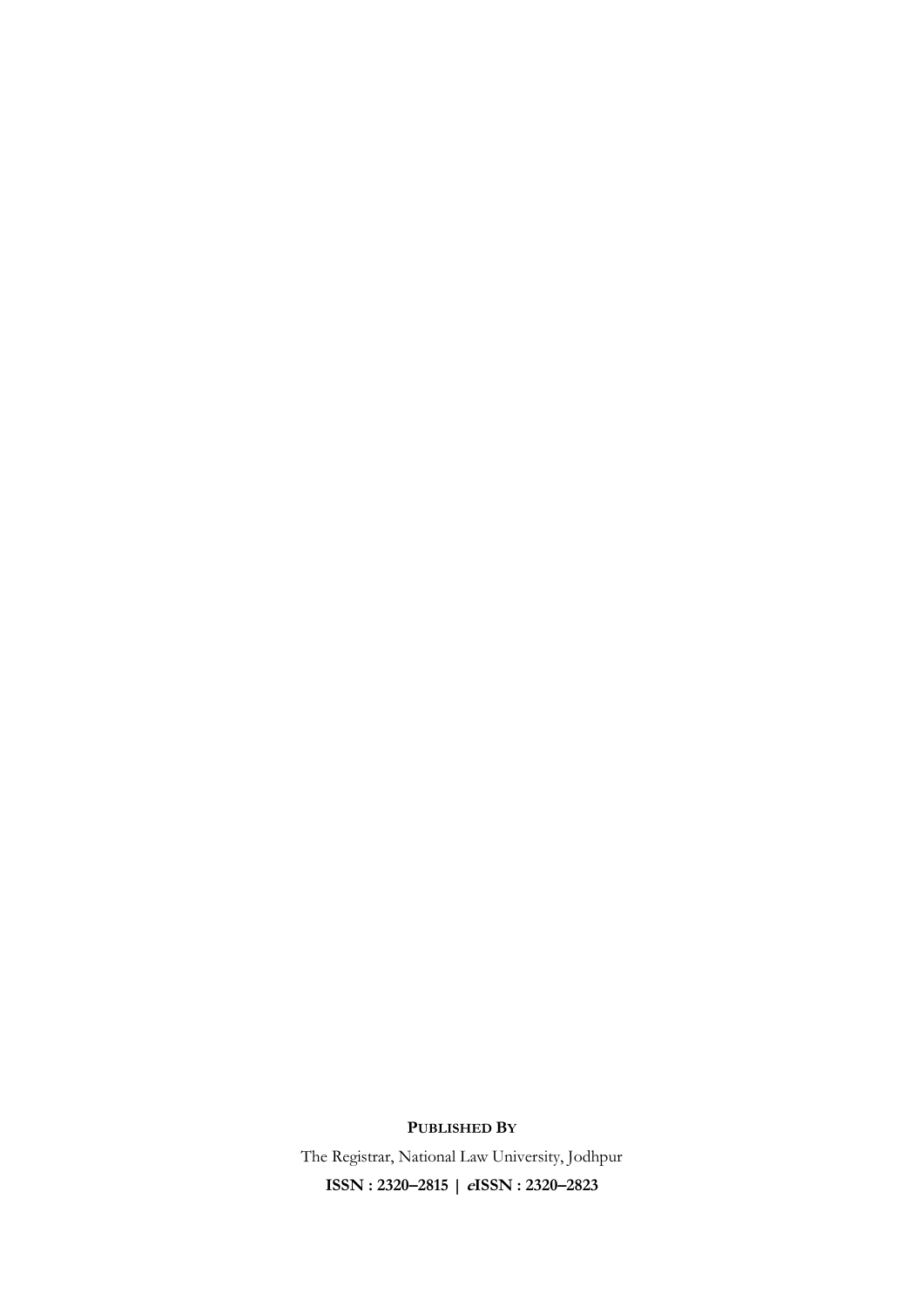# **CONTENTS**

| Giving the Award Debtor a "Choice of Remedies" in Domestic<br>International Arbitrations: Should India go the Singapore way? |    |  |  |  |  |
|------------------------------------------------------------------------------------------------------------------------------|----|--|--|--|--|
| Making the case for Post-Award interim relief for Award-<br>Debtor                                                           | 14 |  |  |  |  |
| Fraud, Corruption And Bribery – Dissecting The Jurisdictional<br>Tussle Between Indian Courts And Arbitral Tribunals         | 23 |  |  |  |  |
| Review of the Indus Waters Kishenganga Arbitration (Final<br>Award) 2013: An Ecological Perspective                          | 43 |  |  |  |  |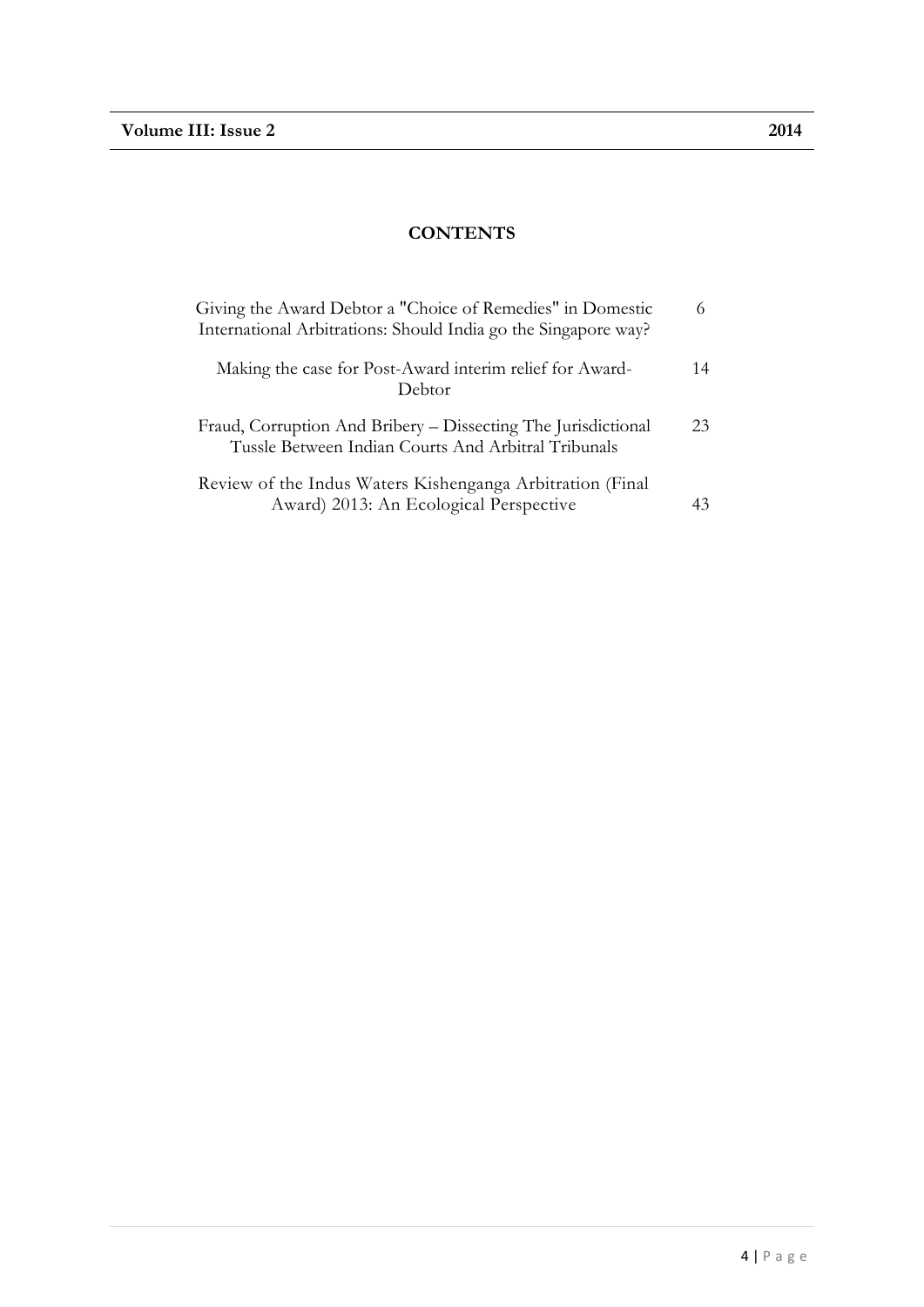Centre for Advanced Research and Training in Arbitration Law (CARTAL) National Law University NH-65, Mandore Jodhpur-342 304 Rajasthan (INDIA) E-mail: <u>info@ijal.in, [nlu-jod-rj@gmail.com](mailto:nlu-jod-rj@gmail.com)</u>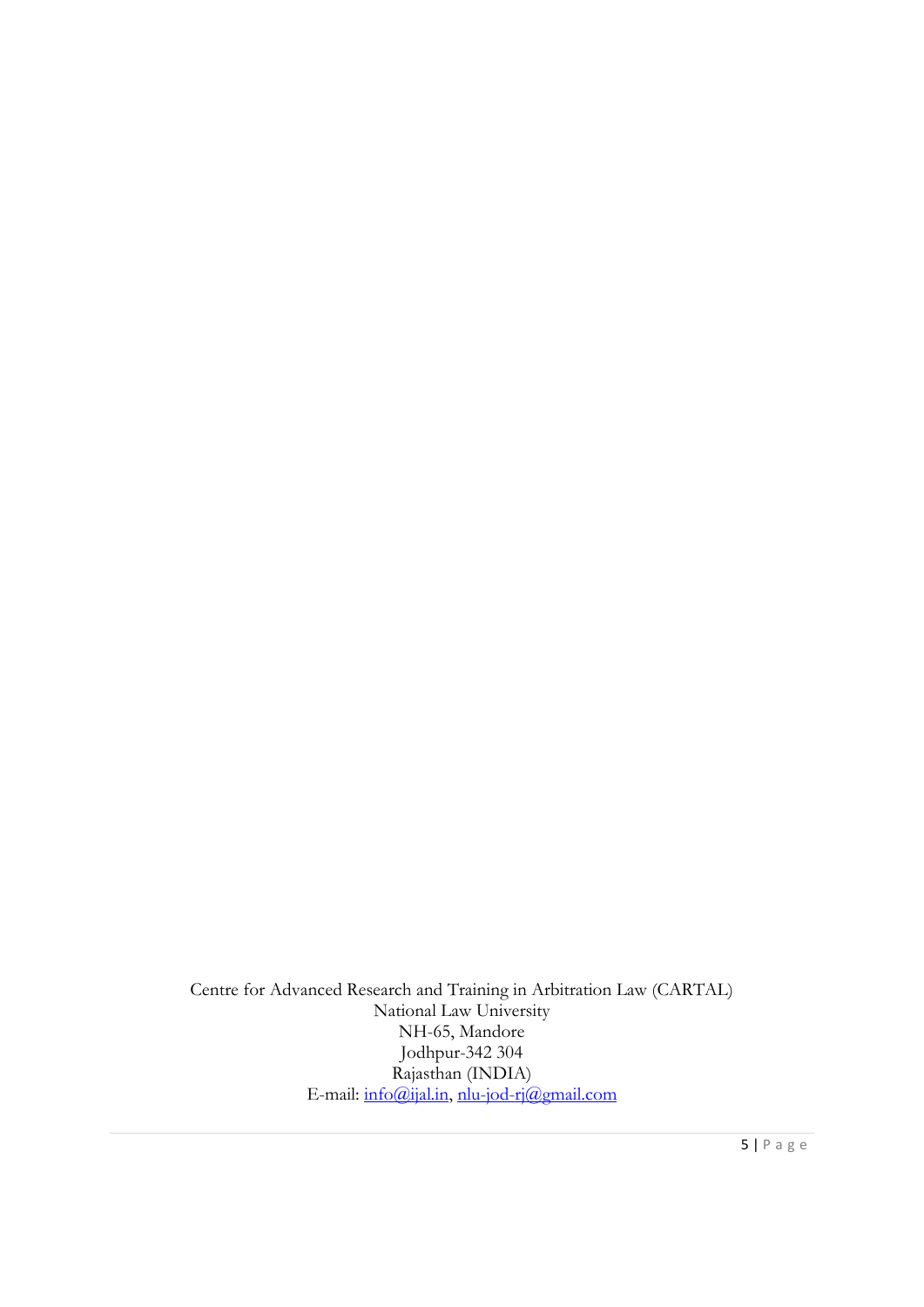-

## **GIVING THE AWARD DEBTOR A "CHOICE OF REMEDIES" IN DOMESTIC INTERNATIONAL ARBITRATIONS: SHOULD INDIA GO THE SINGAPORE WAY?**

*Aakanksha Kumar and Kruthika Prakash*

#### **I. INTRODUCTION**

Claims that the 21st Century is that of the Asians- the "Asian Century"- have been rife since the early 1980's.<sup>1</sup> Further, the Chief Justice of Singapore, Justice Sundaresh Menon, in a talk at the Supreme Court of Singapore on December 6, 2012 referred to the 21st Century as the "Asian age of arbitration".<sup>2</sup> It has been widely reported that Singapore has been making ample strides towards its aim to remain a favoured arbitration hub.<sup>3</sup> India too is believed to have begun its "pro-arbitration" stance<sup>4</sup> and has started paving its own way towards becoming an ideal seat for arbitration. This is particularly so in light of the Apex Court's decision in *Bharat Aluminium Co.* v. *Kaiser Aluminium Technical Service, Inc.*<sup>5</sup> These efforts have seen further concretisation in the form of the 246th Report of the Law Commission of India on "Amendments to the Arbitration and Conciliation Act, 1996"<sup>6</sup> in August 2014. The Report has been described as one having suggested "*key amendments required to make the law more relevant and help India become a preferred hub of arbitrations*".<sup>7</sup>

Is an Assistant Professor at the National Law University, Jodhpur, and Executive Director, CARTAL.

Currently pursuing her Final Year, in National Law University Jodhpur.

<sup>1</sup> David P. Fidler, *The Asian Century: Implications For International Law*, 9 SG. YB. INT'L. L. 19, (2005), ("Analysis on the 21st century being the Asian century appears to have gained prominence first in the late 1980s

and continued into the 1990s.") More recently, the concept found favour with Xi Jinping, the President of the People's Republic of China, on his three day visit to India in September, 2014 - "... the Asian century of prosperity and renewal will surely arrive at an early date..." *in* Xi Jinping, *Towards an Asian century of prosperity*, THE HINDU (Sept. 17, 2014), http://www.thehindu.com/todays-paper/tp-opinion/towards-an-asian-century-ofprosperity/article6417277.ece.

<sup>2</sup> *Singapore's Chief Justice Wants Asian Lawyers To Pull Their Finger Out On Arbitration Front*, SINGAPORE LAW WATCH, (Dec. 13, 2012), http://www.singaporelawwatch.sg/slw/headlinesnews/17813-asian-lawyers-urged-to-competewith-west.html. ("We have journeyed far, from back in the mid-1980s to a point where we now speak in terms of an 'Asian' age of arbitration.")

<sup>3</sup> Linette Lim, *How Singapore became an arbitration hub*, CHANNEL NEWS ASIA (Sept. 03, 2014), http://www.channelnewsasia.com/news/business/singapore/how-singapore-became-an/1344660.html; Michael Pryles, *Singapore: The Hub of Arbitration in Asia*, SINGAPORE INTERNATIONAL ARBITRATION CENTRE – SIAC, http://www.siac.org.sg/2013-09-18-01-57-20/2013-09-22-00-27-02/articles/198-singapore-the-hub-of-arbitrationin-asia ((Last visited Sept. 30, 2014)).

<sup>4</sup> Ben Giaretta & Akshay Kishore, The *renewal of arbitration in India: BALCO -v- Kaiser Aluminium*, ASHURST INTERNATIONAL ARBITRATION GROUP, INTERNATIONAL ARBITRATION BRIEFING (Sept. 2012), http://www.ashurst.com/doc.aspx?id\_Content=8246; Vivekananda N, *Lessons from the BALCO dicta of the Supreme Court*, SINGAPORE INTERNATIONAL ARBITRATION CENTRE, http://www.siac.org.sg/2013-09-18-01-57-20/2013- 09-22-00-27-02/articles/196-lessons-from-the-balco-dicta-of-the-indian-supreme-court (Last visited Sept. 30, 2014); Arpinder Singh & Yogen Vaidya, *Column: Taking a pro-arbitration turn,* THE FINANCIAL EXPRESS *(*May 15, 2014), http://m.financialexpress.com/news/column-taking-a-proarbitration-turn/1250892.

<sup>5</sup> Bharat Aluminium Co. v. Kaiser Aluminium Technical Service, Inc., (2012) 9 S.C.C. 552 (India). [hereinafter BALCO].

<sup>6</sup> LAW COMMISSION OF INDIA*, Amendments to the Arbitration and Conciliation Act, 1996*, *246th Report* (August 2014), http://lawcommissionofindi.nic.in/reports/Report246.pdf. [hereinafter Report 246].

<sup>7</sup>*Roadmap ready to make India a 'hub for arbitration'*, THE TIMES OF INDIA, (Aug. 6, 2014), http://timesofindia.indiatimes.com/india/Roadmap-ready-to-make-India-a-hub-forarbitration/articleshow/39718624.cms.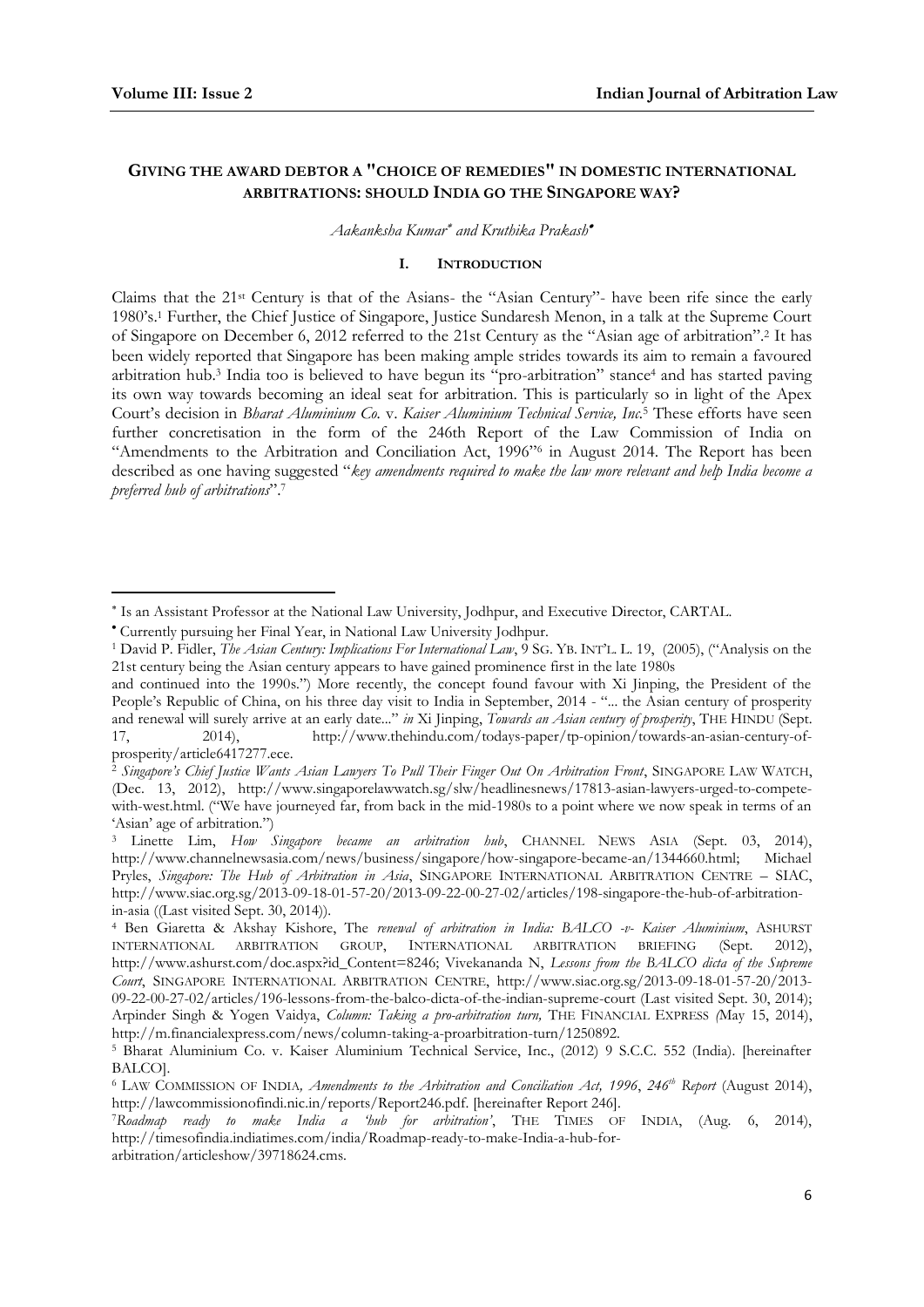However, India still has a long way to go before becoming a chosen seat for arbitration for both its own enterprises<sup>8</sup> as well as its foreign investors, in other words, *à la* Singapore. A major difference between the Indian and Singaporean arbitration regimes, which this paper highlights and discusses, is with respect to what the Singaporean Court of Appeals termed as availability of a "*choice of remedies*" <sup>9</sup> for locally seated, *"international"* arbitral awards (or "domestic international awards"). This difference in acceptance of the existence of "choice" is the result of divergent interpretations and varied adoptions of the UNCITRAL Model Law on International Commercial Arbitration ("Model Law") into national legislations. Neither has "*choice of remedies*" been expressly available in the Indian adoption of the Model Law nor has it ever been enunciated by the courts. Thus, this paper brings out the reasons for this varied interpretation and looks at why it may be beneficial for India to adopt the Singaporean approach with respect to availability of remedies against the award.

Section I highlights the difference between the "challenge" and "enforcement" related provisions in both the Model Law and the Convention on the Recognition and Enforcement of Foreign Arbitral Awards, 1958 ("The NYC, 1958"). Section II discusses the findings of the Singapore Court of Appeals in *Astro* and the legal position with respect to setting aside and enforcing awards. Section III offers an analysis of the relevant issue and builds a case in favour of the Singaporean approach and its desirability in India.

## **II. SECTION I. MODEL LAW AND NYC, 1958 - RECOURSES AGAINST AN ARBITRAL AWARD AND PERCEIVED EMPHASIS ON THE "SEAT" OF ARBITRATION.**

The Model Law by the United Nation Commission on International Trade Law [Hereinafter, "UNCITRAL"] is one of the best results of an attempt at harmonizing arbitration laws. Scholars argue that its success can be attributed to its flexibility.<sup>10</sup> Thus, it is different from the NYC, 1958, which is a "take it or leave it" package.<sup>11</sup>

Article 34 of the Model Law provides for the option applying for *setting aside as the* **exclusive recourse** *against arbitral awards*, <sup>12</sup> i.e. Article 34 was intended to specify the exclusive and exhaustive list of grounds for annulment of an award. Under Article 34(2), an award may be annulled "only if" the party challenging the award establishes one of the six specific grounds set forth in the paragraphs*,* <sup>13</sup> ("*the active remedy route*" highlighted in the *Astro* decision, as discussed later in this paper)*.* However, interestingly, the Article does not bar a party from seeking court interference against the award by way of defence in enforcement proceedings under Articles 35 and 36,<sup>14</sup> ("*the passive remedy route*"). It is further important to note that, the grounds for setting aside as laid out in Article 34(2) are almost identical to those for refusing recognition or enforcement as provided in Article 36(1). Nonetheless, an application for setting aside under Article 34 (2) may **only be made to a court in the State where the award was made** ["*the territoriality principle*"] whereas an application for enforcement might be made **in a court in any** 

<sup>-</sup><sup>8</sup> Kian Ganz, *SIAC Mumbai Founder Vivekananda N Joins Allen Gledhill After 300% India-Singapore Arbitration Boom*, LEGALLY INDIA (Aug. 22, 2014), http://www.legallyindia.com/201408224987/Law-firms/siac-mumbai-foundervivekananda-n-joins-allen-gledhill-after-300-arbitration-boom. ("India...the single largest source of cases for the Singaporean arbitration body...2013 saw a record 259 cases before SIAC, of which 85 involved Indian parties. This had grown from 49 Indian cases out of 235 in 2012, 33 out of 188 in 2011, 36 out of 198 in 2010, and 24 Indian cases in 2009....").

<sup>9</sup> PT First Media TBK v. Astro Nusantara International BV & Ors., [2013] SGCA 57 [hereinafter Astro].

<sup>10</sup> Richard *Garnet*, *International Arbitration Law*: *Progress*. *Towards Harmonisation*, 3 MELB. J. INT'L. L.*,* 400 (2002); John Hannold, *The United Nations Commission on International Trade law: Mission and Methods*, 27 AM. J. COMP. L. 201 (1979).

<sup>11</sup> Gerold Herrmann, *The UNCITRAL Arbitration Law: A Good Model of a Model Law*, UNIF. L. REV. 483 (1998).

<sup>12</sup> Article 34, *UNCITRAL Model Law on International Commercial Arbitration 1985: with amendments as adopted in 2006.* Application for setting aside as exclusive recourse against arbitral award

*<sup>(1)</sup> Recourse to a court against an arbitral award may be made only by an application*

*for setting aside in accordance with paragraphs (2) and (3) of this article.*

*<sup>(2)</sup> An arbitral award may be set aside by the court specified in article 6 only if:....*

<sup>13</sup> GARY B. BORN , INTERNATIONAL COMMERCIAL ARBITRATION, 3175 (2nd ed. 2014)

<sup>14</sup> UNCITRAL, 2012 DIGEST OF CASE LAW ON THE MODEL LAW ON INTERNATIONAL COMMERCIAL ARBITRATION (1985, WITH AMENDMENTS AS ADOPTED IN 2006), 134 (U. N. Publication, 2012) [hereinafter Digest 2012].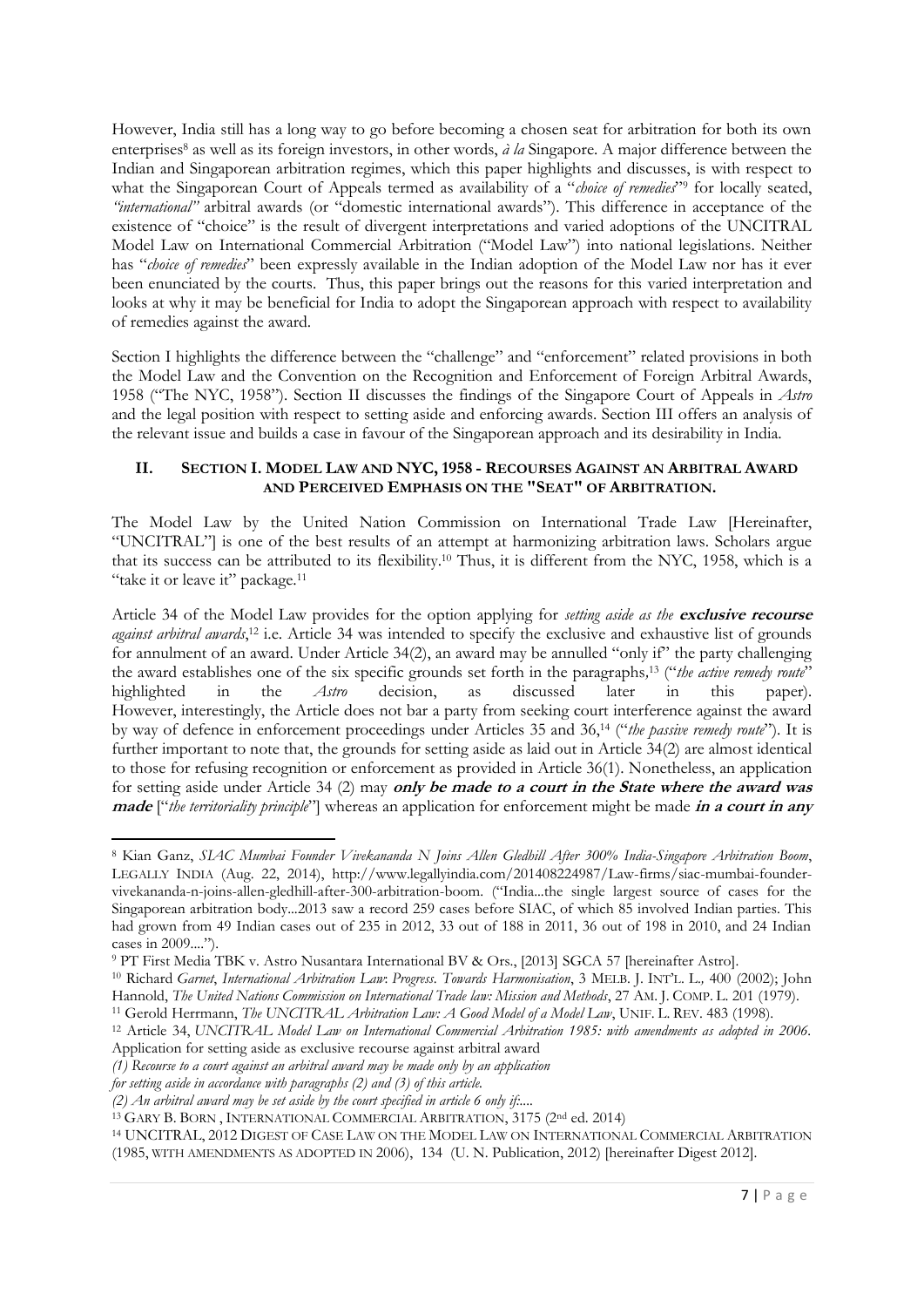**State**. <sup>15</sup> The UNCITRAL Digest further explains that while the Model law may observe the *territoriality* principle for *purely domestic* awards, it does not distinguish the process available for domestically rendered international awards and foreign awards in the same manner.<sup>16</sup> Thus, the remedies under Articles 35 and 36 are available equally to both domestic international awards and foreign awards. This is touted as the "seat neutral" philosophy of the Model Law.<sup>17</sup> Thus, "*under Article 35(1) any arbitral award, irrespective of the country in which it was made, shall be recognized as binding and enforceable, subject to the provisions of article 35(2) and of article 36 (the latter of which sets forth the grounds on which recognition or enforcement may be refused)*".<sup>18</sup>

On the other hand, the NYC, 1958 determines its scope of application by adopting a different kind of "territorial criterion". It applies to arbitral awards made in a State, other than the State in which enforcement is sought.<sup>19</sup> However, to protect, what is described as the Convention's "pro-enforcement" bias,<sup>20</sup> the territorial criterion has been further qualified and State signatories are given the leeway to determine which awards are not considered "domestic" within their jurisdiction,<sup>21</sup> such that States remain free to apply the provisions of the NYC to international awards rendered domestically.<sup>22</sup>

## **III. THE APPROACH TOWARDS REMEDIES IN SINGAPORE VIS-A-VIS THE INDIAN ADOPTION OF THE MODEL LAW**

The flexibility which is inherent in the Model Law has resulted in its varied adaptation across different jurisdictions and divergent interpretation by courts. One such aspect, highlighted in this section is the approach adopted by India and Singapore towards the relevance of *seat* with special emphasis on recognition and enforcement. Singapore has adopted the Model Law specifically into its International Arbitration Act, with the exception of Chapter VIII, which incorporates the "seat neutral" provisions on enforcement in Articles 35 and 36.<sup>23</sup> However, Singapore has through its recent judgment,<sup>24</sup> tried to incorporate the Model Law's "seat neutral" philosophy,<sup>25</sup> which is to de-emphasize the importance of the arbitral seat.<sup>26</sup> This has been done keeping in mind that, its neighbour and "regional competitor"<sup>27</sup> - Hong

<sup>24</sup> Astro, *Supra* note 9

<sup>-</sup><sup>15</sup> *Id*. at ¶ 2.

<sup>16</sup> Digest 2012, *supra* note 14 at p.167. "By treating awards rendered in international commercial arbitration in a uniform manner irrespective of where they were made, the Model Law distinguishes between "international" and "non international" awards instead of relying on the traditional distinction between "foreign" and "domestic" awards. This new line is based on substantive grounds rather than territorial borders. The place of arbitration is often chosen for reasons of convenience of the parties and the dispute may have little or no connection with the State where the arbitration legally takes place. Consequently, the recognition and enforcement of "international" awards, whether "foreign" or "domestic", should be governed by the same provisions."

<sup>17</sup> Corey Whiting & Constantin Klein, *Singapore Court of Appeal Clarifies Right to Challenge Tribunal's Decision on Jurisdiction at the Enforcement Stage*, 4,6 ARB. Q. - Debevoise & Plimpton LLP, (Dec. 2013) at 5, 7.

<sup>18</sup> Digest 2012, *supra* note 14, at 168.

<sup>19</sup> *See* Convention on the Recognition and Enforcement of Foreign Arbitral Awards Art. I(1), 10 June 1958, 330 U.N.T.S 338; *See also*, Loukas Mistelis & Domenico Di Petro, *Convention on the Recognition and Enforcement of Foreign Arbitral Awards (New York Convention , 1958) in* CONCISE INTERNATIONAL ARBITRATION, 3, 1-32 (Loukas Mistelis ed., Kluwer Law International, 2010) [hereinafter Mistelis & Di Petro]. <sup>20</sup> *Id.*

<sup>21</sup> *See supra* note 19. ("..It shall also apply to arbitral awards not considered as domestic awards in the State where their recognition and enforcement are sought")

<sup>22</sup> Mistelis & Di Petro, *supra* note 19.

<sup>23</sup> *See* Singapore International Arbitration Act 1994, § 3. Model Law to have force of law. 3 (1) Subject to this Act, the Model Law, with the exception of Chapter VIII thereof, shall have the force of law in Singapore.

<sup>(2)</sup> In the Model Law — "State" means Singapore and any country other than Singapore; "this State" means Singapore."

<sup>25</sup> *Supra* note 17.

<sup>26</sup> Nakul Dewan, *To Seat or Not to Seat: Art Thou Relevant!*, SINGAPORE INTERNATIONAL ARBITRATION CENTRE - SIAC, http://www.siac.org.sg/2013-09-18-01-57-20/2013-09-22-00-27-02/articles/326-to-seat-or-not-to-seat-artthou-relevant. (Last visited Sept. 30, 2014) [hereinafter Dewan].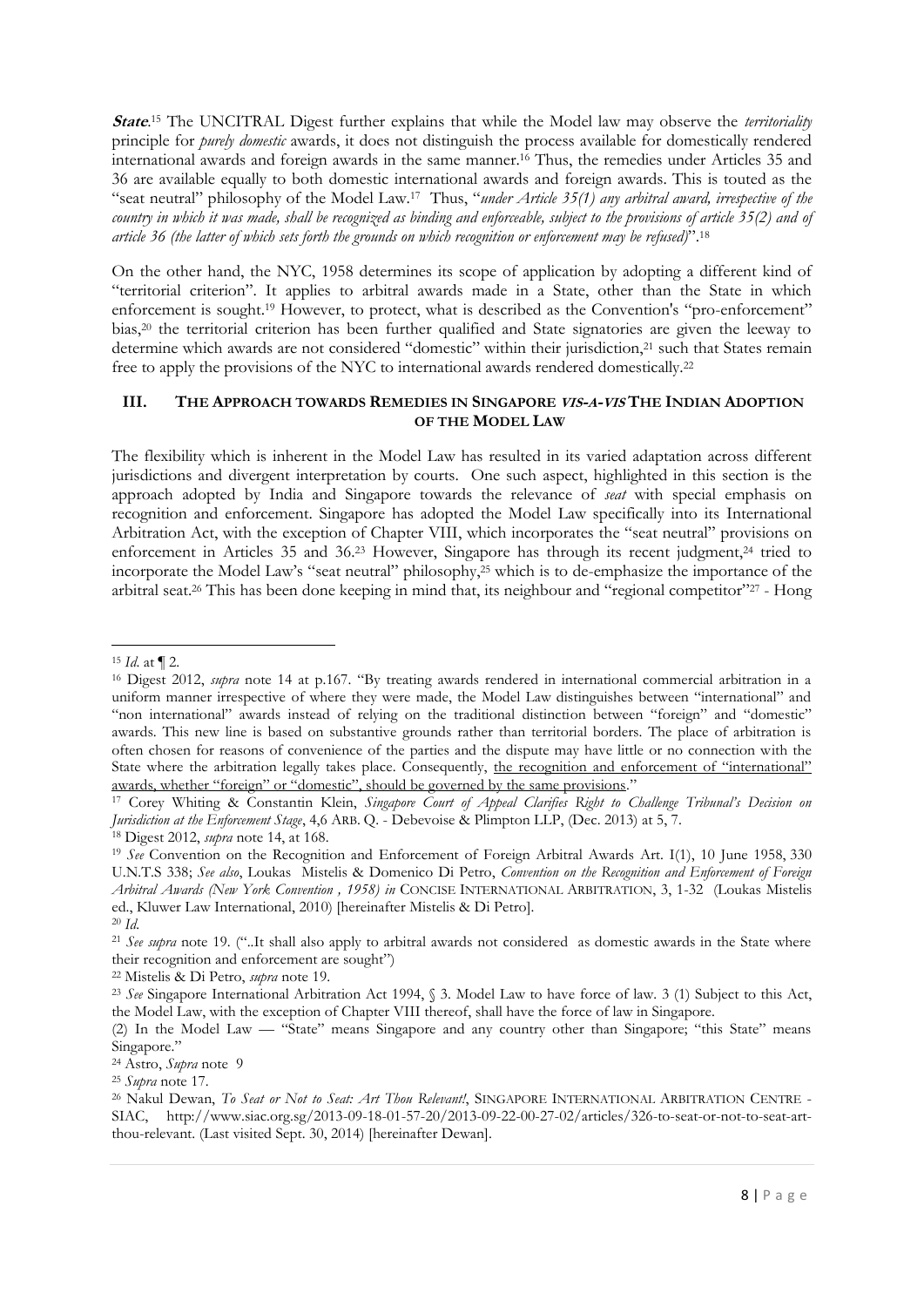Kong, has explicitly incorporated the 'seat neutral' philosophy in its national legislation, in its own bid towards becoming a sought after arbitration venue. <sup>28</sup>

Indian courts have placed emphasis on the *territoriality principle* upon which the Indian arbitration act was enacted.<sup>29</sup> This is in keeping with the specific differences in Parts I and II of the Arbitration and Conciliation Act, 1996 ("A&C Act, 1996") and the Indian adaptation of the Model Law. Part I defines "international commercial arbitration" in Section  $2(1)(f)$  and Section  $2(7)$  goes on to provide that any award made under that part would be a domestic award, thus, identifying all awards rendered in arbitrations with their "place of arbitration in India," as domestic awards.<sup>30</sup> These awards can only be challenged "actively" by pursuing setting aside proceedings under Section 34. The "passive" route of resisting the enforcement of the award is available only against foreign awards,<sup>31</sup> i.e., awards made in a reciprocating territory of the NYC, 1958 under Section 48 of Part II of the Act.<sup>32</sup>

The primary difference between the approaches of the two jurisdictions can be identified through the factual differences that prevail in the *BALCO* and *Astro* decisions. However, this paper attempts to take it a step further and analyse two questions. *First*, to what extent are the two approaches in line with the philosophy of the Model Law? *Second*, what are the implications of these decisions towards fulfilling the Model Law's aim of harmonization? Thus, the piece undertakes both, a normative *and* descriptive analysis of the two positions.

#### *A.* THE SINGAPOREAN APPROACH IN *ASTRO*

The dispute arose out of a joint venture between Lippo Group [an Indonesian Conglomerate] and a Malaysian media group [The Astro Group]. The terms of the joint venture were contained in a subscription and shareholders agreement [hereinafter, "SSA"] dated 11 March, 2005. The terms of the conditions precedent were not fulfilled and by August 2007, it became fairly obvious to the parties that the joint venture would not eventually materialise. Nonetheless, Astro All Asia Networks PLC (the 6th Respondent), and All Asia Multimedia Networks FZ-LLC (the 8th Respondent), both Astro Group Companies, continued to provide funds and services. Lippo Group commenced court proceedings in Indonesia against entities that were both parties and non-parties to the SSA. Astro Group commenced arbitration against FM, Ayunda and DV [Lippo Group] and made an application to join other members

<sup>28</sup> Section 86(2)(c) - *" (2) Enforcement of an award referred to in section 85 may also be refused if....*

<sup>27</sup> Ben Jolley, *Astro v. Lippo: Singapore Court of Appeal Confirms Passive Remedies to Enforcement Available for Domestic International Awards*, KLUWER ARBITRATION BLOG, (Nov. 29, 2013), http://kluwerarbitrationblog.com/blog/2013/11/29/astro-v-lippo-singapore-court-of-appeal-confirms-passiveremedies-to-enforcement-available-for-domestic-international-awards/.

*<sup>(</sup>c) for any other reason the court considers it just to do so*."

*See also* Dylan McKimmie & Meriel Steadman, *Parties choose your remedies: the Singapore Court of Appeal has spoken,* NORTON ROSE FULLBRIGHT, (Dec. 2013), http://www.nortonrosefulbright.com/knowledge/publications/109738/parties-choose-your-remedies-the-

singapore-court-of-appeal-has-spoken.

<sup>29</sup> BALCO, *supra* note 5; *Shri Lal Mahal Ltd. v. Progetto Grano* Spa, Civil Appeal No. 5085 of 2013 (India) [hereinafter Lal Mahal].

<sup>&</sup>lt;sup>30</sup> See Arbitration & Conciliation Act, 1996 § 2(2), (India) "This Part shall apply where the place of arbitration is in India".

<sup>31</sup> *Supra* note 29, Part II Enforcement Of Certain Foreign Awards, Chapter I, New York Convention Awards*,* § 44 In this Chapter, unless the context otherwise requires, **"foreign award**" means an arbitral award on differences between persons arising out of legal relationships, whether contractual or not, considered as commercial under the law in force in India, made on or after the 11th day of October, 1960-

a. in pursuance of an agreement in writing for arbitration to which the Convention set forth in the First Schedule applies, and

b. in one of such territories as the Central Government, being satisfied that reciprocal provisions have been made may, by notification in the Official Gazette. Declare to be territories to which the said Convention applies".

<sup>32</sup> *See supra* note 29, § 48*.* "Conditions for enforcement of foreign awards.

<sup>1.</sup> Enforcement of a foreign award may be refused, at the request of the party against whom it is invoked, only if that party furnishes to the court proof that..."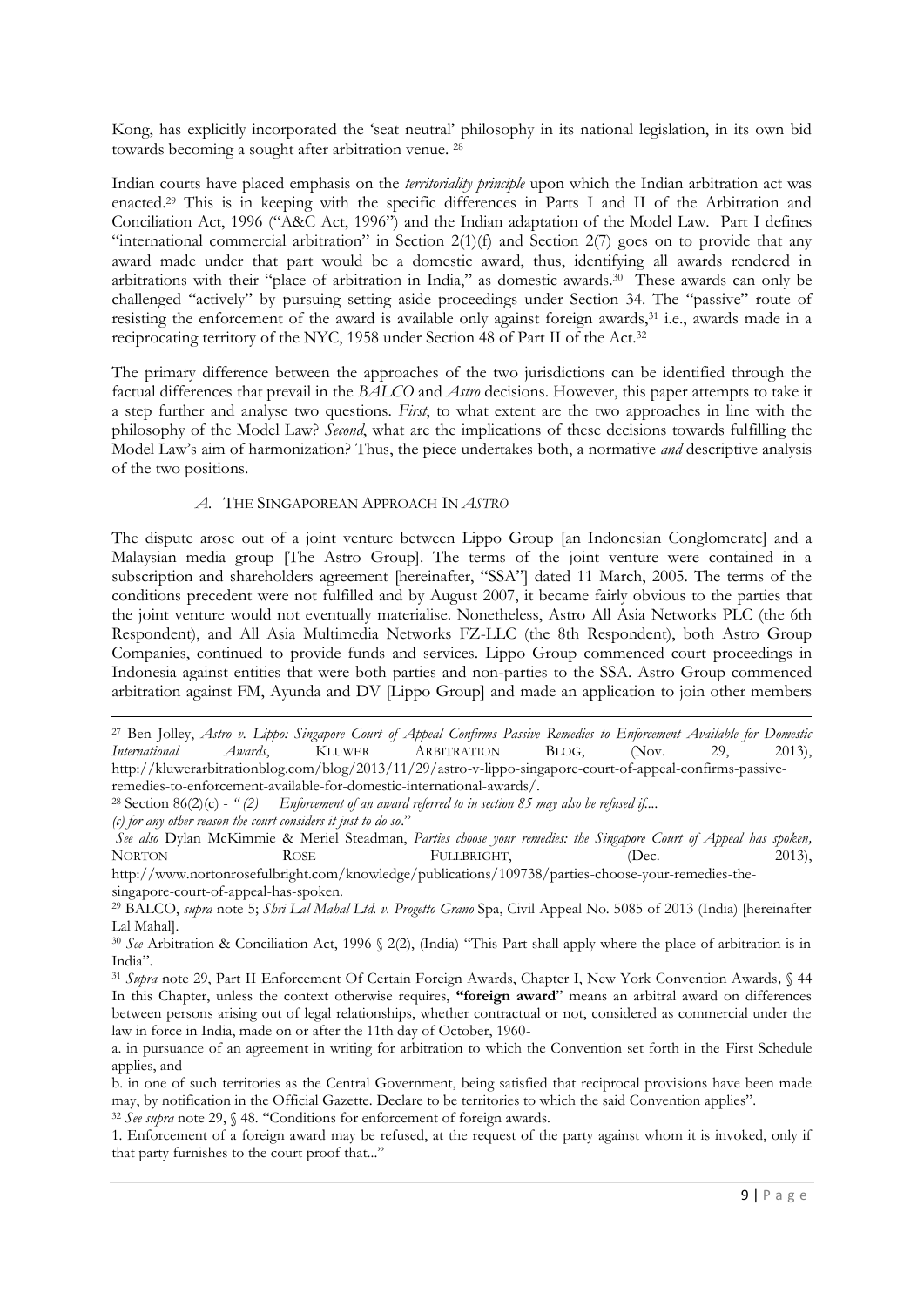of Astro group to the arbitration as well. The Tribunal assumed jurisdiction under Rule 24(b) of the SIAC Rules and this was not challenged by Lippo under Article 16(3) of the Model law. However, a jurisdictional challenge was raised after Astro tried to enforce the award passed in its favour.

The first question to be considered was whether the jurisdictional challenge was valid, considering Lippo had not challenged it under Article 16(3) which would be the "active remedy" here. The main contention of Astro was that Article 16(3) was the exclusive route to challenge the jurisdiction of the Tribunal. On the other hand, Lippo's principal submission was that there is a clear and indelible distinction between active and passive remedies which are encapsulated in the Model Law's policy of choice of remedies. The Court accepted Lippo's argument and held that even though the time for bringing a challenge under Article 16(3) or an application to set aside had elapsed [Active remedy], court review for recognition and enforcement was still valid [Passive remedy]. The Court relied upon documents from the UNCITRAL Working Group on International Contract Practices [The Working Group], practical reasons like protecting legitimate interests of parties not to antagonise the arbitrators from the outset and various scholarly interpretations of the Model Law and its Singapore adoption.<sup>33</sup> The Court noted that choice of remedies is not confined to foreign awards and extends to domestic awards as well. Furthermore, the Court surveyed the Sixth Session of the Working Group which had decided to consolidate separate Sections relating to recognition and enforcement of foreign and domestic awards into what became the present Article 35 of the Model Law.<sup>34</sup> The Court noted an observation in the Sixth Session to the effect that the rationale behind non-consolidation was that there were no cogent reasons for providing different rules for domestic awards and foreign awards.<sup>35</sup> With regard to the facts in the arbitration, the Court held that Tribunal had erred in assuming jurisdiction. However, the aspect that is relevant to this paper is the approach of the Court in allowing parties to challenge even a domestic award at the stage of enforcement, thus impliedly rejecting the seat theory. The Court saw this as an imperative of the Model Law to reduce emphasis on seat of arbitration.<sup>36</sup> In fact, the court even went a step ahead to accept the argument that, the Model Law's "seat neutrality" was so strong that in order to deny a party the choice of remedies, Parliament would have had to expressly legislate out of it.<sup>37</sup>

## **IV. RECAPITULATION OF THE INDIAN APPROACH AND MAKING A CASE FOR THE "CHOICE OF REMEDIES" APPROACH IN INDIA**

There have been various Indian cases dealing with the relevance of the seat in arbitration. However, this paper discusses its relevance with regard to interim measures [*BALCO*] and scope of enforcement and recognition [*Lal Mahal*]. In *BALCO,* the decision came about in the context of a request for interim relief under Section 9 of the A&C Act, 1996 made by a party to an ICC arbitration seated in Paris.<sup>38</sup> The Supreme Court of India held that the omission of the word "only" did not mean that the Parliament intended to make Part I applicable to foreign-seated arbitrations.<sup>39</sup> The Court arrived at this conclusion based on the meetings of the drafters of Model Law,<sup>40</sup> *territoriality principle* adopted in the Indian statute<sup>41</sup> and other sub-sections under section 2 of the A&C Act, 1996.<sup>42</sup>

Mr. Nakul Dewan in his article, succinctly points out the difference between *BALCO* and *Astro* to be factual; the former relates to the determination by the supervisory court and the latter to the choice of remedies.<sup>43</sup> While we do agree with the author on this point, we *disagree* with the observation that the

<sup>39</sup> BALCO, *supra* note 5 at ¶75

<sup>-</sup><sup>33</sup> Astro, *supra* note 9 at ¶ 23.

<sup>34</sup> Astro, *supra* note 9 at ¶ 58.

<sup>35</sup> Astro, *supra* note 9 at ¶ 59.

<sup>36</sup> Astro, *supra* note 9 at ¶ 22.

<sup>37</sup> Astro, *supra* note 9 at ¶ 23.

<sup>38</sup> Vivekananda N, *supra* note 4.

<sup>40</sup> BALCO, *supra* note 5 at ¶ 71.

<sup>41</sup> BALCO, *supra* note 5 at ¶ 89.

<sup>42</sup> BALCO, *supra* note 5 at ¶¶ 91-93.

<sup>43</sup> Dewan, *supra* note 26.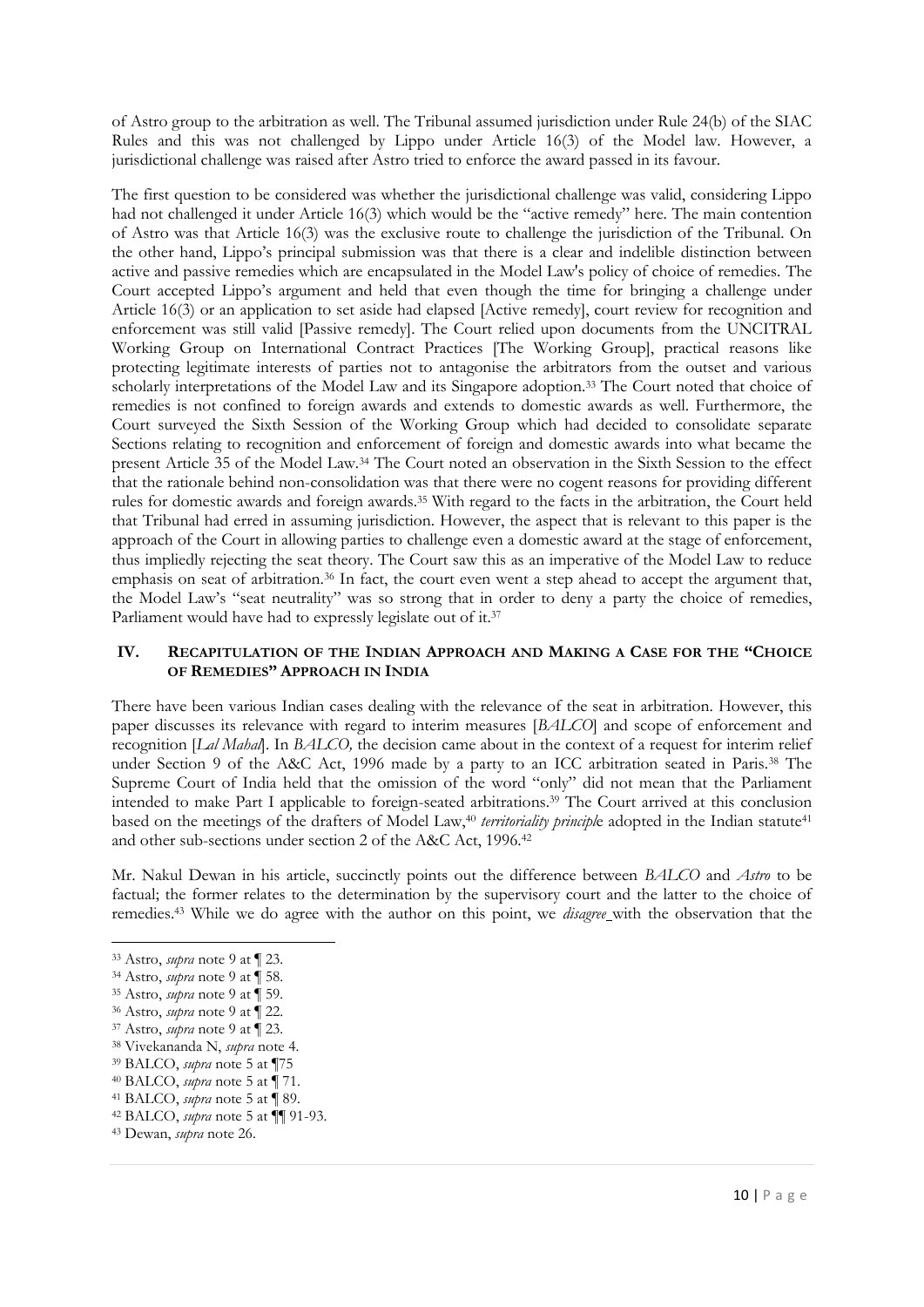decision in *Astro* would have been different had they gone by the over-reaching seat theory in *BALCO*. The basis for our argument is not merely their factual differences but the underlying philosophy of the Model Law and the flexibilities it provides.

*First,* this paper identifies the implications *Astro* could potentially have on the Indian approach. In India, it is established that a domestic award is either recognized as final, binding and not set aside or it is not recognized as being final, binding and set aside. Thus, there is no scope for resisting enforcement of a domestic award. However, as elaborated earlier, *Astro* perused the *travaux preparatoires* of the Model Law to hold that a passive remedy in the form of enforcement is inherent in its scheme.<sup>44</sup> This was based on the Model Law's aim towards de-emphasizing the seat of arbitration. The argument that follows, when placing this conceptualisation in the Indian context, is that the over-reaching "seat theory" precludes a choice of remedies in domestic arbitration in India. Here, it is highlighted that the Apex Court in *BALCO* quoted the Holtzmann Guide<sup>45</sup> and highlighted that UNCITRAL in fact, had not adopted the "autonomy criterion" of the NYC, 1958.<sup>46</sup> Thus, it is important to note that the interpretation of Section 2(7) in *BALCO*, where the court held that an award from an international commercial arbitration in India is *not* a foreign award,<sup>47</sup> is the correct interpretation of the Model Law's transposition into the Indian A&C Act, 1996. However, the underlying philosophy of the Model Law as elaborated in *Astro* clearly provides (as noted above) that there is no need for differentiation between domestic international awards and foreign awards when it comes to the availability of a choice of remedies.

It also becomes pertinent here to highlight the difference in the approach towards the scope of "enforcement and recognition" of a foreign award taken in these two jurisdictions. In *Astro*, the Court refers to choice of remedies as *double control* which according to the court, is what *Lord Mace JSC* described in Dallal as "ordinary judicial determination" in the court of enforcement.<sup>48</sup> It means that it is for the enforcing court to determine for itself what weight and significance should be ascribed to the omission, progress or success of an active challenge in the court of the seat. However, the Court warns that this does not mean limitless powers to enforce. At paragraph 77, Sundaresh Menon CJ observes,

*"The refusal to enforce awards* which have *not been set aside* at the seat may therefore constitute one of the *outer-limits of "double control.*"

Further, he observes that even the most extended form of double control cannot include enforcing an award that has been set aside, unlike France, which is a non-Model Law country.<sup>49</sup> This is very similar to the Indian court's interpretation of the scope of enforcement in *Lal Mahal*. Thus, in case of enforcement of foreign awards, the courts have stuck to a completely territorial approach.

Thus, it can be conclusively said that in all cases there is no deviation from the main philosophy of the Model Law which is to a great extent uniform in this matter:

[A] Delocalised approach in case of choice of remedies with respect to domestic awards - be they purely domestic, or domestic "international awards", and [B] Completely territorial approach in case of enforcement of foreign awards. Varying interpretations have only been due to the flexibility provided in the Model Law where it has remained seat neutral in certain cases.

What is therefore desirable in the Indian context is the adoption of this *seat neutral* approach with respect to domestic international awards. It is interesting to note that in both these jurisdictions, the aims for the law, as well as its judicial interpretation, remain the same, i.e., increased favourability as a "seat" of

<sup>44</sup> Astro, *supra* note 9 at ¶ 23.

<sup>45</sup> HOWARD M. HOLTZMANN & JOSEPH E. BEUHAUS, A GUIDE TO THE UNCITRAL MODEL LAW ON INTERNATIONAL COMMERCIAL ARBITRATION, LEGISLATIVE HISTORY AND COMMENTARY (1995).

<sup>46</sup> BALCO, *supra* note 5 at ¶ 71.

<sup>47</sup> BALCO, *supra* note 5 at ¶ 88.

<sup>48</sup> Astro, *supra* note 9 at ¶ 75-76.

<sup>49</sup> Jean-Christophe Honlet, et al., *Commercial Arbitration FAQs - France*, GLOBAL ARBITRATION REVIEW, [http://globalarbitrationreview.com/know-how/topics/61/jurisdictions/28/france/.](http://globalarbitrationreview.com/know-how/topics/61/jurisdictions/28/france/) (Last visited Nov. 23, 2014).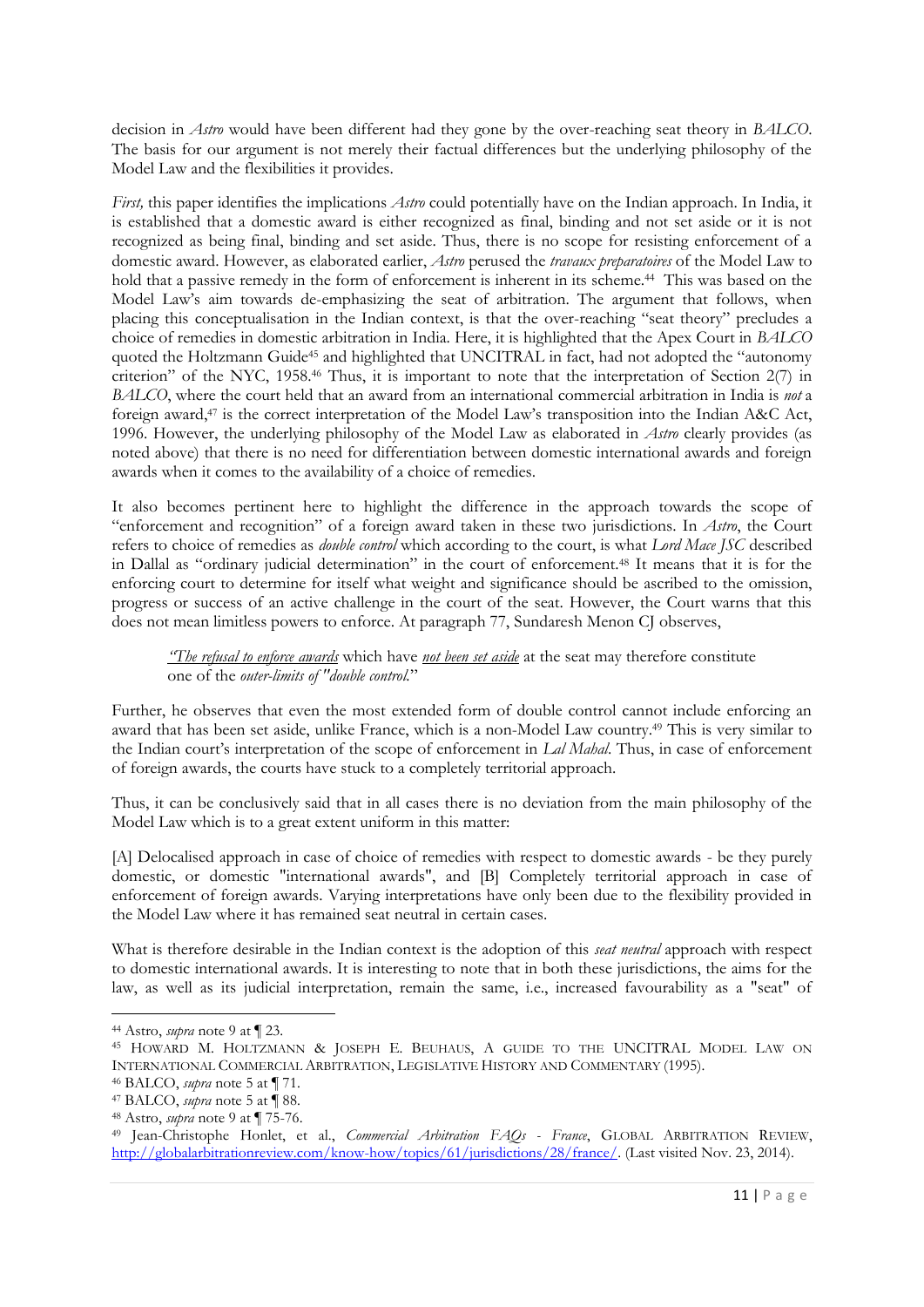arbitration. However the outcomes of the interpretations, and the means adopted in furtherance of these objectives, have remained vastly different. The decision of the Court of Appeals in *Astro* was believed to have provided "*a welcome clarification to practitioners of the availability of passive remedies to the enforcement of domestic international awards under the IAA..*." as in doing so it reversed "....*a first instance decision which has been seen by some as detrimental to Singapore as a seat of arbitration*."<sup>50</sup> On the other hand, in India we continue to harp on the seat-centric approach and the limitation of the remedies - setting aside to Part I and refusal to recognise in Part II. This difference has been further solidified by the proposed amendments in the 246th Report, wherein clarifications have been issued with respect to the "public policy" ground under Sections 34 and 48. The only consolation is that some distinction between *purely* domestic and domestic *international* awards has been identified in the proposed amendment to Section 34,<sup>51</sup> such that the "patent illegality" ground is not available for setting aside of domestic international awards. Also, the difference in *purely domestic* and *domestic international* awards is highlighted to an extent, already in Part I of the A&C Act, 1996, under Section 28. The section provides for a clear difference in the powers of an arbitrator, in case the parties have failed to choose the substantive law. For *purely domestic* arbitrations, the arbitrator has no choice, but to apply "*substantive law for the time being in force in India*"; however, "*failing any designation of the law under clause (a) by the parties, the arbitral tribunal shall apply the rules of law it considers to be appropriate given all the circumstances surrounding the dispute*." It is thus proposed here that, if this difference is recognized for the present version of Section 28, and the proposed Section 34, it shouldn't be too far-fetched to argue for an *Astro*-like interpretation to the *BALCO* understanding of the differences between *purely domestic*, *domestic international* and *foreign awards* is plausible. It is also prudent that India start recognising the "practical ramifications" and "potentially far-reaching implications on the practice and flourishing of arbitration..."<sup>52</sup> as were identified by the Court in *Astro* for arbitration in Singapore, if the parties in international arbitrations seated in India are precluded from raising passive challenges in enforcement proceedings and are compelled to follow the active route.

#### **V. CONCLUDING REMARKS**

Mr. Ben Jolly of Herbert Smith Freehills correctly pointed out the impact of the *Astro* decision– "*Although the decision is fairly unique to the interpretation of the IAA and may find limited direct application, the Court's detailed and through analysis of the travaux of the Model Law may be of use to practitioners in other jurisdictions should similar questions arise as to the "choice of remedies" in other Model Law jurisdictions.*" <sup>53</sup> Till date, a similar scenario of an award debtor from a domestic international arbitration in India seeking to resist enforcement has not come up for adjudication in India, but the findings in *Astro* have surely opened up the possibility of a beneficial interpretation to the Model Law in India. Further, with the new Bhartiya Janta Party government and its invitation to foreign enterprises to "Make in India",<sup>54</sup> international transactions and contractual relationships are bound to increase. And with arbitration being seen as the preferred method of contractual dispute resolution, and in keeping with the recent spate of "pro-arbitration" moves [judgments<sup>55</sup> and prospective legislative action56] undertaken in India, it is but a necessity that India be

<sup>50</sup> Jolley, *supra* note 27.

<sup>51</sup> Report 246, *supra* note 6, at 55. "After the Explanation in sub-section (2), insert sub-section "(2A) An arbitral **award arising out of arbitrations other than international commercial arbitrations,** may also be set aside by the Court if the Court finds that the award is vitiated by patent illegality appearing on the face of the award.

Provided that an award shall not be set aside merely on the ground of an erroneous application of the law or by reappreciating evidence".

<sup>52</sup> Astro, *supra* note 9 at ¶ 90.

<sup>53</sup> Jolley, *supra* note 27.

<sup>54</sup> IANS, *PM Narendra Modi launches 'Make in India' campaign with portal, logo*, BUSINESS TODAY (Sept. 25, 2014), http://businesstoday.intoday.in/story/pm-narendra-modi-launches-make-in-india-campaign-portallogo/1/210765.html.

<sup>55</sup> Reliance Industries Ltd. & Anr. v. Union of India, Civil Appeal No. 5765 of 2014, May 28, 2014 (India); Enercon (India) Ltd. v. Enercon GMBH, Civil Appeal No. 2006 of 2014, February 14, 2014 (India); World Sport Group (Mauritius) Ltd. v. MSM Satellite (Singapore) Pte Ltd., Civil Appeal No.895 of 2014, January 24, 2014 (India); Arasmeta Captive Power Co. v. Lafarge India, Civil Appeal No.11003 of 2013, December 12, 2013 (India).

<sup>56</sup> Report 246, *supra* note 6.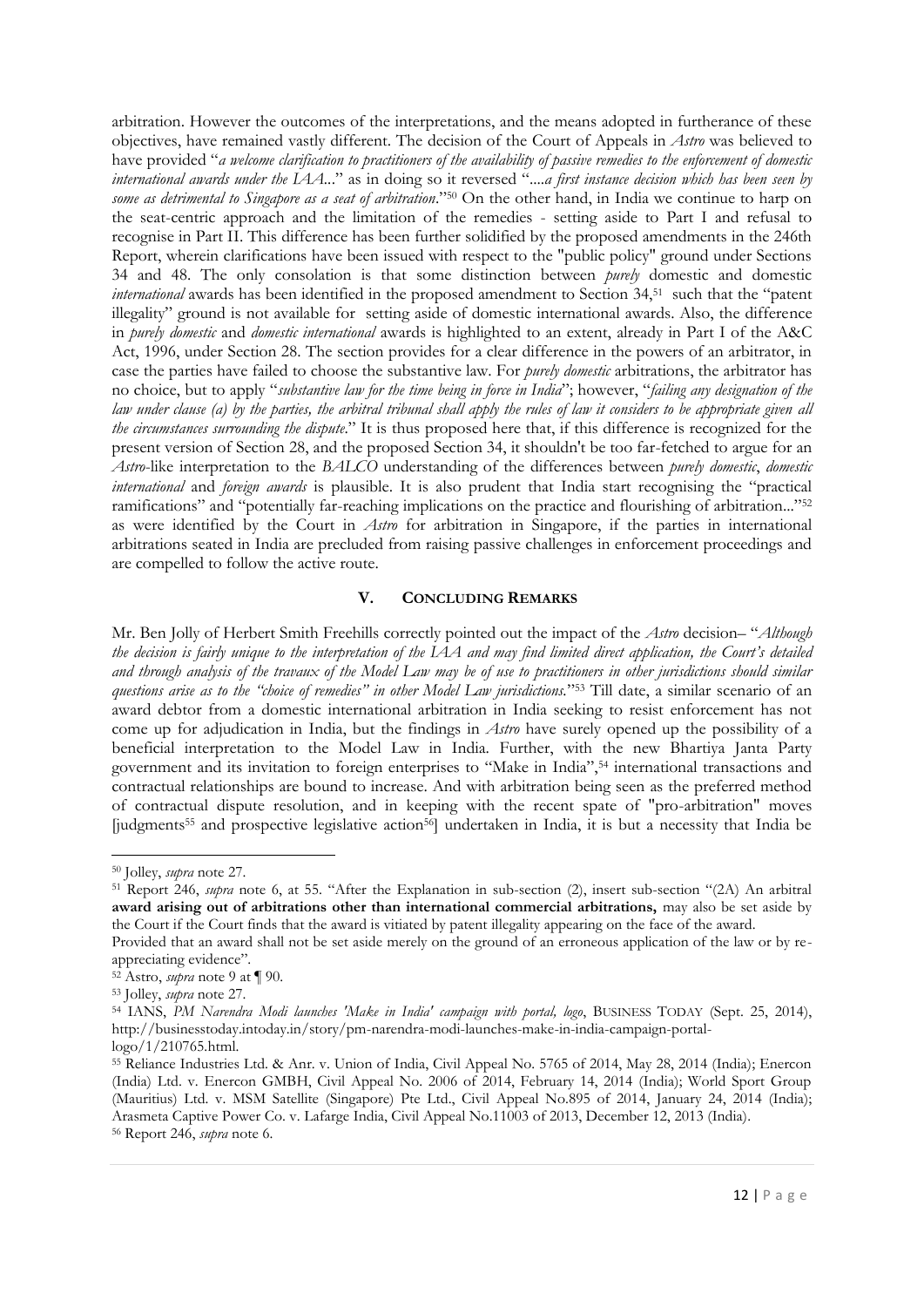more facilitative to international arbitrations within the country. Further, providing parties to such international commercial contracts, with the option of both active and passive remedies against arbitral awards, will surely act as a big step towards sealing India's future as an arbitration hub.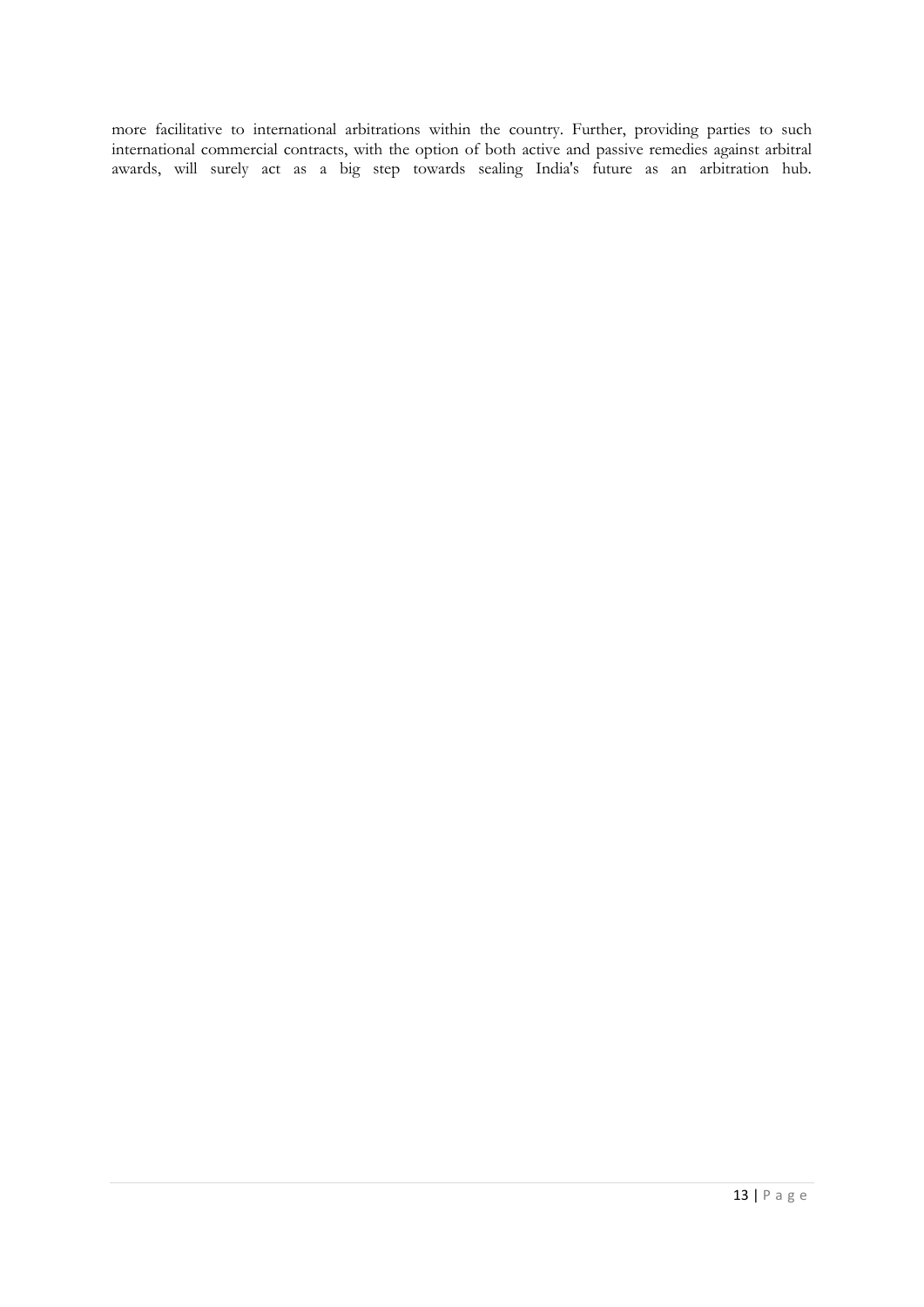#### **MAKING THE CASE FOR POST-AWARD INTERIM RELIEF FOR AWARD-DEBTOR**

#### *Kartikey Mahajan*

## **ABSTRACT**

Various aspects associated with the right to interim relief under section 9 of the Arbitration and Conciliation Act, 1996 have been the subject of diverse interpretations by the courts in India. This has created uncertainty about the contours and scope of section 9 proceedings. One such aspect has been the availability of the right to interim relief to an award debtor (i.e. the losing party in the arbitration proceedings) post the award. While the Bombay High Court has held that such a right is available only to the award-creditor, the Delhi High Court has recently held that such a right is equally available to an award-debtor as well. The author through the present article tries to make a case for the availability of section 9 relief to the award-debtor by critically analysing the judgments of the Bombay and the Delhi High Courts. In the process the author would try to highlight the possible options available to a party until there is a final determination of the issue by the Supreme Court.

#### **I. INTRODUCTION**

Indian jurisprudence reflected through judicial pronouncements relating to arbitration has undergone a paradigm shift in the recent past. After pronouncing a number of judgments which dented India's image as an arbitration friendly jurisdiction<sup>1</sup>, the Supreme Court of India (hereinafter 'the Supreme Court') has of late pronounced a few judgments favouring foreign arbitrations and international commercial arbitrations in the post-Balco era.<sup>2</sup> This pro-arbitration approach has included among others, judgments narrowing the scope of public policy as a ground for challenge of foreign awards<sup>3</sup>, as well as referring non-signatories to the arbitration agreement for arbitration<sup>4</sup>. The underlying theme of the above proarbitration judgments has been to make India an arbitration-friendly jurisdiction.

In order to make India an arbitration friendly jurisdiction, it is essential to have clarity with respect to one of the most crucial sections of the arbitration proceedings – the right to interim relief under section 9 of the Arbitration and Conciliation Act, 1996 (hereinafter 'Act'). The author by way of the present article tries to highlight one aspect of proceedings under section 9 where there is a need for final word from the Supreme Court due to inconsistent judgments of the Delhi High Court and the Bombay High Court. This section pertains to the availability of interim measures to the party who loses in the arbitration proceedings, i.e. the award-debtor. This protection becomes important, as highlighted in the following parts, to ensure that the award debtor has a suitable security to protect his interests, in the event the arbitral award, after being set-aside, ultimately results in a favourable outcome for him.

Currently pursuing LLM at Harvard Law School.

<sup>1</sup> Prominent amongst them were Bhatia International v. Bulk Trading Co., (2004) 2 S.C.C. 105 (India) [hereinafter Bhatia International] and Venture Global Engineering v. Satyam Computer Services Ltd. and another, (2008) 4 S.C.C. 190 (India) [hereinafter Venture Global]. By reading Bhatia International and Venture Global together, it emerged that Part 1 of the 1996 Act applied to arbitrations with a seat outside India, unless the parties expressly excluded the applicability of Part 1. This meant that a foreign award could be challenged and set aside under the grounds contained in Section 34 of the Act, which was intended to apply to domestic awards only.

<sup>2</sup> Post-Balco era refers to the period after the judgment of Bharat Aluminium Co. v. Kaiser Aluminium Technical Services, (2012) 9 S.C.C. 552 (India) [hereinafter Bharat Aluminium]. The Supreme Court through the aforesaid case has embarked on a pro-arbitration jurisprudence wherein its ideology is centered on reducing judicial intervention in foreign arbitration. *See* Kartikey Mahajan & Mallika Anand, *Heralding a new dawn for arbitration in India: Is there reason to be circumspect anymore?*, 79(1) ARB. 28-36 (2013).

<sup>3</sup> *See* Kartikey Mahajan, *Reversing the clock on "public policy" for foreign awards*, 16 (6) INTL. ARB. L. REV. N43-N46 (2013), discussing the case of Shri Lal Mahal Ltd. v. Progettor Gana Spa, (2013) 8 S.C.A.L.E. 489 (India).

<sup>4</sup> *See* Kartikey Mahajan and Malak Bhatt, *Extension of Arbitration Agreement to Non-signatories,* 16 (3) INTL. ARB. L. REV. N25-N28 (2013) referring to the consequences of the decision of Chloro Controls (I) P. Ltd. v. Severn Trent Water, (2013) 1 S.C.C. 641 (India).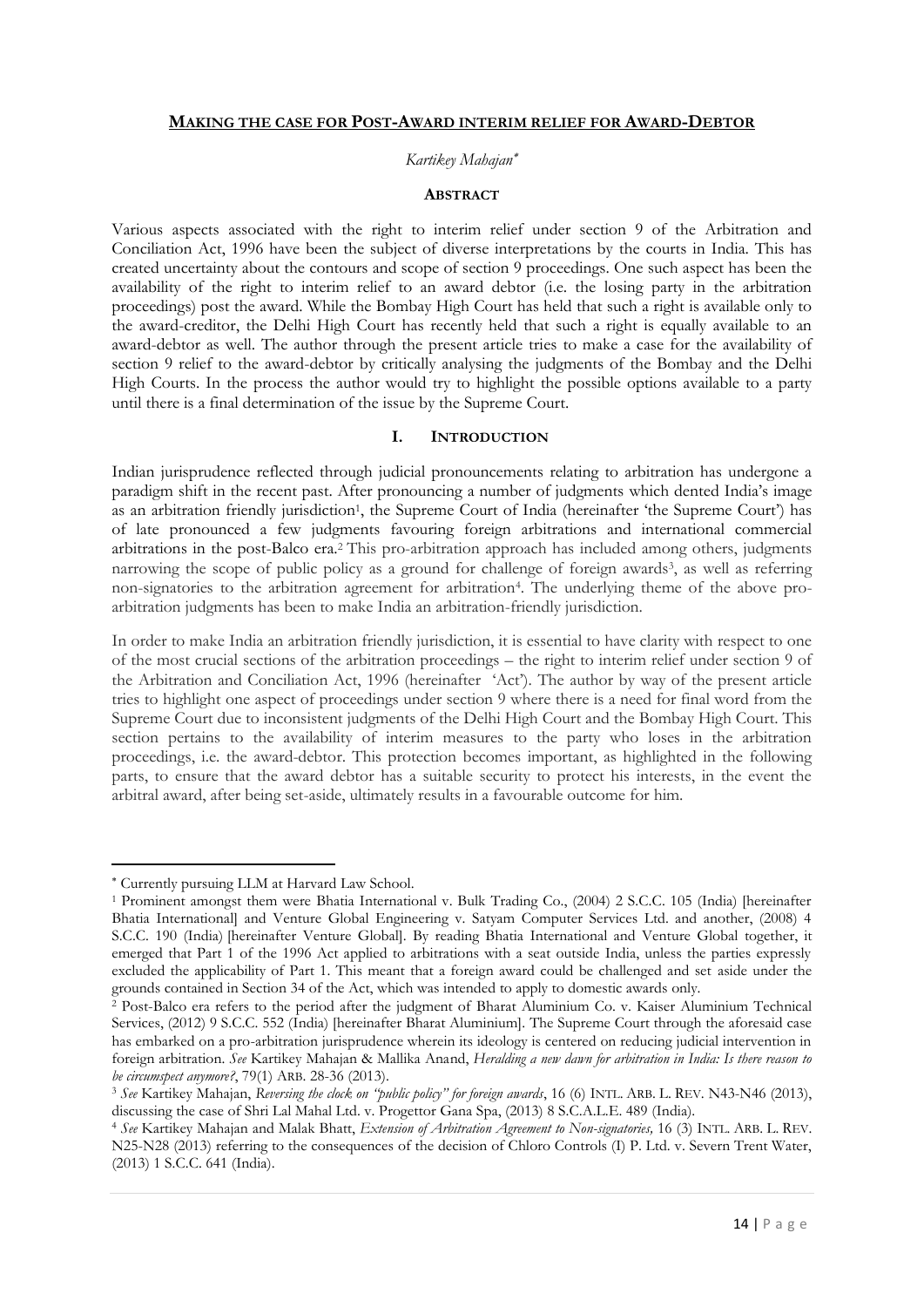The inconsistent judgments, which have been rendered with respect to post-award interim orders, are that of the division bench of the Bombay High Court in *Maharashtra State Electricity Generation Company Ltd.* v. *Dirk India Pvt. Ltd.* [hereinafter as 'Dirk India']<sup>5</sup> and that of the single judge bench of the *Organising Committee Commonwealth Games* v. *M/s Nussli (Switzerland) Ltd.* [hereinafter as 'Organising Committee']<sup>6</sup> .

After providing a brief background to the scheme of Section 9 of the Act in Part I of the article, the author highlights the judgment of *Dirk India* along with the relevant facts in Part II. The author critically analyses the said judgment of *Dirk India* in Part III of this article by expounding on the relevant principles which were not taken into account by the Bombay High Court. The said principles mainly relate to the rules of literal interpretation of the word 'party' under the Act, the legislative intent in introducing the possibility of post-award interim orders, and the relation of Section 9 with Section 34 of the Act which makes it possible for the Award-Debtor to apply for an interim relief, post the award until the filing of Section 34 applications. After analyzing the principles laid down in *Dirk India* and presenting a critique on the same, the author would then go on to elucidate in Part IV of the article, the recent single judge bench judgment of *Organising Committee,* which has not accepted the interpretation provided by the Bombay High Court. The author would finally analyze as to how the *Organising Committee* case, though a welcome step in holding that post-award interim orders are available to an award-debtor under Section 9, has not relied on the relevant legal principles that it ought to have relied upon, making it possible for it to be overturned in appeal.

# **II. BACKGROUND OF SECTION 9 OF THE ACT**

Section 97 of the Act was enacted to ensure that, given the pendency, initiation or conclusion of arbitration proceedings before an Arbitral Tribunal, a party should not be prevented from protecting his interests, which otherwise cannot be protected or safeguarded by the Arbitral Tribunal.<sup>8</sup> The reliefs which the Court may allow to a party under Section 9 have been held, "*to flow from the power vesting in the Court exercisable by reference to contemplated, pending or completed arbitral proceedings, the Court being conferred with the same power for making specified orders as it has for the purpose of and in relation to any proceedings before it*".<sup>9</sup> This reasoning gets cemented by the fact that the Supreme Court in *Bharat Aluminium*<sup>10</sup> held that there was no power vested upon the Indian courts to issue interim orders to foreign seated arbitrations under New York or the Geneva Convention, as Indian courts do not have any power to interfere with such foreign proceedings.

The power contemplated under this section is not intended to frustrate arbitration proceedings; neither is it envisaged to prejudice the powers vested in the arbitrator such that he is rendered incapable of

<sup>5</sup> Appeal No. 114 of 2013 in Arbitration Petition No. 355 of 2011 and Appeal No. 30 of 2013 in Arbitration Petition No. 355 of 2011 (India) [hereinafter Dirk India].

<sup>6</sup> OMP 1300/2013 (India) [hereinafter Organizing Committee].

<sup>7</sup> **Interim measures, etc. by Court**: A party may, before or during arbitral proceedings or at any time after the making of the arbitral award but before it is enforced in accordance with section 36, apply to a court:-

<sup>(</sup>i) for the appointment of a guardian for a minor or a person of unsound mind for the purposes of arbitral proceedings; or

<sup>(</sup>ii) for an interim measure of protection in respect of any of the following matters, namely:—

<sup>(</sup>a) the preservation, interim custody or sale of any goods which are the subject-matter of the arbitration agreement; (b) securing the amount in dispute in the arbitration;

<sup>(</sup>c) the detention, preservation or inspection of any property or thing which is the subject-matter of the dispute in arbitration, or as to which any question may arise therein and authorizing for any of the aforesaid purposes any person to enter upon any land or building in the possession of any party, or authorizing any samples to be taken or any observation to be made, or experiment to be tried, which may be necessary or expedient for the purpose of obtaining full information or evidence;

<sup>(</sup>d) interim injunction or the appointment of a receiver;

<sup>(</sup>e) such other interim measure of protection as may appear to the court to be just and convenient, and the Court shall have the same power for making orders as it has for the purpose of, and in relation to, any proceedings before it.

<sup>8</sup> Olex Focas Pvt. Ltd. v. Skodaexport Co. Ltd., (2000) A.I.R. Del. 161 (India).

<sup>9</sup> Firm Ashok Traders v. Gurumukh Das Saluja, (2004) 3 S.C.C. 155 (India) [hereinafter Firm Ashok Traders].

<sup>10</sup> Bharat Aluminum, *supra* note 2 at ¶159.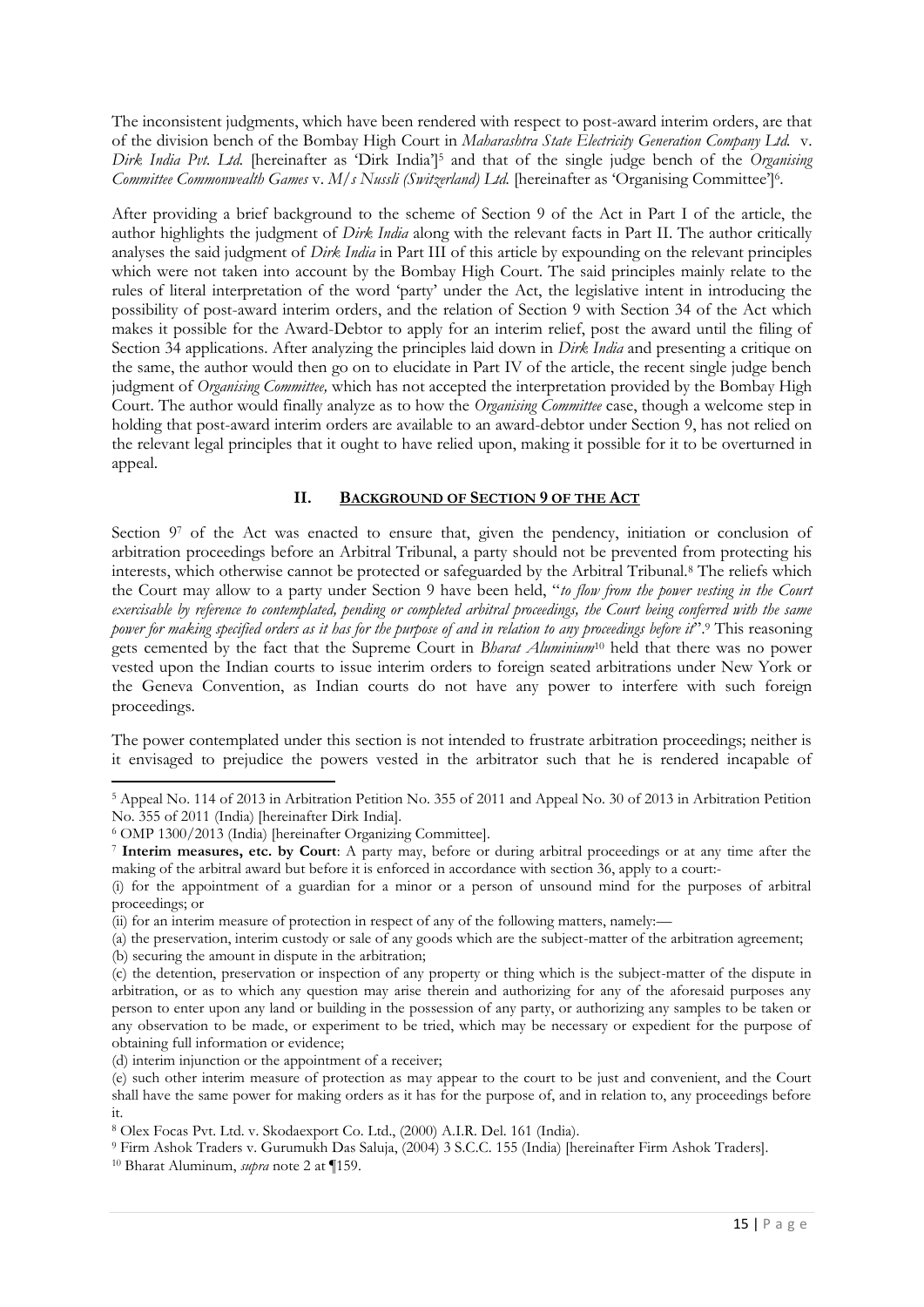resolving the dispute between the parties. The focal point of Section 9 is to preserve the various pursuits and rights of the parties to the arbitration. It is in this light that every appraisal of Section 9 must be carried out. In doing so, it is submitted that the Court ought to consider two postulates - first*,* the Court must ponder over the intention of the legislature while codifying this provision. Second, the section must also be read in conjunction with Section 34 of the Act that deals with challenges to the arbitral award, especially because Section 9 is also concerned with protecting the subject matter of the arbitral proceedings.

Although there is a paucity of authority expounding on the principles laid down under Section 9 of the Act with respect to issuance of post-award interim orders, there also exists a conflict in the way the Bombay High Court and the Delhi High Court have sought to interpret it. This divergent interpretation has affected the rights of parties seeking interim relief to protect their rights, thus, leading to an incongruity in its construal. The following parts of this article would highlight these different approaches taken while construing Section 9 of the Act.

## **III. DIRK INDIA- POST AWARD INTERIM RELIEF ONLY FOR AWARD CREDITORS**

#### *A. FACTS*

An agreement containing an arbitration clause was entered into between Maharashtra State Electricity Board [hereinafter as "MSEB"] and Dirk India Private Limited [hereinafter as "DIPL"]. The agreement envisaged that Pulverized Fly Ash [hereinafter as "PFA]" that was generated from MSEB's Thermal Power Station at Nasik would be transported to four hoppers, which were to be constructed by DIPL at site. DIPL was to utilize PFA in its PFA handling plant for the manufacture of concrete. Subsequently, a dispute arose between the parties that was referred to arbitration and the arbitral tribunal by its award came to the conclusion that DIPL had failed to discharge its contractual obligation of erecting the requisite hoppers and of transporting the agreed quantity of PFA to its PFA plant. The Tribunal came to the conclusion that the termination of the contract by MSEB was valid and lawful.

After the award, DIPL filed an application for interim protection under Section 9 of the Act. The learned Single Judge hearing the application gave limited interim protection, leaving the question of maintainability of the Section 9 application open. The matter came before the Division Bench through cross-appeals against this order.

## *B. JUDGMENT OF THE BOMBAY HIGH COURT*

The Bombay High Court proceeded to discuss the scheme of Section 9 before disposing off the appeal. The Court noted that there are primarily two facets that are envisioned under the scheme of Section 9. First, the Bombay High Court rightly observed that there exists an immediate and proximate nexus between the interim measure of protection under Section 9 and securing the subject matter of dispute in the arbitral proceedings. In other words, the orders envisaged are intended to preclude the claim in the arbitration from being frustrated.

Secondly, the Bombay High Court held that there is proximate nexus between the interim order sought and the arbitration proceeding itself. As per the Court, when an interim measure of protection is sought before or during the arbitration proceedings, such a measure is a step in aid to the fruition of the arbitral proceedings. When sought after an arbitral award is made but before it is enforced, the measure of protection is intended to safeguard the fruit of the proceedings until the eventual enforcement of the award. The interim order post the award as per the Bombay High Court is intended to ensure that enforcement of the award results in a realizable claim and that the award is not rendered illusory.

The Bombay High Court in order to give support to its above reasoning, gave purposive interpretation to the words, *"at any time after the making of the arbitral award but before it is enforced in accordance with section 36"*  occurring in Section 9 of the Act. Under Section 36 of the Act, an arbitral award can be enforced under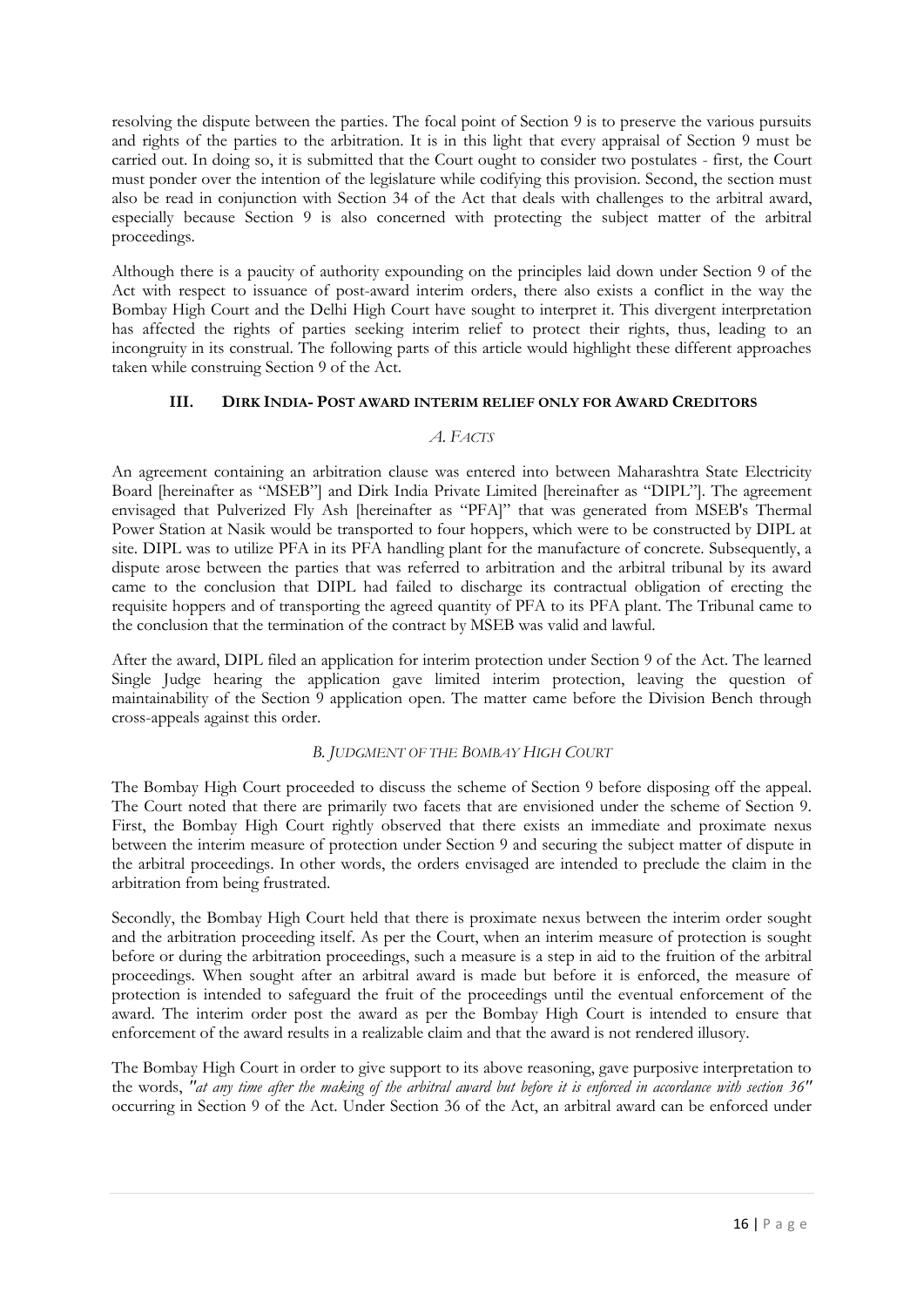the Code of Civil Procedure, 1908<sup>11</sup> [hereinafter as "CPC]" in the same manner as if it were a decree of the court. As per Section 36, the arbitral award can be enforced where the time for making an application to set aside the arbitral award under Section 34 has expired or in the event of such an application having been made, it has been refused. As per the Court, the enforcement of an award accrues to the benefit of the party who has secured an award in the arbitral proceedings and that is why the enforceability of an award under Section 36 is juxtaposed in the context of above two time frames.<sup>12</sup> The Bombay High Court, therefore held that, "*contextually the scheme of Section 9 postulates an application for the grant of an interim measure of protection after the making of an arbitral award and before it is enforced for the benefit of the party which seeks enforcement of the award*".<sup>13</sup>

Thus, as is evident from the above italicized words, the Bombay High Court came to the conclusion that the object and purpose of an interim measure after the passing of the arbitral award but before it is enforced is to secure the property, goods or amount for the benefit of the party which seeks enforcement, i.e., the award creditor and is not available to an award-debtor.

# **IV. CRITICAL ANALYSIS OF DIRK INDIA**

## *A. OVERLOOKING THE STATUTORY RIGHT OF A PARTY TO CHALLENGE UNDER SECTION 34*

The reasoning given in the *Dirk India* case contemplates only two scenarios prevailing at the time of institution of a petition under Section 9, namely (a) challenge to the arbitral award has failed under Section 34 of the Act, pursuant to such challenge having been made within the stipulated time period; and (b) no application for setting aside the arbitral award has been made and the time for this purpose under Section 34(3) has expired. It is only on the occurrence of either of these scenarios that an arbitral award is ripe to be enforced under Section 36 of the Act. However, the *Dirk India* case fails to take into account alternate scenarios prevailing at the time of institution of a petition under Section 9 after the passing of the award such as:

- i) When the time for challenge available under Section 34 of the Act has not expired and the challenge to award has not been instituted; and
- ii) Situations where the award has been remanded back under Section 34(4) of the Act.<sup>14</sup>

In both the scenarios stated above, the rights and interests of the party aggrieved by the award would be irretrievably prejudiced in the construct adopted by the *Dirk India* case. The construct necessarily means that since the subject matter of the arbitration cannot be protected under Section 9 at the instance of the debtor under the award, then even if the debtor is successful in its challenge under Section 34, it may have irretrievably lost any rights in the subject matter of the arbitral dispute if that has been destroyed or alienated or otherwise rendered otiose. This becomes especially pertinent as the main purpose behind issuing a Section 9 interim order is to protect certain rights of the parties from getting irretrievably lost.

Consider the above principle in a situation of cross claims. When claims of one party are rejected in an arbitration, then in such a scenario, if the award is set aside under Section 34, the same party has a right to re-agitate its cross claim which it may not be successful in doing so due to the loss of assets because of the non-availability of Section 9 to such a party. This shows the severe prejudice, which can be caused to

1

<sup>11</sup> India's procedural code dealing with all issues starting from filing of a civil suit to execution of a decree.

<sup>12</sup> Dirk India, *supra* note 5 at ¶12.

<sup>13</sup> *Id.* 

<sup>14</sup> Under Section 34(4) of the Act, the Court while deciding a challenge to an arbitral award, can either "adjourn the proceedings for a period of time determined by it in order to give the arbitral tribunal an opportunity to resume the arbitral proceedings or to take such other action as in the opinion of the arbitral tribunal will eliminate the grounds for setting aside the arbitral award". This necessarily envisages the Court having to remit the matter to the Arbitral Tribunal. This is subject to the Court finding it appropriate to do so and a party requesting it to do so. This has been held in the case of Cybernetics Network Pvt. Ltd. v. Bisquare Technologies Pvt. Ltd., (2012) 188 D.L.T. 172 (India). Thus there are provisions, which allow the court to remit the matter back to arbitration although on limited grounds as envisaged under section 34(4) of the Act.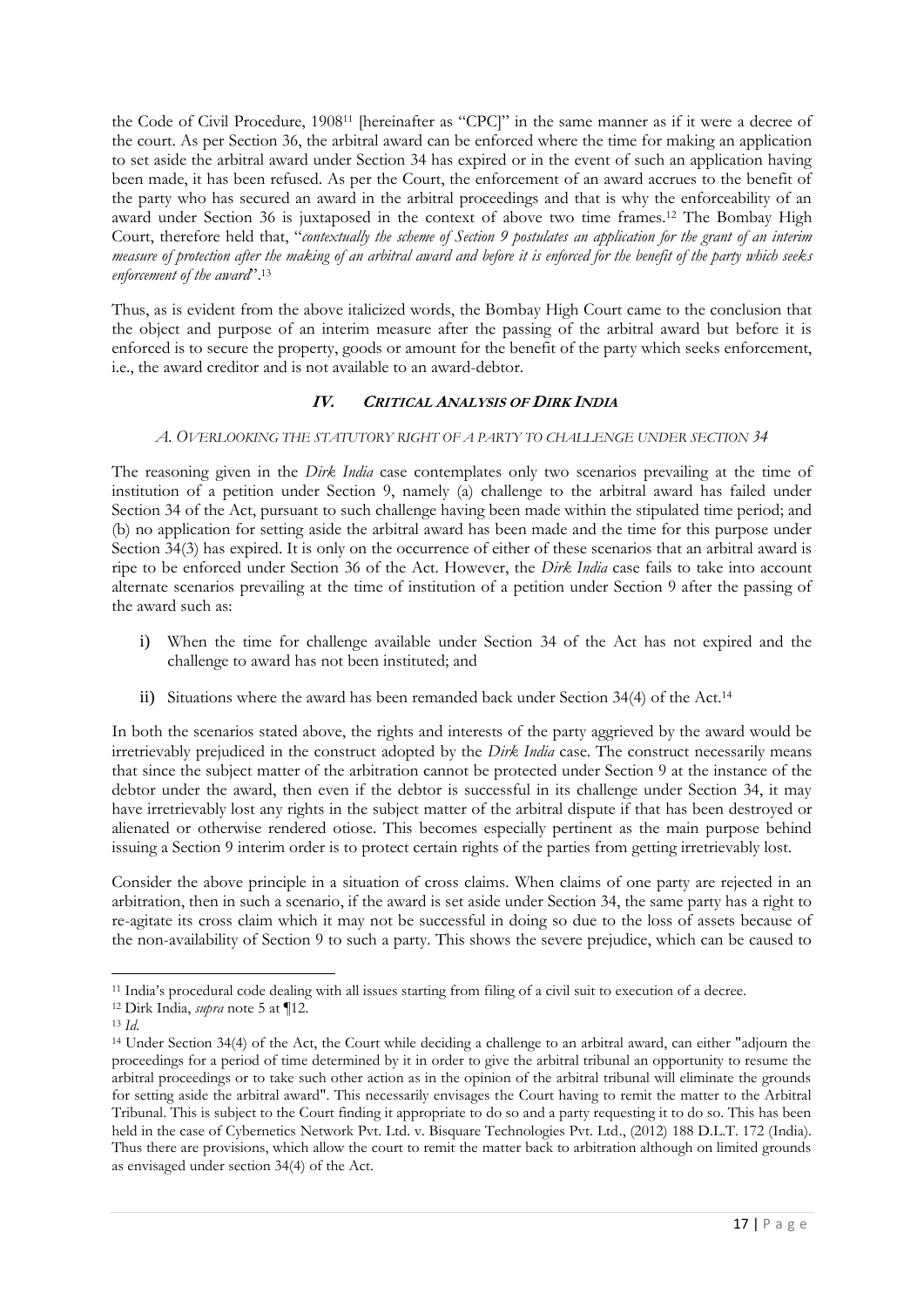a party (due to the non-availability of Section 9 relief) if he loses in the arbitration proceedings, although his claims can be revived by way of a favourable setting aside order under Section 34 of the Act.

## *B. THE DIRK CASE OVERLOOKS THE SETTLED PRINCIPLE OF LAW THAT WHEN AN AWARD IS UNDER CHALLENGE UNDER SECTION 34, IT CANNOT BE ENFORCED UNDER SECTION 36.*

The author through this point of critique would elaborate on the situation (i) mentioned above and highlight the fact that availability of Section 9 before the filing of Section 34 application is in line with the scheme of the Act and as well as that of CPC.

It is an established principle that filing of the application under Section 34 of the Act for setting aside an arbitral award within the limitation period operates as an automatic stay on the arbitral award.<sup>15</sup> Hence, enforcement would be postponed at least until the application to set aside the award is refused. This is in stark contrast to a decree in a civil suit where the Appellate Court will stay the execution of the decree upon sufficient cause only. This sufficient cause essentially enables the Court to stay the decree only on passing orders for deposit of the decretal amount in cases of first appeals. This principle has been provided in Rules  $5(1)^{16}$  and  $5(3)^{17}$  of Order 41 of the CPC.

Similarly, a party can only move an application for seeking stay on the execution proceedings under Order XXI, Rule 26 of the CPC. However, prior to granting any such stay, it is compulsory for the Court to require security or impose such conditions as it thinks fit, unless sufficient cause is shown to the contrary.

On the other hand, a combined reading of Sections 34 and 36 of the Act clearly and unambiguously mandates that an arbitral award cannot be enforced till such time that a challenge under Section 34 is not made within the period of 90 days or; when such a challenge is made and pending before the Court, till such time that the challenge is not adjudicated upon by the Court. Thus, when an Award-Debtor has not preferred a Section 34 application for setting aside the arbitral award and is within his limitation period to do so, Section 9 would definitely be available to such party as the arbitral award cannot be enforced and Section 9 will be the only remedy available to such a party for protection of his interests.

For example, a bank guarantee is due to expire on a date after the arbitral award but before the limitation period for filing Section 34 is due to expire. If the award debtor intends to file his Section 34 application, after the due expiration date of the bank guarantee, then in such a scenario, the only available remedy to the Award debtor is to file an application under Section 9 to keep the said bank guarantee alive.

The above interpretation is in line with the words, "*at any time after the making of the arbitral award but before it is enforced in accordance with section 36*" occurring in Section 9, as well as with the scheme of the Act which makes a clear departure from the scheme of the CPC.

*C. NON-ADOPTION OF THE RULE OF LITERAL INTERPRETATION IN DIRK INDIA*

## **1. Literal Construction is the foremost rule of interpretation**

-

<sup>16</sup> **Stay of proceedings and of execution 5. Stay by Appellate Court.-**

<sup>15</sup> National Aluminium Co. Ltd. v. Pressteel & Fabrications (P) Ltd., (2004) 1 S.C.C. 540 (India); Fiza Developers & Inter-Trade Pvt. Ltd. v. AMCI (I) Pvt. Ltd., (2009) 17 S.C.C. 796 (India).

<sup>(1)</sup> An appeal shall not operate as a stay of proceedings under a decree or order appealed from except so far as the Appellate Court may order, nor shall execution of a decree be stayed by reason only of an appeal having been preferred from the decree; but the Appellate Court may for sufficient cause order stay of execution of such decree.  $17\frac{1}{2}$  5(3) No order for stay of execution shall be made under sub-rule (1) or sub-rule (2) unless the Court making it is

satisfied-

<sup>(</sup>a) that substantial loss may result to the party applying for stay of execution unless the order is made;(b) that the application has been made without unreasonable delay; and

<sup>(</sup>c) that security has been given by the applicant for the due performance of such decree or order as may ultimately be binding upon him.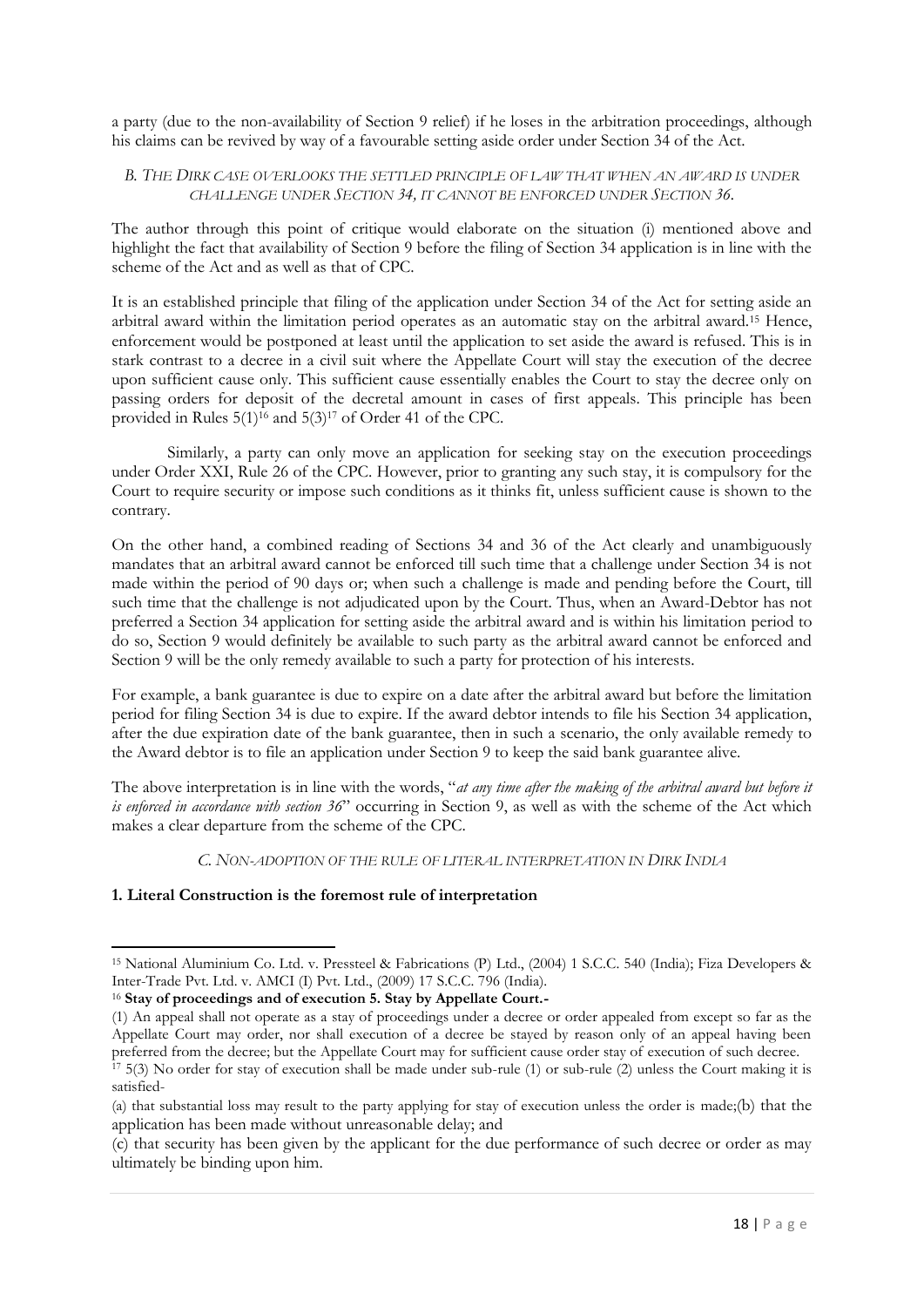The first and foremost principle of interpretation of a statute in every system of interpretation is the literal rule of interpretation. The other rules of interpretation e.g. the mischief rule, purposive interpretation etc. can only be resorted to when the plain words of a statute are ambiguous or lead to no intelligible results or if read literally, would nullify the very object of the statute.<sup>18</sup> Where the words of a statute are absolutely clear and unambiguous, recourse cannot be made to the principles of interpretation excepting the literal rule.<sup>19</sup>

Another aspect of the literal rule, which has been firmly established by judicial precedents is that the language employed in a statute is the determinative factor of the legislative intent.<sup>20</sup> The legislature is presumed to have made no mistake.<sup>21</sup> The presumption is that it intended to say what it has said.<sup>22</sup> Thus, the word 'party' occurring in Section 9 of the Act should be literally interpreted to mean any party to the arbitration agreement without there being any need to qualify the same with respect to the outcome of the arbitration proceedings (i.e. an Award-Debtor or an Award-Creditor).

# **2. Non-observance of past precedents with respect to meaning of term 'party'**

Before arriving at its conclusion that Section 9 is not available to the Award-Debtor, the Bombay High Court noted the definition of 'party' in the Act but failed to appreciate the relevance of the same in Section 9 of the Act as per the Hon'ble Supreme Court's observation in the case of *Firm Ashok Traders*<sup>23</sup> which held as follows:"*"Party" is defined in Clause (h) of Sub-section (1) of Section 2 of A*  $\mathcal{O}^c$  *C Act to mean a party to an arbitration agreement. So, the right conferred by Section 9 is on a party to an arbitration agreement. The time or the stage for invoking the jurisdiction of Court under Section 9 can be (i) before, or (ii) during arbitral proceedings, or (iii) at any time after the making of the arbitral award but before it is enforced in accordance with Section 36. …………For the moment suffice it to say that the right conferred by Section 9 cannot be said to be one arising out of a contract. The qualification which the person invoking jurisdiction of the Court under Section 9 must possess is of being a "party' to an arbitration agreement. A person not party to an arbitration agreement cannot enter the Court for protection under Section 9. This has relevance only to his locus standi as an applicant…..*" 24

Thus, as can be seen from the observation of the Supreme Court in *Firm Ashok Traders* case, there appears to be no reason as to why Section 9 of the Act should not be literally construed.<sup>25</sup> It is in this context that the application of any contextual interpretation by the Bombay High Court in *Dirk India* seems incomprehensible. Section 2(1)(h) of the Act defines the term 'party' to mean, "*a party to an arbitration agreement*". Thus, the only precondition for seeking relief under Section 9 of the Act is for **a party** to be **<sup>a</sup> party to an arbitration agreement**. 26

## 3**. Specific Instances where only one party has a right under the Act**

The meaning ascribed to the term 'Party' cannot be contextually modulated on the basis of whether a party has succeeded or failed, as done in the *Dirk India* Case. This postulate is further buttressed by the fact that the legislators have specifically highlighted as to which party can apply to the court for specific recourse. For example, in the case of disputes being referred to arbitration under section 8: for requesting the Chief Justice to appoint an arbitrator under Section 11(4), (5) and (6); for challenging appointment

<sup>-</sup><sup>18</sup> Swedish Match AB v. Securities and Exchange Board of India, A.I.R. 2004 S.C. 4219 (India).

<sup>19</sup> *Id.*

<sup>20</sup> Prakash Nath Khanna v. C.I.T., 2004 (9) S.C.C. 686 (India).

<sup>21</sup> Delhi Financial Corporation v. Rajiv Anand, 2004 (11) S.C.C. 625 (India).

<sup>22</sup> *Id.*

<sup>23</sup> Firm Ashok Traders, *supra* note 9.

<sup>24</sup> The ratio of Firm Ashok Traders, *supra* note 9, was also relied upon by the Delhi High Court in the case of NHAI v. China Coal Construction Group Corpn, A.I.R. 2006 Delhi 134 (India).

<sup>25</sup> Sundaram Finance Ltd. v. NEPC India Ltd., 1999 (2) S.C.C. 479 (India).

<sup>26</sup> Also see Steel Authority of India Ltd. v. AMCI Pty Ltd. and Anr., 2011 (3) ARB. L.R. 502 (Delhi) (India) and I. Sudershan Rao v. Evershine Builders Pvt. Ltd. Mumbai, 2013(2) ARB. L.R. 52 (AP) (DB) (India). In the both these case, the respective High Courts observed that the any party to the arbitration agreement can file a petition under Section 9 after the arbitral award is passed.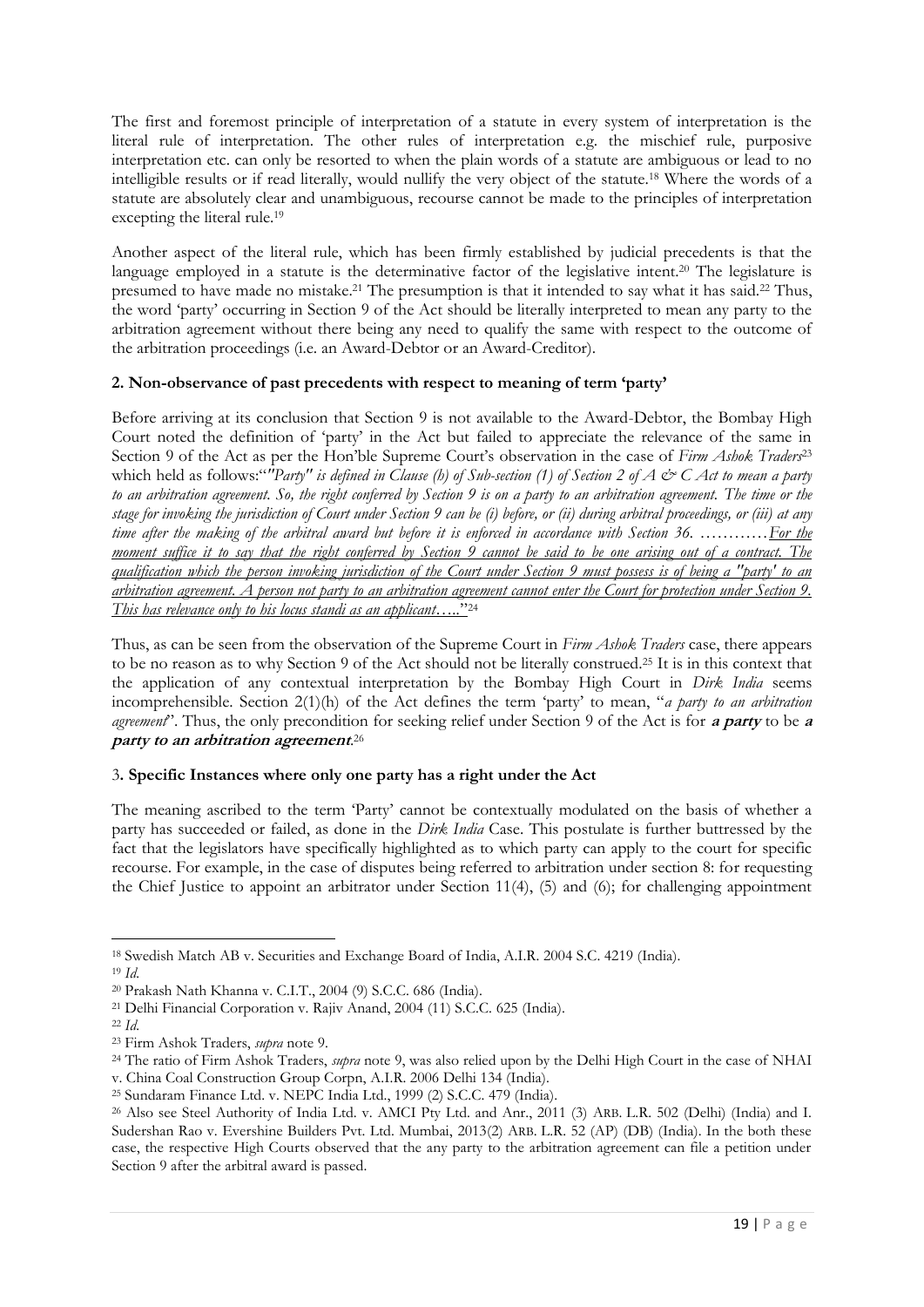procedure under Section 12(4) and 13(5); for challenging the award of the tribunal under Section 16(6) on the grounds mentioned under Section 16; for setting aside of an award under Section 34 etc.

As can be seen from the above examples, the legislature has clearly specified the circumstances in which the power has been bestowed upon a specific party to take recourse to setting aside of the award or challenging the appointment of the arbitrator. It can be easily concluded that the legislature intended the party who has lost in the arbitration to be given the same right of interim protection from the court under Section 9 as the party which has got the award in its favour. This is the reason for the legislature to use the word 'a party' under Section 9. The interpretation provided in the *Dirk India* case to the term 'party' as being the 'successful party' is beyond the scope of the Act and legislature's intention, and therefore is bad in law.

## **D. Non-availability of section 9 to a third party**

On a plain reading of the judgment in *Dirk India*, it is evident that the Bombay High Court did not consider a situation where an arbitral award affects the rights of the third party. Consider a situation where an arbitration agreement is between three parties and dispute arises between two parties, which ultimately results in an arbitral award affecting the rights and interests of the third party. As per Section 9 of the Act, the third party has the right to file an application under Section 9 to safeguard his right and interest after the award has been passed. Whereas, applying the interpretation given by the Bombay High Court, only a party in whose favour the award has been passed can approach the court for interim relief, which basically means that such third party would not be entitled to any protection under Section 9 of the Act. This will make it plainly inequitable for the third party to be not provided with a right to protect its interests under Section 9 of the Act even when it was not a party to the arbitration proceedings.

Thus, it is respectfully submitted that the interpretation by the Bombay High Court is not only against the spirit of Section 9 and the legislative intention behind it, but is also highly inequitable and impractical with respect to third parties.

#### **V. ORGANISING COMMITTEE- RELIEF FOR AWARD-DEBTORS**

## A. FACTS

The Delhi High Court has elucidated the rationale behind allowing Section 9 for Award-Debtors in the *Organising Committee* case*<sup>27</sup> .* In 2010, the Respondent was awarded a turnkey contract by the Petitioner for providing overlays on rental basis for the Commonwealth Games, 2010 ("Games"). In order to secure the contract's performance, the Respondent was required to furnish a 'performance bank guarantee' ("PBG") equivalent to the 10% of the contract value (which Respondent furnished).<sup>28</sup> Following the conclusion of the Games, disputes arose between the parties and the matter was referred to arbitration. From time to time, the Respondent was restrained to encash PBG; first, as a result of a Section 9 petition filed by the Petitioner and then because of a direction issued by the Arbitral Tribunal.<sup>29</sup> The Petitioner's claims in the arbitration were rejected by the tribunal and thus, the Petitioner was the losing party in the arbitration proceedings. The Petitioner in the *Organising Committee* had not yet filed its objections to the award under Section 34 of the Act and had petitioned the court under Section 9 to stay the discharge issued by a bank at the behest of the respondent, and to seek a direction to the respondent to keep the bank guarantee alive till the conclusion of proceedings under Section 34 of the Act.<sup>30</sup>

Interestingly, the respondent placed reliance on the judgment of the Bombay High Court in *Dirk India* to negate the stance of the petitioner. Thus, the respondent contended that since Section 9(ii) of the Act is intended to protect the fruits of successful arbitration proceedings, a party whose claim has been rejected

<sup>27</sup> Organising Committee, *supra* note 6.

<sup>28</sup> Abhinav Shrivastava, *Delhi High Court provides 'Interim Measure' (Arbitration) in Post-Award Stage*, February 28, 2014, *available at* http://legaljunction.blogspot.in/2014/02/delhi-high-court-provides-interim.html. <sup>29</sup> *Id.*

<sup>30</sup> Organising Committee, *supra* note 6 at ¶1.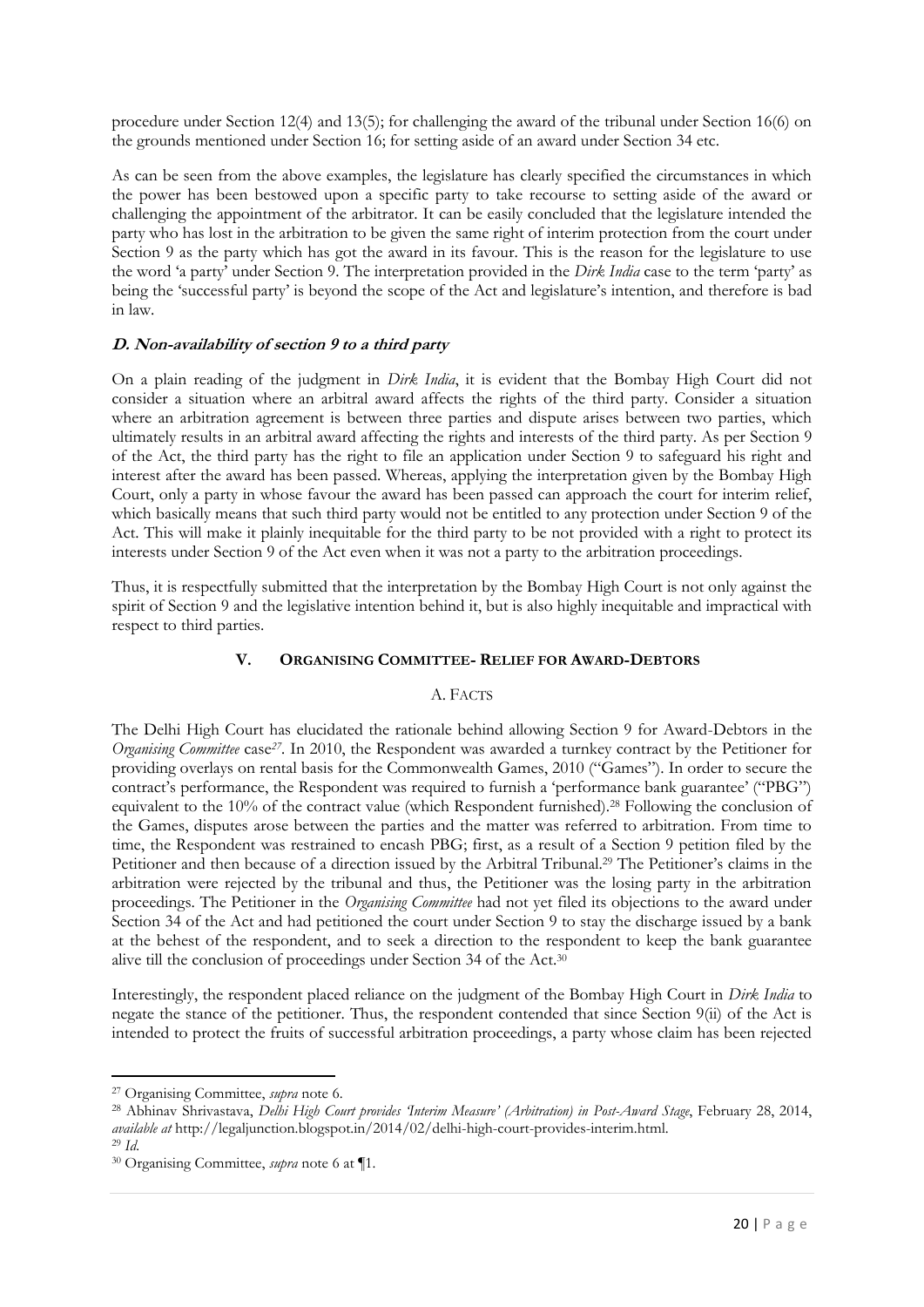during the course of the arbitration cannot have the arbitral award enforced in accordance with Section 36 and can, therefore, not seek any interim relief under Section 9 of the Act.

## *B. JUDGMENT*

Justice Sanghi in *Organising Committee* held that the case of *Dirk India* cannot be relied upon by the Respondent as it was rendered in an entirely different factual context. In *Dirk India* case, DIPL was seeking an interim measure for continuing to perform the contract even after the termination of the agreement had been held to be valid by the arbitral Tribunal. The Division Bench of the Bombay High Court, in that context, held that DIPL could not maintain a petition under Section 9 of the Act as the Award was not in its favour, and could not seek enforcement of the Award.<sup>31</sup> The Delhi High Court rightly pointed out that the Bombay High Court was not concerned with a situation like the one present before it, wherein the Respondent was a foreign corporation having no assets or presence in India.<sup>32</sup> The Respondent being a foreign corporation, was a significant factor in this case, as, if the PGB of the foreign corporation would not have been kept alive, then the Petitioner would not have had any possible remedy to secure his future claims in case of successful pursuit of setting-aside proceedings under Section 34 of the Act.

The Delhi High Court also took liberal assistance from the provision of Order XXV, Rule 1 of the CPC although clarifying that the said provision is not squarely applicable to the facts present before it.<sup>33</sup> Order XXV, Rule 1 of CPC provides that where the plaintiff is a foreign party, i.e. residing outside India, and does not possess sufficient immovable property within India, he would be required to furnish security for costs.<sup>34</sup>

Another important principle which found reason with the Delhi High Court was that the counter claim of the petitioner had been partially allowed, leaving the scope for the Petitioner to assail the arbitral award within the statutory period of limitation. In case the Petitioner succeeded in its objections that may be preferred by it, it would be entitled to re-pursue its counter claim in appropriate proceedings.<sup>35</sup> As per Justice Sanghi, the said right of the petitioner would be defeated by permitting the respondent to allow the PBG to lapse in the meantime<sup>36</sup> Thus, it appears that the Delhi High Court took equitable considerations<sup>37</sup> into account while delivering its judgment in the case of *Organising Committee*.

## **VI. CONCLUSION**

The Delhi High Court seems to have come to the right conclusion that Section 9 is not only available to an Award-Creditor but also to an Award-Debtor. The Delhi High rightly relied on the principle that the factual situation before it was different from that before the Bombay High Court and that *Dirk India's*  ratio is pertinent with respect to its own peculiar facts. This is because it is an established principle in Indian jurisprudence that a decision is a precedent with respect to its own facts and the words used by the judges in their judgments are not to be interpreted like the words of an act of the Parliament.<sup>38</sup>

<sup>36</sup> Organizing Committee, *supra* note 6 at ¶27.

<sup>1</sup> <sup>31</sup> Organising Committee, *supra* note 6 at ¶22.

<sup>32</sup> *Id.*

<sup>33</sup> Organising Committee, *supra* note 6 at ¶26.

<sup>34</sup> This position has been crystallized by a number of judgments. For more insight on the applicability of Order XXV Rule 1 of CPC, *see* Revlon Inc. & Ors.. v. Kemco Chemicals & Ors., A.I.R. 1987 Cal. 285 (India).

<sup>35</sup> The counter-claim in *Organising Committee* was founded upon the petitioner's case that a fraud had been committed in the process of the contract being entered into between the parties. The said issue was a serious one, which according to the Delhi High Court needed examination under Section 34 of the Act.

<sup>&</sup>lt;sup>37</sup> The said equitable considerations while providing interim relief to Award-Debtors was:

<sup>1)</sup> The Award-Creditor was a foreign party which made it difficult to secure the interests of Award-Debtor, and

<sup>2)</sup> Incase of possibility of re-agitating counter-claims, the lapse of PBG would be considered inequitable.

<sup>38</sup> *See* State of Orissa v. Sudhansu Sekhar Misra, A.I.R. 1968 S.C. 647 (India); Union of India & Ors. v. Dhanwanti Devi & Ors., 1996 (6) S.C.C. 44 (India).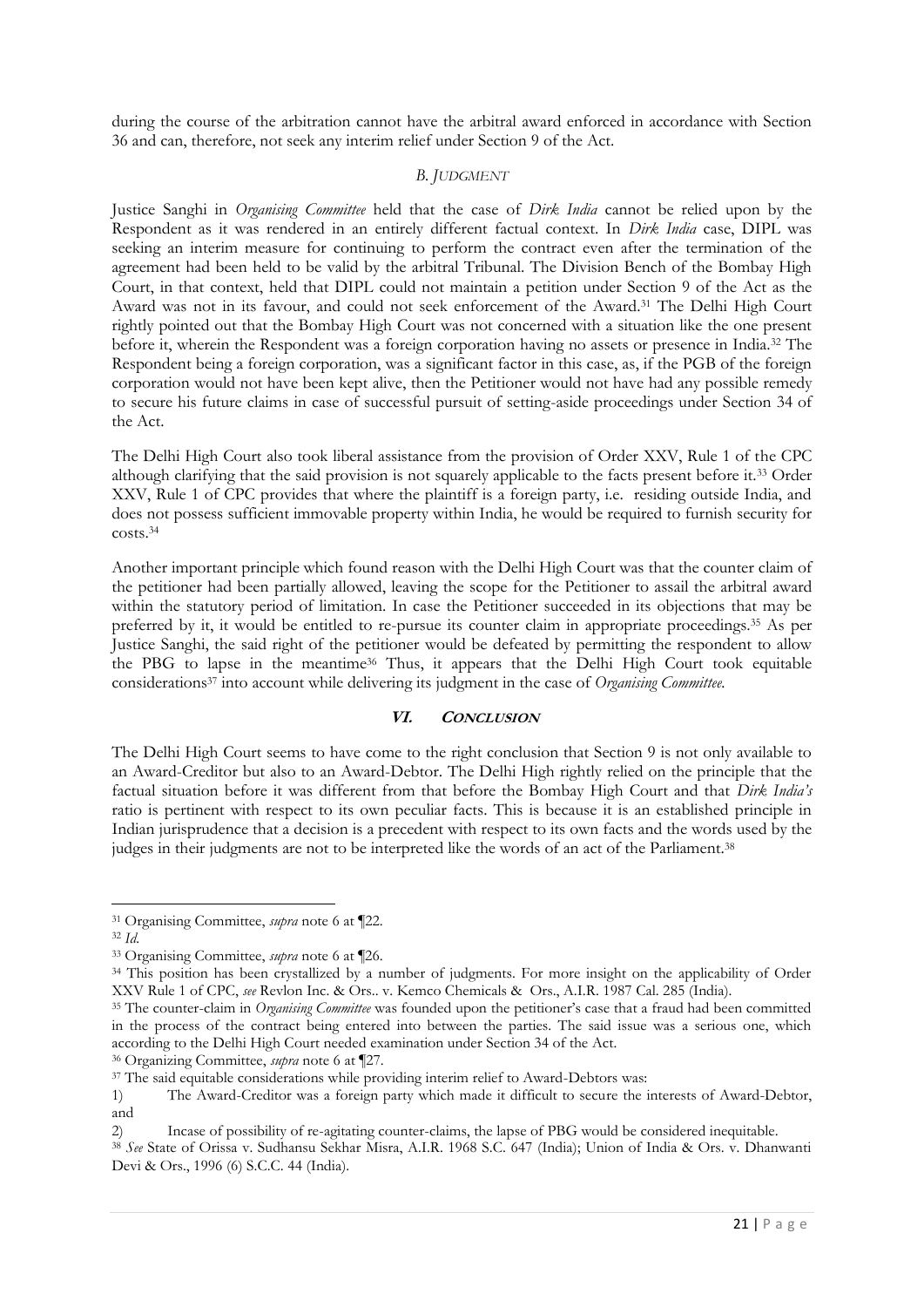Although, the Delhi High Court also relied on the fact that the counter-claim of the petitioner was partially allowed in the facts before it, it fell short of distinguishing the *Dirk India* case on the tenable legal principles like that of literal construction, intention of the legislature, instances of remitting back the award under section 34(4) of the Act or of non-filing of challenge under section 34 by the Award debtor.<sup>39</sup>

Thus, even though the *Organising Committee* case is still subject to the possibility of two rounds of appeal before the Delhi High Court and Supreme Court respectively, and the *Dirk India* case is *sub-judice* in Supreme Court, it seems plausible that the Section 9 interim relief is available even to Award-Debtors in certain situations which are considered equitable. The author believes that such relief being available to the Award-Debtors is in line with the intention of the legislature and also with the scheme of the Act which specifically deviated from the Model Law<sup>40</sup> while providing for post-award reliefs. So the circumstances by which such a relief should not be provided to an Award-Debtor before filing the challenge to award under Section 34 should be only limited to those circumstances which a court may consider inequitable. An authoritative pronouncement by the Supreme Court is certainly required as the final word on this issue to elaborate on the circumstances wherein a post-award interim order is available or is not available to an Award-Debtor.

However, it must be emphasized that the Award-Debtor should try and immediately file its objections to the award under Section 34 of the Act at the first instance as such filing of objections would operate as immediate stay on the award and would obviate the need for filing an additional application by way of Section 9.

-

Article 9. Arbitration agreement and interim measures by court

<sup>39</sup> All of these have been discussed at length in Part III of the article.

<sup>40</sup> Although Part I of the Act is based on the UNCITRAL Model law on International Commercial Arbitration (UNCITRAL Model Law), Section 9 in the Act varies from Article 9 of the UNCITRAL Model Law. Article 9 of the UNCITRAL Model Law, unlike Section 9 of the Act, does not contemplate interim measure after the arbitral award is passed. Article 9 of the UNCITRAL Model Law reads as follows:

It is not incompatible with an arbitration agreement for a party to request, before or during arbitral proceedings, from a court an interim measure of protection and for a court to grant such measure.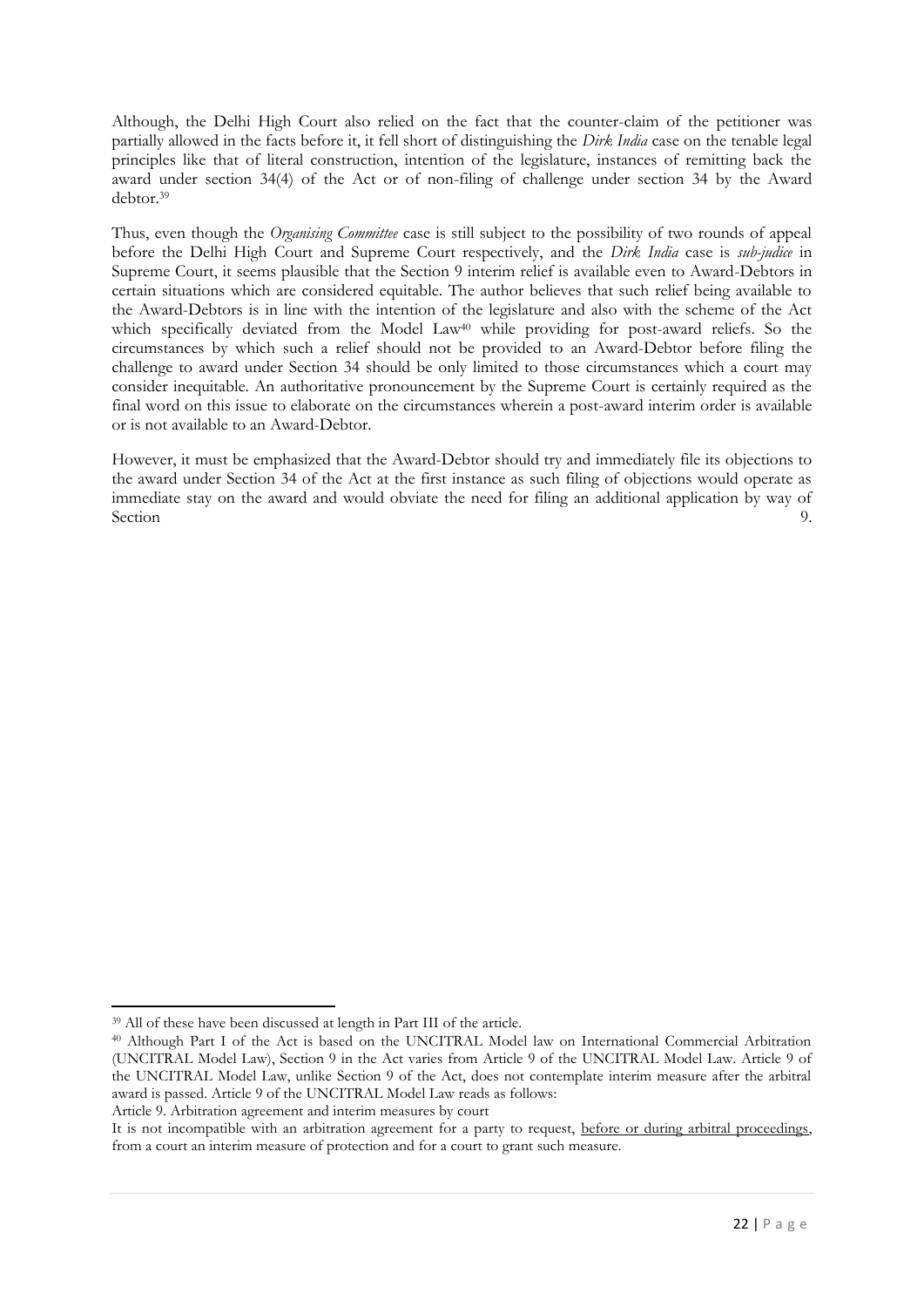# **FRAUD, CORRUPTION AND BRIBERY – DISSECTING THE JURISDICTIONAL TUSSLE BETWEEN INDIAN COURTS AND ARBITRAL TRIBUNALS**

## *Janhavi Sindhu*

#### **ABSTRACT**

Recently, there has been a rampant increase in judgments of the Indian Supreme Court that seek to remedy the step-motherly treatment that has been meted out to arbitration in the country in the past. A crucial signal reflective of this attitudinal shift is the scope of arbitrability i.e. the ability and appropriateness of the arbitral tribunal to rule on certain issues and disputes. More specifically, the arbitrability of fraud, corruption and bribery has recently generated significant debate in India despite being long settled the world over, in favour of arbitration. The issue of fraud is crucial owing to its invariant appearance in commercial disputes, both as a *general* allegation with respect to the conduct of parties' and as a tactic to avoid the contract altogether. The latter instance exemplifies a more general issue of arbitrability – of (or?) the validity of the contract and/or arbitration agreement. Interestingly, the most recent judgment of the Supreme Court in *Swiss Timing* demonstrates an interesting convergence of both these attributes of fraud. This paper will map out the present status of both these issues.

#### **I. INTRODUCTION**

It is opined that arbitrability serves as a check on autonomy of parties, the cornerstone of arbitration.<sup>1</sup> At one point, it was widely acknowledged that parties should not have the autonomy to refer disputes involving allegations of bribery and illegality to a private arbitral tribunal. The decision of Judge Gunnar Lagergren in 1963 is widely cited to evince the unwillingness of courts to let arbitral and party autonomy prevail when fraud is involved.<sup>2</sup> While such reluctance might seem alien to most jurisdictions today, India is only gradually letting go of this reluctance. The question of arbitrability of fraud is a '*rationae materiae*' notion, for it is objective in nature, independent of the parties.<sup>3</sup> The question of what kind of considerations should factor in the question of arbitrability ranging from public policy, expediency and propriety is indeed debated.<sup>4</sup> As will be seen through this paper, arbitrability of fraud is unique in that it involves the application, and thus exhibits the importance, of all these factors. Since arbitrability is usually considered a question of jurisdiction,<sup>5</sup> the issue is brought up time and again before courts so as to challenge the arbitrator's jurisdiction and avoid arbitration. Therefore, the stance that courts of a country choose to adopt on the issue is an important barometer of the attitude of a State towards arbitration. Usually, a party would expect the court to consider the question of arbitrability at the following stages:

## (a) *At the pre-award stage*:

1

Currently pursuing her Final Year at National Law School of India University, Bengaluru

<sup>1</sup> Loukas A. Mistelis, *Arbitrability* – *International and Comparative Perspectives*, *in* ARBITRABILITY: INTERNATIONAL AND COMPARATIVE PERSPECTIVES 2 (Loukas A. Mistelis & Stavros L. Brekoulakis eds., 2009).

<sup>2</sup> ICC Case no. 1110, Award of 1963, 10 ARB. INT'L 282, 293 (1994) at 277-281 [hereinafter ICC Case 1110] "I am convinced that a case such as this, involving such gross violations of good morals and international public policy, can have no countenance in any court either in the Argentine or in France or, for that matter, in any other civilised country, nor in any arbitral tribunal. Thus, jurisdiction must be declined in this case. It follows from the foregoing, that in concluding that I have no jurisdiction, guidance has been sought from general principles denying arbitrators to entertain disputes of this nature rather than from any national rules on arbitrability. Parties who ally themselves in an enterprise of the present nature must realise that they have forfeited any right to ask for the assistance of the machinery of justice (national courts or arbitral tribunals) in settling their disputes."

<sup>3</sup> Loukas A. Mistelis, *Part I Fundamental Observations and Applicable Law, Chapter 1 - Arbitrability – International and Comparative Perspectives, in* ARBITRABILITY: INTERNATIONAL AND COMPARATIVE PERSPECTIVES 5 (Loukas A. Mistelis and Stavros L. Brekoulakis eds., 2009).

<sup>4</sup> *Id.*

<sup>5</sup> Laurence Shore, *The United States' Perspective on "Arbitrability", in* ARBITRABILITY: INTERNATIONAL AND COMPARATIVE PERSPECTIVES 75 (Loukas A. Mistelis & Stavros L. Brekoulakis eds., 2009).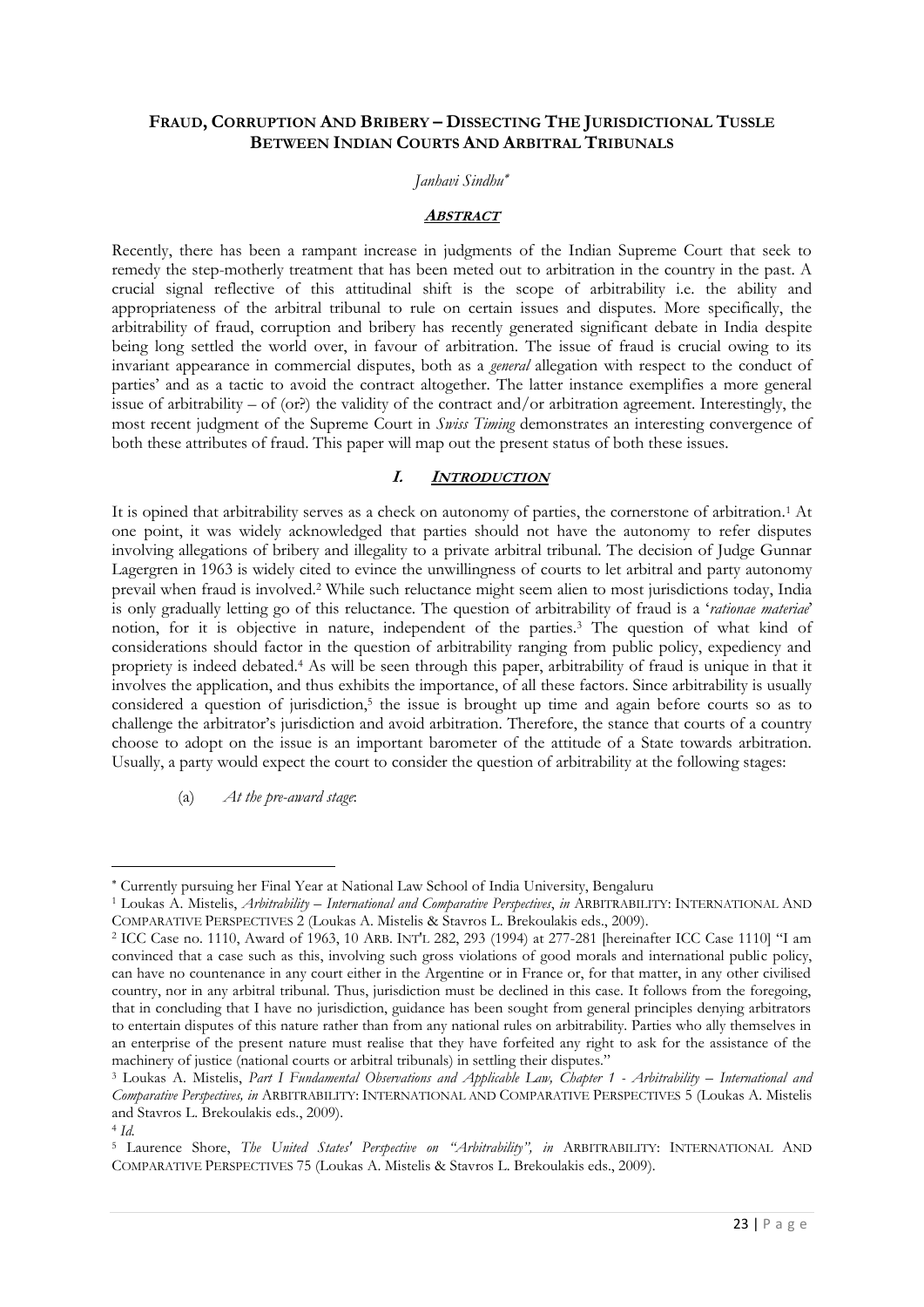- a. When one party files a civil suit and the other makes an application to the court to refer the parties to arbitration owing to the existence of an arbitration agreement eclipsing the dispute.
- b. In the specific context of India, in an application under Section 11 for the appointment of arbitrators by a judicial authority.<sup>6</sup>
- (b) *At the Post award stage:*
	- a. When a party applies to set aside the award.
	- b. When a party raises an objection to the enforcement of the award.

This paper will largely be concerned with how courts have dealt with the question at the pre-award stage. In order to evaluate why certainty still evades this issue, it is necessary to analyse its judicial trajectory and the changing policy considerations that shaped this trajectory. The issue of arbitrability of fraud can cast its net far and wide. Apart from the arbitrability of general allegations of fraud in a dispute, whether the court should go into questions of validity of contracts (on grounds of fraud) is at times cast as an issue of arbitrability. This paper will dedicate different sections to the implications of both these issues. Given the indelible influence of the position in English Law on Indian Courts, this inquiry must commence with English Law.

## **II. ARBITRABILITY OF FRAUD IN ENGLISH LAW**

Today, in an arbitration-friendly jurisdiction like England, the question of arbitrability has been rendered almost irrelevant and it rarely finds place in the litigation strategy of a party trying to avoid arbitration.<sup>7</sup> Akin to India<sup>8</sup> and unlike many other national jurisdictions,<sup>9</sup> no legislative guidance on arbitrable issues is provided.<sup>10</sup> Such a determination is carried out on a case-to-case basis when a party applies for stay of proceedings.<sup>11</sup>

In erstwhile English arbitration statutes, the relevant provisions for stay of proceedings were broadly worded, leaving scope for courts to exercise discretion while deciding the issue of arbitrability. It will be seen that different considerations were at play at different points in time to steer this exercise of discretion against a stay in matters involving fraud, bribery and corruption.

# A. ARBITRABILITY & THE COMMON LAW PROCEDURE ACT, 1854

The reluctance of English judges to refer such matters to an arbitral tribunal pre-dates the award of Judge Lagergen.<sup>12</sup> One of the first cases in this regard, *Wallis* v. *Hirch*, involved allegations of fraud in a contract of sale of linseed cake. The buyers sought to recover money paid, as the cakes supplied did not match the description of the contract. In light of an arbitration clause (arbitration by colonial brokers) in the contract, the issue of staying proceedings under the 11<sup>th</sup> Section of the Common Law Procedure Act, 1854 fell for the court's consideration. The Court refused to stay the proceedings in favour of arbitration reasoning that the parties could not have contemplated referring a case of fraud and the dispute would, thus, not be covered by the arbitral clause.<sup>13</sup> The court opined that the issue of fraud, which comprised

<sup>-</sup><sup>6</sup> Arguably, the door on this has been closed to an extent by the recent decision of the Supreme Court in Arasmeta Captive Power Co. Pvt. v. Lafarge India Pvt. Ltd., A.I.R. 2014 S.C. 525 (India). See subsequent discussion in the paper on this issue.

<sup>7</sup> RUSSELL ON ARBITRATION 15 (D. Sutton et al eds., 23rd ed., 2007) [hereinafter RUSSELL ON ARBITRATION]; GARY B. BORN, INTERNATIONAL COMMERCIAL ARBITRATION 968 (2nd ed., 2014) [hereinafter G. BORN].

<sup>8</sup> S. Kachwaha, *Arbitration Guide: India,* IBA ARBITRATION COMMITTEE 6 (2013), *available at*  http://www.ibanet.org/Document/Default.aspx?DocumentUid=1CF8C452-D4C3-4043-90F6-6F39B1B628B2. <sup>9</sup> See the relevant legislations in Switzerland, Germany and United States.

<sup>10</sup> ARBITRATION IN ENGLAND 399 (J.D. M. Lew, et al eds., 2013).

<sup>11</sup> *Id.*; *See* Arbitration Act, 1996, c. 23, §9 (U.K.) [hereinafter UKAA, 1996].

<sup>12</sup> ICC Case 1110, *supra* note 2.

<sup>13</sup> *Per* Cockburn CJ & Williams J, Wallis & Anr. v. Hirsch & Ors., 140 E.R. 131 (U.K.). [hereinafter Wallis].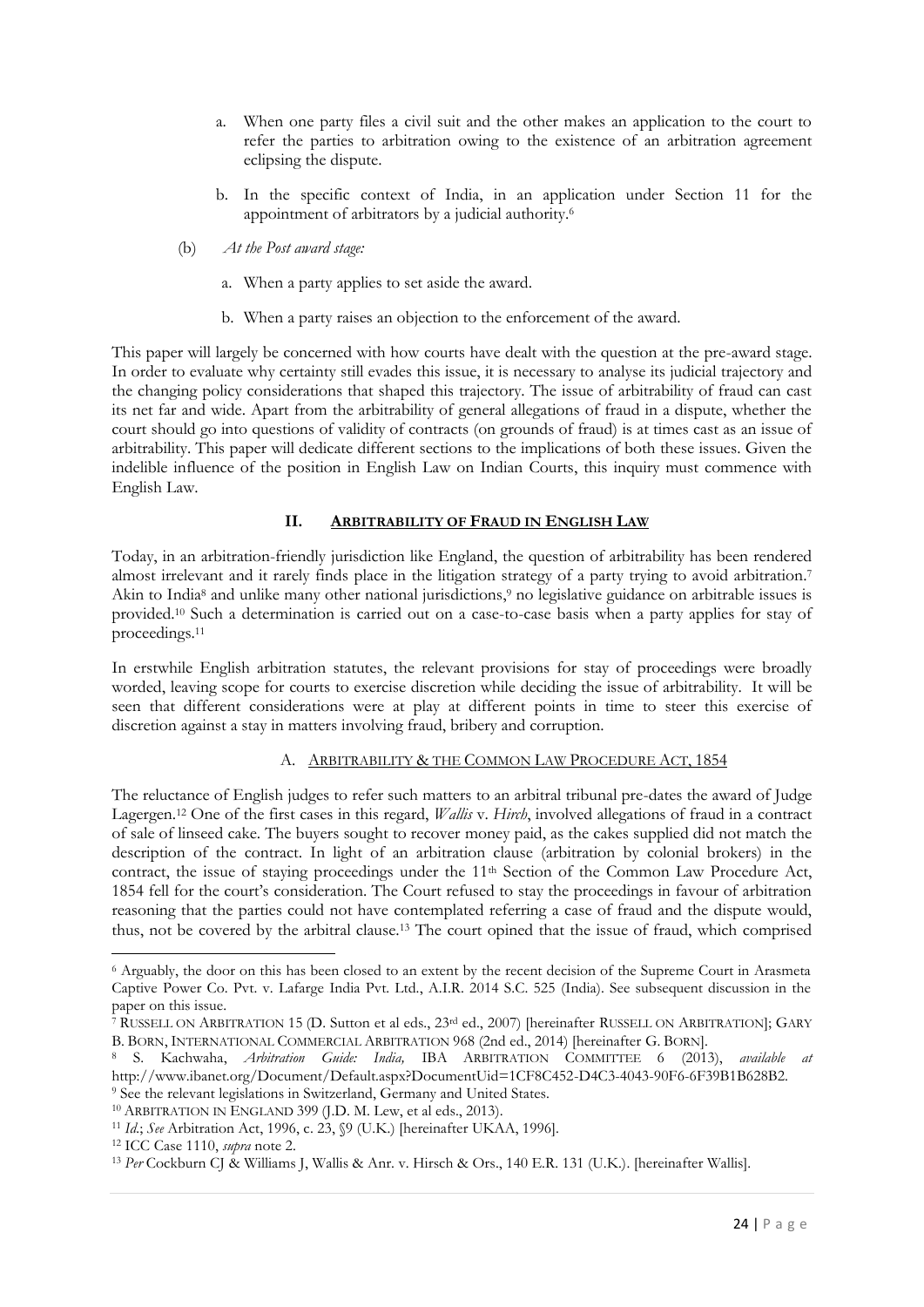the crux of the dispute, would be more competently dealt with by a jury<sup>14</sup> as opposed to two brokers who, "*would naturally shrink from a charge of fraud made against a person in the market.*" <sup>15</sup> This case aptly evidences the prejudice that the judiciary harboured against arbitrators' ability to determine judicial issues in their stead.<sup>16</sup> *Wallis* thus evolved a general principle advocating the exercise of judicial discretion to refuse a reference.<sup>17</sup> Fortuitously, this principle was not applied indiscriminately – references were not mechanically refused in situations where the fraud alleged was tangential to the main dispute or not serious in nature.<sup>18</sup>

The judiciary was also concerned with the efficiency and efficacy of arbitration. Arbitration was considered to be a compromised form of dispute resolution for its inability to replicate the rigorous fact finding process of a judicial proceeding absent similar rules of procedure.<sup>19</sup> Thus, an arbitral tribunal was not considered an appropriate forum to decide serious allegations of fraud which would involve complex questions of evidence.<sup>20</sup>

A case against arbitrability of issues of fraud was made on grounds of propriety as well. In light of the gravity and reputational implications of an allegation of fraud, it is considered only appropriate to give such a party the right to vindicate his name in public, before an experienced judicial authority in the secure net of stringent procedure of evidence and fact taking as well as the right to appeal. All these factors together constituted a strong case against reference of such disputes to a mere private contractual arbitrator.<sup>21</sup> A case with utmost precedential value in this regard, is the ruling of Master of Rolls, Jessel ["MR Jessel"] of the Chancery Division in *Russell* v. *Russell*, dealing with allegations of fraud by one partner against the other in dissolving a partnership.<sup>22</sup> MR Jessel held that courts would refuse a reference to arbitration if the party charged with fraud desires a public inquiry.<sup>23</sup> The strength of this judgment is rooted not only in the concise exposition of this proposition but also MR Jessel's foresight in laying down the limitations to this rule. He noted *first*, there was no reason to hold that questions of misconduct and fraud would be beyond the purview of the arbitration clause as a matter of necessity.<sup>24</sup> *Second*, judicial discretion to refuse a reference should only be exercised as a "*matter of course*" when the party against whom fraud is alleged requests the same. Moreover, the court must satisfy itself that there exists prime facie evidence of serious allegations of fraud and that mere allegations are not employed as a tactic to avoid arbitration.<sup>25</sup> It is pertinent to note that the aforementioned case of *Wallis v. Hirsch* did not deal with a situation wherein the party charged with fraud had opposed a stay yet the matter was not referred to arbitration.<sup>26</sup> Therefore, *Russell* did beget a decisive change in the law and seemed to create a general rule in favour of arbitration. While the decision was a step towards a pro-arbitration stance, the exception the court carved out was still indicative of the status of arbitration as a disparate alternative to courts. Nevertheless, it is heartening to note that the dictum found consistent application in its restrictive terms<sup>27</sup> despite the uncertainty created by the insertion of Section 14 in the Arbitration Act of 1934.

#### B. ARBITRABILITY OF FRAUD POST THE ARBITRATION ACT, 1934

<sup>19</sup> Alexander v. Gardner-Denver Co., 415 U.S. 36 (1974) (U.S.A.).

<sup>-</sup><sup>14</sup> *Id., Per* Crowder J and Wiles J, Wallis.

<sup>15</sup> *Id., Per* Wiles J and Cockburn J., Wallis.

<sup>16</sup> Stavros L. Brekoulakis, *On Arbitrability: Persisting Misconceptions and New Areas of Concern*, *in* ARBITRABILITY: INTERNATIONAL AND COMPARATIVE PERSPECTIVES (Loukas A. Mistelis and Stavros L. Brekoulakis eds., 2009).

<sup>17</sup> *See* Hirsch & Ors. v. John Conrad im Thurn*,* (1858) 27 L. J. C. P. 254 (U.K.); Willesford v. Watson, (1873) 8 Ch App 473 (U.K.).

<sup>18</sup> *See* Minifie v. Railway Passengers Assurance Co., (1881) 44 L.T. 552 (U.K.); Hirsch v. I.M. Thurn, (1858) 27 L.J.C.P. 254 (U.K,); Alexander v. Mendl, (1870) 22 L.T. (N.S.) 609 (U.K.); R. D. Thomas, *The Judicial Supervision of Arbitral References Involving an Allegation of Fraud*, 9 CIV. JUST. Q., 381, 398 (1990) [hereinafter R.D. Thomas].

<sup>20</sup> Hoch v. Boor, (1880) 43 L.T. 425 (U.K.). <sup>21</sup> R. D. Thomas, *supra* note 18 at 381.

<sup>22</sup> Russell v. Russell, (1880) 14 Ch. D. 471 (U.K.) [hereinafter Russell].

<sup>23</sup> *Id*. at 476.

<sup>24</sup> *Id*. at 476.

<sup>25</sup> *Id.* at 477.

<sup>26</sup> R.D. Thomas, *supra* note 18 at 381.

<sup>27</sup> Minifie v. Railway Passengers' Assurance Co., (1881) 44 LT 552 at p. 554 (U.K.).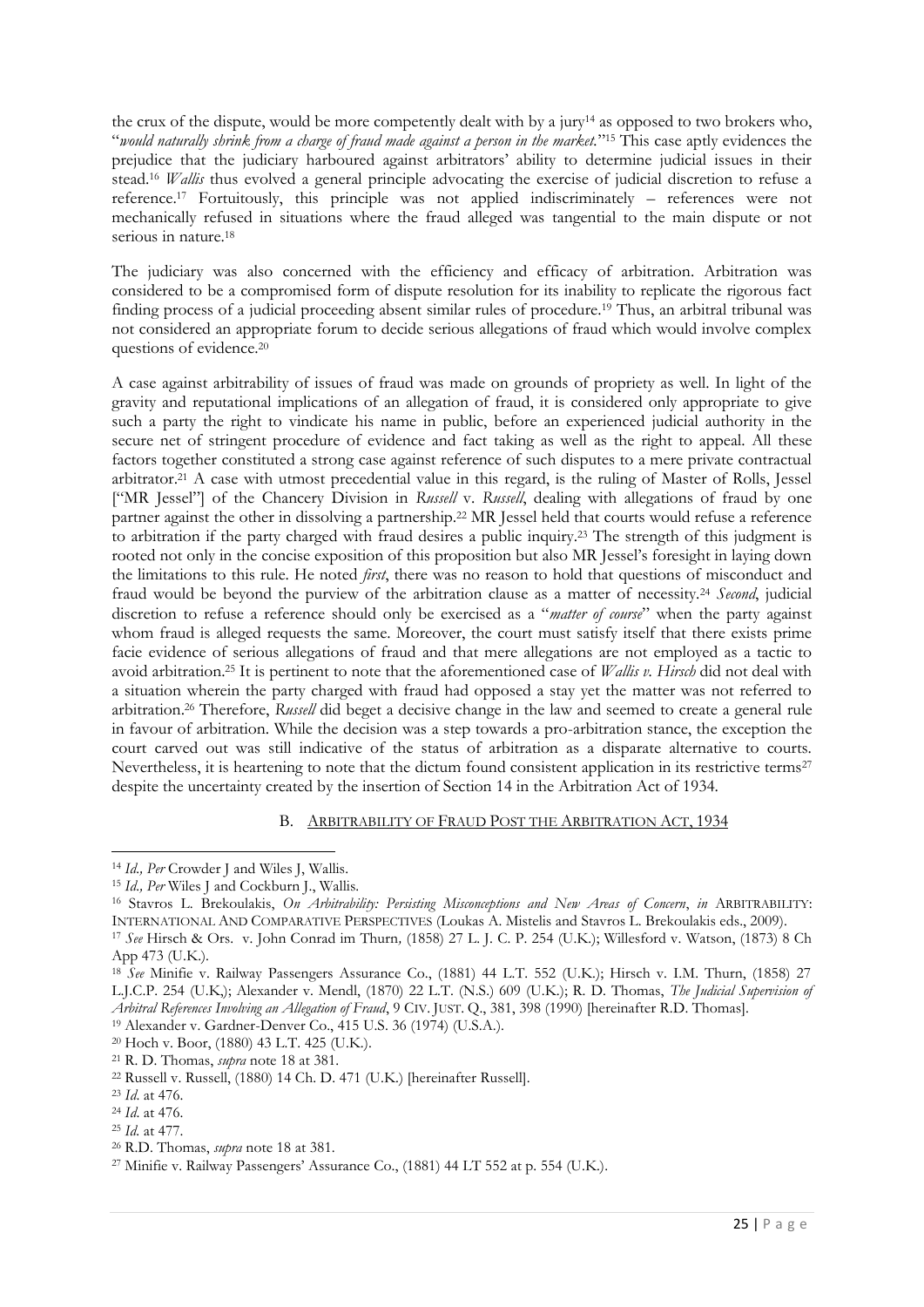Section 14 of the erstwhile Arbitration Act, 1934 conferred on courts the specific power in disputes involving questions of fraud, to order that the agreement shall cease to have effect and have the issue determined by the court. In light of this provision, it was opined that the court would be less inclined to grant a stay.<sup>28</sup> Nevertheless, despite the retention of this provision<sup>29</sup> coupled with a general power of the court to stay proceedings in the 1950 Act for *any sufficient reason*, <sup>30</sup> *Russell* v. *Russell* continued to hold the field.<sup>31</sup>

However, confusion persisted for some time, over an aspect of the issue that was not directly dealt with by MR Jessel in *Russell* – over what would amount to a "sufficient reason" to refuse a reference when the party alleging fraud requests the stay. In the case of *Camilla Cotton Oil Co*. v. *Granadex SA and Tracomin SA etc*32, Lord Wilberforce seemed to suggest that the dicta in *Russell* implied that a stay would never be granted if the party alleging fraud requested the stay.<sup>33</sup> Merely because MR Jessel did not throw light on the court's powers when the party alleging fraud opposes stay (the factual scenario in the case being the opposite), it cannot be concluded that a stay must automatically be granted in such a situation. In the case of *Cunningham-Reid & Anr.* v. *Buchanan-Jardine,* the House of Lords noted precisely this.<sup>34</sup> Strictly contextualising the dicta put forth by Lord Wilberforce, the court held that section 24(3) was not restricted to situations wherein only the party charged with fraud can oppose stay. In such a situation, a stay may well be granted provided there are additional features in the case that would render a court trial more appropriate, for instance, if the subject matter of the dispute were important in public interest.<sup>35</sup> This inquiry would entail an analysis of all the circumstances of the case. It is also interesting to note that in *Cunningham Reid* the court stayed proceedings despite noting that there existed serious allegations of fraud. Thus, it can be argued that the earlier stream of precedents advocating trials *solely* because there existed serious allegations of fraud was overruled in favour of increased trust in the competencies of private arbitrators.

## C. THE ADVENT OF ARBITRATION ACT, 1996

English common law gradually began leaning towards a reverse bias in favour of enforcing arbitration agreements and awards, save in exceptional circumstances.<sup>36</sup> Contemporaneously, the legislative scope of discretion was also diluted over the years in order to give effect to the international obligations of England arising from the New York Convention of Enforcement of Foreign Arbitral Awards, 1958 [hereinafter "New York Convention"].<sup>37</sup>

For instance, Section 1 of Chapter 3 of the Arbitration Act, 1975, enjoined the court to stay proceedings, "*unless satisfied that the arbitration agreement is null and void, inoperative or incapable of being performed or that there is* 

<sup>-</sup><sup>28</sup> RUSSELL ON ARBITRATION, *supra* note 7; *See also* Muthavarpu Venkateswara Rao v. N. Subbarao, A.I.R. 1984 A.P. 200 (India).

<sup>29</sup> *See* Arbitration Act, 1950, c. 27, 14 Geo 6, §24(2) (U.K.) [hereinafter Arbitration Act, 1950].

<sup>30</sup> "Any party to these legal proceedings may…apply to the court to stay the proceedings, and that a court or judge thereof, if satisfied that there is no sufficient reason why the matter should not be referred in accordance with the agreement... may make an order to stay proceedings", Arbitration Act, 1950, *supra* note 29 at §4(1).

<sup>31</sup> Radford v. Hair & Ors., [1971] Ch. 758 (U.K.).

<sup>32</sup> Camilla Cotton Oil Co. v. Granadex SA and Tracomin SA, [1976] 2 Lloyd's Rep. 10 H.L at p. 16 (U.K.).

<sup>33</sup> "Under section 24(3) of the Arbitration Act 1950, ... the fraud relied on must be fraud by the party opposing the stay, so that any alleged fraud by the appellants is irrelevant.." *Per* Wilberforce LJ, Camilla Cotton Oil Co. v. Granadex SA and Tracomin SA etc, [1976] 2 Lloyd's Rep. 10 H.L at p. 16 (U.K.).

<sup>34</sup> Cunningham-Reid & Anr. v. Buchanan-Jardine, [1988] 1 W.L.R. 678 (U.K.).

<sup>&</sup>lt;sup>35</sup> "In my view there can be circumstances which would make a case unsuited to be the subject of a stay where the stay is being opposed by the party charging fraud, but this is not one of those cases. There is in particular no special public interest aspect arising from this charge of fraud which means that it is undesirable from the public's point of view that the matter should be dealt with by arbitration rather than in open court." *Per* Wool LJ, Cunningham-Reid and Anr v. Buchanan-Jardine, [1988] 1 W.L.R. 678 at p. 688 (U.K.).

<sup>36</sup> *See* Rew & Ors. v. Cox & Ors., [1996] C.L.C. 472 (U.K.) wherein proceedings were stayed not owing to the allegations of impropriety in the dispute but considerations such as avoiding multiplicity of proceedings.

<sup>37</sup> Fiona Trust & Holding Corporation & Ors v. Privalov & Ors, [2007] 1 C.L.C. 144 at p. 158 (U.K.); R. D. Thomas, *supra* note 18 at 389.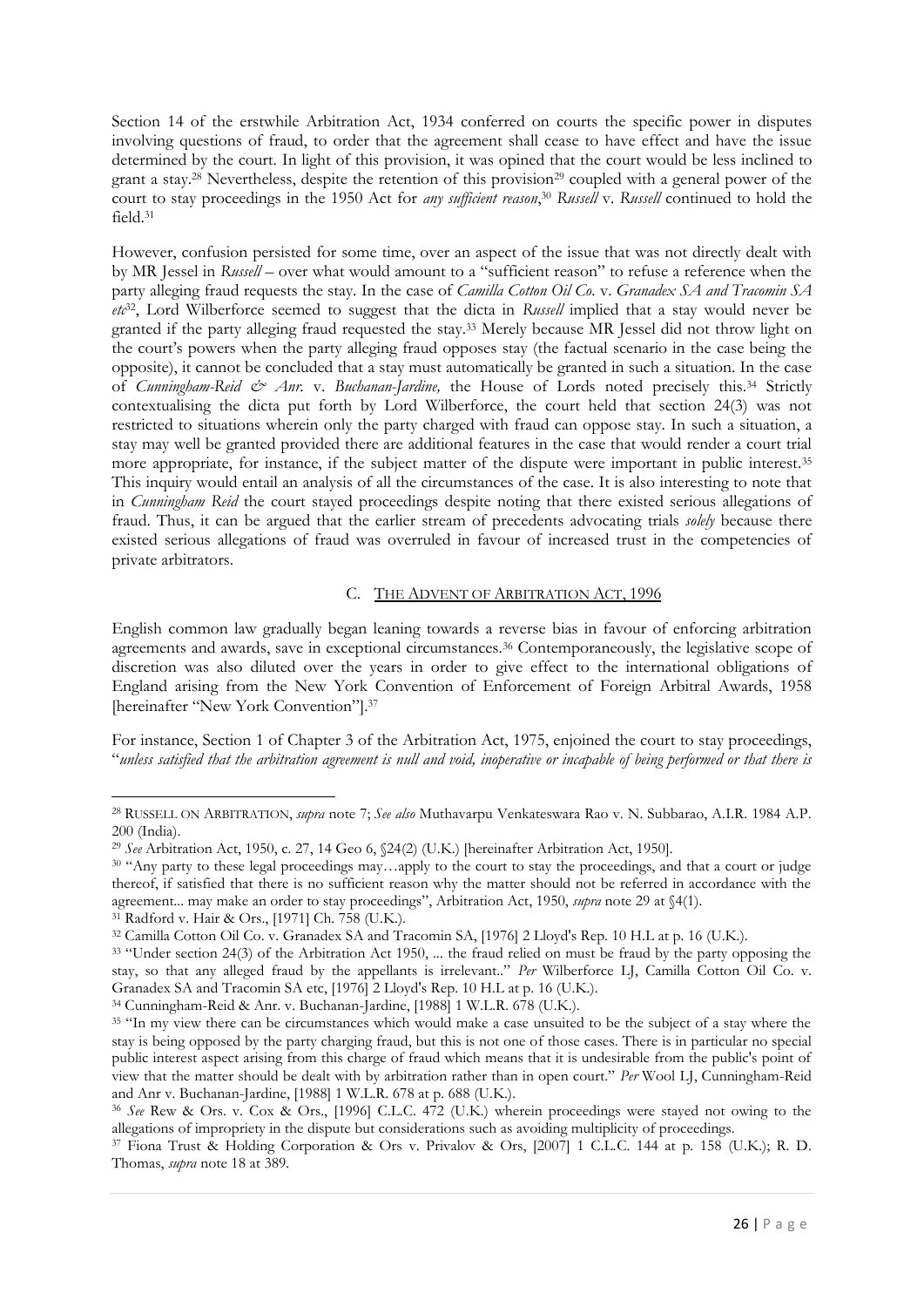*not in fact any dispute between the parties with regard to the matter agreed to be referred*" in case of foreign seated arbitrations and specifically excluded the application of Section 4(1) of the Arbitration Act, 1950 to such proceedings. In fact, in *Paczy v. Haendler & Natermann G.M.B.H.*, Justice Withford referred to these provisions to infer that the court has no discretion to set aside a non-domestic arbitration agreement even if fraud were alleged.<sup>38</sup>

Similarly, in the Arbitration Act of 1996, which repealed the 1950 Act and the changes made thereto by the Arbitration Act of 1979, Section 9(4) provides that the court can only refuse stay if the agreement was found to be null and void, inoperative or incapable of being performed<sup>39</sup> as opposed to leaving it to the court to find a "*sufficient reason*" to refuse arbitration.<sup>40</sup> This change aligned the English Arbitration Act with the UNCITRAL Model Law and the New York Convention, which were intended to apply only to international commercial arbitrations.<sup>41</sup> An exception was carved out for domestic arbitrations in the form of Section 86 that excluded the application of Section 9(4) to domestic arbitrations and in turn provided that the court could also refuse a stay if there "*are other sufficient grounds for not requiring the parties to abide by the arbitration agreement*."<sup>42</sup> However, this provision was never enforced for the fear of infringing European Community law by, in effect, treating English nationals differently.<sup>43</sup> Therefore, the discretion of the court was virtually nullified and it became mandatory for the court to refer parties alleging fraud.

# D. WHO DECIDES THE VALIDITY OF AGREEMENTS ASSAILED FOR FRAUD?

In the cases discussed above, courts grappled with precisely defining the type of fraud that would remove the matter from the arbitrator's jurisdiction. While these cases have tried to delineate fraud from dishonesty, reputation and impropriety, a distinct stream of precedent has developed which deals with situations where fraud is invoked as a ground to avoid the contract and/or arbitration agreement. A different set of considerations, namely the principles of *kompetenz-kompetenz* and separability, has influenced courts in deciding whether the issue should be ceded to the Arbitrator. The principle of separability was not always graced with the amount of certainty it is today, and has gone through a gradual process of evolution and acceptance.

The 'orthodox view' dictates that, "*nothing can come from nothing*" – if the contract is repudiated or was void ab-initio, the arbitration clause contained therein would also be revoked or be void. The simple logic at play was that if the contract were void, it is obvious that a subordinate clause would also be void and as a result, a party could not claim the benefit of the arbitration clause.<sup>44</sup> Proceeding on this assumption, the court also went on to hold that, in effect, the arbitrator by ruling on the validity of the contract would be ruling on his own jurisdiction, which was impermissible.<sup>45</sup>

<sup>1</sup> <sup>38</sup> Paczy v. Haendler & Natermann G.M.B.H., [1979] F.S.R. 420 (U.K.). Admittedly, as an *arguendo* the court also noted that even if the court had any discretion, the question of its exercise would not arise in the case, as a prima facie case for fraud had not been made out.

<sup>&</sup>lt;sup>39</sup> "On an application under this section the court shall grant a stay unless satisfied that the arbitration agreement is null and void, inoperative, or incapable of being performed.", UKAA, 1996, *supra* note UKAA, 1996, *supra* note 11 at §9(4).

<sup>40</sup> Arbitration Act, 1950, *supra* note 29 at §4(1).

<sup>41</sup> R. Goode, *Arbitration – Should Courts Get Involved?* 2(2) JUD. STUD. INST. J. 33, 36 (2002) [hereinafter R. Goode].

<sup>42</sup> UKAA, 1996, *supra* note 11 at §86(2)(b).

<sup>43</sup> R. Goode, *supra* note 41 at 36.

<sup>44</sup> Jureidini v. National British & Irish Millers Insurance Co. Ltd., [1915] AC 499 (U.K.); Hirji Mulji v. Cheong Yue Steamship Co. Ltd., [1926] A.C. 497 at p. 505 (U.K.).

<sup>45</sup> *Per* Bankes LJ, in Monro v. Bognor Urban District Council, [1915] 3 K.B. 167 at 172 (U.K.), "the essence of the claim is that the plaintiff is asserting that he was induced by fraud to enter into the contract, and that as a consequence the contract never was binding. If that is the nature of the claim, it seems to me plain that it does not come within the scope of the submission"; *Also see*, *Per* May LJ in Ashville Investments Ltd. v. Elmer Contractors Ltd., [1989] Q.B. 488 at 499 (U.K.), interpreting Monro, "In other words if the claim based on fraud had been left to the arbitrator he would have been asked in reality to adjudicate upon his own jurisdiction, which is never permissible*.*"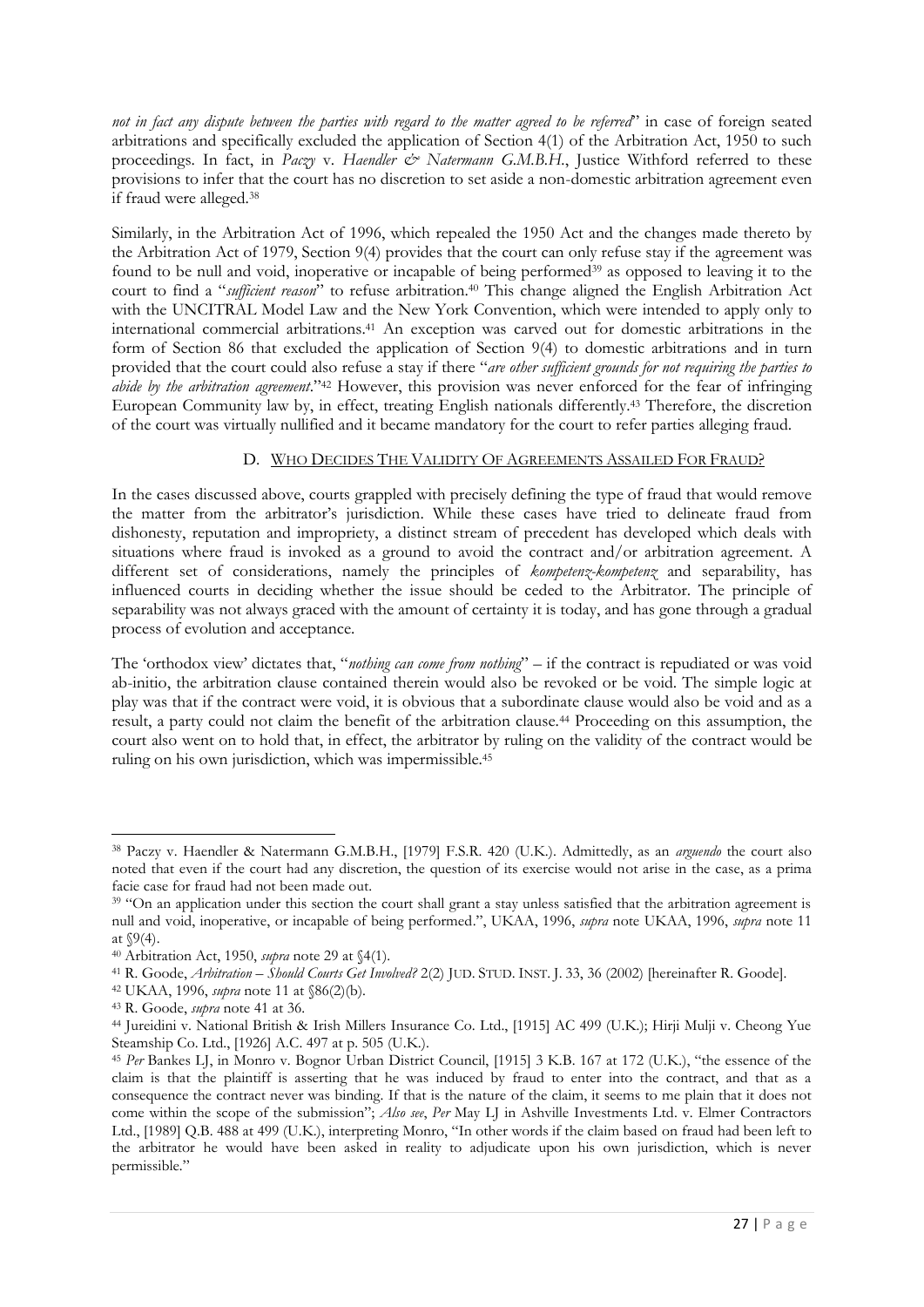Today, this problem could be tackled by the principle of *Kompetenz-Kompetenz*. <sup>46</sup> However, at that time, guidance in the form of the UNCITRAL Model law was not available.<sup>47</sup>

Gradually, the answer was found in the principle of separability, as per which, the arbitration agreement is treated as a separate agreement and would not be affected by defects related to the underlying contract.<sup>48</sup>

The orthodox view was debunked as "*false logic*" in *Heyman* v. *Darwins*. <sup>49</sup> In this case, the court dealt with a dispute between the manufacturers and distributors of steel where the manufacturers had repudiated the contract upon the creeping of differences. When the appellant distributors initiated legal proceedings, the respondents sought to stay proceedings and refer the matter to arbitration. The court held that the repudiation of an agreement on grounds of frustration would bring the contract to an end to the extent that parties are no longer contractually beholden to the other to perform obligations therein. However, the contract would still survive for certain purposes and the arbitration clause would survive to serve as a means of settlement.<sup>50</sup> Even though the House of Lords did not explicitly cast its *ratio* in terms of separability, the case came to be cited as prime authority for the proposition that the arbitration clause would be considered ancillary to the main contract.<sup>51</sup> However, a passing reference in the opinion of Lord Chancellor Viscount Simon ["LC Viscount Simon"] posed trouble. He drew a distinction between cases wherein parties contended that the contract was *void ab-initio* along with situations where the parties denied having entered into the contract at all and where the parties sought to repudiate a binding contract upon the creeping up of differences. He held that in the first two categories, the dispute could not be referred as the arbitration clause too would be void ab-initio or would not have come into existence respectively.<sup>52</sup> The implications of this opinion were tangentially considered in *Ashville*, wherein the court dealt with the question of the arbitrator's power to order rectification of an *admitted* contract. In this case, *Heyman* was cited to ground "*a principle of law that an arbitrator does not have jurisdiction, nor can the arbitration agreement be construed to give him jurisdiction to rule upon the initial existence of the contract*."<sup>53</sup> Further, albeit as *obiter*, the court interpreted the opinions in *Heyman* and *Munro*<sup>54</sup> to hold that, "*if the claim based on fraud had been left to the arbitrator he would have been asked in reality to adjudicate upon his own jurisdiction, which is never permissible, as Heyman v. Darwins Ltd…makes clear*."<sup>55</sup>

The *obiter* in *Heyman* with respect to reference of the question of the contract being *void ab-initio* or its initial invalidity, was squarely before the Court of Appeal in *Harbour Assurance Co. (U.K.) Ltd.* v.. *Kansa* 

<sup>-</sup><sup>46</sup>The Arbitration and Conciliation Act, No. 26 of 1996, §16, INDIA CODE (1996) [hereinafter Arbitration Act, 1996]; UNCITRAL Model Law on International Commercial Arbitration, Art. 16, Sales No.E.08.V.4 (1985) and UKAA, 1996, *supra* note 11 at §30.

<sup>47</sup> *See* Arbitration Act, 1950, *supra* note 29.

<sup>48</sup> G. Born, *supra* note 7 at 1072.

<sup>49</sup> Heyman v. Darwins Ltd., [1942] A.C. 356 (U.K.) [hereinafter Heyman]

<sup>50</sup> "What is commonly called repudiation or total breach of a contract, whether acquiesced in by the other party or not, does not abrogate the contract, though it may relieve the injured party of the duty of further fulfilling the obligations which he has by the contract undertaken to the repudiating party. The contract is not put out of existence, though all further performance of the obligations undertaken by each party in favour of the other may cease. It survives for the purpose of measuring the claims arising out of the breach, and the arbitration clause survives for determining the mode of their settlement*.*" *Per* Macmillon LJ, Heyman at p. 374.

*<sup>51</sup>* Bremer Vulcan Schiffbau und Maschinenfabrik v. South India Shipping Corporation Ltd., [1981] A.C. 909 (U.K.); Paal Wilson & Co. A/s v. Partenreederei Hannah Blumenthal, [1983] 1 A.C. 854, 917 (U.K.); Harbour Assurance Co. (U.K.) Ltd. v Kansa General International Insurance Co. Ltd., [1993] 3 W.L.R. 42 (U.K.) [hereinafter Harbour].

<sup>52</sup> Per Viscount Simon LC, Heyman at p. 366. *See also,* "a claim to set aside a contract on such grounds as fraud, duress or essential error cannot be the subject-matter of a reference under an arbitration clause in the contract sought to be set aside." Per Macmillon LJ, Heyman at p. 371.

<sup>53</sup> Ashville Investments Ltd. v. Elmer Contractors Ltd., [1989] Q.B. 488 (U.K.) [hereinafter Ashville].

<sup>54</sup> *See supra* note 45.

<sup>55</sup> However, it is pertinent to note here that in Bankes LJ's opinion in *Munro* which has been relied upon to make this statement, Bankes LJ held that a party alleging inducement by fraud was in fact alleging that the contract was never binding in the first place. However, Bingham LJ in his separate concurring opinion did not agree with the reasoning of Bankes LJ and further went on to hold that *had* fraud been an issue in the present case, "*I would have thought it preferable… to be decided by the arbitrator*." Ashville at p. 518.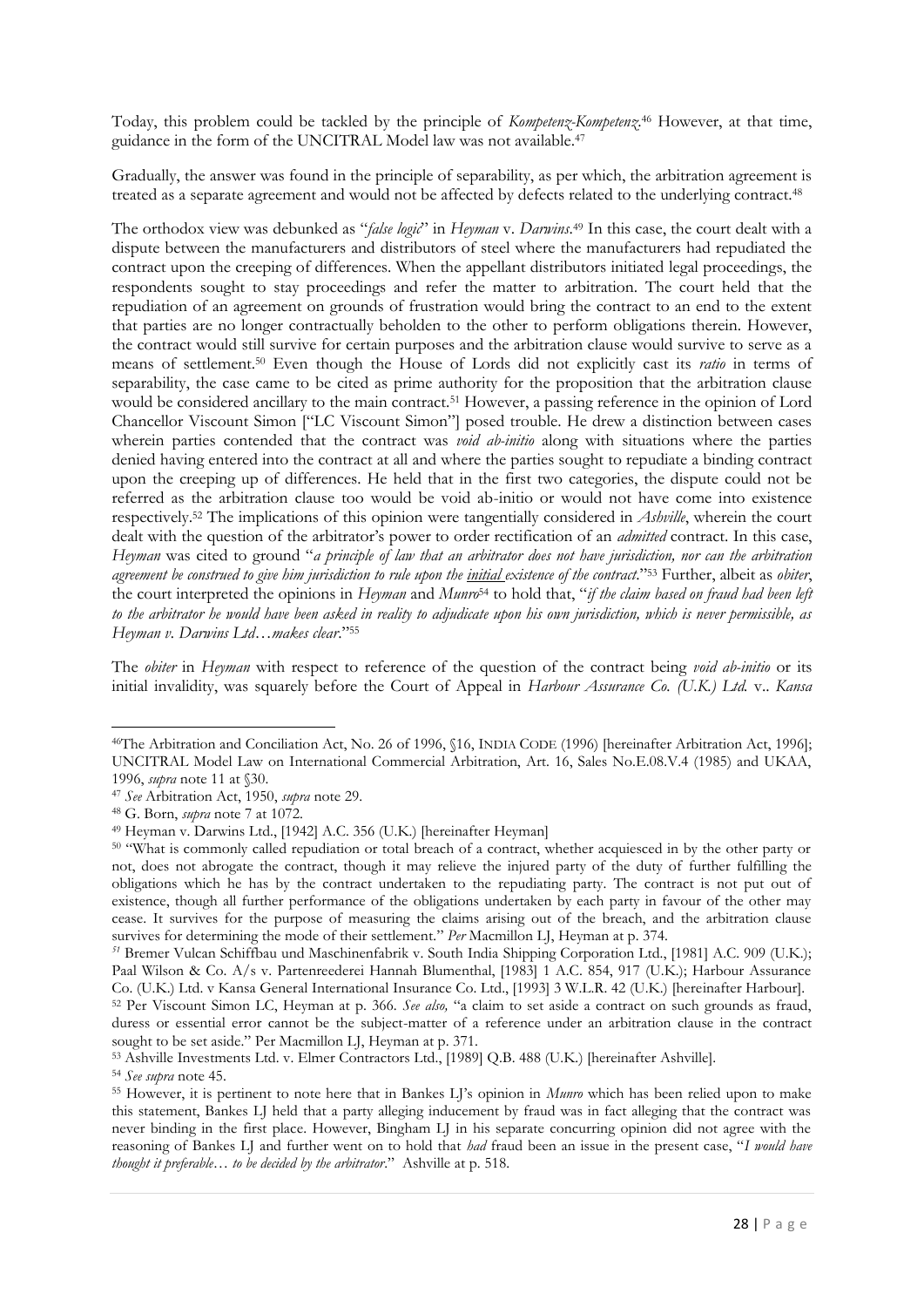*General International Insurance Co. Ltd*., <sup>56</sup> In this case, it was contended that certain insurance policies were void for non-disclosure and misrepresentation of material facts. While arguing that the issue of *initial illegality* cannot be referred to arbitration, the orthodox view that nothing comes from nothing was once again aired out. However, the bench unequivocally debunked this 'logical argument' for being an oversimplification.<sup>57</sup>

Lord Hoffman's opinion best explains the complex issues in this case – first, even if the arbitration agreement is a clause in an agreement, it cannot be said that it is necessarily a *part of that agreement* as it was permissible for parties to include multiple agreements in the same document. Secondly, LC Viscount's *obiter* with respect to initial illegality of a contract could not be treated as a sweeping proposition. There would be certain situations wherein the initial illegality would render the arbitration clause invalid. These include cases where the existence of the contract is denied as *non est factum*, or for mistake or want of authority.<sup>58</sup> However, such examples are limited. Lord Hoffman then put forth a more appropriate test: "*the logical question is not whether the issue goes to the validity of the contract but whether it goes to the validity of the arbitration clause. The one may entail the other but, as we have seen, it may not*."<sup>59</sup> He was also quick to point out that deciding whether the arbitration clause would survive the invalidity of a contract, would not be a blanket test based on the type of invalidity but dependent on the policy and facts. As a result, one could not generalise and hold that all cases of, say, initial illegality could not be referred to arbitration.<sup>60</sup> Moreover, in a great feat for arbitration, Lord Hoffman then proposed the need to take into account purely *commercial reasons* in favour of a reference as long as the policy of the rule of illegality is not offended.<sup>61</sup> These reasons include deference to the parties' wishes, the benefit of a one-stop adjudication, etc.<sup>62</sup>

This issue of validity of agreements on grounds of fraud finally came up in context of the new Act. The enactment of the Arbitration Act, 1996 remedied two defects that implicated the opinions in *Harbour* - the removal of the provision of discretion under Section 24(2) and recognition of the principle of *Kompetenz Kompetenz*. 63

## E. THE ARBITRATION ACT, 1996 AND *FIONA TRUST*

An opportunity for clarification arose in Fiona Trust & Holding Corporation v. Privalov.<sup>64</sup> In this case, eight companies belonging to the Sovcomflot group of companies owned by the Russian State entered into eight charter-party contracts with eight other companies. However, it was later discovered, that in procuring these contracts, the charterers had bribed senior officials of the Sovcomflot group. The owners, i.e. Sovcomflot Group, brought court proceedings for damages and to rescind the contract on grounds of bribery. The charterers brought an application to stay these proceedings under section 9 of the Arbitration Act, 1996. The question before the court was framed as, "*whether the disputes should be arbitrated rather than litigated*."<sup>65</sup> The Court sought to answer this question in terms of the construction of the

<sup>56</sup> Harbour, *supra* note 51.

<sup>57</sup> *Per* Hoffman LJ, Harbour, *supra* note 51 at 721.

<sup>58</sup> *Per* Hoffman LJ, Harbour, *supra* note 51 at 721-726.

<sup>59</sup> *Per* Hoffman LJ, Harbour, *supra* note 51 at 724.

<sup>60</sup> *Per* Hoffman LJ, Harbour, *supra* note 51 at 724-5.

<sup>61</sup> *Id*; A. Berg, *Arbitration Under a Contract Alleged not to Exist*, 123 L.Q. REV. 352, 355 (2007).

<sup>62</sup> *Per* Hoffman LJ, Harbour, *supra* note 51 at 725.

<sup>63</sup> Harbour, *supra* note 51 at 722, Hoffman LJ noted that, "It is common ground that in English law an arbitrator cannot bind the parties by a ruling on his own jurisdiction, and therefore the validity of the arbitration clause is not an arbitrable issue."

<sup>64</sup> Fiona Trust & Holding Corporation & Ors. v. Privalov & Ors., [2007] 1 C.L.C. 144 (U.K.) [hereinafter Fiona CA] *affirmed in* Fili Shipping Co. Ltd. & Ors. v. Premium Nafta Products Ltd. & Ors. (U.K.) on appeal from Fiona Trust and Holding Corporation & Ors. v. Privalov & Ors., [2007] Bus. L.R. 1719 (U.K.) [hereinafter Fiona HL].

<sup>65</sup> Fiona Trust & Holding Corporation & Ors v. Yuri Privalov & Ors, [2006] EWHC (Comm) 2583 (U.K.); Lord Hoffman, writing his judgment for the House of Lords, framed the issue as "whether, as a matter of construction, the arbitration clause is apt to cover the question of whether the contract was procured by bribery and secondly, whether it is possible for a party to be bound by submission to arbitration when he alleges that, but for the bribery, he would never have entered into the contract containing the arbitration clause."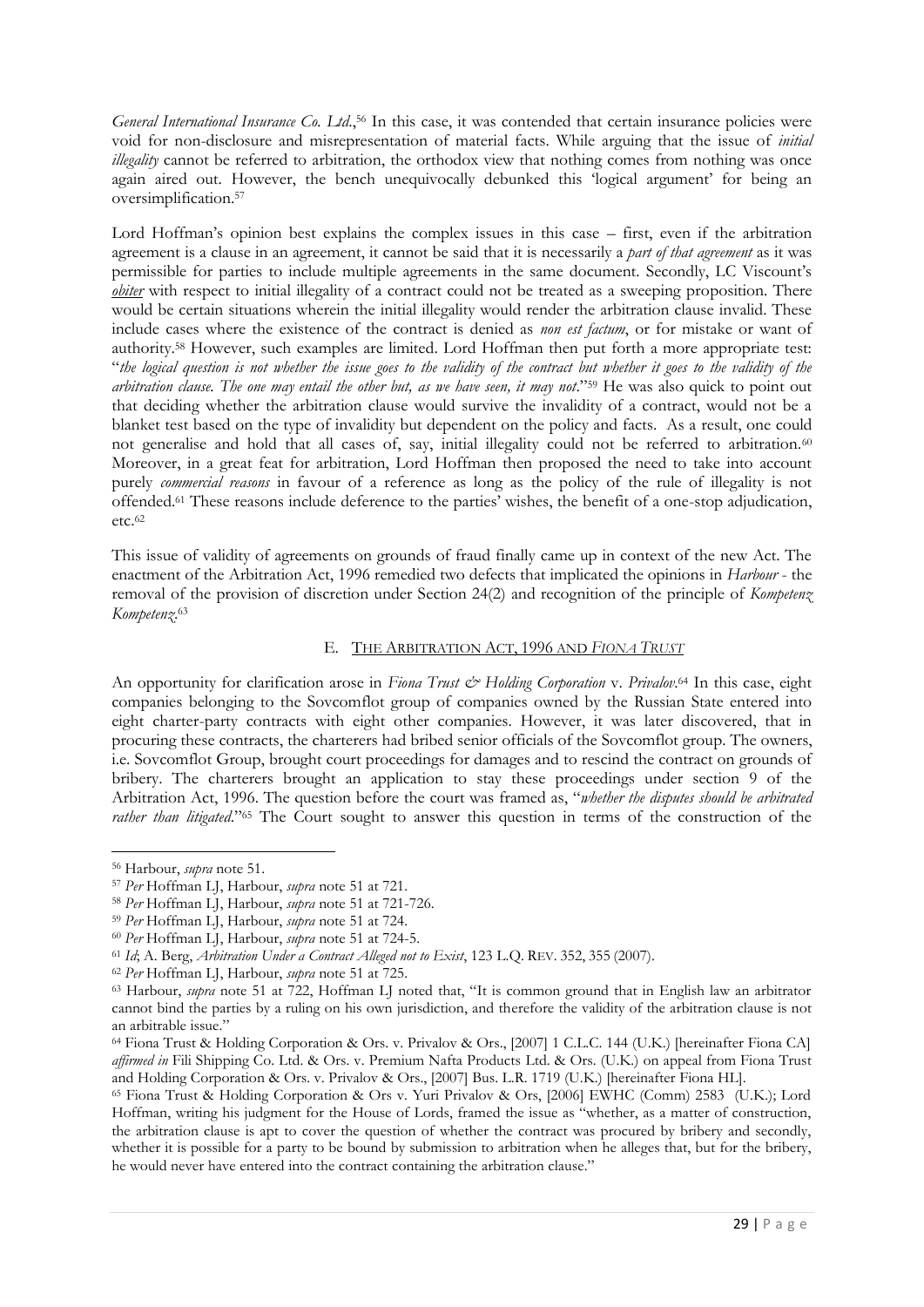arbitration clause and separability, against the backdrop of the changing perceptions of arbitration and expectations of commercial businessmen. In a noteworthy departure from established jurisprudence, the court shied away from a pedantic reading of each word in the arbitration clause – "*In my opinion the construction of an arbitration clause should start from the assumption that the parties, as rational businessmen, are likely to have intended any dispute arising out of the relationship into which they have entered or purported to enter to be decided by the same tribunal...unless the language makes it clear that certain questions were intended to be excluded from the arbitrator's jurisdiction*."<sup>66</sup> This judicial shift echoes the legislative change brought about with the enactment of the Arbitration Act of 1996. In particular, section 7 of the Act now acknowledges that the principle of separability is "*intended to enable the courts to give effect to the reasonable commercial expectations of the parties about the questions which they intended to be decided by arbitration*" and its purpose should not be defeated by a restrictive construction of arbitration clauses.

The changes brought about by section 7 also served as a guiding factor whether the arbitration clause would continue to be binding when the contract was rescinded for bribery. The court held that, in light of section 7, an arbitration agreement would not be considered invalid unless there was *direct impeachment* of the arbitration clause.<sup>67</sup> In holding so, the court distinguished this situation from situations wherein it was claimed that the contract was *non est* for forgery or for complete want of authority of the purported agent.<sup>68</sup> It was simply not enough to say that the officer was bribed into entering into the contract and was, thus, also bribed into entering into the arbitration agreement contained therein. Section 7 creates a legal fiction by treating the arbitration clause and contract as separately concluded and prevents situations where one falls with the other. Instead, direct impeachment requires an *exacting test, on facts, which are specific to the arbitration agreement*. <sup>69</sup> The decision of Lord Justice Longmore ["LJ Longmore"] in the Court of Appeal was unequivocally affirmed and extensively referred to by the House of Lords. LJ Longmore was careful to add value to the precedent he was creating by specifying that an identical conclusion would be reached in respect of the allegations of fraud made by the parties (which were not as substantial as the allegations of bribery in this case). As a result, the dictum of LJ Longmore is considered to have settled the question of arbitrability of issues of fraud.

It is interesting to note that apart from framing the issue as one of arbitrability, arbitrability is not explicitly addressed in the judgment. In fact, it has been argued that the case was only based on the issue of separability and/or the scope of the arbitration agreement.<sup>70</sup> This issue is relevant as many scholars have spent time and space in trying to decipher conceptual differences between arbitrability and validity of arbitration agreements. However, these discussions are only limited to clarifying that, holding a matter to be inarbitrable does not imply that the arbitration agreement is invalid. Instead, in the present case, parties sought to void the agreement on grounds of fraud. The question in terms of arbitrability may be framed as, "whether the issue of invalidity of a contract or arbitration agreement on grounds of fraud should be decided by the arbitrator?" The question thus becomes different from *whether the agreement is invalid* to *whether the arbitral tribunal should decide the issue of invalidity of the agreement*. The court chose to answer this question by applying the principle of separability to hold that the arbitration agreement would be separable from the underlying contract and that parties generally intend for questions of validity of the general contract to be arbitrable. In the opinion of the author, another instinctive answer can be found in the principle of *kompetenz-kompetenz* i.e. arbitrators can decide questions of their own jurisdiction.<sup>71</sup>

<sup>-</sup><sup>66</sup> *Per* Hoffman L., Fiona HL, *supra* note 64 at 1726.

<sup>&</sup>lt;sup>67</sup> "The principle of separability enacted in section 7 means that the invalidity or rescission of the main contract does not necessarily entail the invalidity or rescission of the arbitration agreement. The arbitration agreement must be treated as a "distinct agreement" and can be void or voidable only on grounds which relate directly to the arbitration agreement. Of course there may be cases in which the ground upon which the main agreement is invalid is identical with the ground upon which the arbitration agreement is invalid", *Per* Hoffman L., Fiona HL, *supra* note 64 at 1726. <sup>68</sup> Fiona CA, *supra* note 64 at 155.

<sup>69</sup> *Per* Lord Hope of Craighead, Fiona HL, *supra* note 64 at 1731.

<sup>70</sup> *See* RUSSELL ON ARBITRATION, *supra* note 7 at 15; T.D. Grant, *International Arbitration and English Courts* 56(4) INT'L & COMP. L.Q., 871, 879 (2007) [hereinafter T.D. Grant].

<sup>71</sup> "It is common ground that in English law an arbitrator cannot bind the parties by a ruling on his own jurisdiction, and therefore the validity of the arbitration clause is not an arbitrable issue." *Per* Hoffman LJ, Harbour, *supra* note 51 at 720.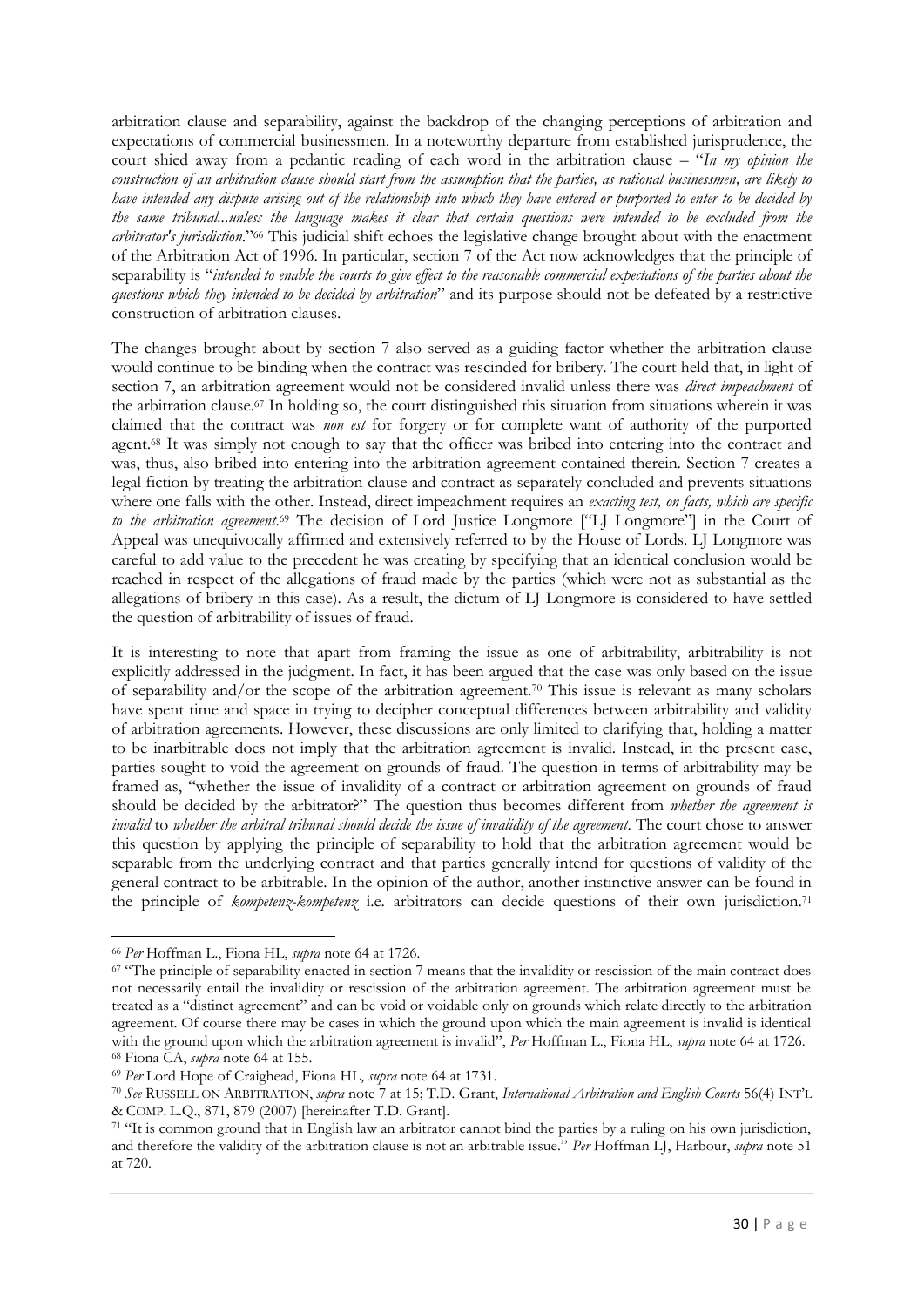Indeed, both separability and *kompetenz-kompetenz* may not reflect traditional factors to decide arbitrability for those who cast arbitrability as a matter of public policy. Therefore, one may question whether the issue was ever that of arbitrability in *Fiona*. Such viewpoints may be put at ease, when the negative answer is sought i.e. claims largely involving the question of invalidation of arbitration agreement (direct impeachment) should not be arbitrated as it would not be proper to subject a party to costly arbitration proceedings only to hold that the arbitrator lacks jurisdiction owing to an invalid arbitration agreement despite the principle of *kompetenz-kompetenz*. 72 Thus, separability and *kompetenz-kompetenz* can be cast as factors in favour of arbitrability. Indeed, authority also suggests that questions of validity of arbitration agreements and contracts could fall within the scope of arbitrability when the term is used in its broadest sense.<sup>73</sup> Finally, that arbitrability of fraud was at issue in *Fiona* is best explained by arriving at the converse of the *ratio* of *Fiona* all claims of fraud except fraud that directly impeaches the arbitration agreement can be decided by the tribunal.<sup>74</sup> As a result, it may be argued that the stream of precedent originating from *Russell* v. *Russell*, is no longer good law under English law such that claims of fraud are generally arbitrable.<sup>75</sup> Against this backdrop, the next section will compare and contrast the evolution of the issue in the Indian context.

# **III. ARBITRABILITY OF FRAUD IN INDIA – TOO LITTLE TOO LATE?**

The development of Indian precedent on the issue is not easy to map out and analyse. The influence of English law, though rife, was not always justified and contextualised.

In an old decision of *Majet Subbahiah and Co.* v. *Tetley and Whitley*, the court while deciding whether questions of breach of contract and damages could be referred to arbitration, enumerated cases wherein such references would be refused. "*Those are cases where, either by reason of the fact that there are charges of fraud, or by reason of the Court coming to the conclusion that in arbitration complete justice cannot be obtained between the parties..*" <sup>76</sup> At this stage, the court's refusal stemmed from the distrust in arbitration and its ability to deal with complicated questions of fact and evidence.<sup>77</sup> Indeed, it was considered a general proposition that matters of fraud should not be arbitrated but be decided in open court so that the party charged with fraud has the right to appeal complicated questions of fact.<sup>78</sup> In 1934, the Madras High Court followed the decision of *Russell* to hold that the party charged with fraud had the right to ask the court to have the matter tried in open court.<sup>79</sup> However, certain decisions failed to notice this tempered view and simply held that a prima facie case of fraud would be sufficient to oust the jurisdiction of the arbitrator and refuse reference.<sup>80</sup>

<sup>-</sup><sup>72</sup> *See generally* discussion in Fiona CA, *supra* note 64. *See also*, discussion on these considerations in S.B.P. & Co. v. Patel Engineering, A.I.R. 2006 S.C. 450 at ¶25 (India).

<sup>73</sup> ARBITRATION IN ENGLAND 399 (J.D. M. Lew, et al eds., 2013), *see* footnote 4 therein.

<sup>74</sup> T.D. Grant, *supra* note 70 at 877; it is safe to assume that such a conclusion is not arrived at by a classic mistake based on syllogisms, for the same is held in the judgment in positive terms. For instance, "The judge had already said (page 91) in relation to fraud and duress that Lord Macmillan's statement in Heyman v. Darwins Ltd. that a claim to set aside the contract on the ground of fraud or duress was not arbitrable was no longer the law*.*" *Per* Longmore LJ, Fiona, CA, *supra* note 64.

<sup>75</sup> *See* Deutsche Bank AG & Ors v. Asia Pacific Broadband Wireless Communications Inc. & Anr., [2008] 2 C.L.C. 520 at pg 530 (U.K.); Amr Amin Hamza EL Nasharty v. J. Sainsbury Plc, [2007] EWHC 2618 (Comm) at 226 (U.K.). However, some exceptions to the rule do exist *See*, Excalibur Ventures LLC v. Texas Keystone Inc & Ors., [2011] 2 C.L.C. 338 at ¶ 83 (U.K.).

<sup>76</sup> Majet Subbahiah & Co. v. Tetley & Whitley, A.I.R. 1923 Mad 693 (India). It is pertinent to note that Wallis v. Hirsch, 1 C.B.N.S. 316 (U.K.) was cited to the court and distinguished by Ramesam J.

<sup>77</sup> Johurmull Parasram v. Louis Dreyfus & Co. Ltd., A.I.R. 1949 Cal 179 (India).

<sup>&</sup>lt;sup>78</sup> The Union of India through the Secretary Ministry of Food Government of India v. Firm Vishydha Ghee Vyopar Mandal, A.I.R. 1951 All 541 (India); Sudhangsu Bhattacharjee v. Ruplekha Pictures, A.I.R. 1954 Cal 28 (India).

<sup>79</sup> Laldas Lakshmi Das & Anr. v. J.D. Italia, A.I.R. 1938 Mad 918 (India); *See also*, Firm Jowahir Singh Sundar Singh v. Fleming Shaw & Co. Ltd. (37) A.I.R. 1937 Lah. 851 (India) *followed in* The Eastern Steam Navigation Co. Ltd. v. The Indian Coastal Navigation Co. Ltd., A.I.R. 1943 Cal 238 at ¶6 (India).

<sup>80</sup> Pramada Prasad Mukherjee v. Sagarmal Agarwalla, A.I.R. 1952 Pat 352 (India); Narsingh Prasad Boobna v. Dhanrai Mills, I.L.R. 21 Pat 544 (India).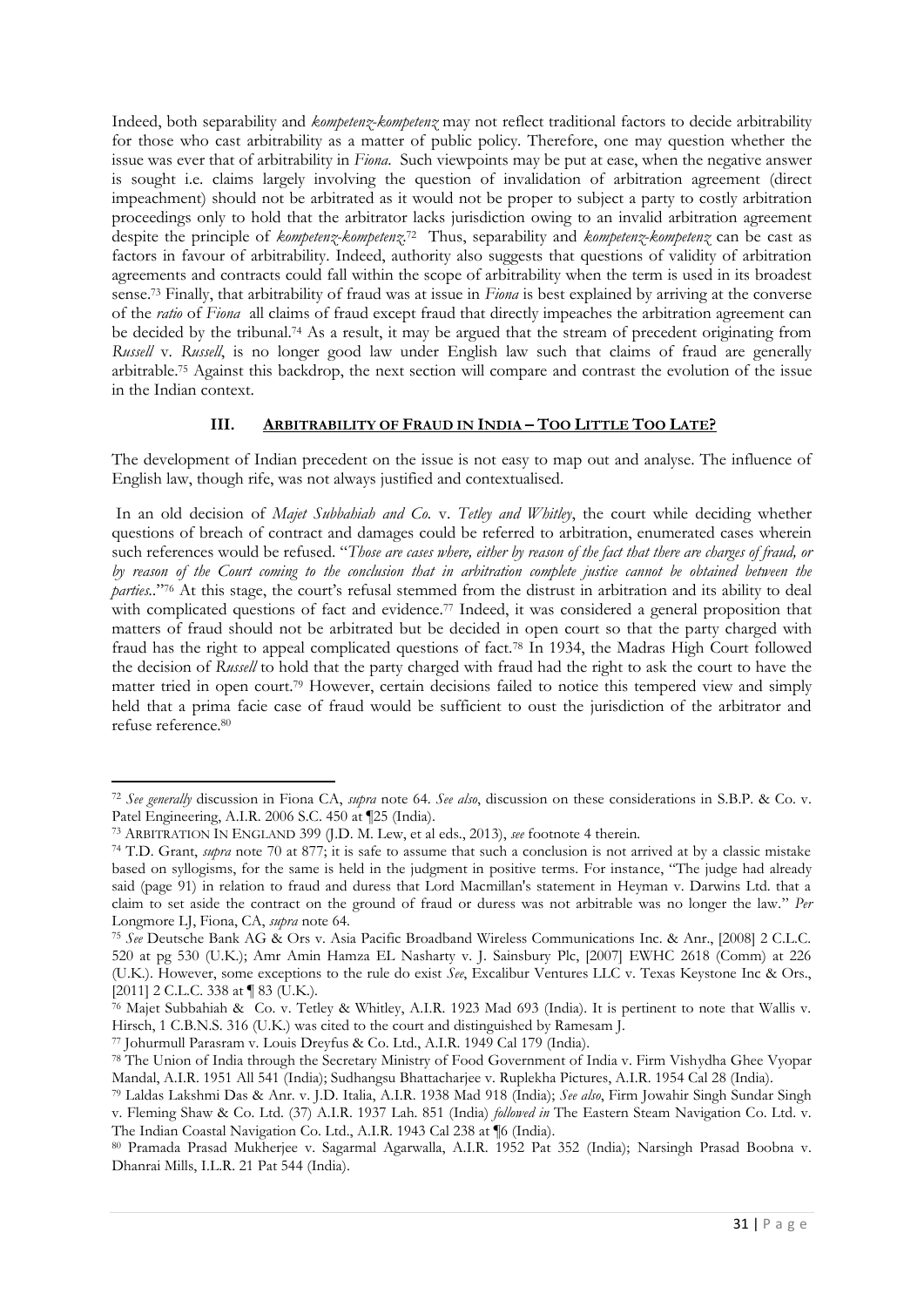The question of the right of a party to be charged with fraud was considered by the Apex Court in *Printers (Mys) Pvt. Ltd.* v. *P. Joseph*<sup>81</sup> and *Kadir Shamsuddin Bubere* v. *Madhav Prabhakar Oak and another*. <sup>82</sup> *Printers Mysore* dealt with a termination dispute between Deccan Herald and one of its editors, P. Joseph, who claimed profits under the employment contract and the Working Journalists Act. While the appellant sought a stay of suit in favour of arbitration proceedings, P. Joseph, sought to oppose the same on grounds that his character had been impeached. Exploring the discretionary scope of the court's powers under Section 34 of the Arbitration Act, 1940,<sup>83</sup> the court cautioned that a party should not take advantage of this discretion so as to renege from the agreement. The court noted that a party charged with fraud should be given the option to vindicate his character in open court. This was not considered a *right* of the party but as a *factor relevant* in evaluating the grant of a stay.<sup>84</sup> On fact, the court refrained from differing with the discretion of the trial court, which, in granting the stay had considered all relevant facts and circumstances, as the matter was at an appellate stage under special leave.

The decision in *Madhav Prabhakar* serves as a more exacting precedent. From a complex quandary of facts and agreements with respect to forest land and produce between the appellants and respondents, the respondents applied for a stay of the suit filed by the appellants invoking the arbitration clause in one of the multiple partnership agreements between the parties involved. Apart from questions of construction and privity, the appellant also used allegations of fraud to oppose the application for stay. While dealing with these allegations, the court referred to section 20(4) of the Arbitration Act, 1940. Modelled on section 4(1) of the English Arbitration Act of 1934, section 20(4) mandates references to arbitration absent any *sufficient reason* to not do so. Reading this to be a grant of discretion, the court held that it should be exercised based on the facts and circumstances of each case. The counsel for the appellants directed the court's attention to the dictum of *Russell* v. *Russell*, with which the court agreed, and held that the party charged with fraud "*may successfully resist arbitration*" <sup>85</sup> as the same would serve "*as sufficient cause for the court …not to make the reference*."<sup>86</sup> Moreover, the court was careful to further refine this proposition to prevent its unreasonable expansion to hold that "*only in cases of allegations of fraud of a serious nature that the court will refuse as decided in Russell's case*."<sup>87</sup> The court refused stay as it did not deign the facts on hand to constitute serious allegations of fraud but mere questions of accuracy of accounts.<sup>88</sup> This decision has been extensively followed by lower courts<sup>89</sup> and has been interpreted responsibly such that only serious allegations of fraud that would in fact form a part of the reference<sup>90</sup> are not stayed. However, the

<sup>-</sup><sup>81</sup> Printers (Mys) Private Ltd. v. P. Joseph, [1960] 3 S.C.R. 713 (India).

<sup>82</sup> Kadir Shamsuddin Bubere v. Madhav Prabhakar Oak and another, [1962] 3 S.C.R. 702 (India) [hereinafter Madhav Prabhakar].

<sup>83</sup> "Where any party to an arbitration agreement…commences any legal proceedings against any other party to the agreement… any party to such legal proceedings may apply to the judicial authority before which the proceedings are pending to stay the proceedings; and if satisfied that there is no sufficient reason why the matter should not be referred in accordance with the arbitration agreement and that the applicant was, at the time when the proceed", Arbitration Act, 1940, No. 10 of 1940, §34, INDIA CODE (1940).

<sup>84</sup> Madhav Prabhakar, *supra* note 84 at ¶ 8.

<sup>85</sup> Madhav Prabhakar, *supra* note 84 at ¶ 10.

<sup>86</sup> Madhav Prabhakar, *supra* note 84 at ¶ 13.

<sup>87</sup> Madhav Prabhakar, *supra* note 84 at ¶ 14 also referring to the case of Minifie v. The Railway Passengers Assurance Company, (1881) 44 L. T. 552 (U.K.).

<sup>88 &</sup>quot;It seems to us that every allegation tending to suggest or imply moral dishonesty or moral misconduct in the matter of keeping accounts would not amount to such serious allegation of fraud as would impel a court to refuse to order the arbitration agreement to be filed and refuse to make a reference." Madhav Prabhakar, *supra* note 84 at ¶15.

<sup>89</sup> Bengal Jute Mill Co. Ltd. v. Lalchand Dugar, A.I.R. 1963 Cal 405 at ¶9 (India); The Oriental Fire and General Insurance Co. Ltd. v. Sm. Usharani Kar & Ors., A.I.R. 1978 Cal 206 at ¶8 (India).

<sup>90</sup> Rawalpindi Theatres (P.) Ltd v. Patanjal & Anr, A.I.R. 1967 P&H 241 (India). In this case, mere fact of allegations of fraud made in an earlier complaint did not have a bearing on the matter sought to be referred to the arbitrator; Indian Oil Corporation Ltd. v. S. Ravindran & V. Krishnan, CRP. Nos. 4375 & 4494 of 1981 (India), mere allegations of *malafide* not considered sufficient; West Bengal Comprehensive Area Development Corporation & Anr. v. Sasanka Sekhar Banerjee, A.I.R. 1985 Cal 290 at ¶43 (India), & Pragati Engineering (P.) Ltd. v. Tamil Nadu Water Supply & Drainage Boardstay, A.I.R. 1992 Cal. 139 (India) wherein stay was not refused as the allegation of fraud was unconnected to the real issue which the arbitrator would not be required to go into it; Sushanta Kumar Nayak v. Dilip Kumar Mohanty & Ors., A.I.R. 1988 Ori 186 (India), stay not granted for want of serious allegations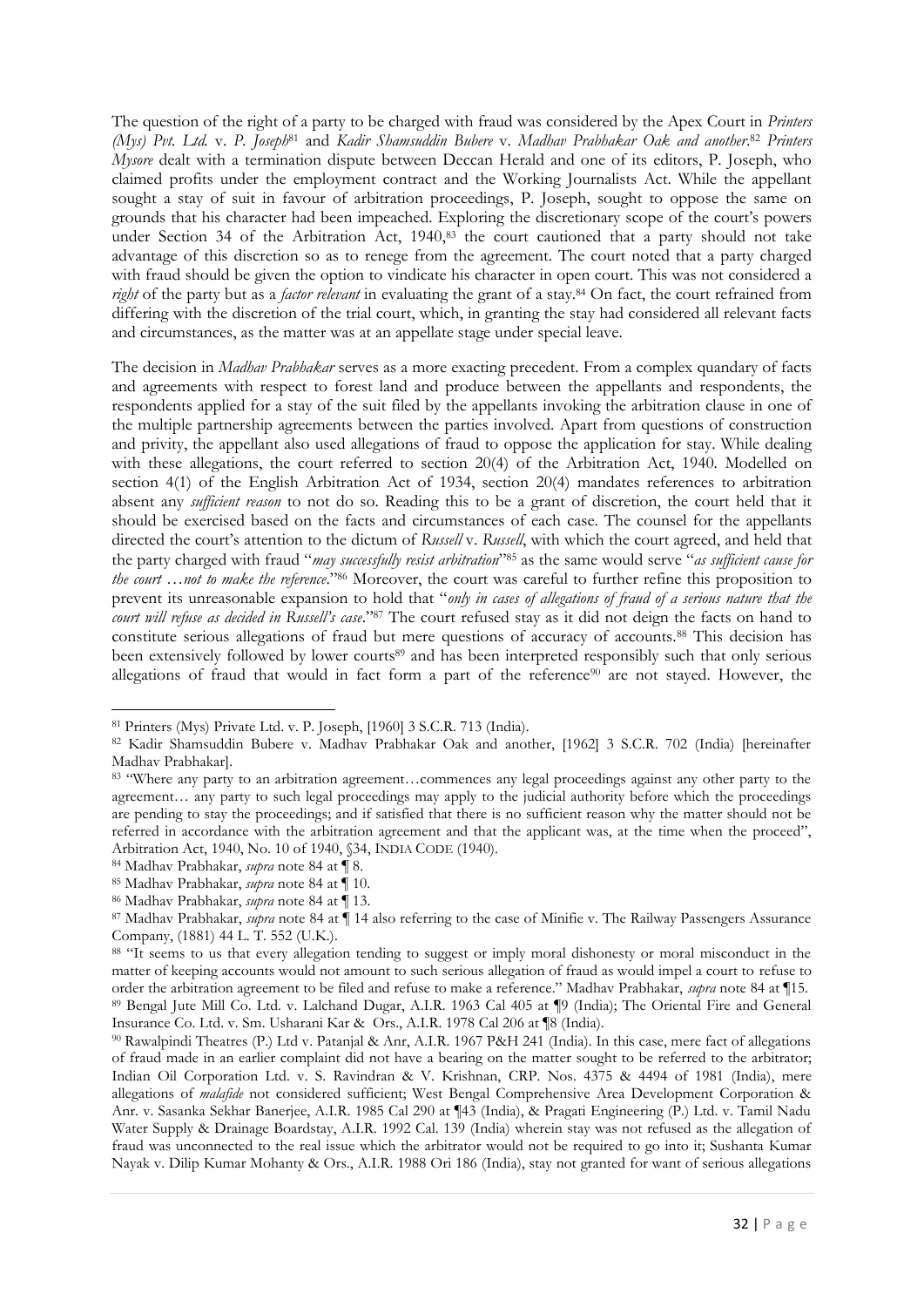shortcoming of the decision in *Russell* that was revealed through the case of *Camilla Cotton Oil*, <sup>91</sup> with respect to the right of the party charging fraud and the nature of discretion of the court, in such a situation became apparent in the case of the Calcutta High Court in *Raymond Engineering* v. *Union of India*. 92 The Court noted that the Indian Arbitration Act did not house a provision corresponding to section 24(2) and (3) so as to grant the court a general discretion to refuse enforcement of arbitration agreements when fraud is alleged, and thus, the position that prevailed in England prior to the enactment of the 1950 act would prevail in India. In light of the same, the court held that since only the party charging fraud desired trial, no *sufficient cause* existed in this case.<sup>93</sup> However, this case omitted to notice that '*sufficient cause*' in section 20(4) in and of itself could be considered the source of discretion for the court. Indeed, the same court remedied this in the case of *General Enterprises and Ors.* v. *Jardine Handerson Ltd.*, <sup>94</sup> wherein the court held, "*In my opinion the fact that there are allegations of fraud is a factor which the Court should take into consideration in considering the exercise of discretion. The nature and type of the allegations are also relevant factors. If a party charged with fraud wants public trial stay should, subject to the above factors, be always refused. But even if the party charged with fraud does not want public trial but the party charging the fraud so wants there in appropriate cases the Court should refuse to grant stay.*" <sup>95</sup> Such an appropriate case would arise when a prima facie case of serious allegations of fraud is made out<sup>96</sup> or if the case involves serious and complicated questions of law, which call for a decision of the court.<sup>97</sup> Thus, the stance taken by the Indian courts is not as staunch and restrictive as English courts, which had created an exception only in favour of cases where sufficient public interest is involved.

Trouble and confusion spewed yet again when the interpretation of the issue came up in 1990 before the Madras High Court in *Meru Engineers (P) Ltd. and Ors.* v. *The Electric Control Equipment Company and Ors*, wherein the court held that *Madhav Prabhakar* could not be considered authority for the proposition that a reference would only be refused when the defendant against whom the allegations of fraud are, opposes stay of proceedings – "*if there are serious allegations of fraud which can be effectively tried only by a court of law and not by an arbitrator, it is certainly a sufficient reason for rejecting the application. It does not matter whether the allegations are made by the plaintiff or by the defendant*."<sup>98</sup> Therefore, it became clear that the interpretation of the precise ratio and limits of the judgment in *Madhav Prabhakar* merited clarification from the apex court.

## A. THE INDIAN ARBITRATION ACT 1996 - INTEGRATING THE MODEL LAW

The enactment of the Arbitration Act, 1996 only added to the judicial uncertainty on this point. The judiciary had to grapple with the changing contours of the scope of discretion brought about by a host of new provisions.<sup>99</sup> Much like the English Arbitration Act of 1996, the objective of the Indian act was to

of fraud; Mustt. Musarrat Jahan, A.I.R. 1994 Cal 5 at ¶12 (India), stay not refused when the most essential documents relied on were alleged to forged; Bharat Lal & Anr. v. Haryana Chit Pvt. Ltd. & Anr., 74 (1998) DLT 766 at ¶20 (India), since the allegations are of serious criminal nature and relate to fraud and forging of valuable documents, the defendants are certainly entitled to have the matter decided by the Civil Court to vindicate their conduct in regular trial; Subhash Chander Kathuria v. Ashoka Alloys Steels Pvt. Ltd. & Ors., 59 (1995) D.L.T. 355 at ¶18-19 (India).

<sup>91</sup> Camilla Cotton Oil Co. v. Granadex SA & Tracomin SA, [1976] 2 Lloyd's Rep. 10 H.L (U.K.).

<sup>92</sup> Raymond Engineering v. Union of India, A.I.R. 1972 Cal 281 (India).

<sup>93</sup> *Id.* at ¶19.

<sup>94</sup> General Enterprises & Ors. v.Jardine Handerson Ltd., A.I.R. 1978 Cal 407 (India) [hereinafter Jardine Handerson].

<sup>95</sup> *Id.* at ¶16.

<sup>96</sup> *Id.*; C. D. Gopinath v. Gordon Woodroffe & Co., ILR (1980) Mad 184 (India); Chandra Mohan v. Manju Devi, (1995) I.L.R. 1 Cal 497 (India) *following* Jardine Handerson, *supra* note 94, wherein stay was refused as a prima facie case of fraud existed even though it was not clear which party had committed the fraud at that stage (¶28).

<sup>97</sup> C.D. Gopinath v. Gordon Woodroffe and Company (Madras) Pvt. Ltd., (1980) I.L.R. 1 Mad 184 at ¶8 (India).

<sup>98</sup> Meru Engineers (P.) Ltd. & Ors. v. The Electric Control Equipment Company & Ors, (1991) IIMLJ 257 (India); *See also* Bani Rani De & Ors. v. Minati Rani De & Ors., 85 C.W.N. 921 (India) and Nitya Kumar Chatterjee v. Sukhendu Chandra, A.I.R. 1977 Cal 130 (India) where stay was refused only because serious allegations of fraud were involved and arbitration was not considered a suitable forum to try such allegation.

<sup>99</sup> Arbitration Act, 1996, *supra* note 46 at §8, §16, §45, §54.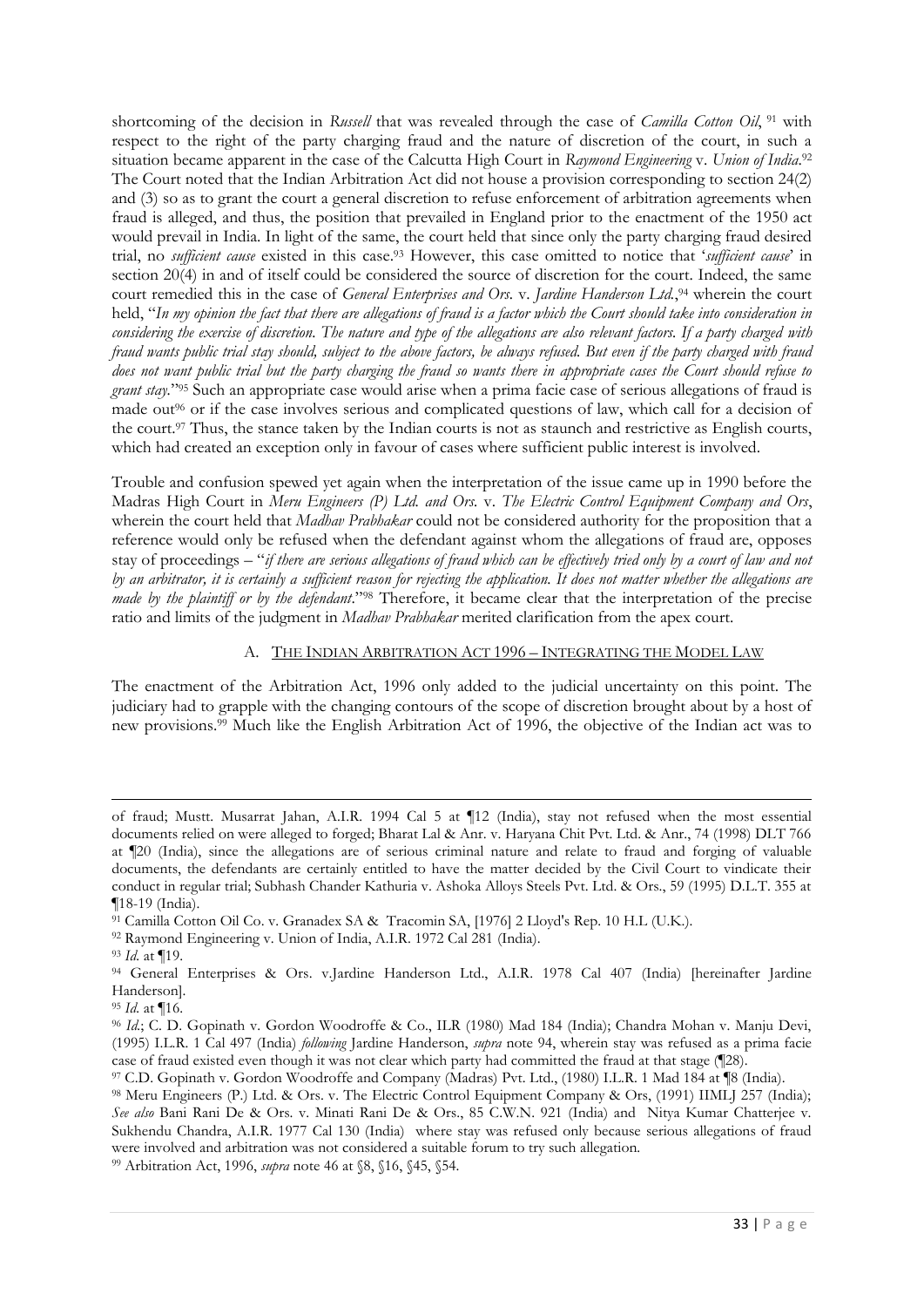ensure compliance with the UNCITRAL Model law and the New York Convention.<sup>100</sup> In this regard, the provision corresponding to section 20 of 1940 Act, section 8, does not provide the court the opportunity to evaluate as to whether there exist *sufficient reasons* to not refer the parties to arbitration but rather mandates it.<sup>101</sup> Even so, the scope of discretion has undergone significant judicial debate. The question of the applicability of the decisions under the 1940 Act has arisen time and again<sup>102</sup> on this point as well.<sup>103</sup> At the time of the commencement of the new act, the judiciary fell folly to the idea of a clean slate. For instance, in the case of *H. G. Oomor*, the Madras High Court held that despite the scope of discretion being narrow under Section 8, one must examine the issue from the standpoint of the shortcomings of an arbitration proceeding such as summary rules of procedure and evidence and non judicial adjudicators, and on this basis, the court held that serious questions of fraud involving complex evidence should not be referred to arbitration.<sup>104</sup> The question of which party was opposing stay did not find mention as a relevant factor. The Madras High Court followed suit in *M/s GDR Financial Services*. <sup>105</sup> Indeed, authority exists to the contrary - courts have held that in light of Section 16 of the new Act all claims of fraud can be looked into by the arbitrator,<sup>106</sup> or have continued to follow the decision of *Madhav Prabhakar*.<sup>107</sup>

However, the uncertainty of precedent became even more acute when the issue finally came up before the Supreme Court in *N. Radhakrishnan* v. *Maestro Engineers*. <sup>108</sup> Dealing with yet another partnership dispute, this case involved the appellant alleging that the respondents (other partners in the firm) had colluded to siphon off money of the firm and had misstated the amount invested in the firm by the appellant. The respondent, replying to a notice sent by the appellant filed a suit for declaration that the appellant was no longer a partner in the firm as the firm had been reconstituted upon his retirement. The appellant filed an application under Section 8 of the Arbitration & Conciliation Act, 1996. This application was dismissed at all levels of litigation and was now before the Supreme Court by way of a special leave petition. While the Court did not agree with the contention of the respondents that the dispute did not fall within the terms of the arbitration clause of the partnership agreement, it accepted that the arbitrator would not have jurisdiction to decide such a dispute – "*since the case relates to allegations of fraud and serious malpractices on the part of the respondents, such a situation can only be settled in court through furtherance of detailed evidence by either parties and such a situation cannot be properly gone into by the Arbitrator*."<sup>109</sup> Despite the Apex court decision in *Pink City* being brought to the court's notice by the appellant's counsel, which supported a peremptory reading of section 8, the court seemed to find support in numbers and relied on the respondent's reading of *Madhav Prabhakar, India Household*, <sup>110</sup> and *H. Oomor Sait*, referred above.<sup>111</sup>

<sup>-</sup><sup>100</sup> Konkan Railway Corporation ltd. & Anr. v. Rani Construction Pvt. Ltd., [2002] 1 S.C.R. 728 (India) [hereinafter Konkan]; Reliance Industries Ltd. v. Union of India, (2014) 7 S.C.C. 603, at ¶42 (India).

<sup>101</sup> "A judicial authority before which an action is brought in a matter, which is the subject of an arbitration agreement, shall, if a party so applies not later than when submitting his first statement on the substance of the dispute, refer the parties to arbitration.", Arbitration Act, 1996, *supra* note 46 at §8(1).

<sup>102</sup> Konkan, *supra* note 100; Shin-Etsu Chemicals Co. v. Aksh Optifibre Ltd., (2005) 7 S.C.C. 234 (India) [hereinafter Shin-Etsu].

<sup>103</sup> (2010) 4 Comp. L.J. 345 (Mad) at ¶21 (India).

<sup>104</sup> H.G. Oomor Sait & Anr. v. Aslam Sait, (2001) 2 M.L.J. 672 at ¶28 and 29 (India) [hereinafter Oomor Sait], "I do not think that the present Act had done anything to remove the said inadequacies and deficiencies which are inherent in an arbitration proceeding…Assuming that the grounds of challenge of an arbitration award as provided under the New Act has been narrowed down compared to the old Act, that would be all the more reason why the jurisdiction of the Civil Court to go into such contentions issues like substantial questions of law or serious allegation of fraud etc., requiring detailed evidence, should be properly reserved for a Civil Court to go into and decide" *followed in* Radha, N. v. M/s. Deepa Restaurant & Ors., I.L.R. 2014 (1) Kerala 568 ¶37 (India); Baburaj v. Faizal, I.L.R. 2014 (2) Kerala 453 (India).

<sup>105</sup> M/s GDR Financial Services v. M/S. Allsec Securities Ltd., [2003] 115 Comp. Cas. 529 (Mad) (India).

<sup>106</sup> Madras Refineries Ltd. v. Southern Petrochemicals Industries Corporation Ltd., (decided on 11.03.1996 in A.No.571 of 1996 in C.S.No.67 of 1996) (India); NIIT Ltd. v. Ashish Deb & Anr., 2004 (2) ARB. L.R. 133 (Madras) (India)*;* Shukaran Devi v. Om Prakash Jain & Anr,, (2006) 133 D.L.T. 297 (India).

<sup>107</sup> Maruti Coal & Power Ltd. v. Kolahai Infotech Pvt. Ltd., I.L.R. (2010) Supp. (5) Delhi 491 at ¶48 (India).

<sup>108</sup> N. Radhakrishnan v. Maestro Engineers & Ors., (2010) 1 S.C.C. 72 (India) [hereinafter N. Radhakrishnan]. <sup>109</sup> *Id.,* at ¶7.

<sup>110</sup> India Household & Healthcare Ltd. v. LG Household & Healthcare Ltd., A.I.R. 2007 S.C. 1376 (India) [hereinafter India Household].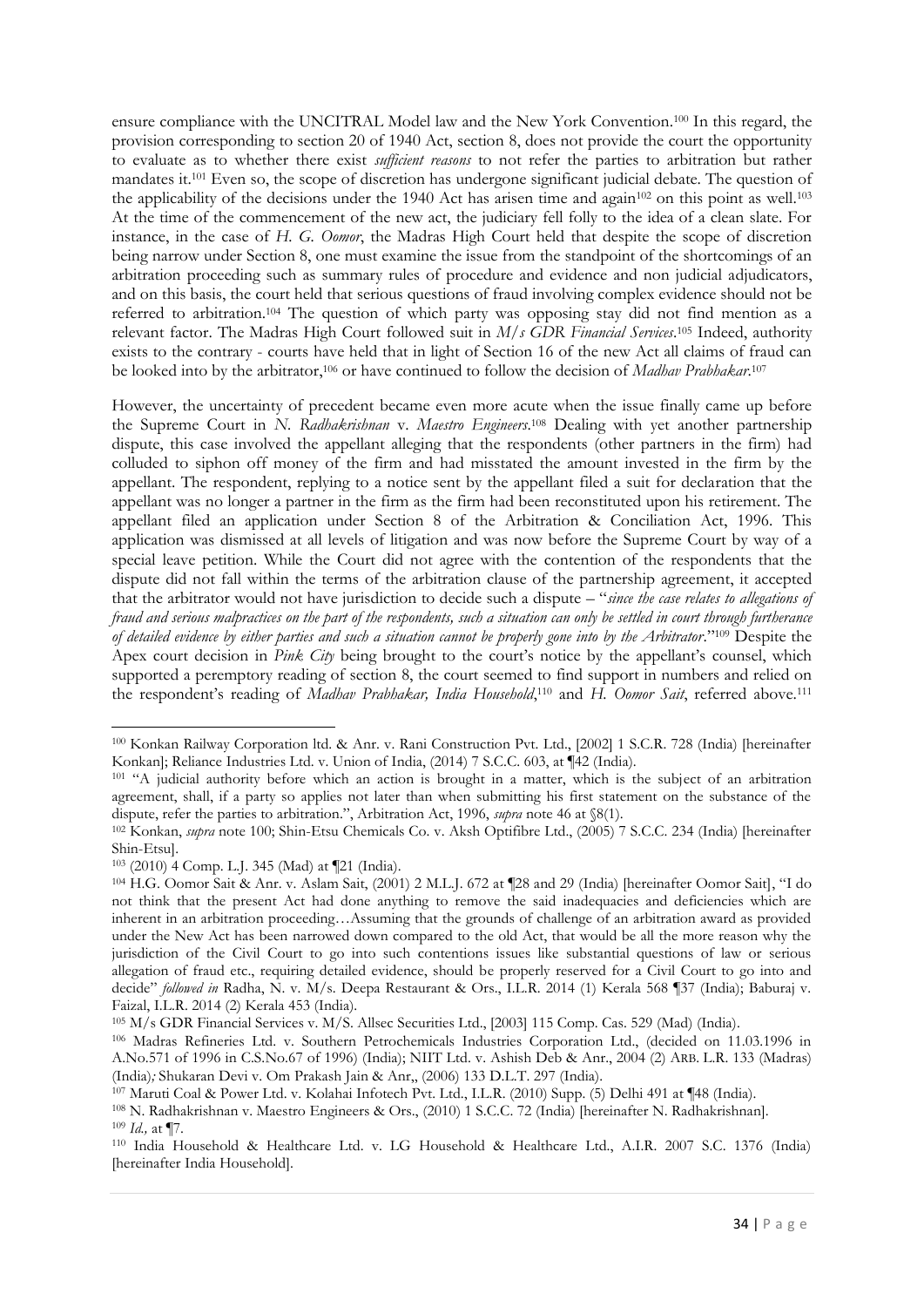However, it failed to note that *Madhav Prabhakar* was a decision based on section 20(4), Indian Arbitration Act, 1940, which is distinct from section 8 of the Act, especially with respect to the scope of discretion therein. Similarly, the decision of *India Household* was based on an interpretation of section 45 and the court itself noted the difference between the wordings of section 8 and section 45. Moreover, the court missed a significant opportunity in seriously considering and analysing the differences that would have come about as a result of the new circumspect provisions of the Arbitration Act, 1996.

Moreover, despite quoting directly from *Madhav Prabhakar*, the court failed to distinguish between cases where the party charged with fraud opposes stay from when the party charging fraud opposes stay. Instead, the court seemed to regress to an attitude of mistrust towards arbitration and tried to justify its decision based on the inadequacy of the tribunal to handle such complex questions of law and fact. It is pertinent to note that this decision was delivered in 2009 and was completely divorced from the changing realities and respect accorded to arbitration proceedings the world over. The precedential implications of this judgment could be summarised as follows: *First*, the court no longer differentiates based on the party opposing the stay. *Secondly,* the court may not require the making of a prima facie case of fraud and would withhold a reference on *mere allegations* of fraud; and *finally,* the court has conflated mere falsification of records to an allegation of fraud thereby compromising on the need for serious allegations of fraud.

## B. LIFE AFTER N. RADHAKRISHNAN

Admittedly, in *N*. *Radhakrishnan*, the party charged with fraud was also opposing arbitration. Perhaps this is why, the court did not feel the need to explain the ratio in *Madhav Prabhakar* and implicitly adopted the same. High courts have interpreted the judgment in both ways. For instance, in *Maruti Clean Coal*, the Delhi High Court was quick to maintain this distinction<sup>112</sup> and the Karnataka High Court stayed proceedings when the allegations of fraud were vague and did not relate to the main issue.<sup>113</sup> The Bombay High Court, in fact, retained the test of the need to establish a prima facie proof of fraud and not just bald pleas of fraud to preserve the efficacy of arbitration as an alternate method of dispute resolution.<sup>114</sup> However, several decisions have deferred to the Supreme Court in holding that serious allegations of fraud should fall outside the domain of arbitrators.<sup>115</sup>

<sup>-</sup><sup>111</sup> Oomar Sait, *supra* note 104.

<sup>112</sup> Maruti Coal & Power Ltd. v. Kolahai Infotech Pvt. Ltd., I.L.R. (2010) Supp. (5) Delhi 491 at ¶48 (India); *See also,* Consulting Engineering Services [I] Pvt. Ltd. v. Government of West Bengal, (2014) 2 CAL.LT. 402 (HC) at ¶24 (India) (invocation of bank guarantee).

<sup>113</sup> Sri. C.S. Ravishankar v. Dr. C.K. Ravishankar, 2011 (6) Kar. L.J. 417 at ¶7 (India); *See also* National Council of Y.M.C. of India & Anr. v. Sudhir Chandra Datt, I.L.R. [2012] M.P. 3076 at ¶10 (India), the dispute was not considered to be so technical or complex in nature so as to merit a refusal of reference; Ivory Properties & Hotels Pvt. Ltd. v. Nusli Neville Wadia, 2011 (2) Bom. C.R. 559 at ¶16 (India); *See also*, Hughes Communications India Ltd. & Ors v. East West Traders & Anr., 2013 (3) ARB. L.R. 283 (P&H) at ¶10 (India). The court held that the ratio of Radhakrishnan would not apply as the parties are corporate entities and the reference to fraud and deception that could be inferred from the pleadings refer to the legal effect to the instrument and not on any particular vitiating circumstances that prevail on one party at the instance of the another. The matter before the arbitrator has to simply conclude on the enforceability of a clause for sale contained in an unregistered instrument and the equities obtaining by the conduct of either of parties that would find a merit or otherwise for the enforceability of agreement.

<sup>114</sup> Bharat Kantilal Bussa & Rita Bharat Bussa v. Sanjana Cryogenic Storage Ltd., Arbitration Application No. 156/2012, Bombay High Court, at ¶20, *available at* http://indiankanoon.org/doc/109218897/; Bharat Infrastructure and Engineering Pvt. Ltd. v. Park Darshan CHS Ltd. & Ors., Arbitration Petition No.199 of 2013, Bombay High Court (Decided on Mar. 18, 2013), at ¶26 (India); Maharashtra Film Stage & Cultural Development Corporation Ltd. v. Multi Screen Media Pvt. Ltd., Appeal No.96 of 2013 In Arbitration Petition No. 574 of 2008 With Notice of Motion (L) No.881 of 2013 (India).

<sup>115</sup> M/s R.S. Builders & Engineers Ltd. v. Bumi Hiway (M) Sdn Bhd., CRP 128/2004 and CM No. 85/2012 (India), *available at* http://indiankanoon.org/doc/120173756/; Kapil Chopra (Partner SKN) & Ors. v. Satish Chopra (Partner SKN) & Ors., Arbitration Petition No. 455/2012, Delhi High Court, at ¶20, *available at* http://indiankanoon.org/doc/26888912/ (India); Kantilal Ambalal Patel & Anr. v. Jalaram Land Developers & Ors. 2014 (2) Arb. L.R. 192 (Gujarat) at ¶13 (India); Satish, & Ors. v. Gujrat Tale Links Pvt. Ltd., Bombay High Court (Decided on Jul. 26, 2013), *available at* http://indiankanoon.org/doc/29819920/; Subhash Vishwanath Bante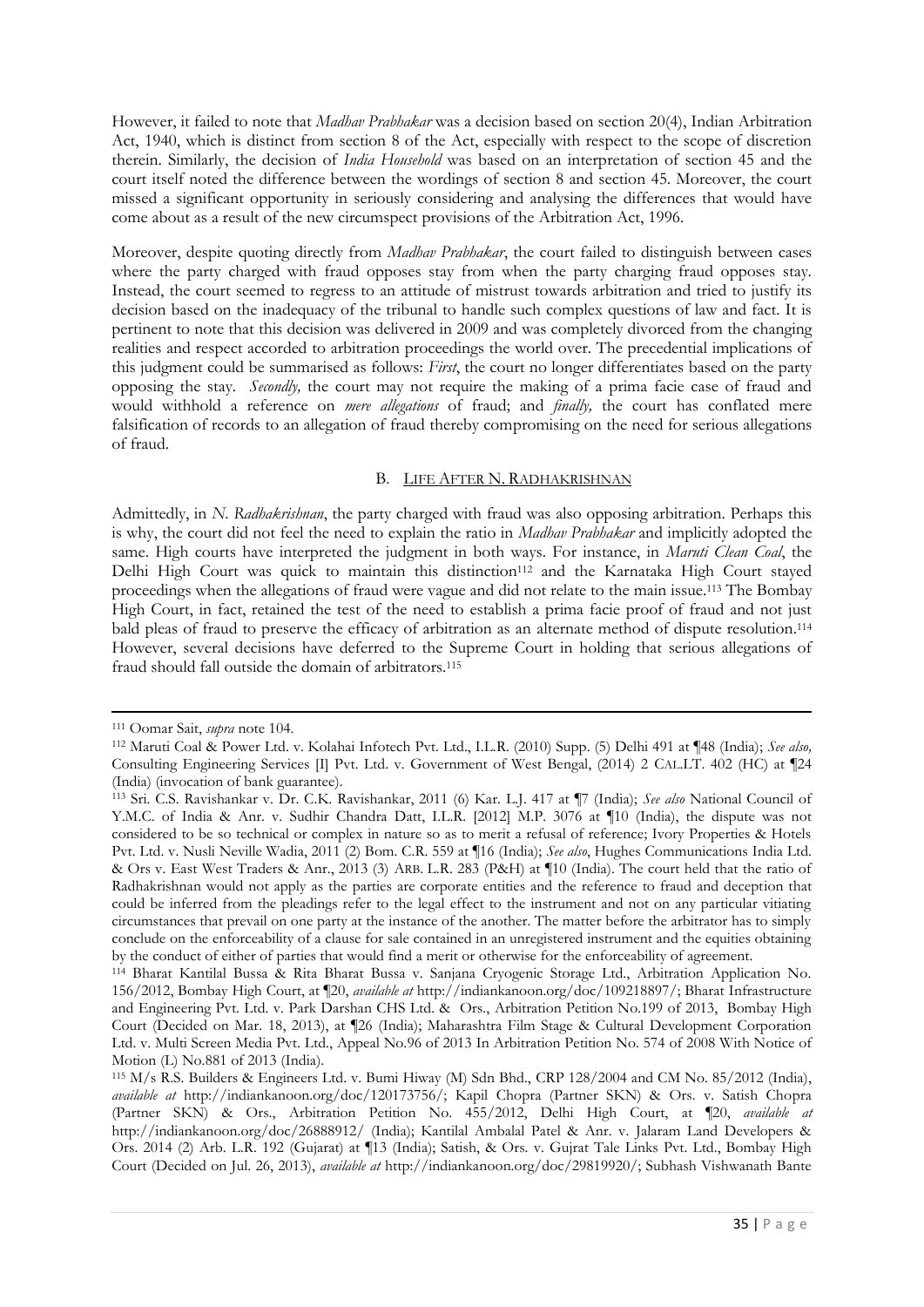The precedent in *N. Radhakrishnan* could negatively affect the landscape of commercial arbitration in India in two other ways. *First*, the applicability of this decision to foreign-seated arbitrations and *secondly*, the scope of intervention of courts under Section 8. Both of these issues are explored in subsequent sections.

## C. ARBITRABILITY & FOREIGN SEATED ARBITRATIONS IN THE INDIAN CONTEXT

The principle of minimal interference of judiciary forms the bedrock of the UNCITRAL Model Law and the 1958 New York Convention on the Recognition and Enforcement of Foreign Arbitral Awards. It is for this reason that the decision of *Fiona Trust* in England is followed with more certitude in cases involving foreign-seated arbitrations.<sup>116</sup>

In India, the demise of the *Bhatia* Era serves as the strongest signal sent to mark the dawn of proarbitration judiciary.<sup>117</sup> However, owing to its prospective overruling, the issue is not completely behind us even in the context of arbitrability. Most recently, in *Reliance* v. *Union of India*, a section 34 application was filed to set aside a final partial award with respect to arbitrability of claims made in respect of cess, service tax and CAG audit under two production sharing contracts between Reliance Industries and ONGC. It was contended that questions of payment of taxes, royalties and rentals were not arbitrable under *Indian law*. <sup>118</sup> However, the court was quick to characterise the question as one of jurisdiction as in the pre *Bhatia* era, (as the agreement was entered into before 6th September, 2012)<sup>119</sup> to hold that the parties had excluded the provisions of Part I of the Indian Arbitration Act, 1996.<sup>120</sup> Therefore, the question of whether the claims were arbitrable and under what law were they arbitrable would not have to be considered unless the award was brought for enforcement. However, the court made some ancillary comments on the law governing arbitrability. Generally, the law applied to govern arbitrability depends on the stage at which the court has been approached. At the referral stage, *lex fori* should apply only if the forum has exclusive natural jurisdiction over the dispute. In any other case, national courts should cede the issue to arbitral tribunals, which would apply either the law of the seat or the law of the place of enforcement.<sup>121</sup> Further, at the post award stage, it is likely that the court will apply the *lex fori*. <sup>122</sup> Justice Nijjar, on the other hand, noted that since Indian Law was the substantive law governing the contract, the issue of arbitrability even in England would have to apply Indian law to decide the issue of arbitrability.<sup>123</sup> Indeed, the position of what law should govern arbitrability is dependent on other factors referred above, but the substantive law governing the contract has been explicitly rejected as an option.<sup>124</sup> To think English Courts would apply the law in *Radhakrishnan* in international commercial arbitrations merely because Indian law was somehow a factor is unsettling. It is hoped that this *obiter* of the decision would soon be clarified.

Nonetheless, this year began on an extremely promising note. The Bombay High Court considered the position of Indian law on arbitrability of fraud as *obiter* in *HSBC Holding* to hold that the decision of

<sup>&</sup>amp; Smt. Madhabilata Param Shivhare, 2014 (1) A.B.R. 27 (India); M/s. Master Stores & Ors. v. Ramchandra Parolia, 2014 (1) C.H.N. (CAL) 252 (India).

<sup>116</sup> *See* Amr Amin Hamza EL Nasharty v J. Sainsbury Plcm, [2007] EWHC 2618 (Comm) at 226 (U.K.).

<sup>117</sup> Bhatia International v. Bulk Trading S.A., (2002) 4 S.C.C. 105 (India) [hereinafter Bhatia], permitted the application of Part I of the Act to foreign seated arbitrations provided Part I was not explicitly or implicitly excluded in the agreement of the parties. This decision was prospectively overruled in BALCO v. Kaiser Aluminum Technical Services Inc., (2012) 9 S.C.C. 552 (India) [hereinafter BALCO].

<sup>118</sup> Reliance Industries Ltd. v. Union of India, 2014 S.C.C. Online SC 411 at ¶21 (India). [hereinafter Reliance Industries].

<sup>119</sup> *See Generally* BALCO, *supra* note 117.

<sup>120</sup> Reliance Industries, *supra* note 118.

<sup>121</sup> Stavros L. Brekoulakis, *Law Applicable to Arbitrability: Revisiting the Revisited Lex Fori* in ARBITRABILITY: INTERNATIONAL AND COMPARATIVE PERSPECTIVES 103-4 (Loukas A. Mistelis and Stavros L. Brekoulakis eds., 2009) [hereinafter Stavros].

<sup>122</sup> *Id* at p.107.

<sup>123</sup> Reliance Industries, *supra* note 118 at ¶74.

<sup>124</sup> Stavros, *supra* note 121 at 11-112.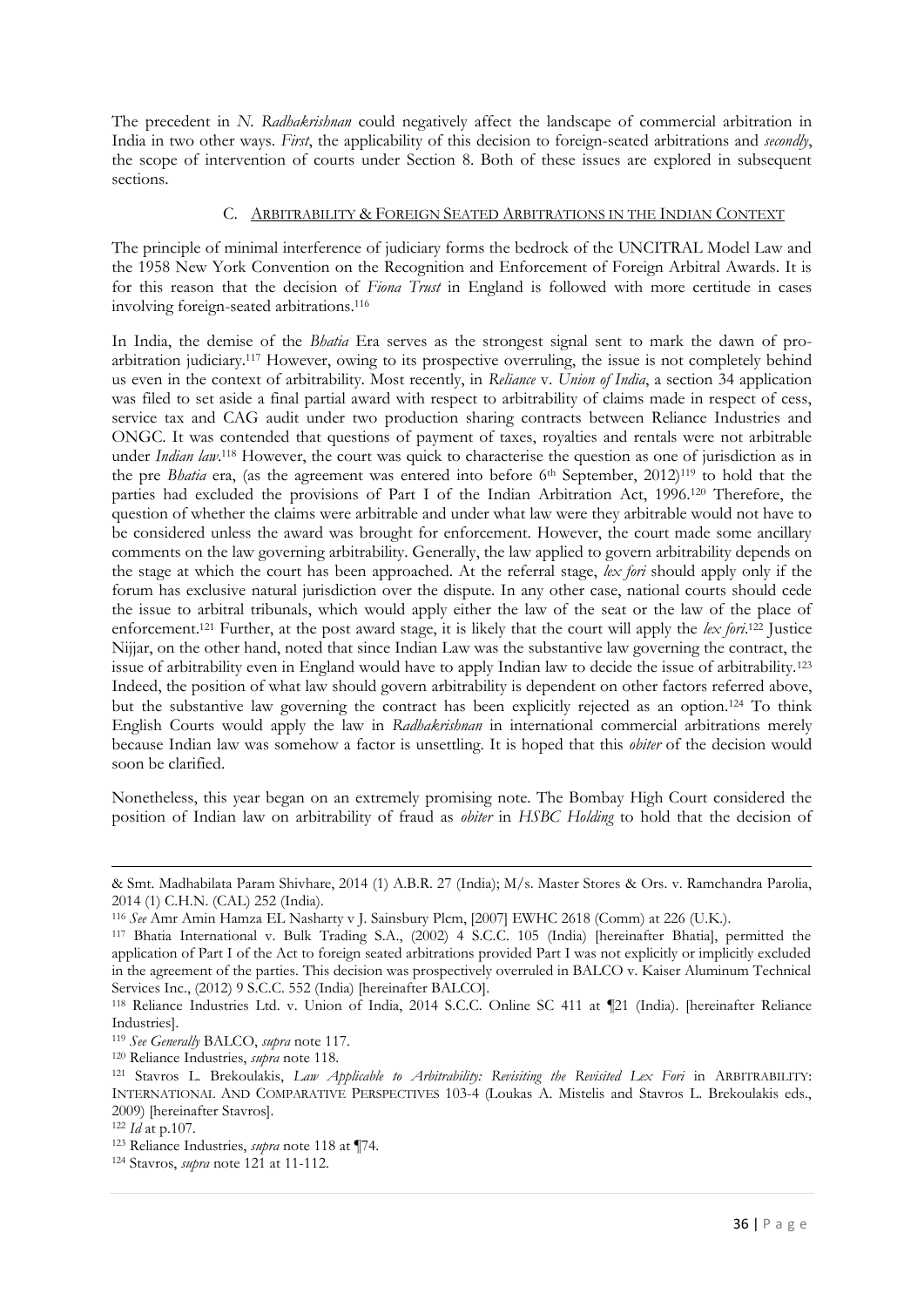*Radhakrishnan* could not be treated as a general prohibition on referral of matters involving allegations of fraud. Instead the issue must be decided on the facts of each case.<sup>125</sup>

Two days after *HSBC*, the Supreme Court delivered an important precedent in *World Sport Group (Mauritius) Ltd. v. MSM Satellite (Singapore) Pte. Ltd.*<sup>126</sup> Here, a dispute arose over media rights for broadcasting the Indian Premier League, from the Board of Cricket Control of India ("BCCI") between World Sport Group India ("WSG India") and MSM Satellite under a facilitation deed. When the question of balance payment arose, the respondent, MSM Satellite sought to rescind the contract on grounds of fraud. While the appellant commenced arbitral proceedings seated in Singapore, the respondent filed a suit for declaration that the deed stood rescinded and that the appellant was not entitled to invoke arbitration as well as interim relief in India. The issue came before the Supreme Court on appeal against a grant of injunction. As per its wording, section 45 should come into operation whenever the court is seized of *an* action in a matter in respect of an agreement that provides for foreign seated arbitrations. Therefore, Mr. K.K. Venugopal, counsel for the appellant, contended that the court should refer the entire matter including the question of fraud to the arbitrator. The respondents however, came armed with the decisions of *N. Radhakrishnan* and *Madhav Prabhakar* and stressed on the *seriousness* of the allegations of fraud.<sup>127</sup> Apart from re-emphasising the minimal scope for judicial intervention owing to the construction of Section 45 so as to hold that allegations of fraud and misrepresentation would not render the agreement "*inoperative or incapable of being performed*", the court pointed out that both, *N. Radhakrishnan* and *Madhav Prabhakar*, were decisions rendered in domestic arbitrations and would not be applicable in this case. In turn, the court deferred to the scope of intervention as per the New York Convention.<sup>128</sup> The court's circumspection was appreciated the world over.<sup>129</sup> Interestingly, the court in *World Sport Group* dealt with the question of validity of contract on grounds of fraud. As noted above, in England, a different stream of precedent has developed on the question of arbitrability of validity of agreements. Something similar happened even in the context of India, though owing to different considerations. This brings us to the next negative implication of the decision of *Radhakrishnan* i.e. the power of the court or tribunal to determine validity of contracts and the arbitration clause therein.

# D. WHO DECIDES THE VALIDITY OF AN AGREEMENT ASSAILED FOR FRAUD? - THE INDIAN CONTEXT

As discussed above, in England, the question of who decides validity of arbitration agreements or the contract can be characterised as an issue of arbitrability. In India, the issue has gone through a similar evolution but is still significant steps behind England.

Tracing back to *Ruby General Insurance Co. Ltd.* v. *Pearey Lal Kumar*, the Supreme Court held that if the dispute is whether the contract that contains the clause has been entered into at all, the dispute could not go to arbitration.<sup>130</sup> In *Union of India* v. *Kishorilal Gupta*, it was held that the arbitration agreement though collateral to, is an integral part of the contract and perishes with the contract if the contract is held to be

<sup>1</sup> <sup>125</sup> HSBC PI Holdings (Mauritius) Ltd. v. Avitel Post Studioz Ltd. , Arbitration Petition No.1062 of 2012, Bombay High Court, ¶82-83 (India), *available at* 

http://bombayhighcourt.nic.in/generatenewauth.php?auth=cGF0aD0uL2RhdGEvanVkZ2VtZW50cy8yMDE0Ly ZmbmFtZT1PU0FSQlAxMDM2MTIucGRmJnNtZmxhZz1O [hereinafter HSBC] affirmed in Avitel Post Studioz Ltd. v. HSBC PI Holdings (Mauritius) Ltd., Arb. P. No.1062 OF 2012, Appeal No. 196 of 2014 decided on July 31, 2014 (India).

<sup>126</sup> World Sport Group (Mauritius) Ltd. v. MSM Satellite (Singapore) Pte. Ltd., A.I.R. 2014 S.C. 968 (India) [hereinafter World Sport Group].

<sup>127</sup> *Id.,* at ¶18.

<sup>128</sup> *Id.,* at ¶29.

<sup>129</sup> N. Peacock & V. Mahendra, *Indian Supreme Court Upholds Ability Of Arbitrators To Decide Issues of Fraud*, *available at* http://www.lexology.com/library/detail.aspx?g=1516bdb1-e903-4515-bdae-566cc391d817; *The Indian Supreme Court decision in World Sport Group: fraud allegations referred to arbitration*, ARBFLASH 2014, *available at* http://www.ashurst.com/publication-item.aspx?id\_Content=10289.

<sup>130</sup> Ruby General Insurance Co. Ltd. v. Pearey Lal Kumar, [1952] 1 S.C.R. 501 (India).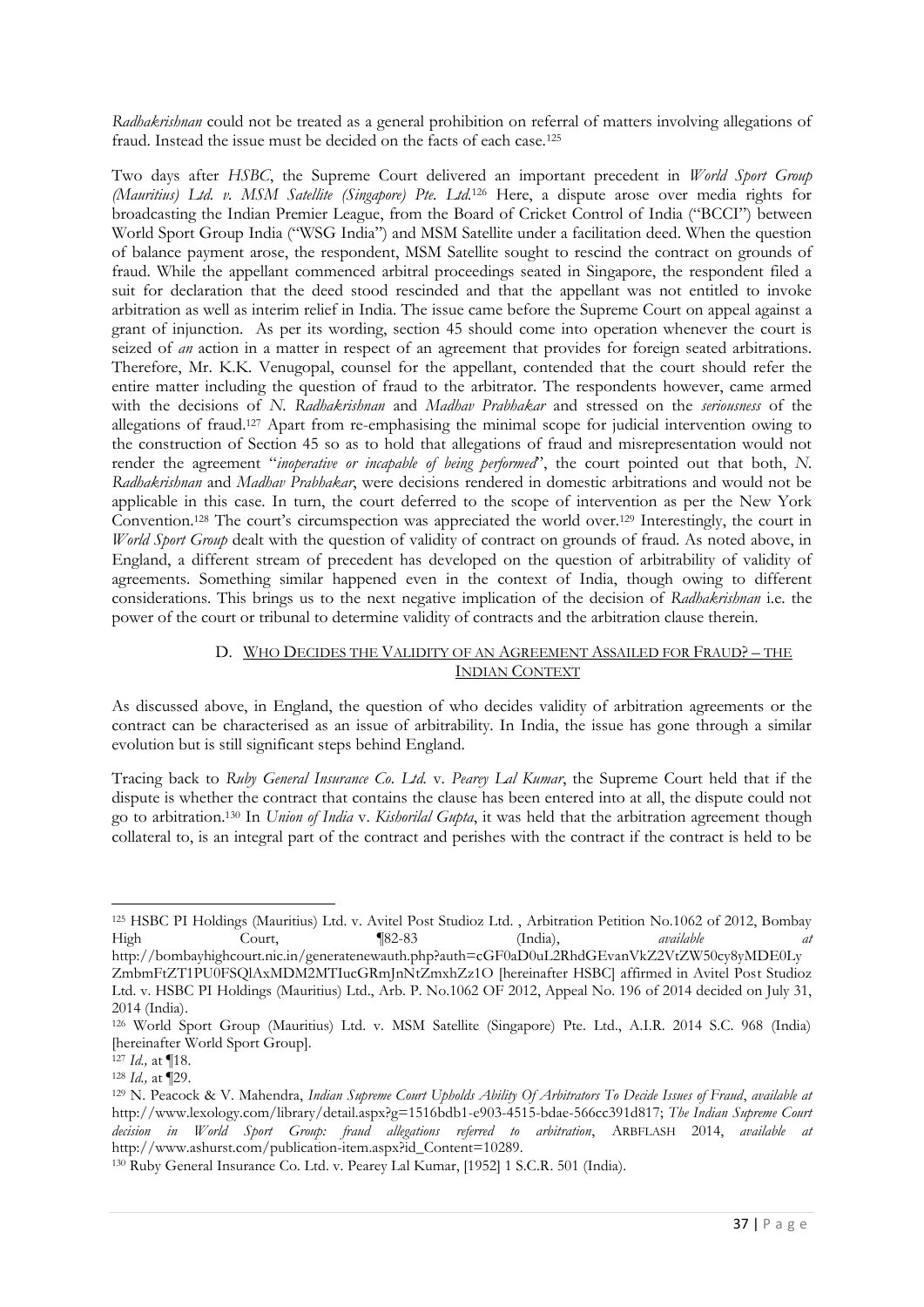*non est* or void ab initio but exists for all other purposes.<sup>131</sup> A decade after *Ruby General*, the Supreme Court in *Kardah Company* v. Raymon & Co.,<sup>132</sup> while dealing with a dispute regarding a contract for jute delivery wherein one of the parties contended that the contract was illegal for contravention of a Central Government Notification, actively followed the *obiter* of the decision in *Heyman* v. *Darwins* and held that questions of a contract being *void ab-initio* cannot be gone into by the arbitral tribunal. Invalidity on ground of fraud was considered more specifically in the case of *Bilasrai & Co. v. Tolaram Nathmall*.<sup>133</sup> The court noted that it should not stay proceedings, as the jurisdiction of the arbitrator would then be ousted. Over time, taking strength from the aforementioned decisions of the Supreme Court, High Courts have held that if the contract is voided on grounds of fraud or was obtained by fraud, the matter could not be referred to arbitration.<sup>134</sup> Therefore, India too fell prey to the '*false logic*' that once plagued English Jurisprudence.

With the advent of the new Act and the restrictive scope of section 8, it was only reasonable to expect that the codification of the principle of separability would prevent the persistence of this precedent. Indeed, the decisions of *Pinkcity* and *P. Anand Gajapathi Raju* v. *P.V.G. Raju* seemed to serve this expectation. In *P. Anand,* the court noted that a reference under Section 8 was peremptory in nature. <sup>135</sup> As long as "(1) *there is an arbitration agreement; (2) a party to the agreement brings an action in the Court against the other party; (3) subject matter of the action is the same as the subject matter of the arbitration agreement; (4) the other party moves the Court for referring the parties to arbitration before it submits his first statement on the substance of the dispute*.", it is obligatory to refer the matter to arbitration and nothing is left to be decided in the original suit.<sup>136</sup> In light of this ratio, it may be argued that the court is precluded from judging arbitrability per se including the invalidity of the agreement on any ground (void ab initio, non est, or voidable). In *Pinkcity*, the Court held that the civil court was not correct in going into the question of applicability of the facts to the arbitration clause. The Court, in turn, cited section 16 of the Act to hold that it is appropriate for "*the Arbitral Tribunal to rule on its own jurisdiction including rule on any objection with respect to the existence or validity of the arbitration agreement*."<sup>137</sup> The case of *Shin-Etsu* reached the same conclusion in light of the difference in the wording of section 8 and section 45 to hold that the judicial authority under section 8 has not been conferred the power to go into the question of the validity of the agreement; the matter is best referred to the arbitral tribunal.<sup>138</sup>

However, the decision of a constitutional bench in *Patel Engineering* is a cause for concern. While dealing with the scope of the power of Chief Justice to appoint arbitrators under a section 11 application, the court, with respect to section 8, noted, "*It is difficult to contemplate that the judicial authority has also to act mechanically or has merely to see the original arbitration agreement produced before it, and mechanically refer the parties to an arbitration.*" 139 Even though this opinion would comprise the *obiter* of the decision, it has been argued that the position laid out in *Pinkcity* has changed in light of this decision and that the question of arbitrability and validity of agreements should be decided by the court when seized of a matter under section 8.<sup>140</sup> In fact, the Supreme Court in *Arasmeta* upheld this reasoning in Patel Engineering by holding

<sup>131</sup> Union of India v. Kishorilal Gupta, A.I.R. 1959 S.C. 1362 (India); *See also* Shiva Jute Baling Ltd. v. Hindley & Company Ltd., A.I.R. 1959 S.C. 1357, ¶10 (India); Hussain Kasam Dada v. Vijayanagaram Commercial Association, (1960) 1 S.C.R. 569 (India).

<sup>132</sup> Kardah Company v. Raymon & Co, A.I.R. 1962 SC 1810 (India).

<sup>133</sup> Bilasrai & Co. v. Tolaram Nathmall, (1948) 52 Cal. W.N. 858 (India).

<sup>134</sup> Champa Pictures v. Md. Ibrahim, A.I.R. 1981 Cal 89 (India); Elsen Und Metall Aktiengesells & Ors. v. Jayant Mulchand Shah, A.I.R. 1998 Guj 271 (India).

<sup>135</sup> P. Anand Gajapathi Raju v. P.V.G. Raju, [2000] 2 S.C.R. 684 (India).

<sup>136</sup> *Id.*

<sup>137</sup> Hindustan Petroleum Corporation. Ltd. v. Pinkcity Midway Petroleums, A.I.R. 2003 S.C. 2881 at ¶16 (India). *See* NIIT Ltd. v. Ashish Deb & Anr., 2004-2-L.W.244 (India); Lexicon Finance Ltd. v. Union of India & Ors., 2002 (3) ARB. L.R. 60 (Karnataka) (DB) (India).

<sup>138</sup> Shin-Etsu, *supra* note 102 at ¶12; *See also*, Kalpana Kothari v. Sudha Yadav, (2002) 1 S.C.C. 203 (India). *Also see*, the discussion in Chloro Controls India (P) Ltd. v. Severn Trent Water Purification Inc., (2013) 1 S.C.C. 641 (India) on this point.

<sup>139</sup> S.B.P. & Co. v. Patel Engineering, A.I.R. 2006 S.C. 450 at ¶18 (India).

<sup>140</sup> Booz Allen & Hamiltion Inc. v. SBI Home Finance Ltd. & Ors., (2011) 5 S.C.C. 532 at ¶20 (India), However this case may be distinguished on grounds that it dealt with rights in rem; Satish, Rajesh & Ors. v. Gujrat Tale Links Pvt.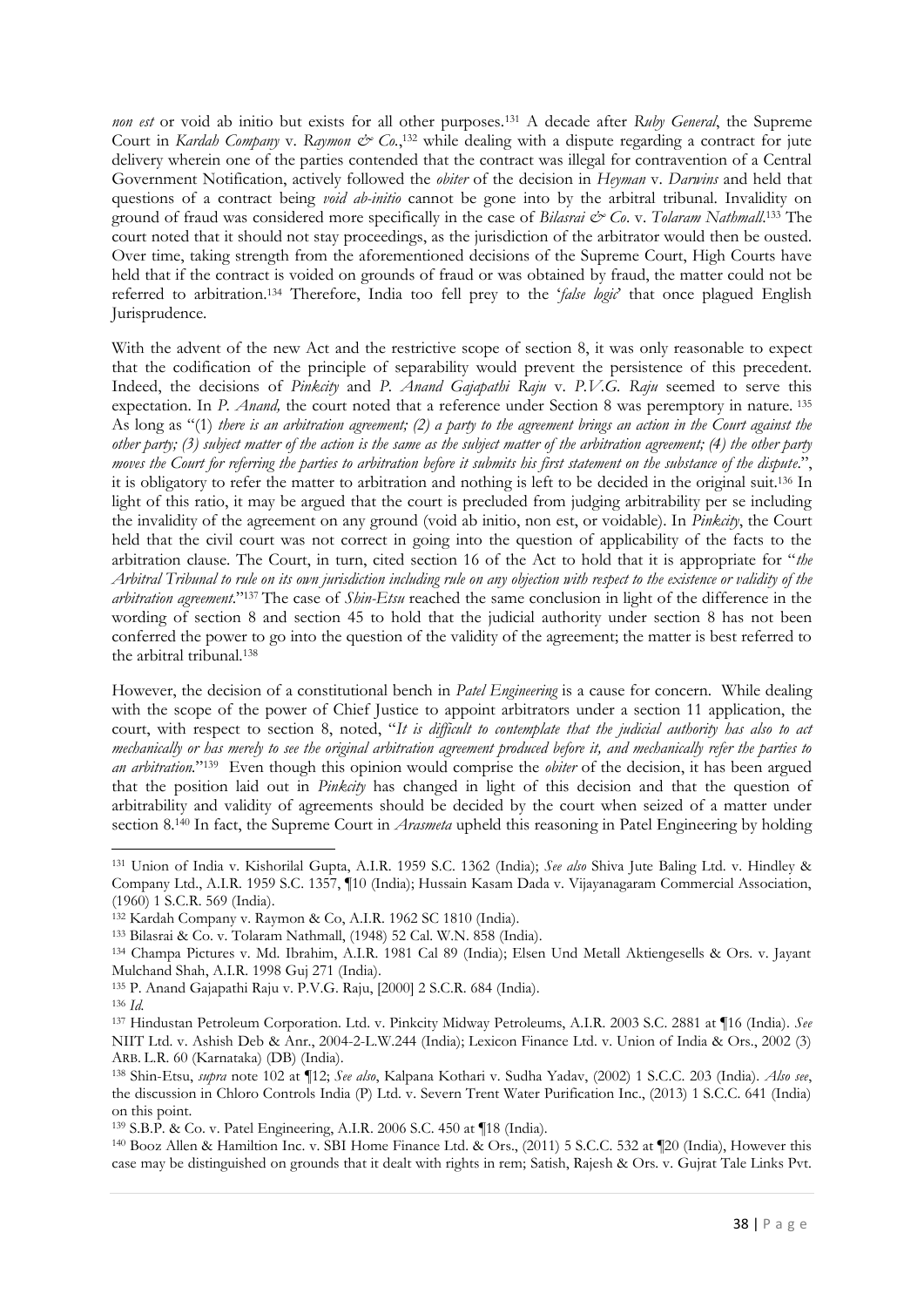that the court could go into questions of arbitrability in an application under Section but not under an application in Section 11.<sup>141</sup> However, as we have discussed above, the question of validity of an agreement may not always come within the fold of arbitrability. In fact, the decision of *Chloro Controls*, which was affirmed in *Arasmeta*, held that Section 16 did not preclude the Court from ruling on the jurisdiction of the tribunal and the principle of finality under Section 11(7) will apply when such a determination is made under Section 8 and 45.<sup>142</sup> Therefore, to the extent that arbitrability means the question of validity of an agreement, it may be possible for the party to agitate this question before the court at all these stages.

In fact, the Supreme Court in *India Household and Healthcare Ltd*. v. *LG Household and Healthcare Ltd*., <sup>143</sup> in context of an application under section 45, specifically singled out questions of fraud so as to state that the arbitration agreement would not be saved by the principle of separability, for fraud vitiates all solemn acts.<sup>144</sup> The court noted that section 8 and section 45 did not enjoin it from citing and following the decision in *Radhakrishnan*. On the other hand, the Madras High Court has adopted a wiser approach – in *Sundaram Brake Linings*, Justice V. Ramasubramanian undertook a thorough review of all decisions regarding arbitrability, of both general allegations of fraud as well as validity of agreements on grounds of fraud, to note the extreme positions taken by the Court. He was quick to distinguish *India Household* on the ground that the permissible language of section 45 dictates the power of the judicial authority.<sup>145</sup> Moreover, the court held that the decision of *Patel Engineering*, which was premised on the complementarity between section 8 and section 11, had to be reconciled with the differences that exist between section 8 and section 45 to hold that, "*despite the general proposition of law that fraud vitiates the entire contract, the Arbitration and Conciliation Act, 1996 permits in express terms, an enquiry into the question of nullity and voidity of the agreement, only under Section 45 and not under Section 8*."<sup>146</sup> A contrary interpretation holding that issues of validity, owing to fraud, could not be arbitrated, would effectively amount to importing the rider in Section 45 into Section 8.<sup>147</sup> Admittedly, this interpretation with respect to Section 8 seems to be at odds with the interpretation in *Chloro Controls*, however, the same comprises *obiter* in *Chloro Controls* as the case dealt with a Section 45 petition. Indeed, guidance from the Apex Court directly on this point is essential.

Justice V. Ramasubramanian, in recognising the principle of separability, also elaborated that under section 19, contracts vitiated were voidable i.e. they could be enforced at the option of the defrauded party and as a result, the premise that fraud vitiates all could not be generalised to all contracts.<sup>148</sup> This judgment must be lauded for the nuanced distinctions it utilised to distinguish and not follow the judgment of *N. Radhakrishnan*. This decision is significant for it clarifies conceptual fallacies plaguing previous judgments that have held that fraud vitiates the entire contract,<sup>149</sup> or renders the entire contract void-ab-initio or not est.<sup>150</sup>

Even so, the judgment seems to fall one step short for not highlighting that there can be situations wherein fraud alleged could directly impeach the arbitration agreement to prevent a reference. In light of this clear but reticent dissent from the judgment of the Supreme Court by the high courts, it again became necessary to turn to the Supreme Court for guidance.

Ltd., 2014 (1) A.B.R. 27 at ¶7 (India); JUSTICE R S BACHAWAT'S LAW OF ARBITRATION & CONCILIATION (A. Wadhwa & A. Krishnan eds., 5<sup>th</sup> ed., 2010).

<sup>141</sup> Arasmeta Captive Power Co. Pvt. v. Lafarge India P. Ltd., A.I.R. 2014 S.C. 525, ¶40-42 (India).

<sup>142</sup> Chloro Controls India Pvt. Ltd. v. Severn Trent Water Purification, (2013) 1 S.C.C. 641 at ¶128-130 (India).

<sup>143</sup> India Household, *supra* note 110 at ¶12-14.

<sup>144</sup>*Id.,* at ¶10.

<sup>145</sup> Sundaram Brake Linings v. Kotak Mahindra Ltd., (2010) 4 Comp. L.J. 345 (Mad) at ¶26 (India).

<sup>146</sup> *Id.,* at ¶29.

<sup>147</sup> M/s. SBQ Steels Ltd. v. M/s. Goyal Gases Pvt. Ltd. , 2014 (3) C.T.C. 586 at ¶ 67.

<sup>148</sup> *Id.,* at ¶72; *See also*, Essar Steel India Ltd. v. The New India Assurance Co. Ltd., Arbitration Appeal No. 18 of 2013, at ¶29 (India).

<sup>149</sup> India Household, *supra* note 110.

<sup>150</sup> *See* Vinod Shantilal Gosalia& Anr.. v. Anil Vassudev Salgaocar, (1996) Supp. ARB. L.R.380, at ¶9 (India); Mohd. Akhta v. Suman Jain & Ors., 2013 VII AD (Delhi) 486, at ¶13-14 (India).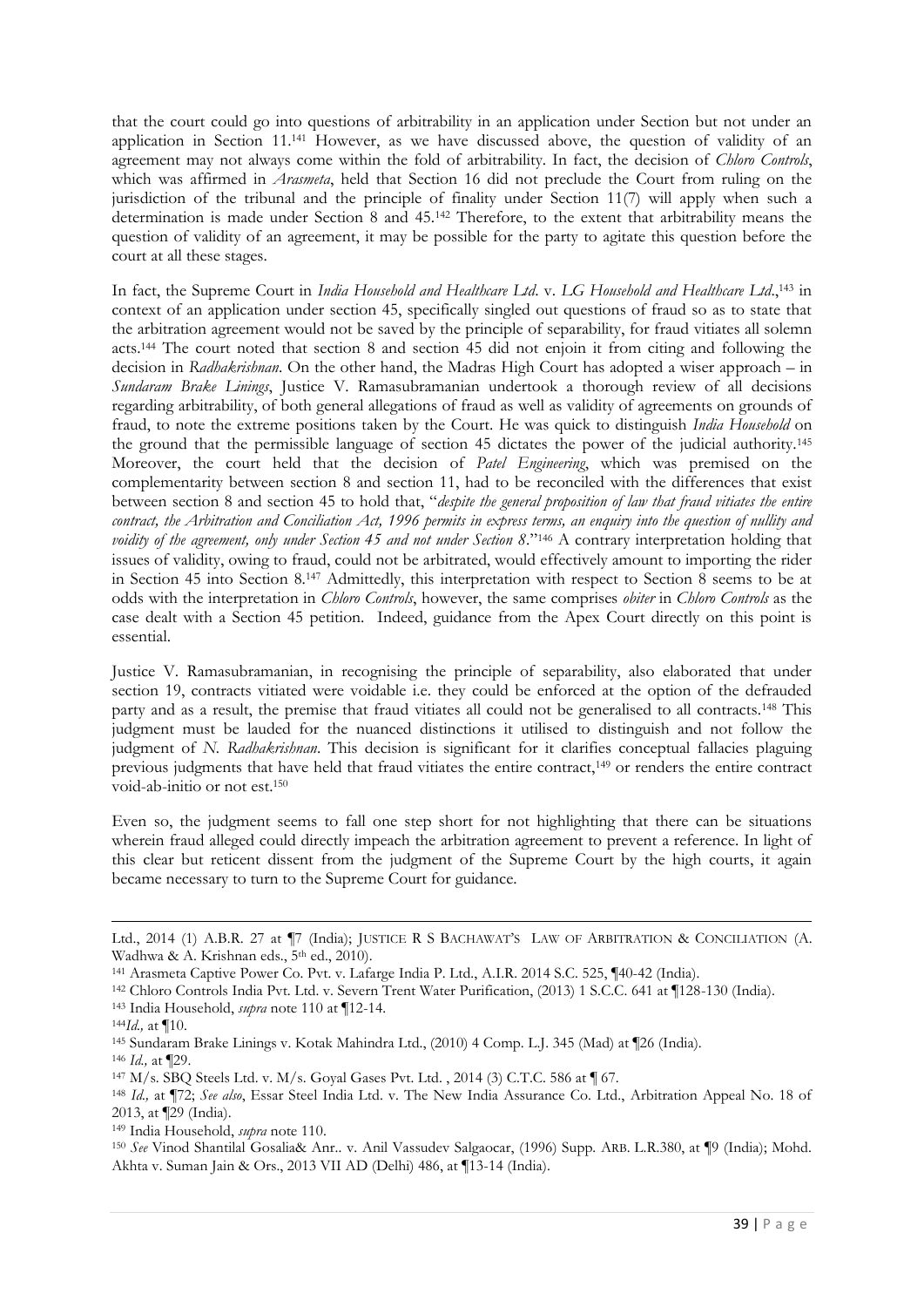The opportunity could have arisen in 2012 in *Nussili (Switzerland Ltd.),* wherein the court, under a section 9 petition, had to deal with the arbitrability of serious matters regarding corruption in the organisation of the Commonwealth that were pending before the CBI, which, if proven would result in the invalidation of the agreement *ab-initio*. <sup>151</sup> However, the parties by consensus decided that the matters could simultaneously be referred to the arbitrator. As a result, no general proposition of law can seemingly arise from this case. The question of corruption and the Commonwealth games arose again under an application under sections 11(4) and 11(6) of the Arbitration Act in the case of *Swiss Timing Limited* v. *Organising Committee*, *Commonwealth Games 2010*. 152

In this case, the petitioners had contracted with the organising committee for providing scoring, timing and results systems/services. A dispute arose when the respondent withheld the last leg of the payment for non-performance of the contract. They also contended that the contract was *void ab-initio* in view of clause 34 of the contract, which permitted the respondent to terminate the contract if the petitioner breached the mutual warranty to not indulge in any corrupt practices enshrined in clause 29. The respondent, against the larger backdrop of the corruption identified with the Commonwealth Games, contended that the petitioner breached clause 29 by manipulating the grant of the contract in their favour. Therefore, the issue before the court was 'whether the question of the contract being *void ab-initio* could be referred to arbitration?'

To answer this question in the affirmative, the court relied on multiple prongs. First, relying on the principle of *kompetenz-kompetenz* as codified under section 16 and the principle of separability, the court held that the arbitral tribunal could rule on its own jurisdiction, including the validity of the arbitration agreement. In holding so, Justice Nijjar tried to draw a distinction between, situations wherein contracts are void and voidable. With respect to voidable contracts, he held that, since, to prove the absence of vitiation of consent (in cases such as fraud), evidence would have to be adduced, arbitration should not be avoided. Whereas with respect to void contracts, if a determination as to its invalidity can be made without adducing any evidence, the court should refrain from referring the matter to arbitration. Contracts entered into by minors, or by mutual mistake, and wagering contracts were cited as examples for the latter category. Indeed, the policy at play in this regard is similar to what played out in *Fiona Trust* – a party should not be subject to the costly procedure of arbitration when it is obvious that the arbitration agreement is void. However, in English law, the distinction has not been made between contracts that are patently void and those that are not. In fact, issues of illegality and mutual mistake can be referred to arbitration. Instead, the arbitration agreement must be directly impeached by the illegality, mistake or fraud. Indeed, it is possible to argue against this narrow exception owing to the principle of *kompetenzkompetenz* in that the arbitrator can also decide the issue of validity of arbitration agreement itself. However, the consideration of not wasting the time of parties in cases of obvious invalidity arguably outweighs and creates a limited exception to the principle of *kompetenz-kompetenz.* This issue can be cast in terms of arbitrability – where the principle of *kompetenz-kompetenz* acts as a positive contention, and the issue of expedience in preserving time and expense of parties serves as a negative one. Therefore, English courts have found the sweet spot that balances these competing interests.

However, attention must be drawn to the decision of Justice Lightman in *Albon* where the court considered referring the issue of invalidity of the joint venture agreement (which also housed an arbitration clause) on grounds of forgery to the Arbitral Tribunal.<sup>153</sup> The Court adopted a route similar to that in *Swiss Timing*. It was conceded that the issue would require detailed examination of oral evidence. While the principle of *Kompetenz-Kompetenz* was instinctively cited, Lightman J, held that the situation would be different if, on the evidence available before the court, the court is equipped to decide the issue. <sup>154</sup> However, this decision was based on a situation wherein the contract was alleged to not exist at

<sup>-</sup><sup>151</sup> Nussli (Switzerland) Ltd. v. Commonwealth Games 2010 Organising Committee, (2014) 6 S.C.C. 697 (India).

<sup>152</sup> Swiss Timing Ltd. v. Organising Committee, Commonwealth Games 2010, (2014) 6 S.C.C. 677 (India).

<sup>153</sup> Albon (t/a NA Carriage Co) v. Naza Motor Trading, [2007] EWHC 665 (Ch), Lightman J, ¶13-15 (U.K.) [hereinafter Albon].

<sup>154</sup> *Id.*; T.D. Grant, *supra* note 70 at 872.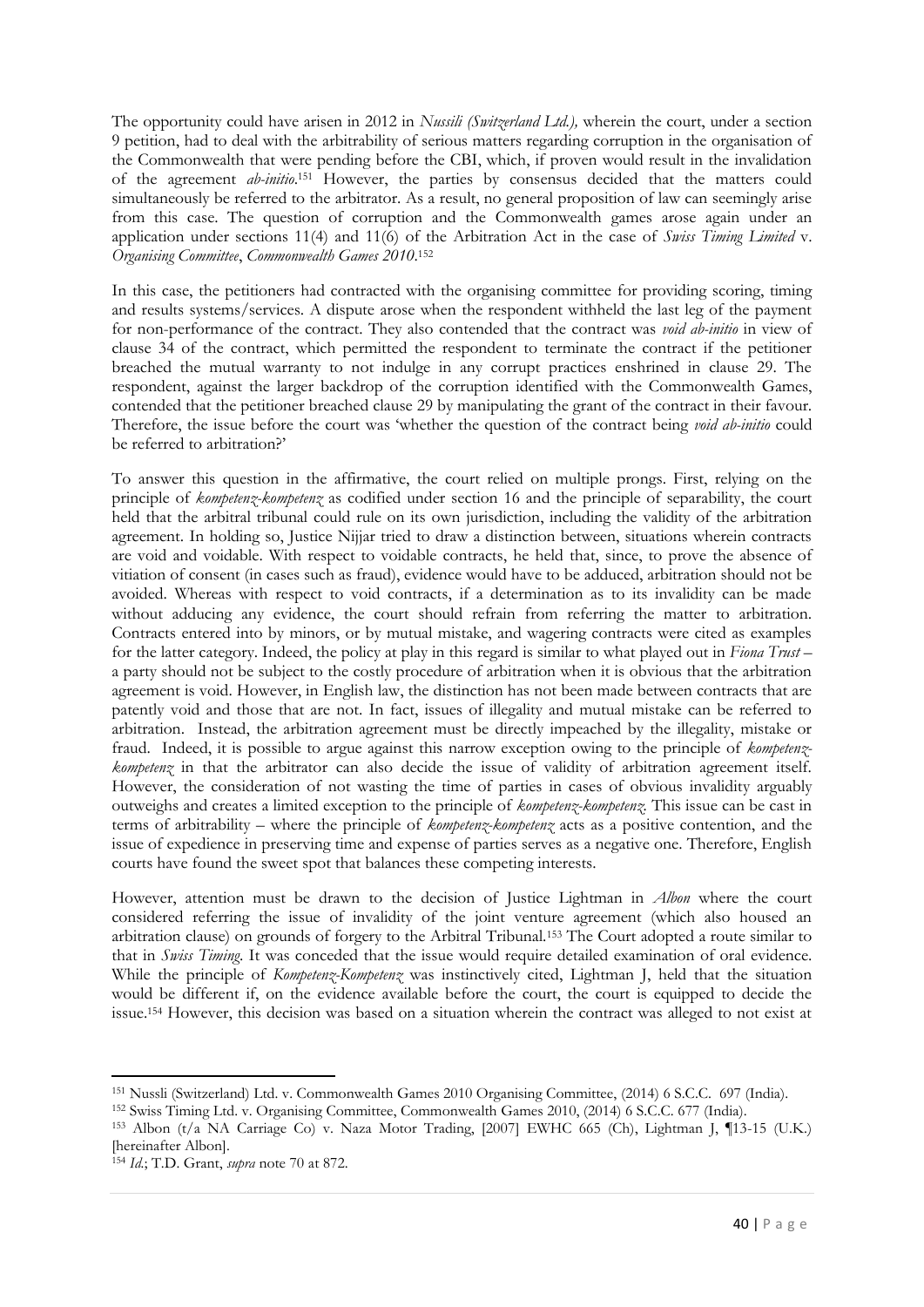all as opposed to the contract being voidable and is in any case considered at odds with *Fiona Trust,*  delivered subsequently.<sup>155</sup>

Nevertheless, the decision in *Swiss Timing* should be considered a positive step. It may be possible that the earlier decisions of the court, which have held issues of contracts being void ab-initio to be inarbitrable, played on the minds of the Court. In any case, since the issue before the court was on the voidability of the contract (admittedly this cannot be conclusively established since the content of the relevant clause of the contract were not mentioned in the judgment), the *ratio* of the case seems to suggest that questions of voidability of contract should be referred to the arbitrator. In other words, questions of voidability of contract are arbitrable. Unlike *Fiona*, the issue was not voidability on grounds of fraud, but voidability on the basis of a clause in the contract. Therefore, whether this decision can be said to be an authority for the proposition that claims of fraud in *general* are arbitrable is doubtful. Moreover, the decision of *N. Radhakrishnan* was by a two-judge bench, and *Swiss trading*, was a single judge decision. Even so, the decision of *N. Radhakrishnan* came up in *Swiss Trading* in the most interesting manner. The court framed the issue as whether the issue of contracts being *void ab-initio* could be referred to arbitration. In order to convince the court against deciding this issue in the affirmative, the counsel for the respondent cited the decision of *N. Radhakrishnan*. <sup>156</sup> The court could have distinguished the dictum on grounds that it did not deal with the issue of validity of contracts but general allegations of fraud in the conduct of parties in pursuance of an agreement. Instead, the court held that the decision of *N. Radhakrishnan* was *per incuriam* for it disregarded the decisions of *Pinkcity* and *P. Ananda Raju* as well as section 16 of the Act. Two important issues arise from this case. *First*, it is unclear as to which aspect of the decision of *Radhakrishnan* is considered *per incuriam*. The decision of *Pinkcity* and section 16 may also be interpreted to mean that the arbitrator should decide questions of jurisdiction, which includes arbitrability. The question then becomes 'Who is the arbiter of arbitrability?' as opposed to 'What is arbitrable?'. The former question has been especially relevant in the context of the United States, where cases have held that the question of arbitrability would be for arbitrators to decide unless otherwise indicated by the parties.<sup>157</sup> Therefore, it may be possible to argue that the decision of *Radhakrishnan* to the extent that it cedes the decision of arbitrability to Courts is incorrect. However, if and when the decision falls before the tribunal, the tribunal would arguably have to judge arbitrability as per Indian law on which *Radhakrishnan* would continue to be authority. Indeed, it is ambitious to expect this distinction to be appreciated in Court. However, even if it is considered that Nijjar J. was referring to the question of arbitrability of fraud, it is suspect that the decision would be considered *per incuriam* in light of the dicta in *Patel Engineering*. *Secondly,*  a decision is considered *per incuriam*, if the court fails to consider a judgment of the same court or superior court on the same issue<sup>158</sup> or ignores an inconsistent statutory provision.<sup>159</sup> It is submitted that in the issue of arbitrability, section 16 and the decision of *Pinkcity* can be classed as one of the *factors* that the court should consider in judging the viability of referring the matter to arbitration. Therefore, it may be possible to argue that the decision of *Pinkcity* was not based on the same issue or section 16 is an inconsistent statutory provision but merely a factor. Nevertheless, it is inarguable that the decision of *N. Radhakrishnan*, does not fall on the right side of policy prevailing globally. It is hoped that the decision in *Swiss Trading* will prompt the Supreme Court to reconsider the issue at the right time. An important case in the Bombay High Court has already cited this decision with authority in context of a section 45 application to hold that the decision of *N. Radhakrishnan* could not be followed in light of it being held *per incuriam* in *Swiss Trading*. 160

1

<sup>155</sup> P. Shine, *Establishing jurisdiction in commercial disputes: arbitral autonomy and the principle of kompetenz-kompetenz*, 3 J. BUS. L. 202, 212-212 (2008).

<sup>&</sup>lt;sup>156</sup> It is not clear whether the parties clearly ever contended that claims of fraud are generally not arbitrable.

<sup>157</sup> Prima Paint Corp. v. Flood & Conklin Manufacturing Co., 388 US 395 (1967) (U.S.). Even in the Indian Context decisions such as Haryana Telecom Ltd. v. Sterlite Industries (India), A.I.R. 1999 S.C. 2354 (¶4) (India) & India Household v. LG Household & Healthcare Ltd., A.I.R. 2007 S.C. 1376 (India) have held the opposite and ceded this power to the court.

<sup>158</sup> Government of Andhra Pradesh v. B. Satyanarayana Rao, (2000) 4 S.C.C. 262 at ¶8 (India).

<sup>159</sup> K.S. Panduranga v. State of Karnataka, (2013) 3 S.C.C. 721 (India).

<sup>160</sup> Avitel Post Studioz Ltd. v. HSBC PI Holdings (Mauritius) Ltd., Appeal No. 196 of 2014 in Arbitration Petition No. 1062 of 2012, Bombay High Court (Decided on July 31, 2014) at ¶34 (India), *available at*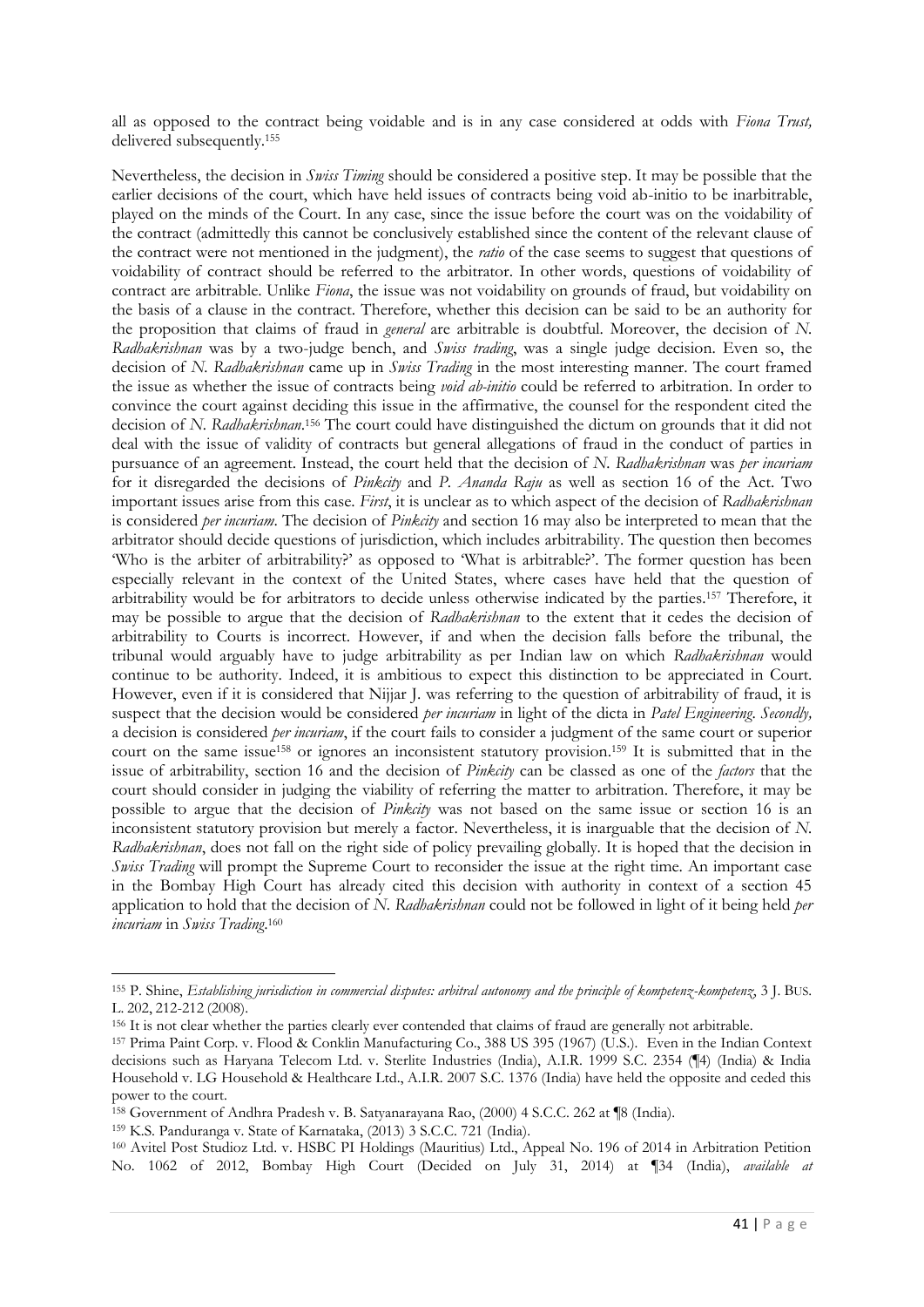In the context of section 45 applications, it is pertinent to note that the decision of *Mulheim Pipecoatings GmbH* v. *Welspun Fintrade Limited & Anr.*,<sup>161</sup> drew a similar distinction of direct impeachment as in *Fiona*. However, a separate consideration also arises in context of section 45 applications – whether the court can evaluate the question of voidability of contract on grounds of fraud and misrepresentation, since, section 45 allows the court to examine if the agreement is null and void, inoperable or incapable of being performed?

In the case of *Enercon*, wherein it was contended that the court cannot refer the question of whether the contract was entered into at all, the court held that the phrase, "*null and void, inoperable and incapable of being performed*" did not include situations as to whether the contract had been entered into at all but issues such as violation of Sections 14-20A of the Indian Contract Act, which included voidability on grounds of fraud.<sup>162</sup> This interpretation is at odds with the observations in *World Sport Group*, wherein the court held that allegations of fraud do not render the agreement inoperative or incapable of being performed.<sup>163</sup> It is hoped that *World Sport Group* will be treated as good law on the point.

## **IV. CONCLUSION**

From the above discussion, it is apparent that the court's position on arbitrability of fraud stemmed from a strong prejudice against, and distrust, in arbitration as a mode of dispute resolution. This manifested in confusion over the line of reasoning that the court wanted to maintain as a justification. The heralding of the *BALCO* era has marked a gradual change in the court's attitude, judgment by judgment. However, a consolidation of these judgments still does not paint a crystal clear picture of the issue. In particular, it is still unclear whether *Radhakrishnan* is no longer good law, for this point has not been re-considered directly in a Section 8 application. Indeed, confusion can be attributed to the fact that the intention of the court to reform policy isn't necessarily accompanied by unimpeachable legal reasoning. The decision in *Swiss Timing* and the attendant confusion with the distinction between reference of void and voidable contracts best exemplifies this point. Even so, given the robust attitude recently acquired by the Supreme Court, it is safe to be optimistic and expect a turnaround from the court soon. Lastly, the need for legislative changes cannot be over-emphasised. The 246<sup>th</sup> Law Commission Report released recently has recommended relevant changes to section 8 and section 16 and it must serve as a guiding framework.<sup>164</sup>

http://bombayhighcourt.nic.in/generatenewauth.php?auth=cGF0aD0uL2RhdGEvanVkZ2VtZW50cy8yMDE0Ly ZmbmFtZT1PU0FQUDI1MDE0LnBkZiZzbWZsYWc9Tg==.

<sup>161</sup> Mulheim Pipecoatings GmbH v. Welspun Fintrade Limited & Anr., Appeal (L) No.206 of 2013, Bombay High Court, (India), *available at* http://indiankanoon.org/doc/129045691/.

<sup>162</sup> Enercon GMBH & Anr. v. Enercon (India) Ltd. & Ors, (2014) 5 S.C.C. 1 at ¶74 (India).

<sup>163</sup> World Sport Group, *supra* note 126, at ¶29, *See also* the decision in Bharat Rasiklal v. Gautam Rasiklal, (2012) 2 S.C.C. 144 (India) wherein in a §11 application the court hinted towards the need for the arbitration agreement to be directly impeached for the court to consider the question of validity at para 10.

<sup>164</sup> Arbitration Act, 1996, *supra* note 46 at §16(7). This has been inserted to state "The arbitral tribunal shall have the power to make an award or give a ruling notwithstanding that the dispute before it involves a serious question of law, complicated questions of fact or allegations of fraud, corruption etc."; *Amendments to the Arbitration & Conciliation Act, 1996*, Report No. 246, Law Commission of India (Aug. 2014), at 50, *available at*  http://lawcommissionofindia.nic.in/reports/Report246.pdf.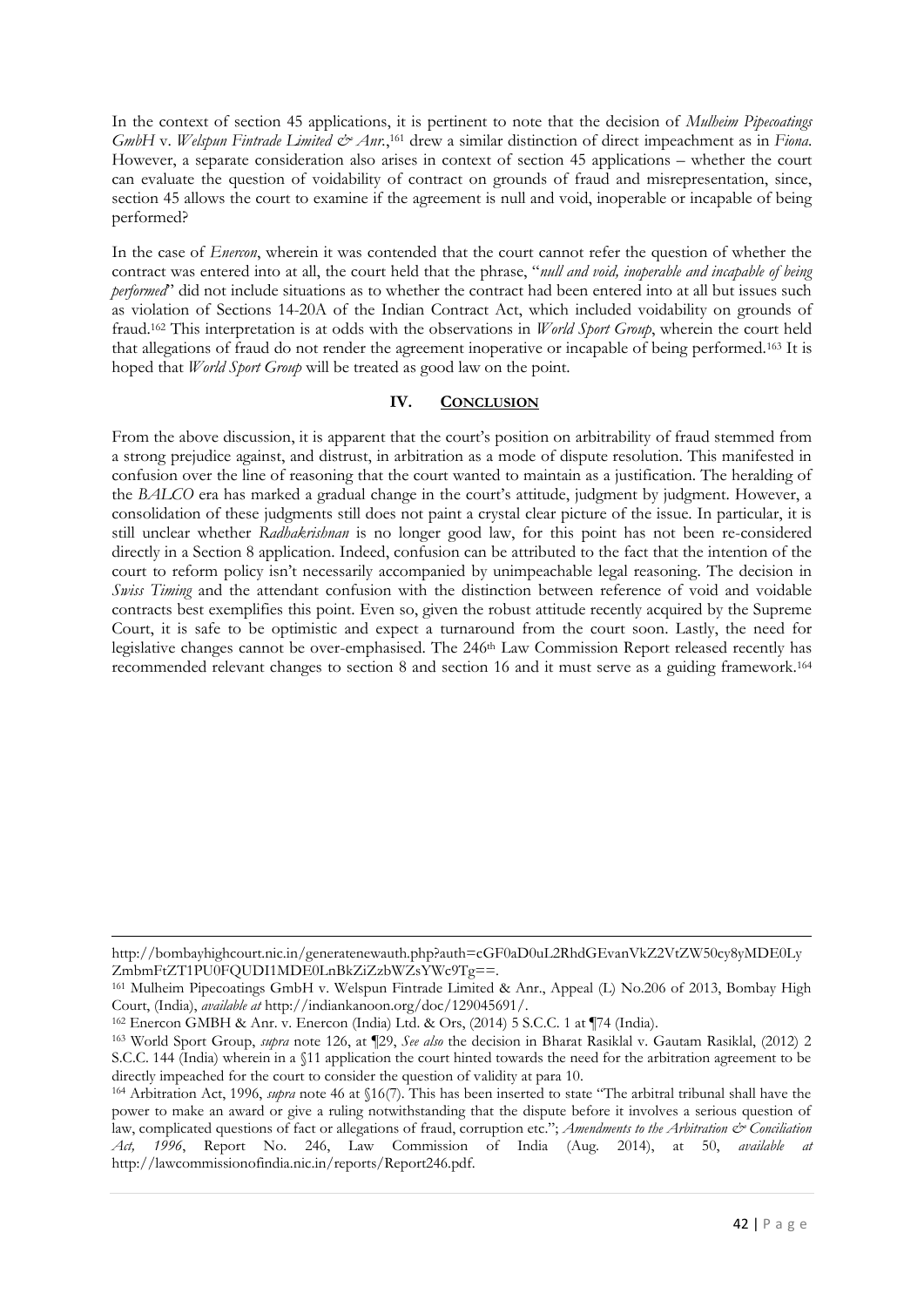#### **REVIEW OF THE INDUS WATERS KISHENGANGA ARBITRATION (FINAL AWARD) 2013:**

## **AN ECOLOGICAL PERSPECTIVE**

## *Durgeshree Raman*

#### **ABSTRACT**

Damming and infrastructural development in international river basins is increasing worldwide. It is usually undertaken for economic gains, often overlooking environmental impact considerations. This occurs even when such developments are regulated through a treaty. The Indus river basin, which is governed by a little more than half a century old Indus Waters Treaty, is no exception. Whilst the Treaty has prescribed the Parties' rights and obligations with regard to dams and hydro-electric development, it has failed to ensure that such developments are balanced against environmental protection of the river basin. Thus, as India tries to increase its hydro-electric generation capacity, damming and infrastructural development-related disputes between India and Pakistan are increasing.

In view of the recent Indus Waters Kishenganga Arbitration (Final Award) 2013, this article seeks to close some of the gaps pertaining to the rights and obligations of both Parties regarding damming and infrastructural development under the Indus Waters Treaty. The proposed treaty amendments will provide for: (1) Ecological/environmental flows; (2) Environmental impact assessments and audits of all damming and infrastructural development projects prior, during and post implementation; and (3) Quality assurance of hydrological data. It is hoped that strengthening the treaty provisions will not only help reduce the existing list of damming and infrastructural development-related disputes between India and Pakistan but prevent them in the future as well.

#### **I. INTRODUCTION**

Given the shortage of electricity in the country, against the drive for economic growth, India has a number of hydroelectric projects on the Western Rivers of the Indus basin, in the pipeline. These rivers have been allocated to Pakistan under the Indus Waters Treaty ('the Treaty'), with certain exceptional uses to India as well. However, India's building of hydro-electric plants has accumulated in an inventory of disputes between her and Pakistan. The recently resolved *Kishenganga Arbitration* is just one of the many. This article looks at damming and infrastructural development in the Indus river basin ('the Basin') and explores the relevant provisions under the Treaty. It then illustrates the extent of damming and infrastructural development-related disputes between India and Pakistan and lists the key points from the *Indus Waters Kishenganga Arbitration (Final Award)* 2013 ('the *Final Award*'). This is followed by recommendations for changes to the Treaty in light of the *Final Award* in the hope that this will not only reduce the number of disputes between India and Pakistan, but also reduce future damming and infrastructural development-related disputes.

#### **II. DAMMING AND INFRASTRUCTURAL DEVELOPMENT IN THE INDUS RIVER BASIN**

Damming and infrastructural development of river basins is often undertaken for economic gains as well as for protection from extremes in their flow variations, resulting in floods or droughts. The Indus Basin Project, implemented by Pakistan in the Basin in the 1960s, to replace the irrigation supplies from tributaries allocated to India under the Treaty,<sup>1</sup> consisted of the construction of two major dams in Pakistan - the Mangla Dam and the Tarbela Dam (largest on the Basin).<sup>2</sup> It formed part of a larger set of

**.** 

Is a graduate with LLB, LLM (Hons), University of Waikato. Currently pursuing her Doctoral Studies from the University of Waikato, New Zealand.

<sup>1</sup> SAIYID ALI NAQVI, INDUS WATERS AND SOCIAL CHANGE: THE EVOLUTION AND TRANSITION OF AGRARIAN SOCIETY IN PAKISTAN 8 (2013).

<sup>2</sup> SHRIPAD DHARMADHIKARY, MOUNTAINS OF CONCRETE: DAM BUILDING IN THE HIMALAYAS 6 (2008) [hereinafter DHARMADHIKARY].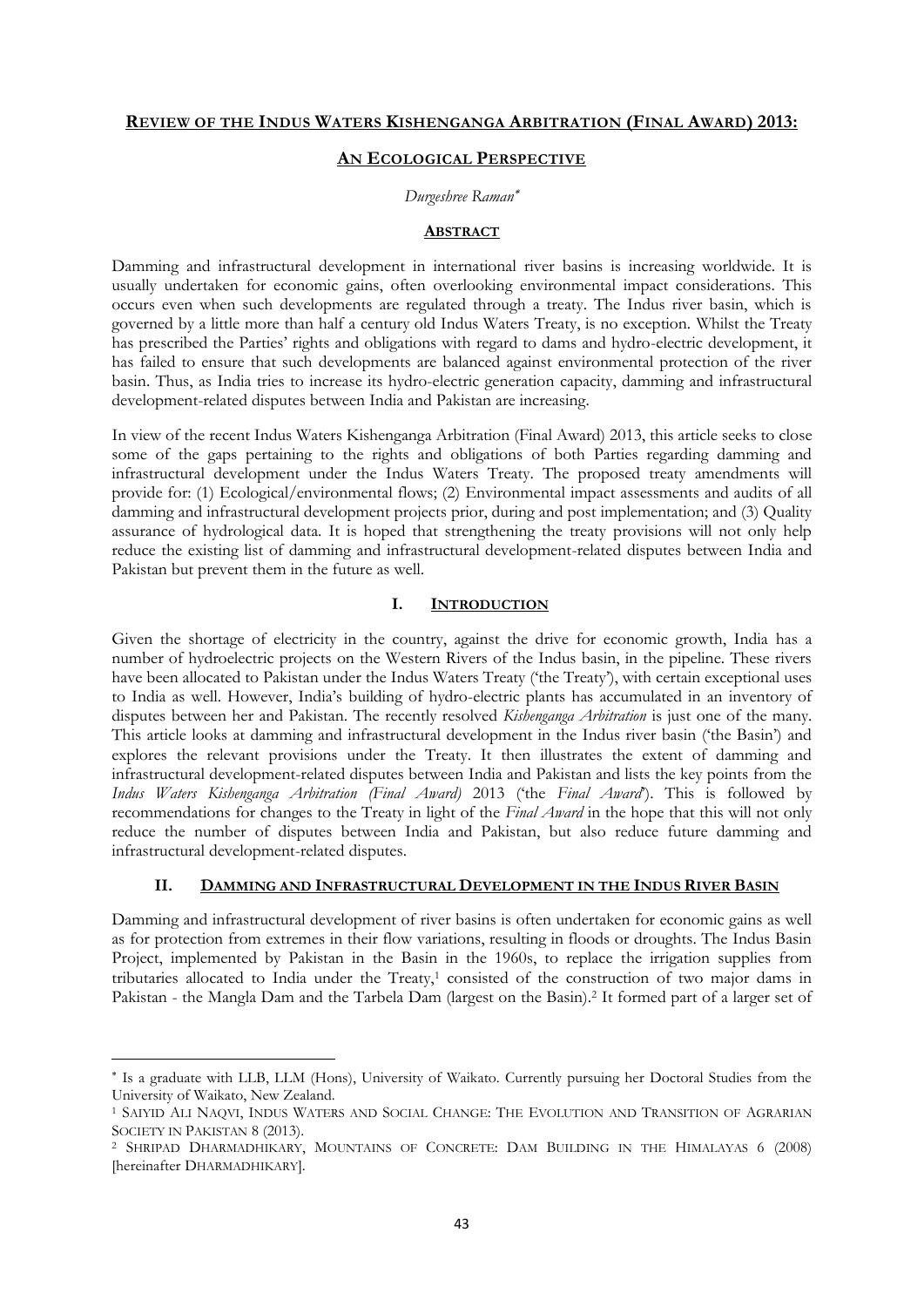infrastructure projects to further develop the existing Indus Basin Irrigation System ('the IBIS').<sup>3</sup> The following table lists the major reservoirs and hydroelectric projects in the Basin constructed post the coming into force of the Treaty, ranked by the amount of reservoir storage.<sup>4</sup>

| Dam                                   | Year | Country  | <b>River</b> | Storage (km <sup>3</sup> )                                     | Power (MW) |
|---------------------------------------|------|----------|--------------|----------------------------------------------------------------|------------|
| Tarbela                               | 1977 | Pakistan | Indus        | 14.3 (has shrunk from 11.6 to 8.5<br>MAF due to sedimentation) | 3,478      |
| <b>Bkakra-</b><br>Nangal <sup>5</sup> | 1963 | India    | Sutlej       | 9.62                                                           | 1,000      |
| Pong                                  | 1974 | India    | Beas         | 8.57                                                           | 396        |
| Mangla                                | 1967 | Pakistan | Jhelum       | 7.25<br>5.86<br>(from<br>due<br>to<br>sedimentation)           | 1,000      |
| Nathpa-<br>Jhakri                     | 2004 | India    | Sutlej       | run of the river                                               | 1,530      |
| Ghazi<br><b>Barotha</b>               | 2004 | Pakistan | Indus        | run of the river                                               | 1,450      |
| <b>Total</b>                          |      |          |              |                                                                | 8,854      |

*Table 1: Major Dams and Developments in the Indus river basin*

The combined effect of the existing storage and diversion projects on the rivers has already seriously impacted the Indus delta in Pakistan.<sup>6</sup> According to a study by the International Union for Conservation of Nature, the flow in the lower Indus river decreased from 105,000 million cubic metres ('MCM') in 1932 to 43,000 MCM in 1970 as a result of the number of projects on the Indus and its tributaries.<sup>7</sup> In the 1990s, the flow further reduced to 12,000 MCM.<sup>8</sup> This led to a sharp reduction in the area of mangrove forests, decline in fish production, degradation of water quality and severe encroachment of the sea into the delta area with a resultant loss of 4,856 km<sup>2</sup> of farmland.<sup>9</sup> Due to the 22 dams upstream, the Indus flows today seldom cover 25 percent of its historic floodplain.<sup>10</sup> Thus, the Basin is already physically water scarce.<sup>11</sup> In fact, it is one of the most depleted river basins in the world "with near zero

<sup>-</sup><sup>3</sup> The IBIS constitutes an extensive system of diversion structures and canals on the Indus River Basin with a total length of 56,000 kilometres. DANIEL HILLEL, OUT OF THE EARTH 146 (1991).

<sup>4</sup> DANIEL SELIGMAN, WORLD'S MAJOR RIVERS: AN INTRODUCTION TO INTERNATIONAL WATER LAW WITH CASE STUDIES 52 (2008).

<sup>5</sup> DHARMADHIKARY, *supra* note 2.

<sup>6</sup> *Id,* at 25.

<sup>7</sup> WATER AND NATURE INITIATIVE IUCN (THE WORLD CONSERVATION UNION), THE LOWER INDUS RIVER: BALANCING DEVELOPMENT AND MAINTENANCE OF WETLAND ECOSYSTEMS AND DEPENDENT LIVELIHOODS (2003) [hereinafter IUCN (THE WORLD CONSERVATION UNION)].

<sup>8</sup> DHARMADHIKARY, *supra* note 2 at 25.

<sup>9</sup> IUCN (THE WORLD CONSERVATION UNION), *supra* note 7; *see also* THAYER SCUDDER, GLOBAL THREATS, GLOBAL FUTURES (2010) [hereinafter SCUDDER]; NOBUO MIMURA, ASIA-PACIFIC COASTS AND THEIR MANAGEMENT (2008).

<sup>10</sup> *See* SCUDDER, *supra* note 9, at 84.

<sup>11</sup> Upali A Amarasinghe, Tushaar Shah & B.K. Anand, *India's Water Supply and Demand to 2025-2050: Business-As-Usual Scenario and Issues, in* STRATEGIC ANALYSES OF THE NATIONAL RIVER LINKING PROJECT (NRLP) OF INDIA SERIES 2: PROCEEDINGS OF THE WORKSHOP ON ANALYSES OF HYDROLOGICAL, SOCIAL AND ECOLOGICAL ISSUES OF THE NRLP 23 (2008).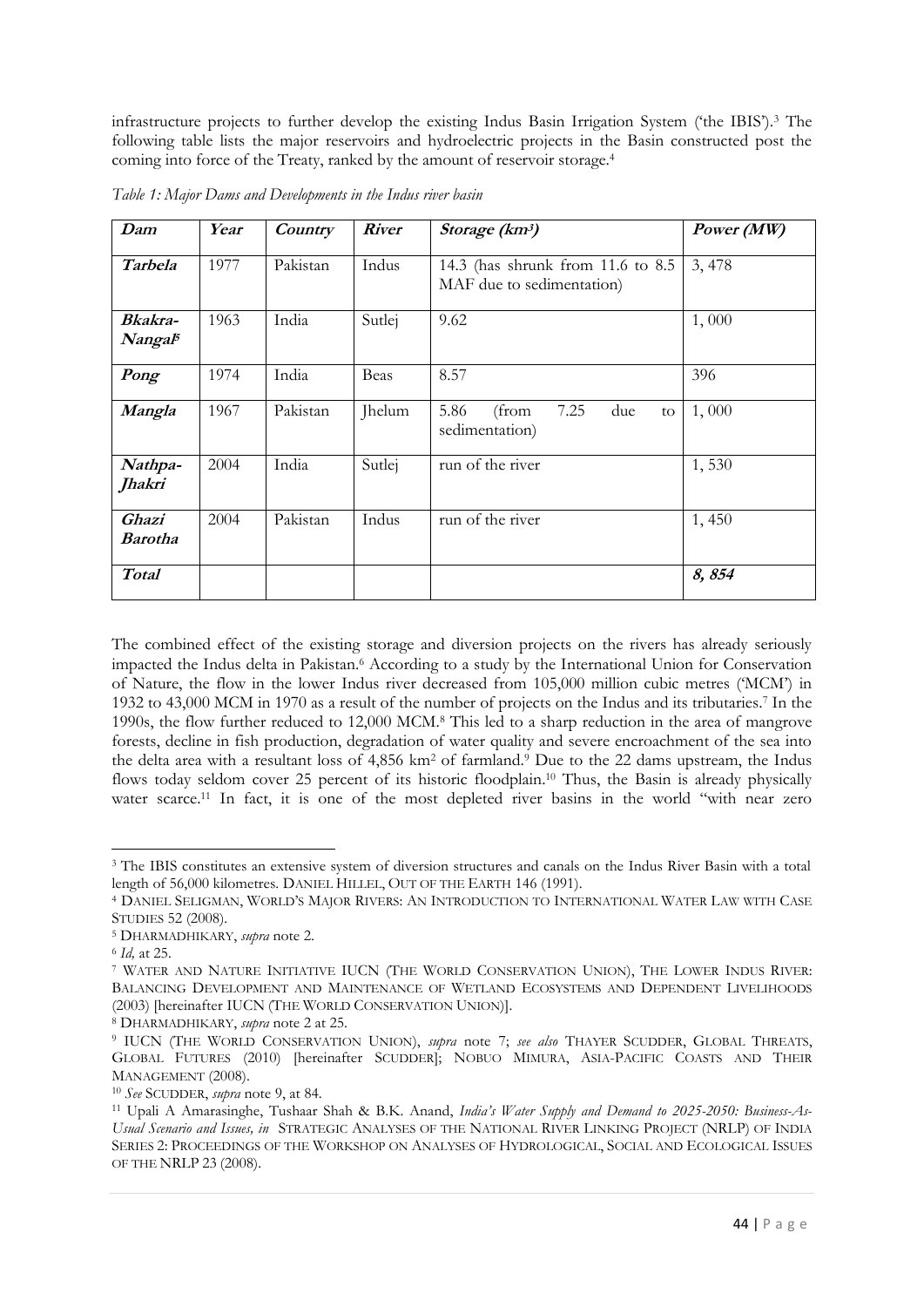environmental flows in most years."<sup>12</sup> This is mainly due to over-extraction for agriculture.<sup>13</sup> As such, the Basin is already experiencing basin closure.<sup>14</sup> Additional dams will only aggravate such problems in the deltaic regions.

#### **III. THE INDUS WATERS TREATY**

The Treaty between India and Pakistan was signed on 19 September 1960.<sup>15</sup> It is, purely, a water sharing agreement which deals with matters only ancillary to it, including provisions for damming and infrastructural development.

In terms of apportionment of the common waters of the Basin between India and Pakistan, the Treaty has allocated the 3 Eastern Rivers of the Indus: the Sutlej, the Beas and the Ravi, to India<sup>16</sup> and the 3 western rivers: the Indus, the Jhelum and the Chenab, to Pakistan.<sup>17</sup> See map below.<sup>18</sup>



The Treaty provides that: "All the waters of the Eastern Rivers shall be available for the unrestricted use of India."<sup>19</sup> It similarly provides that: "Pakistan shall receive for unrestricted use all those waters of the

<sup>-</sup><sup>12</sup> Bharat Sharma et al, *The Indus and the Ganges: River Basins under Extreme Pressure* 35 WATER INT'L. 493, 494 (2010). Some definitions of basin closure (see definition in footnote 14) include environmental flow in calculating use. The phrase "with near zero environmental flows" means that human use have cut into what has been calculated as the minimum environmental flows in the particular basin. *See* SHIMON C. ANISFELD, WATER RESOURCES 84 (2010).

<sup>13</sup> *The Threat of Climate Change to the Indus*, W.W.F. GLOBAL, http://wwf.panda.org/about\_our\_earth/about\_freshwater/freshwater\_problems/river\_decline/10\_rivers\_risk/ind us/indus\_threats/.

<sup>14</sup> Basin closure has been defined as "no utilizable outflow of water." CHENNAT GOPALAKRISHNAN, CECILIA TORTAJADA & ASIT K BISWAS, WATER INSTITUTIONS: POLICIES, PERFORMANCE AND PROSPECTS 156 (2005); *See also* DAVID WILLIAM SECKLER, THE NEW ERA OF WATER RESOURCES MANAGEMENT: FROM "DRY" TO "WET" WATER SAVINGS 7-8 (1996) for a general discussion of basin closure.

<sup>15</sup> The Indus Waters Treaty, Sept. 19, 1960, 419 U.N.T.S. 126 [hereinafter The Indus Waters Treaty 1960].

<sup>16</sup> *Id.,* arts. I(5) & II(1).

<sup>17</sup> *Id.,* arts. I(6) & III(1).

<sup>18</sup> Reproduced in *Cooperating over Water, for the People of the Indus and Jordan River Basins (Source-U.S. Senate Report),*  ECOPEACE - FRIENDS OF THE EARTH MIDDLE EAST, http://foeme.wordpress.com/2012/12/30/cooperatingover-water/map-of-the-indus-basin-source-us-senate-report/.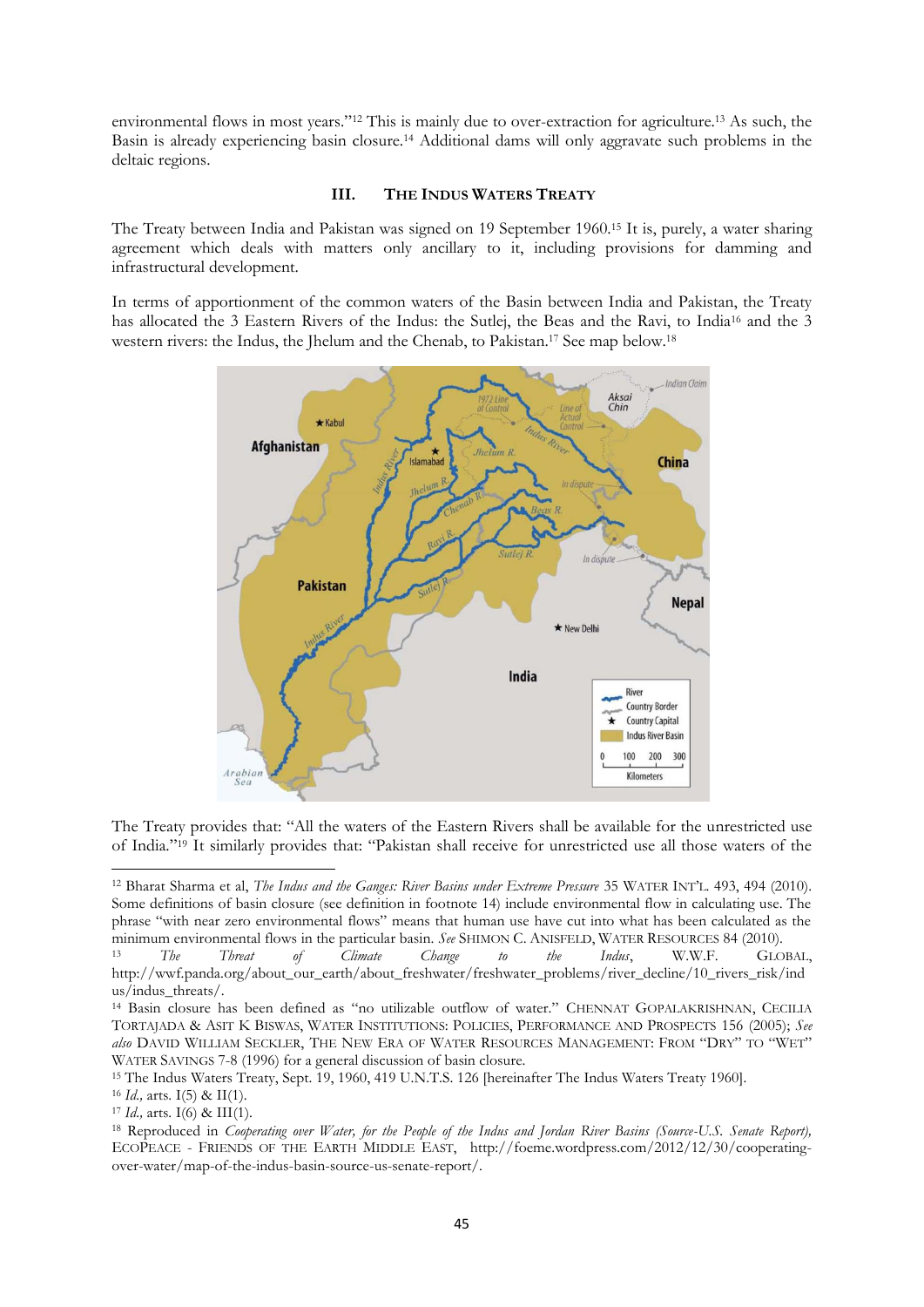Western Rivers."<sup>20</sup> These allocations are however not absolute as both Parties have been allowed some uses in the Rivers allocated to the other, subject to certain qualifications. In juridical terms, it has been stated that it is the nature of the entitlement to the waters of the river system that is significant. In this instance, it is an entitlement to the exclusive use of waters in a specified location.<sup>21</sup> Thus, many commentators are of the opinion that the Treaty has successfully given effect to the "equitable apportionment" of the Indus waters by dividing the six tributaries equally between the two Parties.<sup>22</sup>

The object of the Treaty is that both India and Pakistan "being equally desirous of attaining the most complete and satisfactory utilization" of the Indus waters, recognized the need for "fixing and delimiting, in a spirit of goodwill and friendship, the rights and obligations of each in relation to the other concerning the use of these waters."<sup>23</sup> These include rights and obligations pertaining to damming and infrastructural development of the Basin.

#### A. RIGHT TO DEVELOPMENT

Under the Treaty, India, being the upper riparian, is under an obligation:

"…to let flow all the waters of the Western Rivers, and shall not permit any interference with these waters, except for the following uses, restricted … in the case of each of the rivers, The Indus, The Jhelum and The Chenab, to the drainage basin thereof: (a) Domestic Use; (b) Non-Consumptive Use; (c) Agricultural Use, as set out in Annexure C; and (d) Generation of hydro-electric power, as set out in Annexure D."<sup>24</sup>

As for storage of water, the provision further provides that "Except as provided in Annexures D and E, India shall not store any water of, or construct any storage works on, the Western Rivers."<sup>25</sup> Only Pakistan, by virtue of being the lower riparian, has conceded by allowing India to generate hydro-electric power and to construct storage works on the Western Rivers. To this end, India has been permitted to construct *Run-of-River Plants*. <sup>26</sup> These are hydro-electric plants that develop power without Live Storage, for the purpose of generation of hydro-electric power. Such constructions have to be in conformity with the specified criteria contained under Annexure D of the Treaty.<sup>27</sup> India has also been permitted to construct storage works<sup>28</sup> with a total maximum storage capacity of 3.6 MAF (0.4 on the Indus, 1.5 on the Jhelum and 1.7 on the Chenab) for general, power and flood storages in accordance with Annexure E.<sup>29</sup> Hence, India's entitlements of water storages on the Western Rivers are fixed under the Treaty, even when flows are variable.

-

<sup>25</sup> The Indus Waters Treaty 1960, *supra* note 15, art. III(4).

<sup>19</sup> The Indus Waters Treaty 1960, *supra* note 15, art. II(1).

<sup>20</sup> The Indus Waters Treaty 1960, *supra* note 15, art. III(1).

<sup>&</sup>lt;sup>21</sup> D.E. FISHER, THE LAW AND GOVERNANCE OF WATER RESOURCES: THE CHALLENGE OF SUSTAINABILITY 217 (2009).

<sup>22</sup> *See* Stephen C. McCaffrey, *Second Report on the Law of the Non-Navigational Uses of International Watercourses*, 2.2 Y.B. INT'L L. COMMISSION 109 (1986).

<sup>23</sup> The Indus Waters Treaty 1960, *supra* note 15, Preamble.

<sup>24</sup> The Indus Waters Treaty 1960, *supra* note 15, art. III(2). The term "interference with the waters" means any act of withdrawal or any man-made obstruction to the flow which cause a change in the volume of the daily flow of the waters excluding any insignificant and incidental change in the volume of the daily flow; Article 1(15). 'Domestic use' has been defined under Article 1(10) and which includes household, municipal and industrial purposes. 'Nonconsumptive use' has been defined under Article 1(11) and which includes navigation, flood control, fishing and wildlife protection. Agricultural use has been defined under Article 1(9) to mean "the use of water for irrigation, except for irrigation of household gardens and public recreational gardens."

<sup>&</sup>lt;sup>26</sup> "Run-of-River Plant" means a hydro-electric plant that develops power without Live Storage as an integral part of the plant, except for Pondage and Surcharge Storage. The Indus Waters Treaty 1960, *supra* note 15, Annex. D, art.  $(2)(g)$ .

<sup>27</sup> The Indus Waters Treaty 1960, *supra* note 15, Annex. D, art. 8.

<sup>28</sup> "Storage Work" means a work constructed for the purpose of impounding the waters of a stream, with exceptions. See The Indus Waters Treaty 1960, *supra* note 15, Annex. E, art. 2.

<sup>29</sup> The Indus Waters Treaty 1960, *supra* note 15, Annex. E, art. 7.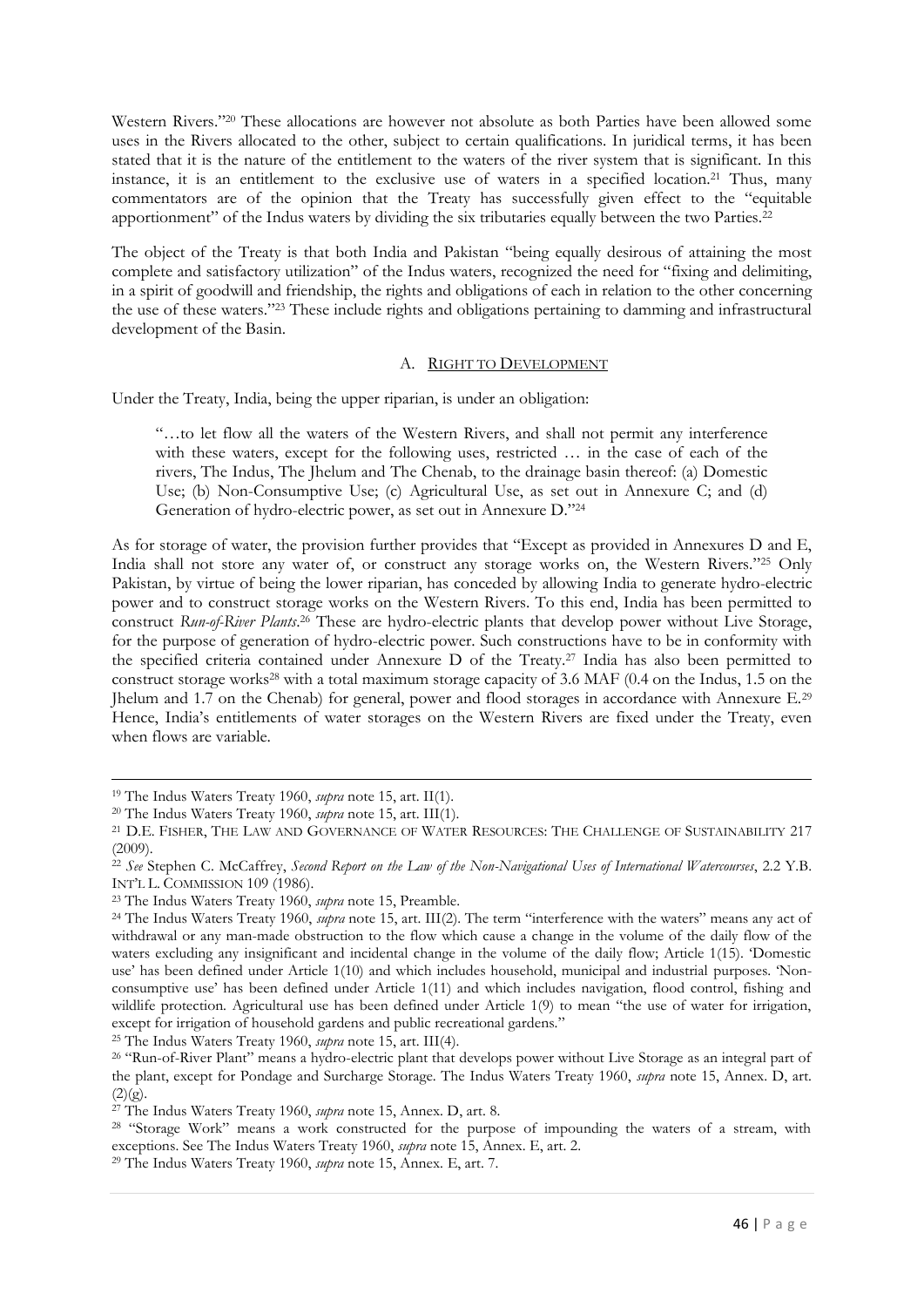Apart from these specifications, both Parties are entitled to construct on their allocated Rivers so long as natural channels are maintained to the extent that there is no material damage to the other Party as a result:<sup>30</sup>

"Each Party will use its best endeavours to maintain the natural channels of the Rivers … in such condition as will to avoid, as far as practicable, any obstruction to the flow in these channels likely to cause material damage to the other Party."

In order to decipher what this provision means, it has to be interpreted in light of current international standards. 'Best endeavours' is not defined, but is obligatory, and according to the Permanent Court of Arbitration (PCA') "expresses a stronger commitment" as opposed to merely being "aspirational in nature."<sup>31</sup> This can be interpreted to being akin to the requirement that the Parties act with 'due diligence' and the duty of vigilance and prevention will apply. As for the obligation "to maintain the natural channels", the PCA has distinguished the "maintenance of the physical condition of the channels of the rivers [from] maintenance of the volume and timing of the flow of water in these channels" as the term "channel" was taken to "denote the bed of the river, which may or may not be filled with water."<sup>32</sup> In other words, the above-stated provision mandates preservation of the natural paths of the rivers in an effort to conserve the rivers' capacity to carry water,<sup>33</sup> but does not extend to minimum environmental flows especially that which India has to maintain upstream of Pakistan.<sup>34</sup>

The PCA further clarifies that Article IV(6) does not require the maintenance of the condition of the channels so as to avoid any type of riverbed degradation, but bears more precisely on the avoidance of any obstruction to the flow in these channels likely to cause material damage to the other Party.<sup>35</sup> While the term 'material damage' is not defined, according to Gulhati, "what might be material under one set of circumstances might not be so in a different set of conditions"<sup>36</sup> and is therefore open to interpretation in individual circumstances on a case by case basis.

One principle which has been invoked frequently is that "there should be nothing in the Treaty which would stand in the way of optimum utilisation of the water resources allocated to either party."<sup>37</sup> Added to this is that "nothing could be included in the Treaty which was against good and sound engineering practice."<sup>38</sup> This is in line with how the PCA has interpreted the overall provision:<sup>39</sup>

"The general obligation upon both India and Pakistan covering all uses of the Western and the Eastern Rivers under Article IV(6) must yield to the specific Treaty rights of the Parties. The Court cannot accept that Article IV(6) debars the construction and operation of works specifically contemplated by the Treaty."

In other words, the provision has been interpreted with the right to develop the Indus waters to achieve optimum utilization but the phrase "likely to cause" indicating that the Parties must take a precautionary

<sup>1</sup> <sup>30</sup> The Indus Waters Treaty 1960, *supra* note 15, art. IV(6).,

<sup>31</sup> Indus Waters Kishenganga Arbitration (Pak. v. Ind.), Partial Award of Feb. 18, 2013, at 139, ¶372 (Perm. Ct. Arb.)*,* http://www.pca-cpa.org/showfile.asp?fil\_id=2101 [hereinafter Partial Award].

<sup>32</sup> *Id.* at ¶ 373.

<sup>33</sup> Id. at ¶ 373.

<sup>34</sup> This was one of the major considerations in the recent Kishenganga arbitration in which Pakistan requested the PCA to fix a minimum flow which India has to maintain downstream from its Kishenganga Hydroelectric project plant (details in the dispute resolution part of this section). See Indus Waters Kishenganga Arbitration (Pak. v. Ind.), Final Award of Dec. 20, 2013 (Perm. Ct. Arb.)*,* www.pca-cpa.org/showfile.asp?fil\_id=2471 [hereinafter Final Award].

<sup>35</sup> Partial Award, *supra* note 31, at 139, ¶ 374.

<sup>36</sup> NIRANJAN DAS GULHATI, INDUS WATERS TREATY: AN EXERCISE IN INTERNATIONAL MEDIATION 266 (1973).

<sup>37</sup> *See Id.*

<sup>38</sup> *See Id.*

<sup>39</sup> Partial Award, *supra* note 31, at 140, ¶ 375.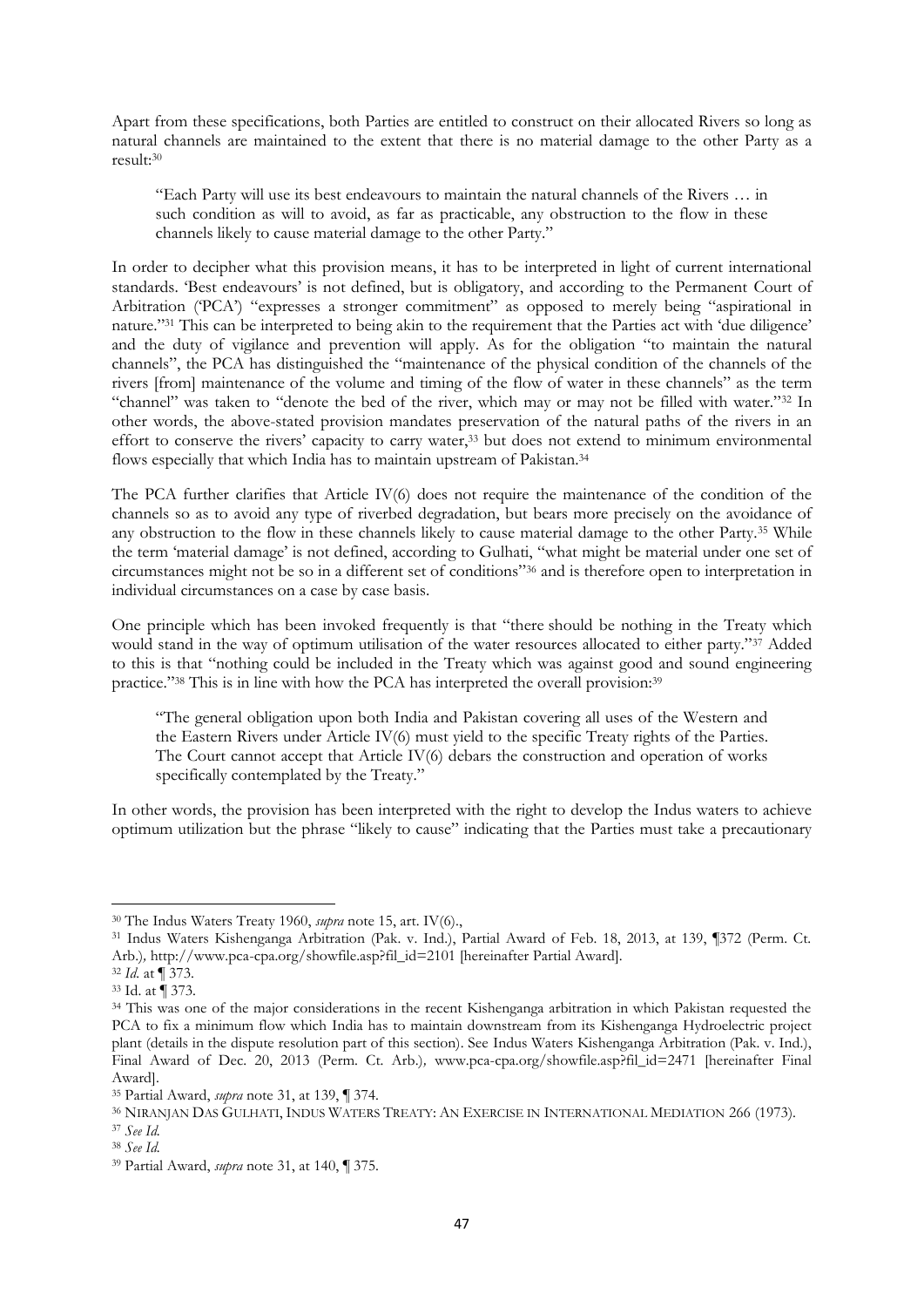approach to such development (as was contended by Pakistan) was ignored in the *Kishenganga Arbitration*. 40 This is despite the ICJ in the *Pulp Mills* case stating that "a precautionary approach may be relevant in the interpretation and application of the provisions of the [1961 Treaty of Montevideo]."<sup>41</sup> Thus, the right to development in the Basin is only constrained to the extent restricted under the Treaty provisions.

#### B. OBLIGATION TO NOTIFY

The Treaty provides that if either Party plans to construct any engineering works which would cause interference with the waters of any of the Rivers and which, in its opinion, would affect the other Party materially, it is under an obligation to notify the other Party of its plans and supply such data relating to the work as may be available and as would enable the other Party to inform itself of: (1) the nature, (2) the magnitude and (3) the effect of the work.<sup>42</sup> Additionally, if an engineering work would cause interference with the waters of any of the Rivers but would not, in the opinion of the Party planning it, affect the other Party materially, then the Treaty provides that the Party planning the work is under an obligation to supply the other Party, *only if requested by it*, such data regarding the nature, magnitude and effect, if any, of the work as may be available.<sup>43</sup> Although notice to the other Party has to provide details about "the nature, magnitude and effect" of any of the planned projects, the Treaty does not expressly require that an environmental impact assessment (EIA) report, even if one is available, be shared with the other Party.<sup>44</sup> Hence, impediments of river flows downstream from planned projects are not considered for any planned measures under the provisions of the Treaty, which is evidenced by the number of unsettled disputes between the Parties. Nevertheless, it has been reported that so far India has maintained a good record in fulfilling the obligation of notification by providing Pakistan with all the details of each of the projects on the Basin, following which Pakistan was able to raise objections.<sup>45</sup> In fact, almost all the water disputes between India and Pakistan are over damming and infrastructural development projects.<sup>46</sup>

#### C. OBLIGATION TO CONSULT, NEGOTIATE AND RESOLVE

The governing body for Basin is the Permanent Indus Commission, $47$  the general role of which is to implement the Treaty and to promote cooperation between the Parties in the development of the waters of the Rivers.<sup>48</sup> To this end, they are to serve as a "regular channel of communication" and for this are under an obligation to: (i) furnish or exchange information or data, (ii) give any notice or response to any notice<sup>49</sup> as well as to resolve any "questions" concerning the application or interpretation of the Treaty or the existence of any fact.<sup>50</sup> Hence, all notifications, consultations and negotiations are undertaken through the Commission. Failing resolution of "questions" by the Commission, by agreement between the Parties,<sup>51</sup> the matter is dealt with under the three dispute resolution mechanisms provided for under the Treaty, namely resolution by a Neutral Expert if it amounts to a "difference"<sup>52</sup>, through State level talks<sup>53</sup>

<sup>40</sup> Though this was raised by Pakistan as a customary principle of International law. Partial Award, *supra* note 31, at 77–78, ¶ 223.

<sup>41</sup> Pulp Mills on the River Uruguay (Argentina v. Uruguay), 2010 I.C.J. 14, ¶ 164 (Apr. 20) [hereinafter Pulp Mills case].

<sup>42</sup> The Indus Waters Treaty 1960, *supra* note 15, art. VII(2).

<sup>43</sup> *Id.*, art. VII(2).

<sup>44</sup> It follows that the Treaty also does not prescribe the minimum information that an EIA report must contain. As such, the Parties lack of experience and clarity with respect to compiling EIA reports was demonstrated in their submissions to the PCA in the *Final Award*. See discussion under heading 5.2.2(iii) – Downstream Environmental Impacts.

<sup>45</sup> *See* Zafar Iqbal Choudhary, *In Focus: 50 Years of Indus Water Treaty*, EPILOGUE, Feb. 2010, at 21.

<sup>46</sup> Nausheen Wasi, *Harnessing the Indus Perspectives from Pakistan*, EPILOGUE, Nov. 2009, at 34.

<sup>47</sup> The Indus Waters Treaty 1960, *supra* note 15, art. VIII(3).

<sup>48</sup> *Id.,* art. VIII(4).

<sup>49</sup> As per *Id.*, arts. VIII(1)(a) and (b), respectively.

<sup>50</sup> *Id.*, arts. VIII(4)(a) & IX(1).

<sup>51</sup> *Id.*, art. IX(1).

<sup>52</sup> *Id.*, art. IX(2).

<sup>53</sup> *Id.*, arts. VIII(1) and IX(4).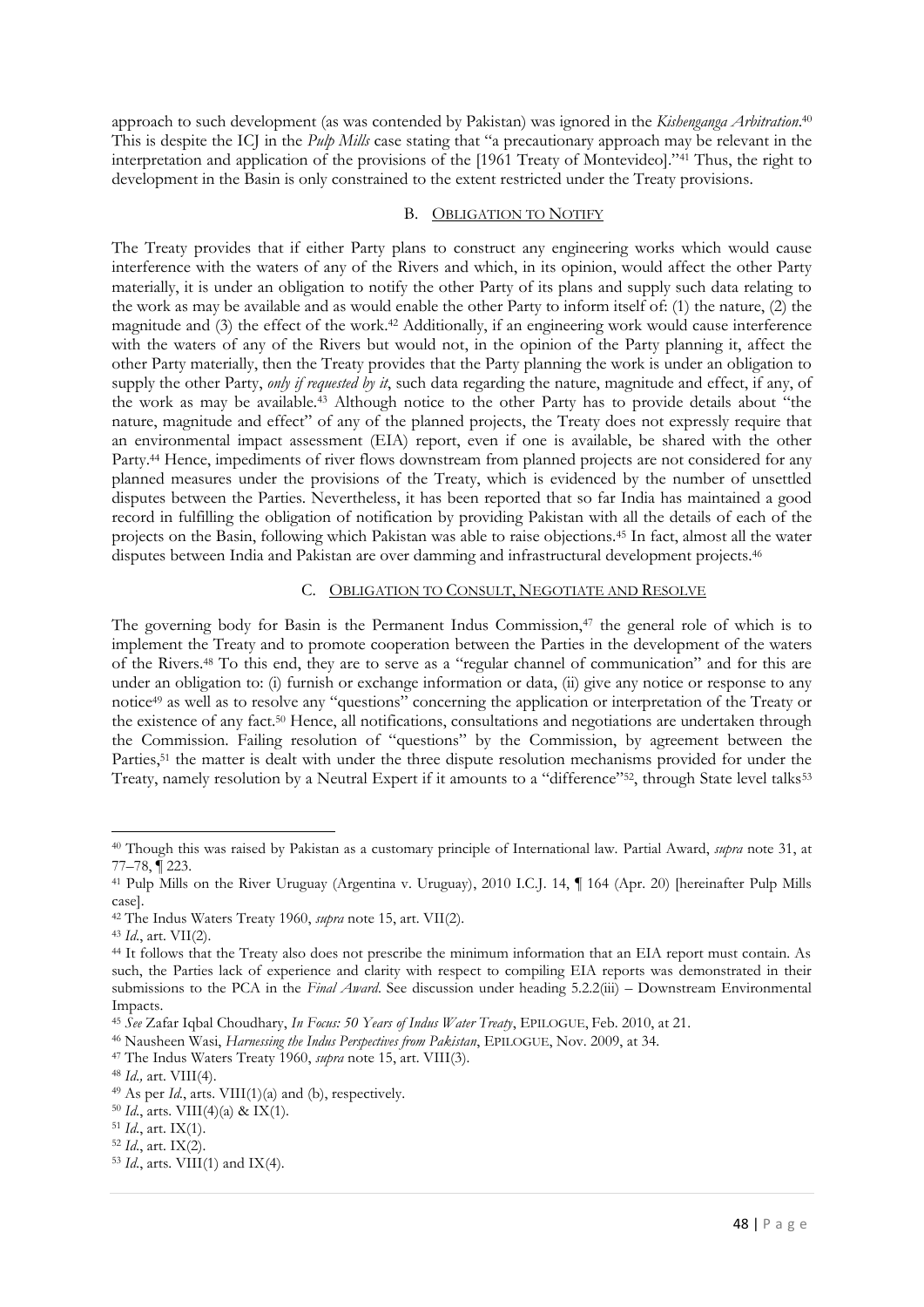or Arbitration if it is deemed to be a "dispute".<sup>54</sup> For 45 years, the Parties had not resorted to dispute resolution by an external Party until 2005, when Pakistan sought from the World Bank an appointment of a Neutral Expert stating that a "difference" had arisen relating to India's Baglihar project, and the more recent Kishenganga Arbitration settled by the PCA. These are examples of the utility and effectiveness of the divergent avenues provided for under the Treaty.

## D. MONITORING, ASSESSMENTS AND REPORTING

Apart from pollution control<sup>55</sup> and the maintenance of the natural channels,<sup>56</sup> the Treaty does not have any other provisions on environmental protection, preservation and management.<sup>57</sup> This is not surprising, given that there is no evidence that environmental considerations were taken into account preceding the Treaty. It does, however, provide for the monthly exchange of hydrological data collected daily regarding river flows, extractions for and releases from reservoirs, withdrawals, escapages (water flow from water infrastructures such as headworks, barrages or dams) and deliveries.<sup>58</sup> Furthermore, either Party can request for any additional data including hydrological data for the Rivers.<sup>59</sup> Whist this does promote exchange and coordination of hydrological data concerning: (1) aspects of the hydrological regime, that is the quantity and dynamics of water flow (though this has limitations in certain areas such as the Line of Control), $60$  and (2) river continuity (though this too is limited to Pakistan's borders), it does not make any connection to groundwater bodies and morphological conditions such as structure and substrate of the river bed and structure of the riparian zone.<sup>61</sup> Thus, whilst the Parties are under an obligation to exchange hydrological data, because there is no obligation on either of the Parties to undertake monitoring, assessment and reporting of the impact of any of the development projects on the Basin, the concept of environmental flows is missing in this governance regime.

Although the Treaty has equitably allocated the 6 tributaries of the Indus Basin between India and Pakistan and has prescribed rights and obligations pertaining to damming and infrastructural development of the Basin, currently there is an inventory of damming and infrastructural development-related disputes between India and Pakistan.<sup>62</sup>

## **IV. DAMMING AND INFRASTRUCTURAL DEVELOPMENT-RELATED DISPUTES**

Although water-related disputes between India and Pakistan over the Basin are not new, the recent dispute is especially due to India's construction of hydro-electric projects on the Western Rivers. Against the potential of 8,800 MW on the Western Rivers, so far India has only installed 1, 425 MW with construction of another 1, 290 MW under progress,<sup>63</sup> leaving a balance of 6,085 MW or 69 percent of the total allowed under the Treaty. The basic driver for hydropower in India is the growing demand for electricity to meet the 9 percent plus annual growth rate of the economy.<sup>64</sup> The overall peak power

<sup>54</sup> *Id.*, art. IX(5).

<sup>55</sup> *Id.*, art. IV(10).

<sup>56</sup> *Id.*, art. IV(6).

<sup>57</sup> *See* Convention on the Law of the Non-Navigational Uses of International Watercourses, May 21, 1997, 36 I.L.M. 700 [hereinafter the UN Watercourses Convention].

<sup>58</sup> The Indus Waters Treaty 1960, *supra* note 15, art. VI(1)(a)-(e), respectively.

<sup>59</sup> *Id.*, art. VI(2).

<sup>60</sup> *See* Final Award, *supra* note 34, at ¶ 90.

<sup>61</sup> *See* The Indus Waters Treaty 1960, *supra* note 15, art. VI(1)(a)-(e).

<sup>62</sup> *See* Balraj K. Sidhu, *The Kishenganga Arbitration – Transboundary Water Resources Governance*, 43.3 ENVTL. POL'Y & L. 147 (2013) [hereinafter Sidhu].

<sup>63</sup> Chandrakant D. Tatte, *Indus Waters and the 1960 Treaty between India and Pakistan*, *in* MANAGEMENT OF TRANSBOUNDARY RIVERS AND LAKES 191 (O Varis, C Tortajada and A K Biswas eds. 2008).

<sup>64</sup> Iram Khalid, *Trans-Boundary Water Sharing Issues: A Case of South Asia,* 1.2 J. POL. STUD. 79, 81 (2010).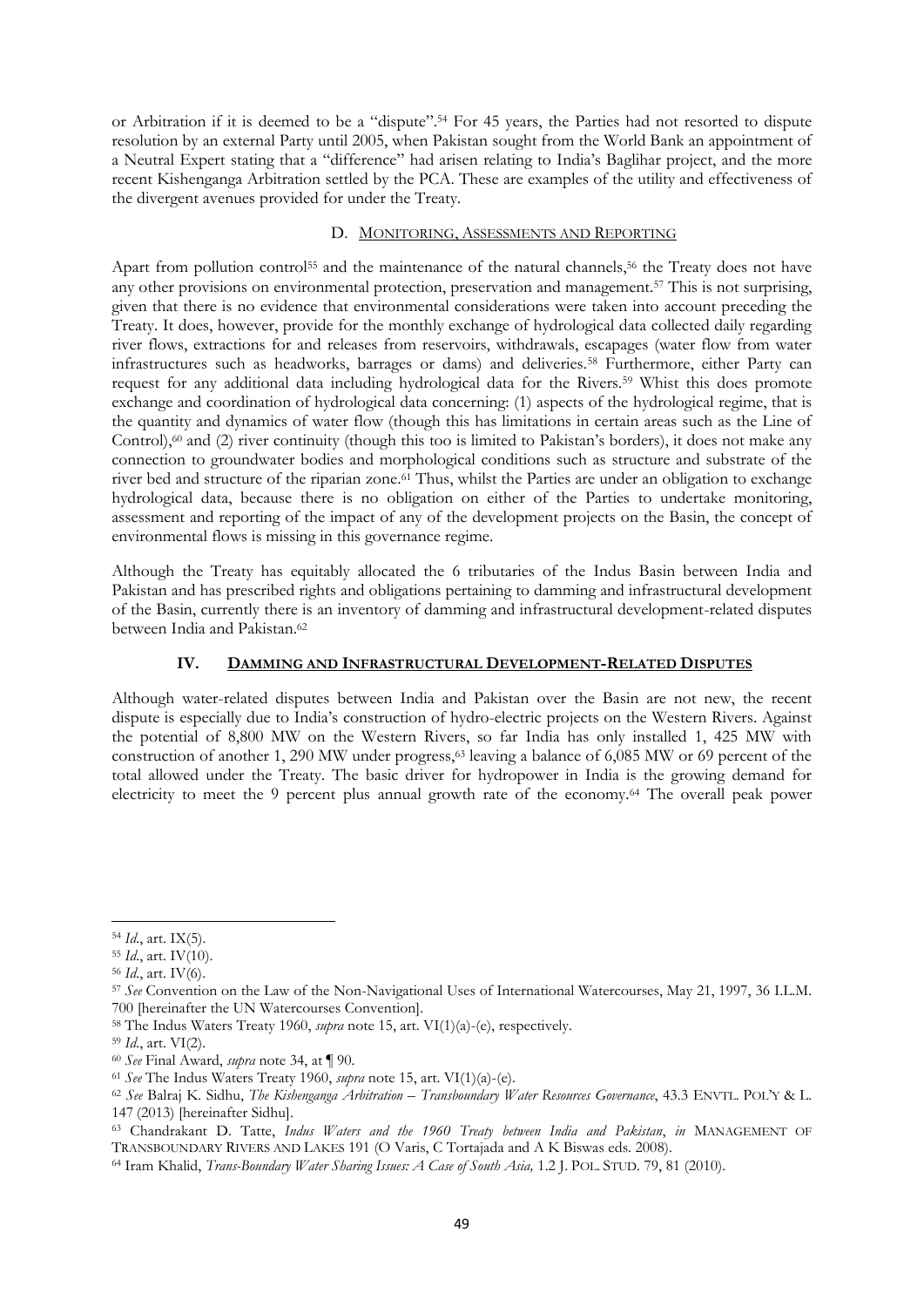demand in the year 2007-08 was 108, 886 MW, which was met with a shortfall of 18,093 MW or 16.6 percent.<sup>65</sup> Hence, there is a strong push for large hydropower projects in India.

However, there have been reports of reduced flows to Pakistan. This is causing particular problems for Pakistan's agricultural sector which is the backbone of its economy.<sup>66</sup> Whilst it has been stated that no single completed or proposed Indian project on the Western Rivers of the Basin alone has the potential to significantly limit flows of water to Pakistan, the long list of proposed Indian projects on those rivers will, in the future give India a cumulative storage capacity to reduce substantively, water flows to Pakistan during the low-flow winter months.<sup>67</sup> Thus, currently the Basin has a long inventory of disputes, especially those pertaining to damming and infrastructural development.<sup>68</sup> These include the recently resolved Baglihar Hydro-Electric Project dispute and the Indus Waters Kishenganga Arbitration, but the still pending controversial projects include Dul Hasti, Uri II, Chutak, Nimoo-Bazgo, Dumkhar, Ratle and Sawlakote Project and the Wullar Barrage/Tulbul Navigation Project.<sup>69</sup> Additional damming and infrastructural development will only add to this list. It is therefore proposed that an analysis of the Kishenganga Arbitration can address some of the inherent shortcomings of the Treaty provisions, which have provided for the right to development but fallen short on environmental considerations.

## **V. THE KISHENGANGA ARBITRATION 2010**

The Kishenganga dispute is not new in the sense that the basic issue dates back to the late 1980s when Pakistan first raised an objection to the Project.<sup>70</sup> In 2009, India began work on a 35.48-metre high (dropped from  $75.48$  metres)<sup>71</sup> dam on the Kishenganga River (also known as the Neelum River) in the Basin, from which a tunnel of 24 km was to divert the Kishenganga river into the Jhelum river through electricity-generating turbines.<sup>72</sup> These were to redirect the Kishenganga waters some 100 km to Wullar Lake to support the Tulbul navigation project.<sup>73</sup> On 17 May 2010, Pakistan instituted arbitral proceedings in the PCA against India<sup>74</sup> concerning the Kishenganga Hydro-Electric Project ('KHEP').<sup>75</sup> Pakistan had asked the PCA to determine two issues, one of which was whether India's proposed diversion of the river Kishenganga (Neelum) into another tributary breached Article III(2) (let flow all the waters of the Western Rivers and not permit any interference with those waters) and (2) Article IV(6) (maintenance of natural channels).<sup>76</sup>

<sup>-</sup><sup>65</sup> Shaheen Akhtar, *Emerging Challenges to Indus Waters Treaty: Issues of Compliance and Transboundary Impacts of Indian Hydroprojects on the Western Rivers*, INSTITUTE OF REGIONAL STUDIES, at 9, *available at* http://www.irs.org.pk/f310.pdf [hereinafter Shaheen Akhtar].

<sup>66</sup> S. Ahmad, *Water Shortage and Future Agriculture in Pakistan – Challenges and Opportunities*, AGRICULTURE FOUNDATION OF PAKISTAN (Proceedings of the National Conference on 'Water Shortage and Future Agriculture in Pakistan – Challenges and Opportunities'), Aug. 26-27, 2008.

<sup>67</sup> Daanish Mustafa, *Hydropolitics in Pakistan's Indus Basin*, United States Institute of Peace, at 7 (Nov. 2010), *available at* http://www.usip.org/sites/default/files/SR261%20-%20Hydropolitics\_in\_Pakistan's%20\_Indus\_Basin.pdf [hereinafter Daanish Mustafa].

<sup>68</sup> *See* SHAISTA TABASSUM, RIVER WATER SHARING PROBLEM BETWEEN INDIA AND PAKISTAN: CASE STUDY OF THE INDUS WATER TREATY (2004) [hereinafter TABASSUM] and; Shaheen Akhtar, *supra* note 65.

<sup>69</sup> Shaheen Akhtar, *supra* note 65, at 2.

<sup>70</sup> *See* Sidhu, *supra* note 62.

<sup>71</sup> *Rajya Sabha, Unstarred Question No. 2506, to be Answered on 25.08.2011*, GOVERNMENT OF INDIA: MINISTRY OF EXTERNAL AFFAIRS (Aug. 25, 2011), http://archive.is/YLCZs.

<sup>72</sup> *See* TABASSUM, *supra* note 68, at 42–43.

<sup>73</sup> *Id.*

<sup>74</sup> Pursuant to The Indus Waters Treaty 1960, *supra* note 15, Annex. G, art. 2(b).

<sup>75</sup> *Indus Waters Kishenganga Arbitration (Pakistan v India)*, PERMANENT COURT OF ARBITRATION: COUR PERMANENTE D'ARBITRAGE, http://www.pca-cpa.org/showpage.asp?pag\_id=1392. This was by agreement pursuant to The Indus Waters Treaty 1960, *supra* note 15, art. IX(4).

<sup>76</sup> Indus Waters Kishenganga Arbitration (Pak. v. Ind.), Order on the Interim Measures on Sept. 23, 2011, at 2 (Perm. Ct. Arb.), www.pca-cpa.org/showfile.asp?fil\_id=1726.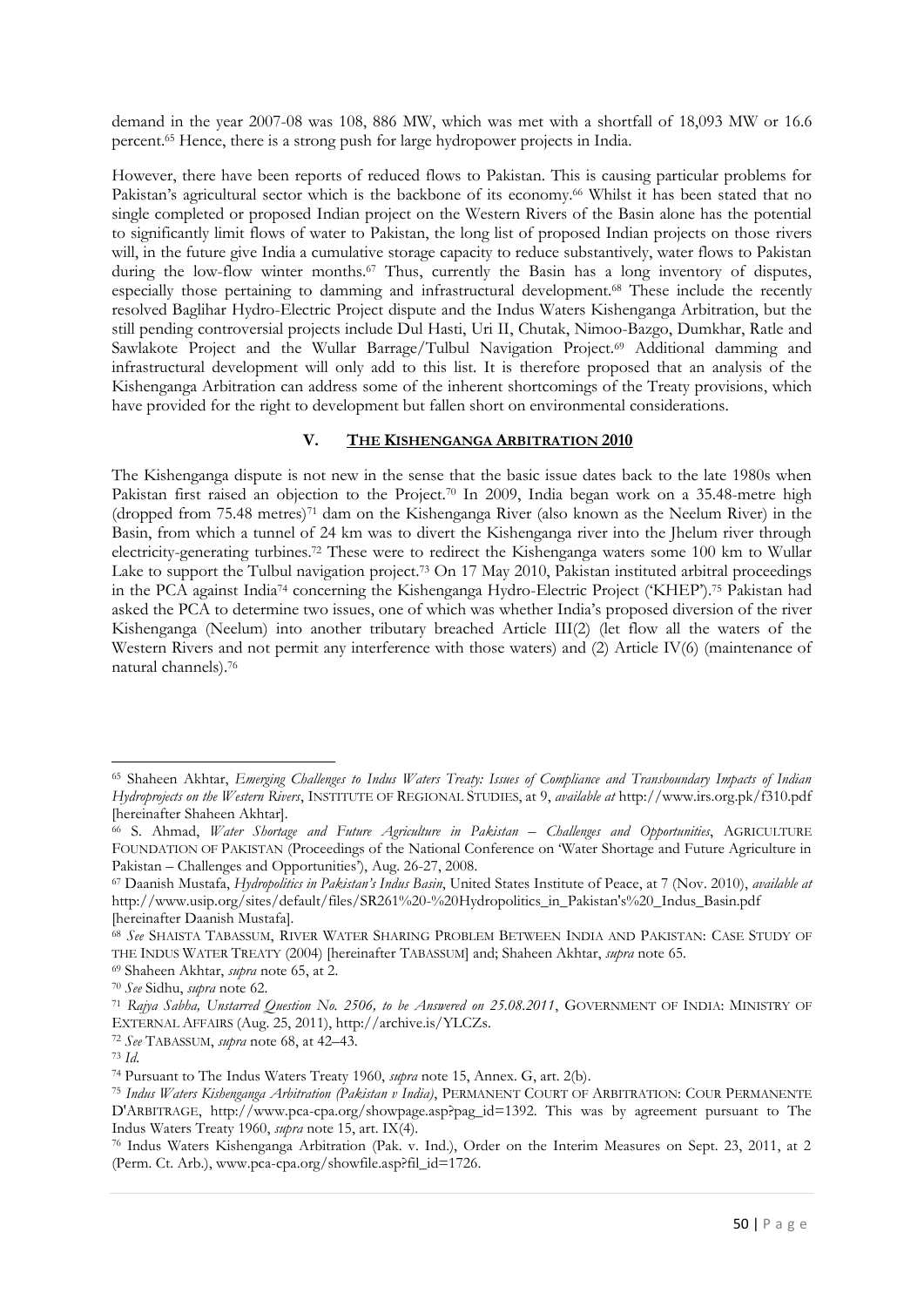#### **A. THE PARTIAL AWARD**

A detailed analysis of the Arbitration's *Partial Award* has been covered in last year's publication of this journal.<sup>77</sup> However, in summary, the full 7-member Court of Arbitration in a decision delivered on 18 February 2012 held that the obligation to maintain the natural channels does not extend to ensuring minimum flows<sup>78</sup> and that India's right to generate hydro-electric power (provided that such generation is conducted in accordance with Annexures D or E) is an express exception to India's obligation to let flow the waters of the Western Rivers.<sup>79</sup> Nevertheless, the right to generate hydro-electric power obliges India to operate those projects in such a way as to avoid adversely affecting Pakistan's not only "then existing" agricultural and hydro-electric uses but anticipated future uses as well.<sup>80</sup> In addition to the duty to avoid transboundary harm, the PCA also took into account contemporary customary international law to take environmental protection into consideration when planning and developing projects that may cause injury to a bordering State.<sup>81</sup> Thus, having regard to the priority accorded to India with regards to the KHEP Plant over that of Pakistan's planned project and principles of international environmental protection law, the PCA concluded that India is under an obligation to construct and operate the Kishenganga Hydro-Electric Plant in such a way as to *maintain a minimum flow of water* in the Kishenganga/ Neelum river at all times,<sup>82</sup> at the rate fixed by the PCA in its *Final Award*.

#### B. THE FINAL AWARD

On 20 December 2013, the PCA made a land mark Final Award on the *Kishenganga Arbitration*, the purpose of which was to fix the precise rate of minimum flow to be preserved downstream of the KHEP. In doing so, the PCA filled in an essential gap in the Treaty, which is a minimum flow that India has to maintain for Pakistan from the KHEP. The Court assessed, on the basis of the hydrological data submitted to it, the effects that the KHEP is likely to have on agricultural and hydro-electric uses by Pakistan and on the downstream environment from the KHEP. The Court then determined, taking into account these effects, the minimum flow. Finally, the Court also addressed Pakistan's request that the Court establish a monitoring regime in order to monitor India's compliance of maintenance of the prescribed minimum flow. All of these are addressed in turn.

#### **Critique of Hydrological Data Collection and Exchange**

Before turning to the place of agriculture, hydro-electric power and the environment in determining the minimum flow, the Court recalled the Parties' submissions on the hydrology of the Kishenganga/ Neelum, as these estimates of the river's flow under different conditions underpinned all other calculations. The PCA found that although the Parties submitted extensive evidence highlighting the differences in methodology between them, the Court found that their hydrologic estimates for water flows were actually very similar. The PCA found it important to comment on one aspect of the method of gathering hydrological data. The Parties had disagreed as to the appropriateness of using data exchanged monthly (and not later than within three months of measurement) under Article VI of the Treaty, or data subsequently subjected to statistical analysis and quality control. In the Court's view, there is no requirement that decisions by the Commission, the Neutral Expert, or Courts of Arbitration rendered in relation to the Treaty be based solely on data exchanged pursuant to Article VI(2) of the Treaty. Instead, the Court considered that "quality assurance, if done in a transparent manner, is consonant with best practices in the field of hydrology."<sup>83</sup> Given the lack of sharing of data collected by Pakistan with India, the Court commended to the Parties the practice of undertaking quality assurance on hydrologic data collected on tributaries of the Indus and of sharing such data (together with sufficient

**.** 

<sup>77</sup> See Aardraa Upadhyay & Tamojit Chatterjee, *The Kishenganga Hydro-Electric Project Arbitration Dispute - Partial Award (Pakistan v India): An Analysis*, 2.2 INDIAN J. ARB. L. 190.

<sup>78</sup> See discussion under heading 6.1 - Incorporating Ecological Flows.

<sup>79</sup> Partial Award, *supra* note 31, at 140, ¶ 376.

<sup>80</sup> Final Award, *supra* note 34, ¶ 94.

<sup>81</sup> Partial Award, *supra* note 31, at 169, ¶ 449.

<sup>82</sup> *Id.* at 171, ¶ 453.

<sup>83</sup> Final Award, *supra* note 34, ¶ 91.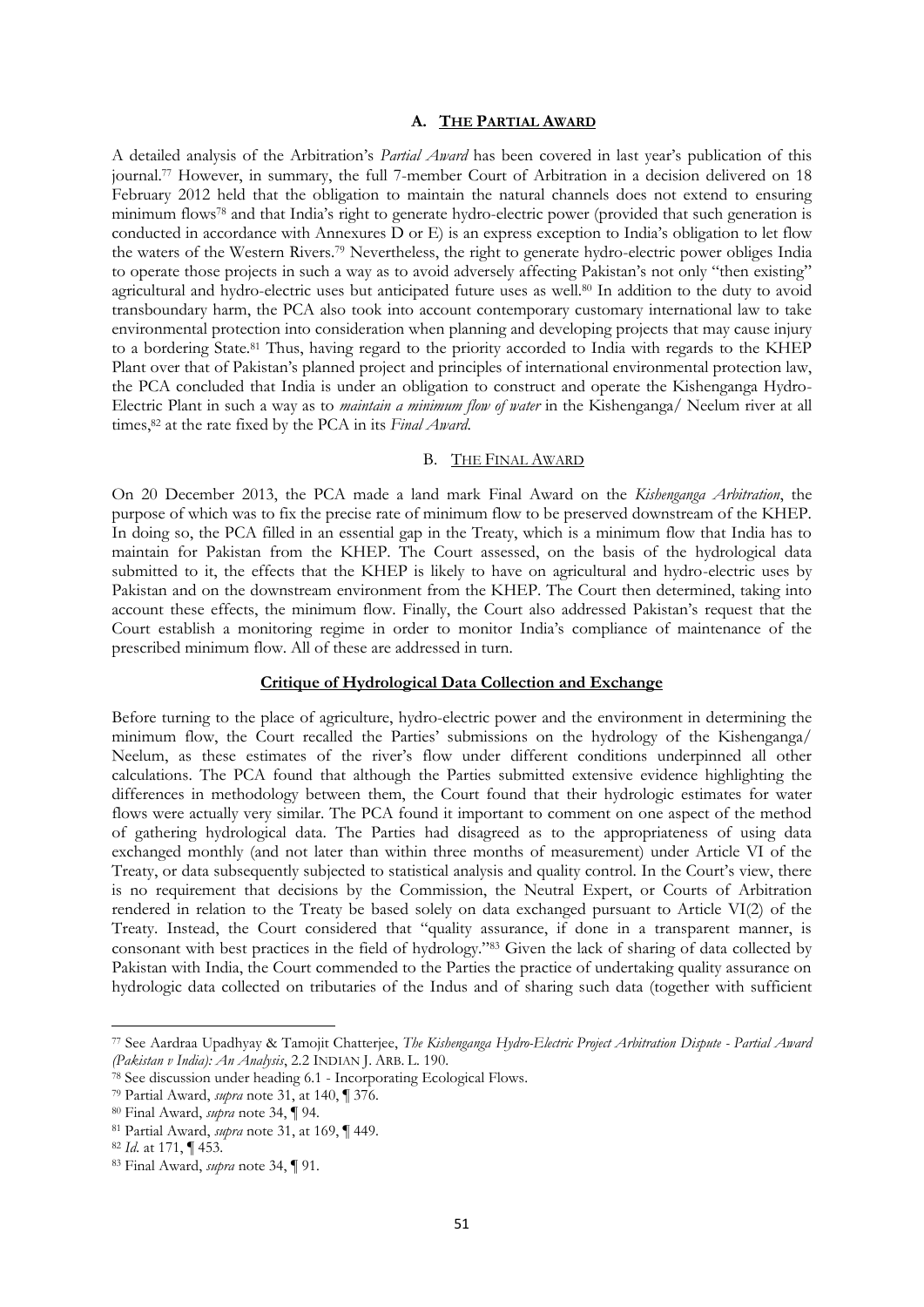elaboration to explain variations from data exchanged under Article VI of the Treaty) through the mechanisms of the Permanent Indus Commission. Thus, while data exchange has been provided for under the Treaty through the Permanent Indus Commission, lack of transparency has been urged as a matter of quality assurance, not forgetting the principle of good faith present not only in the Treaty but also in international environmental law.<sup>84</sup>

# **The Downstream Effects of the KHEP**

In order to fix a minimum flow, the PCA analysed Pakistan's agricultural, hydro-electric and environmental uses downstream from the KHEP. The Court adopted a two-step approach: first it considered the downstream effects of the KHEP and second, it decided how the Treaty, as interpreted in its *Partial Award*, was to be applied to these facts

# (i) **Pakistan's Agricultural Uses**

The PCA had already decided in its *Partial Award* that no Pakistani agricultural use had been established at the time the KHEP crystallized and acquired priority over Pakistan's Neelum-Jhelum Hydro-Electric Project ('JHEP'). Nevertheless, Pakistan's treaty rights in this regard remained relevant to the continuing operation of the KHEP in conformity with treaty requirements,<sup>85</sup> which is, that any existing agricultural use by Pakistan would not be adversely affected. Though the provision only talks about existing agricultural use by Pakistan, in setting a fixed minimum flow, the Court clarified that any anticipated future agricultural use would also have ordinarily featured in the Court's determination. However, as Pakistan had not submitted any estimate of the likely scope of such development, the Court was unable to take account of such potential uses and had reached its determination of the minimum flow on the basis of hydro-electric and environmental factors alone. Having done so, the Court was nevertheless confident that the minimum flow it has prescribed on the basis of other factors will ensure sufficient water in the river so as to not curtail agricultural development in the Neelum valley and achieve the "equipoise" between Pakistan's right to the use of the waters of the Western Rivers and India's right to use the waters of those Rivers for hydroelectric generation once a plant complies with the provisions of Annexure D.<sup>86</sup>

# (ii) **Pakistan's Hydro-Electric Uses**

On the basis of the data submitted by Pakistan, it was apparent to the PCA that the operation of the KHEP would reduce the potential energy generated by the NJHEP under nearly any minimum flow scenario. India objected to Pakistan's flow scenarios, arguing that each would substantially reduce power generation at the KHEP and undermine the priority accorded to the KHEP in the Court's *Partial Award*. With respect to the effects of the KHEP, the Court noted only that the NJHEP would be affected by any prescribed minimum flow given that the "relationship between flow and energy generation is direct and approximately linear."<sup>87</sup>

# (iii) **Downstream Environmental Impacts**

In order to set a minimum flow downstream from the KHEP, the PCA requested both India and Pakistan, not just India, to provide an environmental impact assessment report of the project on the environment. The Parties submitted markedly different assessments of the environmental changes that

<sup>-</sup><sup>84</sup> *See* UN Watercourses Convention, *supra* note 57, art. 8(1); Sources of the International Law Association Rules on Water Resources, art. 11, *available at* http://internationalwaterlaw.org/documents/intldocs/ILA\_Berlin\_Rules-2004.pdf [hereinafter Berlin Rules on Water Resources]*;* Pulp Mills case, *supra* note 41, ¶¶ 144-145; Case concerning the Gabčíkovo-Nagymaros Project (Hung. v. Slovk.), 1997 I.C.J. Rep. 7, ¶ 112 (Sept. 5) [hereinafter Gabčíkovo-Nagymaros Project].

<sup>85</sup> The Indus Waters Treaty 1960, *supra* note 15, Annex. D, art. 15(iii) provides that: "where a Plant is located on a Tributary of The Jhelum on which Pakistan has any Agricultural use or hydro-electric use, the water released below the Plant may be delivered, if necessary, into another Tributary but only to the extent that the then existing Agricultural Use or hydro-electric use by Pakistan on the former Tributary would not be adversely affected."

<sup>86</sup> Partial Award, *supra* note 31, at 161, ¶ 433.

<sup>87</sup> Final Award, *supra* note 34, ¶ 96.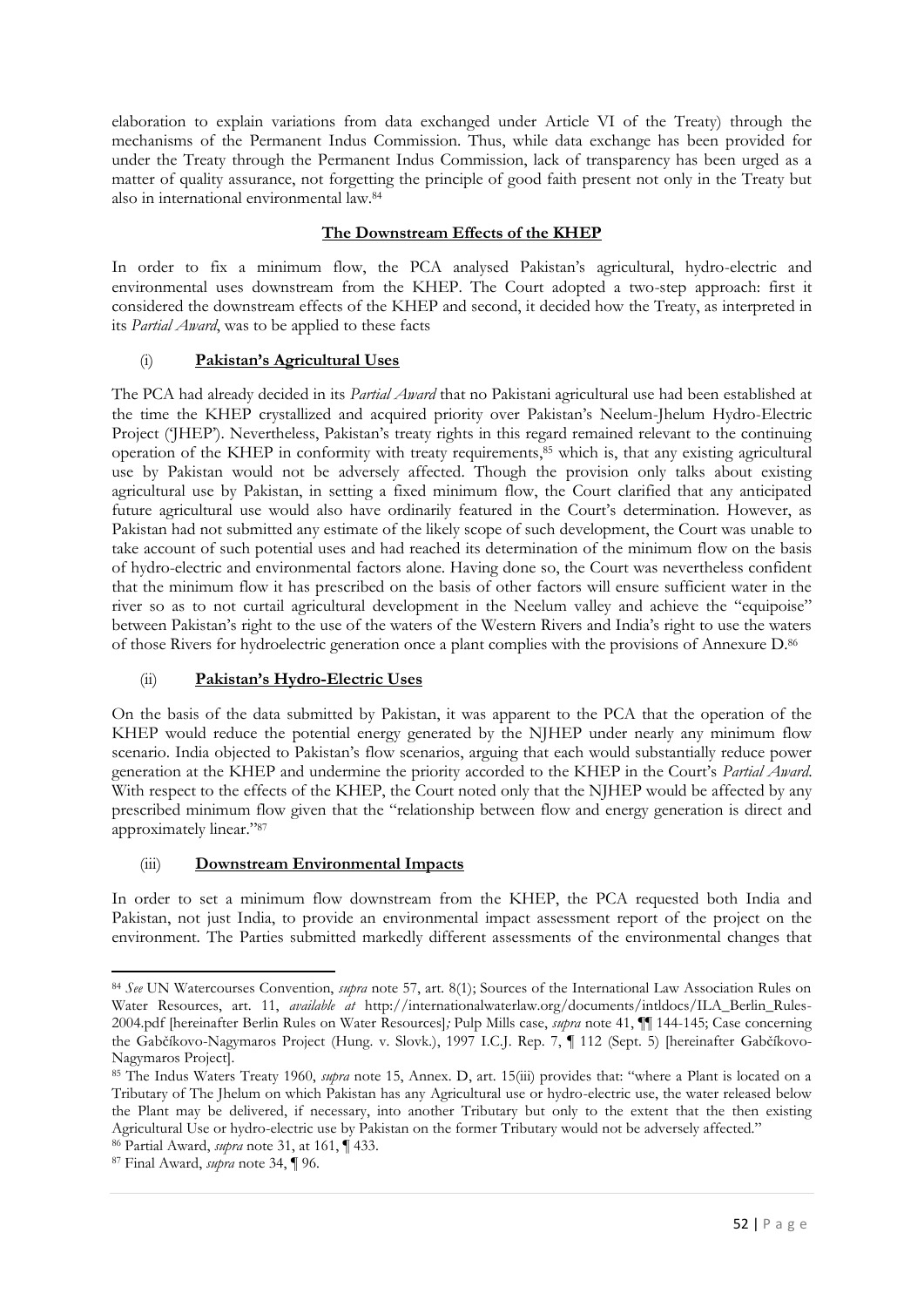would occur downstream of the KHEP. On the one hand, Pakistan had undertaken a holistic assessment of the interaction of a range of environmental indicators and predicted moderate to serious changes in the ecosystem. Each differed with the degree of change dependent on the rate of flow in the river. Thus, Pakistan has undertaken a far more extensive environmental impact analysis, attempting to capture complex interactions within the river ecosystem. On the other hand, India had based its assessment on the anticipated water depth and its effect on three umbrella species of fish and concluded that there would be no effect on the aquatic environment with a flow of as low as 2 cumecs. Thus, in contrast, India had carried out a simpler assessment, drawing its conclusions essentially from a single indicator - the habitat available for selected fish species. Given the lack of environmental impact assessment requirements under the Treaty for activities such as those related to damming and infrastructural development, it is not surprising that both India and Pakistan submitted such divergent environmental impacts assessments of the KHEP.

However, the PCA viewed the differences between the Parties' assessments in light of the evolving science of predicting the environmental changes that would result from altered flow conditions. While the Court did not comment on the lack of environmental impact assessment requirements under the Treaty, the Court noted that "assessments [containing extensive analysis, attempting to capture complex interactions within the river ecosystem] are increasingly used by scientists and policymakers to bring a deeper understanding of ecology to bear on the management and development of river systems."88 Furthermore, while there is no single "correct" approach to environmental assessments, the Court did indicate that for any given river or project, the correct approach will depend upon the following factors: (1) the existing state of the river, (2) the magnitude of anticipated changes, (3) the importance of the proposed project, (4) the availability of time, (5) the level of funding available and (6) the degree of local expertise.<sup>89</sup> Thus, for a project of the magnitude of the KHEP, the Court was of the view that an in-depth environmental impact assessment, which adequately highlights the complexity of the ecosystem in the Kishenganga/Neelum, is appropriate for estimating potential changes in the downstream environment.

The PCA clarified that what it was looking for was a "degree of certainty" as to the "results" and not any "attempt to apply contemporary international practices in a challenging setting."<sup>90</sup> Although the PCA worked with the impact assessment reports that had been submitted by both Parties, appreciating that more comprehensive and accurate information on the likely impacts of infrastructure projects can only benefit decision-making under the Treaty, the Court urged both Parties to take environmental considerations in other projects. In the PCA's view, such an approach was seen as "consistent with the acute need of both Parties for increased production of hydro-power."<sup>91</sup> The Court did express that its decision on the minimum flow was informed by a deep awareness of the critical importance (and shortage) of electricity in both India and Pakistan. However, the PCA stated that development of hydroelectricity need not be at odds with careful consideration of environmental effects based on an ecosystem approach, thereby balancing economic needs with that of the environment.

## (iv) **Additional Factors for the Determination of Minimum Flow**

Assessing the effects of the KHEP downstream was the first step of the task facing the Court. Two additional factors had to be given effect in its determination of the minimum flow: (1) the *Partial Award*  accorded priority to the KHEP over Pakistan's NJHEP, resulting in the former's priority in right over the latter with respect to the use of the waters of the Kishenganga/ Neelum for hydro-electric power

**<sup>.</sup>** <sup>88</sup> *Id.* ¶ 98.

<sup>89</sup> *Id.* At 36, ¶ 99.

<sup>90</sup> *Id.* At 36, ¶ 100.

<sup>91</sup> *Id.* At 36, ¶ 101.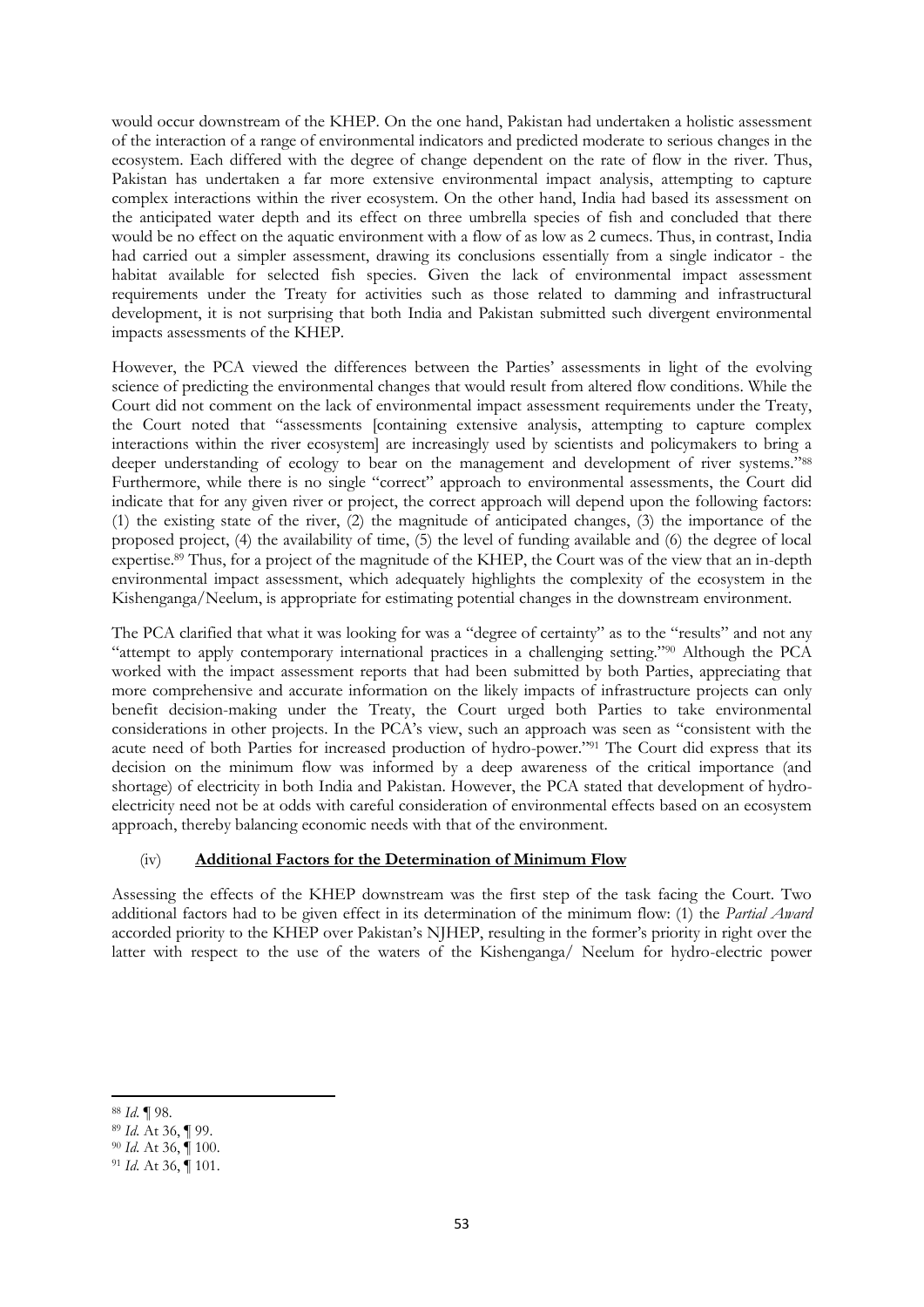generation; and (2) the Treaty provides for consideration of international conventions and customary international law.<sup>92</sup>

While the Court held that the KHEP must be operated in such a manner that "[b]oth Parties' entitlements under the Treaty must be made effective so far as possible," it stated clearly that "[t]he requirement to avoid adverse effects on Pakistan's agricultural and hydroelectric uses of the waters of the Kishenganga/Neelum cannot, however, deprive India of its right to operate the KHEP ... effectively." Hence, in balancing India's right with the needs of the downstream environment, the Court also took account of environmental considerations.

The PCA recalled its *Partial Award* in which it noted with approval, the *Iron Rhine Arbitration*, which built on the judgment of the International Court of Justice in the *Case Concerning the Gabcikovo-Nagymaros Project* that:<sup>93</sup>

"It is established that principles of international environmental law must be taken into account even when (unlike the present case) interpreting treaties concluded before the development of that body of law. … Similarly, the International Court of Justice in *Gabčíkovo-Nagymaros* ruled that, whenever necessary for the application of a treaty, "new norms have to be taken into consideration, and . . . new standards given proper weight."[94] It is therefore incumbent upon this Court to interpret and apply this 1960 Treaty in light of the customary international principles for the protection of the environment in force today."

In implementing this holding, the Court noted that the place of customary international law in the interpretation or application of the Treaty remained subject to Paragraph 29 of Annexure G. Unlike the treaty in *Iron Rhine*, the Treaty expressly limits the extent to which the Court may have recourse to and apply sources of law beyond the Treaty itself. The Court reiterated that: "States have 'a duty to prevent, or at least mitigate' significant harm to the environment"<sup>95</sup> and not just to the other Party when pursuing large-scale construction activities.

Unlike its adoption by international law and policy instruments,<sup>96</sup> the Treaty does not impose the obligation not to cause significant harm or to prevent or minimize harm, either generally, or when Parties are pursuing damming and infrastructural-related development of the Indus waters. Given its presence under customary international environmental law, this Court in the *Partial Award* had no difficulty concluding that environmental flow is necessary in the application of the Treaty. However, the Court was not prepared to adopt a precautionary approach in determining the balance between acceptable environmental changes or to permit environmental considerations to override the rights and obligations of Parties under the Treaty, especially the right of India to divert the waters of a tributary of the Jhelum.<sup>97</sup>

<sup>92</sup> The Indus Waters Treaty 1960, *supra* note 15, Annex. G, art. 29 provides: "Except as the Parties may otherwise agree, the law to be applied by the Court shall be this Treaty and, whenever necessary for its interpretation or application, but only to the extent necessary for that purpose, the following in the order in which they are listed: (a) International conventions establishing rules which are expressly recognized by the Parties; and (b) Customary international law."

<sup>93</sup> Partial Award, *supra* note 31, at 171, ¶ 452.

<sup>94</sup> Gabčíkovo-Nagymaros Project, *supra* note 84, at 7, 78.

<sup>95</sup> Partial Award, *supra* note 31, at 170; ¶ 451.

<sup>96</sup> UN Watercourses Convention, *supra* note 57, art. 7; and Berlin Rules on Water Resources, *supra* note 84, art. 8.

<sup>&</sup>lt;sup>97</sup> While the PCA in the *Partial Award* had no difficulty concluding that the requirement of an environmental flow is necessary in the application of the Indus Waters Treaty, at the same time, it did not consider it appropriate, and certainly not "necessary," for it to adopt a precautionary approach and assume the role of policymaker in determining the balance between acceptable environmental change and other priorities, or to permit environmental considerations to override the balance of other rights and obligations expressly identified in the Treaty—in particular the entitlement of India to divert the waters of a tributary of the Jhelum. The Court's authority, it considered, was more limited and extended only to mitigating significant harm. Beyond that point, prescription by the Court was prohibited by the Treaty. Echoing the Court's caution in the Partial Award, the prioritization of the environment above all other considerations would effectively "read the principles of Paragraph 15(iii) [of Annexure D] out of the Treaty." Which was not submitted under para 29 of Annexure G.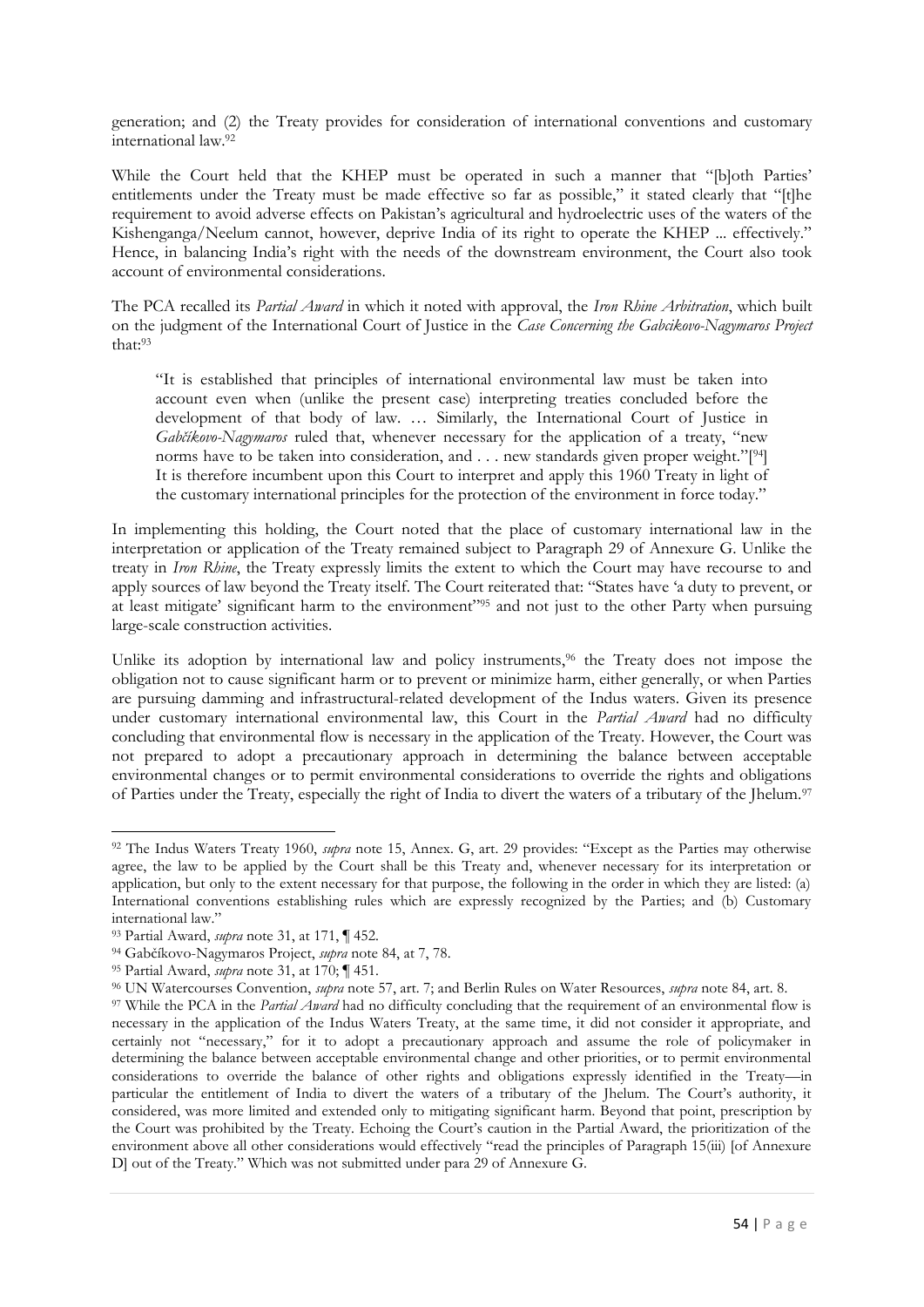Thus, the Court in its *Final Award* restricted its authority only to mitigating significant harm as per Treaty interpretation, thereby fixing a minimum flow.<sup>98</sup>

## **Determination of the Minimum Flow**

India and Pakistan did not disagree that the maintenance of a minimum flow downstream of the KHEP was required in response to considerations of environmental protection. The Parties differed, however, as to the quantity of water that would constitute an appropriate minimum. Thus, the PCA's task was to determine the precise amount of flow to be preserved that would mitigate adverse effects to Pakistan's agricultural and hydro-electric uses throughout the operation of the KHEP as well as the downstream environmental impact of KHEP, while preserving India's right to operate the KHEP and having due regard of customary international law requirements of avoiding or mitigating significant transboundary harm and of reconciling economic development with that of environmental protection. Thus, in balancing all of these matters and having analysed the data submissions made by both India and Pakistan, the Court fixed the minimum flow to be released downstream from the KHEP dam at 9 cumecs.

For avoidance of any doubt, if at any time, however, the flow in the Kishenganga/ Neelum immediately upstream of the KHEP dam falls below 9 cumecs, the PCA placed India under an obligation to release all of the inflow, until the flow upstream of the KHEP dam exceeds 9 cumecs again.<sup>99</sup>

#### **Review of the Environmental Flow Regime**

The PCA noted that a degree of uncertainty was inherent in any attempt to predict environmental responses to changing conditions in the Indus Basin. In addition, flows at the Line of Control are ungauged and therefore estimated data by India and Pakistan differ. Uncertainty is also present in attempts to predict future flow conditions and the Court was cognizant that flows in the Kishenganga/ Neelum may come to differ, perhaps significantly, from the historical record as a result of factors beyond the control of either Parties, including climate change and its impact on the Indus Basin.<sup>100</sup>

The Court recalled its statement in the *Partial Award* whereby it stated that "stability and predictability in the availability of the waters of the Kishenganga/ Neelum for each Party's use are vitally important for the effective utilization of rights accorded to each Party by the Treaty (including its incorporation of customary international environmental law)."<sup>101</sup> While the Court upheld this, it also considered it important not to permit the doctrine of *res judicata* to extend the life of the *Final Award* into circumstances in which its reasoning would no longer accord with reality along the Kishenganga/ Neelum.<sup>102</sup> Thus, given the future uncertainties associated with the flows, the fixed minimum is open to reconsideration.

In this regard, the Court urged that the KHEP should be completed in such a fashion as to accommodate possible future variations in the minimum flow requirements. For this reason, if within 7 years after the diversion of the Kishenganga/Neelum through the KHEP, either Party considers that reconsideration of the Court's determination of the minimum flow is necessary it will be entitled to seek such reconsideration through the Permanent Indus Commission and the mechanisms of the Treaty.

#### **Monitoring of the Prescribed Minimum Flow**

In addition to fixing an environmental flow, Pakistan had also requested the PCA to establish a monitoring regime to allow it to evaluate India's compliance with the fixed flow. According to India, the Permanent Indus Commission already serves the monitoring role that Pakistan sought. India noted that "[t]here is no reason to believe on the basis of the historical record that this 'communication within the Commission cannot be relied upon as a means for transmitting accurate data in a timely manner."<sup>103</sup> India

<sup>98</sup> As per The Indus Waters Treaty 1960, *supra* note 15, Annex. G, art. 29.

<sup>99</sup> Final Award, *supra* note 34, at 41, ¶ 116.

<sup>100</sup> *Id.* ¶ 117.

<sup>101</sup> *Id.* ¶ 118.

<sup>102</sup> *Id*.

<sup>103</sup> *Id,* at 28, ¶ 73.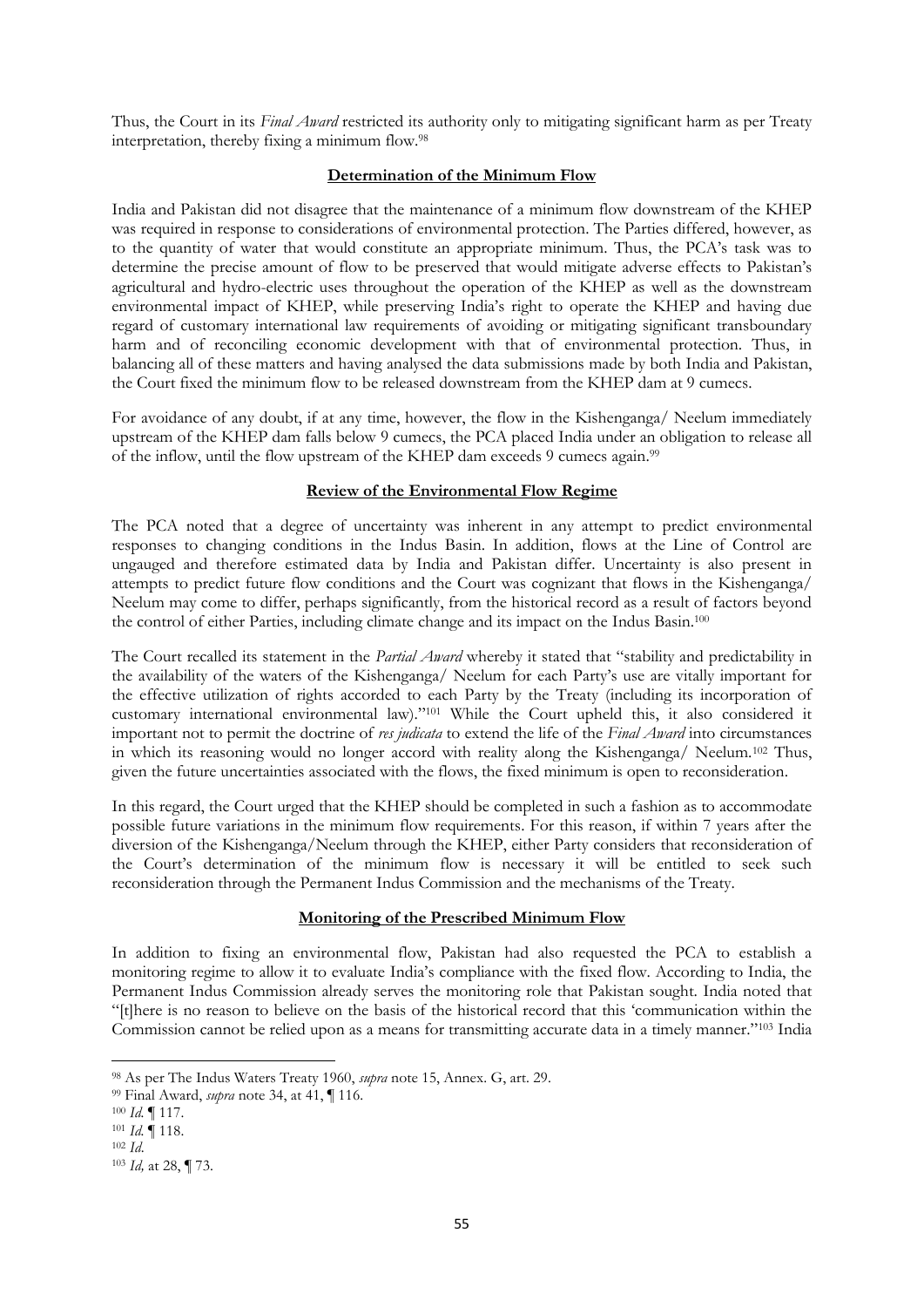maintained that the Parties' exchange of data on flows and water utilization through the Commission under Articles VI and VIII of the Treaty has proceeded regularly and smoothly since its inception. Thus, in India's view, an additional inspection regime was unwarranted and unnecessary.

The PCA agreed that the appropriate mechanism for the exchange of data and for the monitoring of the Parties' uses on tributaries of the Indus River was the Permanent Indus Commission. The Court recalled, in particular, that Article VI(1) of the Treaty already requires the Parties to exchange "(a) Daily (or as observed or estimated less frequently) gauge and discharge data relating to flow of the Rivers at all observation sites" and "(b) Daily extractions for or releases from reservoirs."<sup>104</sup> The Court was confident that the Parties would continue to exchange data and that India will include the necessary data relating to the KHEP. The Court further recalled that Article VIII(4) calls for the Commission to "undertake promptly, at the request of either Commissioner, a tour of inspection of such works or sites on the Rivers as may be considered necessary … for ascertaining the facts connected with those works or sites."<sup>105</sup> Thus, in light of these provisions, the Court concluded that it was neither necessary nor within the Court's purview to instruct the Commission or to mandate a special monitoring regime in the implementation of the *Final Award*.

This case highlights that whilst the Treaty, negotiated in 1960, may not be provisionally adequate to address current issues between India and Pakistan, it has the capacity to continue to provide the working relationship between India and Pakistan to allow them to continue to utilize the Indus waters in order to meet their economic needs while at the same time leave enough for the basin's ecological sustainability. However, while the PCA has fixed a minimum flow downstream from the KHEP, this would not solve the overall damming and infrastructural development-related problems in the Basin unless the following recommended modifications to the Treaty are implemented.

## **VI. TIME TO REVIEW THE TREATY**

Judge Stephen M. Schwebel, Chairman of the PCA in the *Kishenganga Arbitration* observed that: "The Indus Waters Treaty was a great achievement of Pakistan and India and of the World Bank, and it remains so; … and these proceedings are an illustration of its continuing vitality."<sup>106</sup> However, the stacking up of the number of damming and infrastructural development-related disputes also indicates that the Treaty provisions are not apt to deal with environmental consideration assessments which are required before, during and after project planning and implementation. The Treaty already provides for modification of Treaty provisions: "The provisions of this Treaty may from time to time be modified by a duly ratified treaty concluded for that purpose between the two Governments"<sup>107</sup> but has not been modified since its inception in 1960.

#### A. INCORPORATING ECOLOGICAL FLOWS

The PCA has insisted in its *Final Award* that its fixing of a minimum flow should not be equated to an environmental flow. However, in fixing a minimum flow, the Court clarified the difference between 'minimum flow' and 'environmental flow' as follows:<sup>108</sup>

"an environmental flow is not necessarily a fixed minimum, affecting only the dry season, but is rather the flow regime anticipated to maintain environmental change resulting from infrastructure and development within the range considered acceptable under the circumstances of the river in question. Environmental flows may therefore be higher or lower, depending on those circumstances, and may include requirements affecting the high flow seasons of a river that cannot reasonably be described as a 'minimum.'"

**.** 

<sup>104</sup> *Id,* at 42, ¶ 121.

<sup>105</sup> *Id*.

<sup>106</sup> PCA Press Release, *Indus Waters Kishenganga Arbitration: Court of Arbitration Concludes Hearing on the Merits,* PERMANENT COURT OF ARBITRATION: COUR PERMANENTE D'ARBITRAGE, www.pcacpa.org/showfile.asp?fil\_id=1970.

<sup>107</sup> The Indus Waters Treaty 1960, *supra* note 15, art. XII(3).

<sup>108</sup> Final Award, *supra* note 34, at 35, fn. 151.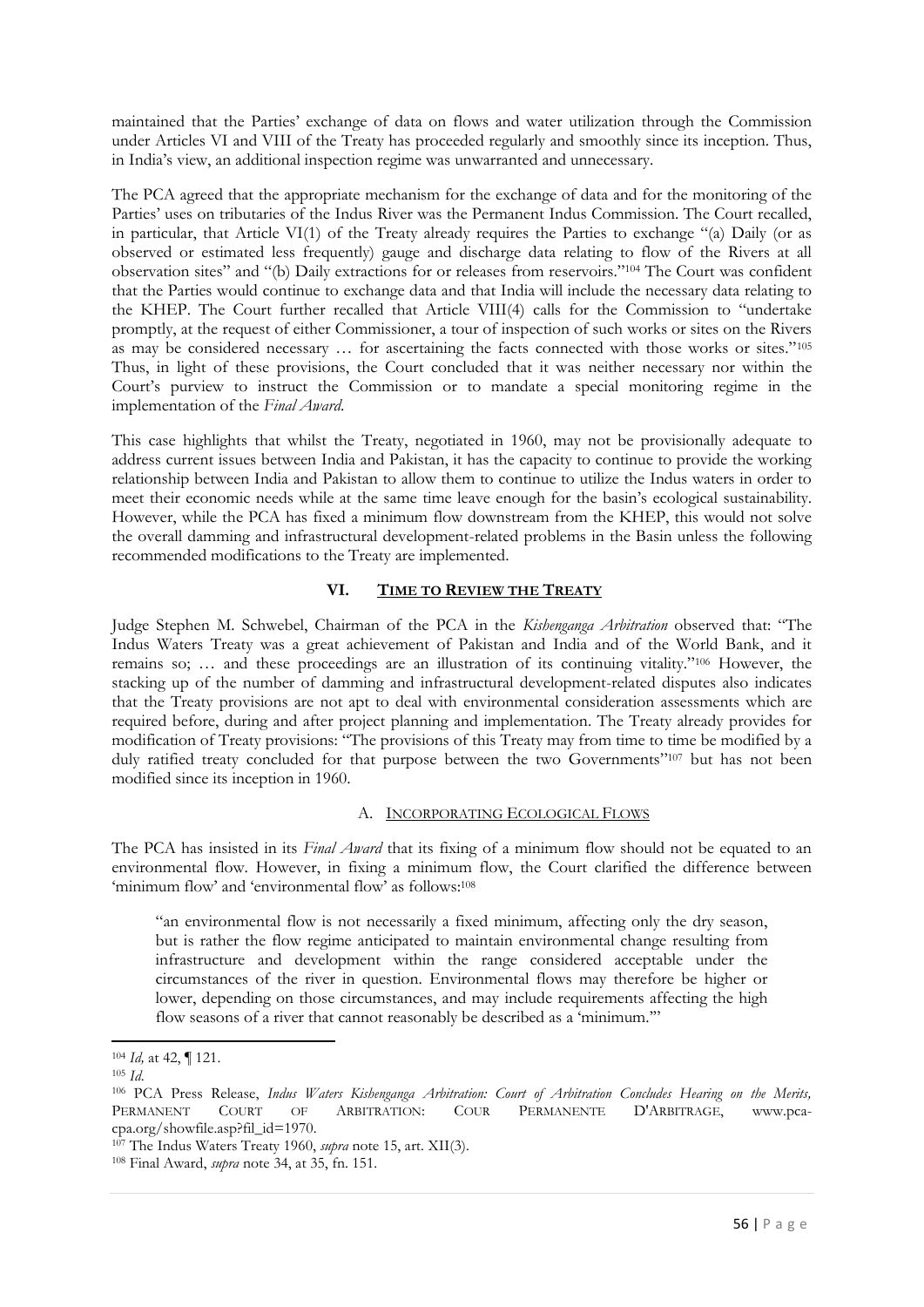Thus, an environmental flow regime is a variable flow regime with a fixed minimum flow, which taking into account all phases of the discharge regime, allows the river basin's ecosystem to develop resilience to changing circumstances, be it due to climate change or such other factors, as well as to ensure that river basin development is environmentally sound.

In this instance, the PCA opined that "[U]nder other circumstances, in particular where the difficulties of cooperation between the multiple State bureaucracies are not present, the appropriate environmental flow could well involve a regime of variable releases."<sup>109</sup> Although Pakistan had proposed a percentage or variable release flow regime, which are examples of such environmental flows, the Court fixed a minimum flow. This is because the Court's ultimate flow determination is based not solely on the environment but balanced against India's right to hydro-electric power generation as provided for under the Treaty. Moreover, since the Parties' data indicated that the effect of the KHEP on dry-season flows was the principal determinant of ecological change, the Court saw no reason to consider a percentage or variable release regime. As such, the fixed minimum flow also serves as an environmental flow but without being synonymous with that term. However, environmental/ ecological flows are an ideal situation when taking an ecosystem approach to adaptive management of river basins. While undertaking an environmental impact assessment is useful using the initial stages of a planned project for its potential impact on the environment including minimum flows downstream from the planned project, an ecological flow will serve as a guideline to assess not only the post-implementation of planned projects but also enable other factors, such as climate change, impacting the flow regime to be accounted for. Thus, it is quite important to take a holistic view of river basin development rather than in isolation of certain environmental factors to the artificial exclusion of the others. It is thus proposed that the Treaty be amended to allow for ecological flows. While the 1991 Water Apportionment Accord of the Indus River System between the provinces in Pakistan recognised the need for a quantity of water to maintain the Indus delta's functioning, and the *Final Award* addresses flow concerns from the KHEP Plant, it does not fully address the issue of environmental flows in the entire river basin. India has already mandated its National Ganga River Basin Authority to "maintain minimum ecological flows" in the river Ganga with the aim of ensuring water quality and environmentally sustainable development. A rudimentary recognition of environmental needs is included in its hydropower development policy as well.<sup>110</sup> Whilst guidelines are scattered, the European Union is currently drafting a Guidelines on Ecological Flows for its water bodies due in October 2014, which may serve as a framework model for international river basins in other regions as well.<sup>111</sup>

As already iterated, Article IV of the Treaty provides that:<sup>112</sup>

"Each Party will use its best endeavours to maintain the natural channels of the Rivers … in such condition as will to avoid, as far as practicable, any obstruction to the flow in these channels likely to cause material damage to the other Party."

As interpreted by the PCA, maintenance of natural channels does not extend to maintenance of environmental flows. Moreover, the expression "material damage" under Article IV only extends to the other Party and not harm to the environment of the river basin itself, which is consistent with the Treaty's lack of environmental considerations of the water sharing regime. Thus, it is recommended that this Article be revised to incorporate maintenance of the natural channels including environmental flows to the extent that it avoids any likelihood of material damage to the other Party or to the environment of any of the Eastern and Western Rivers.

<sup>109</sup> *Id.* At 37, fn. 154.

<sup>110</sup> Tom Le Quesne, Eloise Kendy & Derek Weston, *The Implementation Challenge: Taking Stock of Government Policies to Protect and Restore Environmental Flows,* at 14, available at http://www.hydrology.nl/images/docs/alg/2010\_The\_Implementation\_Challenge.pdf.

<sup>111</sup> See European Commission, *Working Group* Ecological *Ecological Flows*,https://circabc.europa.eu/faces/jsp/extension/wai/navigation/container.jsp?FormPrincipal:\_idcl=navigation Library&FormPrincipal\_SUBMIT=1&org.apache.myfaces.trinidad.faces.STATE=DUMMY&id=764dcfed-6e09- 4683-be61-951647df760a (Last visited Sept. 9, 2014).

<sup>112</sup> The Indus Waters Treaty 1960, *supra* note 15, art. IV(6).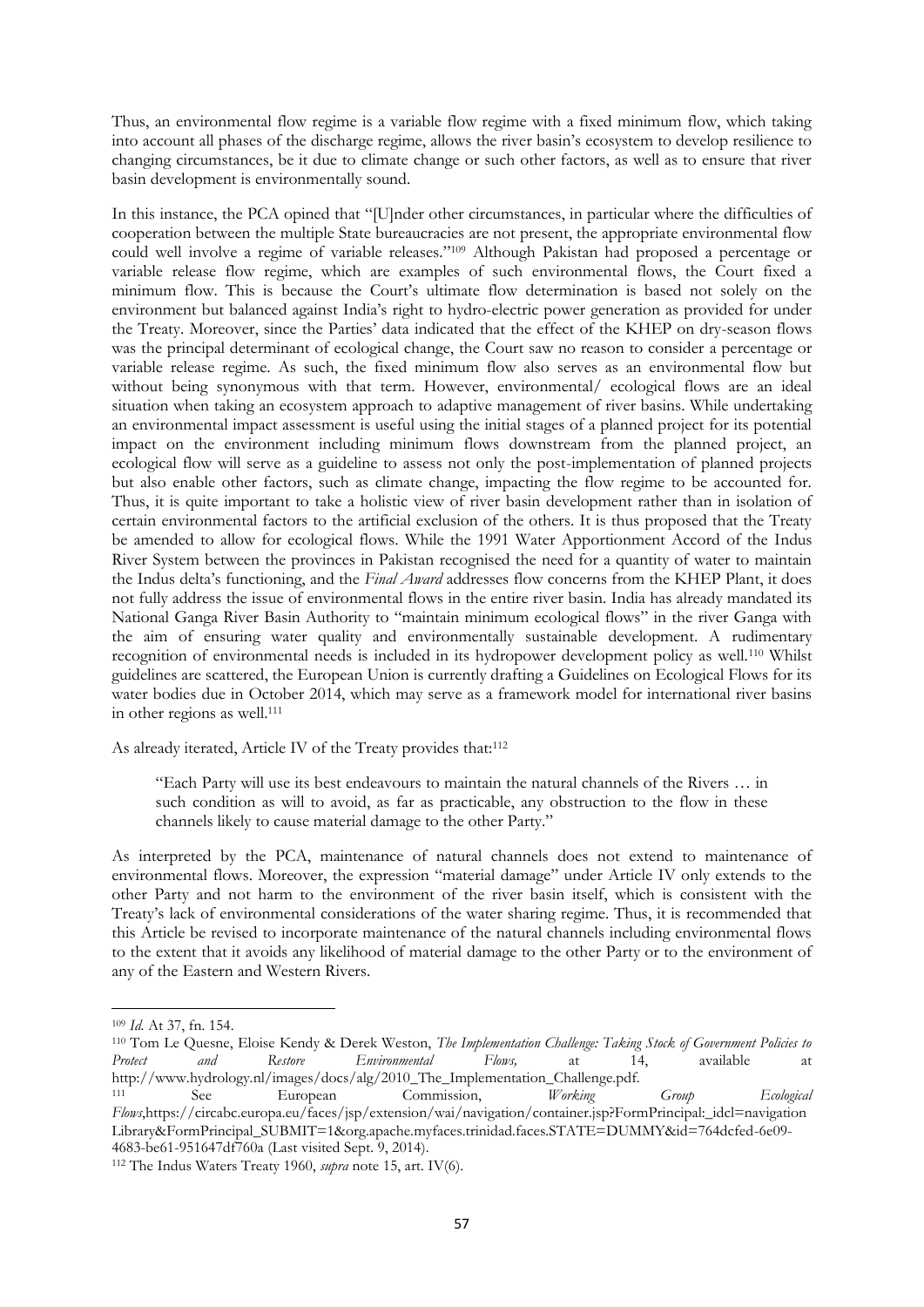#### B. ENVIRONMENTAL IMPACT ASSESSMENTS AND AUDITS

The PCA noted in its *Final Award* that EIAs comprising of extensive analysis, attempting to capture complex interactions within the river ecosystem in order to predict the environmental changes that would result from altered flow conditions are increasingly used by scientists and policymakers to bring a deeper understanding of ecology to bear on the management and development of river systems.<sup>113</sup> While the Court has said that there is no single "correct approach", listing instead, factors that determine whether or not an assessment would be required and if so, the appropriate level of assessment, the United Nations Economic Commission for Europe's Convention on Environmental Impact Assessment in a Transboundary Context ('Espoo (EIA) Convention')<sup>114</sup> has a list of content that an EIA document has to contain.<sup>115</sup>

Currently, the Permanent Indus Commission is under an obligation to: (i) furnish or exchange information or data.<sup>116</sup> However, this does not include any obligation to undertake and furnish any EIAs for the construction of any engineering works as envisaged under Article VII of the Treaty. Under the Espoo (EIA) Convention, while notification contains "Information on the proposed activity, including any available information on its possible transboundary impact", consultations pertaining to any proposed activity are only undertaken on the basis of the EIA documentation.<sup>117</sup> Whilst the obligation to notify under the Treaty talks about supplying such data relating to the work as may be available and as would enable the other Party to inform itself of: (1) the nature, (2) the magnitude and (3) the effect of the work,<sup>118</sup> it lacks the next stage which is consultations based on an EIA report. Given the number of development-related disputes between the Parties, and recent international cases and arbitrations, it is now "a requirement under general international law to undertake an environmental impact assessment where there is a risk that the proposed industrial activity may have a significant adverse impact in a transboundary context, in particular, on a shared resource."<sup>119</sup> Thus, not undertaking an environmental impact assessment should no longer be considered to be an option and a report must accompany notification. It is thus recommended that a separate article be included that not only mandates the undertaking of an EIA for any engineering works but also for any activity that may "cause any interference with the waters of any of the Rivers, and which, in the origin Party's opinion, would affect the other Party materially"<sup>120</sup> or affect the environment of any of the Rivers.

In terms of audits of damming and infrastructural development-related projects, the PCA in this instance held that Pakistan's agricultural and hydro-electric uses are relevant at two distinct times: first, at the time the KHEP crystallized; and, second, on an ongoing basis throughout the operation of India's Plant. This requirement is derived from the applicability of the principle of sustainable development which is also absent under the Treaty. The PCA in its *Partial Award* had referred to the principle of sustainable development and translated its applicability to large-scale planned projects in the following terms:

"Applied to large-scale construction projects, the principle of sustainable development translates, as the International Court of Justice recently put it in *Pulp Mills*, into "a

<sup>113</sup> Final Award, *supra* note 34, ¶¶ 97-98.

<sup>114</sup> Convention on Environmental Impact Assessment in a Transboundary Context, Sept. 10, 1991, 30 I.L.M. 802 [hereinafter Espoo Convention].

 $115$  As a minimum, the list includes but is not limited to:<sup>115</sup> (a) A description of the proposed activity and its purpose; (b) A description of the environment likely to be significantly affected by the proposed activity; (c) A description of the potential environmental impact of the proposed activity and an estimation of its significance; (d) A description of mitigation measures to keep adverse environmental impact to a minimum; (e) An explicit indication of predictive methods and underlying assumptions as well as the relevant environmental data used; (f) An identification of gaps in knowledge and uncertainties encountered in compiling the required information; and (g) Where appropriate, an outline for monitoring and management programmes and any plans for post-project analysis. Espoo Convention, *supra* note 114, art. 4(1), Append. II.

<sup>116</sup> The Indus Waters Treaty 1960, *supra* note 15, art. VIII(1)(a).

<sup>117</sup> Espoo Convention, *supra* note 114, art. 5.

<sup>118</sup> The Indus Waters Treaty 1960, *supra* note 15, art. VII(2).

<sup>119</sup> Partial Award, *supra* note 31, at 170, ¶ 450.

<sup>120</sup> Taken from the Indus Waters Treaty, *supra* note 15, art. VII(2).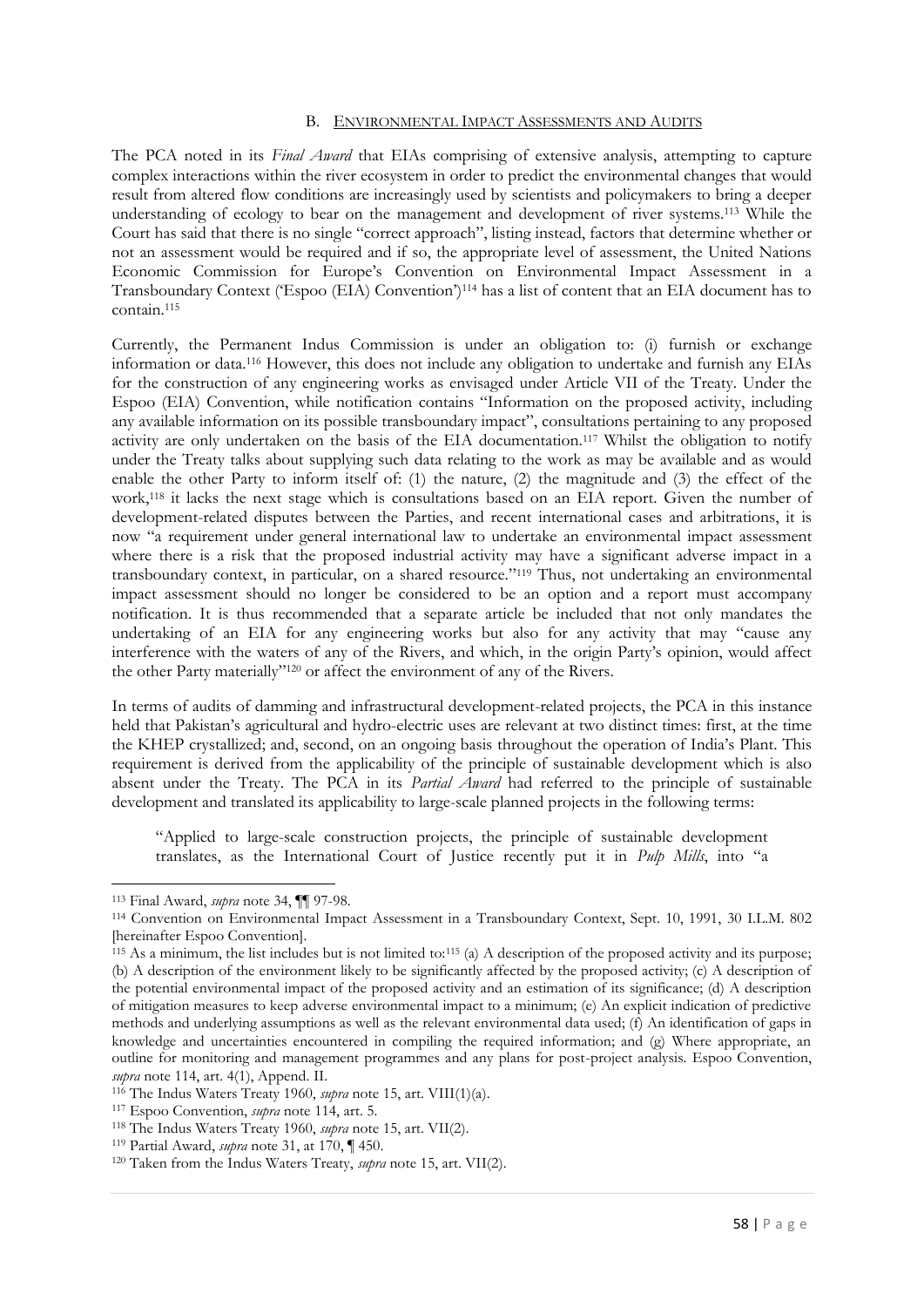requirement under general international law to undertake an environmental impact assessment where there is a risk that the proposed industrial activity may have a significant adverse impact in a transboundary context, in particular, on a shared resource." The International Court of Justice affirmed that "due diligence, and the duty of vigilance and prevention which it implies, would not be considered to have been exercised, if a party planning works liable to affect the regime of the river or the quality of its waters did not undertake an environmental impact assessment on the potential effects of such works."[121] Finally, the International Court of Justice emphasized that such duties of due diligence, vigilance and prevention continue "once operations have started and, where necessary, throughout the life of the project."<sup>122</sup>

The PCA thereby linked the principle of sustainable development, which seeks to strike a balance between economic development and environmental protection, with the *ongoing* duty to undertake an environmental impact assessment where there is a potential for risk to the quantity or quality of the international river waters from large-scale planned projects. Thus, the Court in this instance concluded that "hydro-electric projects (including Pakistan's projects) must be planned, built and operated with environmental sustainability in mind."<sup>123</sup> This gives rise to the Party's obligation to ensure that the other Party's rights to use of the waters allocated to them are not breached. This requires regular audits post implementation of any projects that have been executed. This idea of post-implementation audits has been present in the context of the Espoo (EIA) Convention as well as the recently formulated Nile River Basin Cooperative Framework Agreement 2010.<sup>124</sup> Thus, the EIA provision must provide for EIA's not only prior to and during formulation of a planned project but audits for post-implementation environmental impacts as well.

#### C. QUALITY ASSURANCE OF DATA EXCHANGED

The PCA, in terms of data sharing, has stated that "quality assurance, if done in a transparent manner, is consonant with best practices in the field of hydrology."<sup>125</sup> Whilst the PCA pointed out the lack of data sharing by Pakistan with India, a US study has criticized India in not being so forthcoming on flow data.<sup>126</sup> Currently, Article VI of the Treaty on Exchange of Data does provide for data exchange but as it is apparent, this is not being done effectively and transparently. Thus, Article VI ought to be revised so that data related to environmental flows at various points can also be disseminated between the Parties. To this end, the Parties may even consider establishing a Technical Advisory Committee (akin to the one envisaged under the Nile River Basin Cooperative Framework Agreement), as an organ of the Permanent Indus Commission, to oversee not only data collection and verification but also entrusted with the task of dealing with the technical matters in an EIA report. However, the onus of data collection and verification does not need to stop at India but should extend to Pakistan as well, to deal with the ecology of the entire part of the Basin governed by the Treaty. Environmental flows (or water requirements) is a compromise or balance between water resources development and maintenance of a river in an ecologically acceptable or agreed condition.<sup>127</sup> For this purpose, it is important to work out the ecological status first, which focuses on the main aquatic features and problems within the river basin.<sup>128</sup> Once this is worked out, the Parties can then work towards maintaining a target of environmental flows, in a variable regime depending on its needs as circumstances change over time.

<sup>121</sup> Pulp Mills case, *supra* note 41, at 14, 83.

<sup>122</sup> Partial Award, *supra* note 31, at 170, ¶ 450.

<sup>123</sup> *Id.* at 171–172, ¶ 454.

<sup>124</sup> Available from *African River Basins: Nile River Basins,* INTERNATIONAL WATER LAW PROJECT, *available at* http://www.internationalwaterlaw.org/documents/africa.html#Nile River Basin.

<sup>125</sup> Final Award, *supra* note 34, at 33, ¶ 91.

<sup>126</sup> Daanish Mustafa, *supra* note 67, at 7.

<sup>127</sup> VLADIMIR SMAKHTIN ET AL., DEVELOPING PROCEDURES FOR ASSESSMENT OF ECOLOGICAL STATUS OF INDIAN RIVER BASINS IN THE CONTEXT OF ENVIRONMENTAL WATER REQUIREMENTS 1 (2007).

<sup>128</sup> *Id.* at 2.